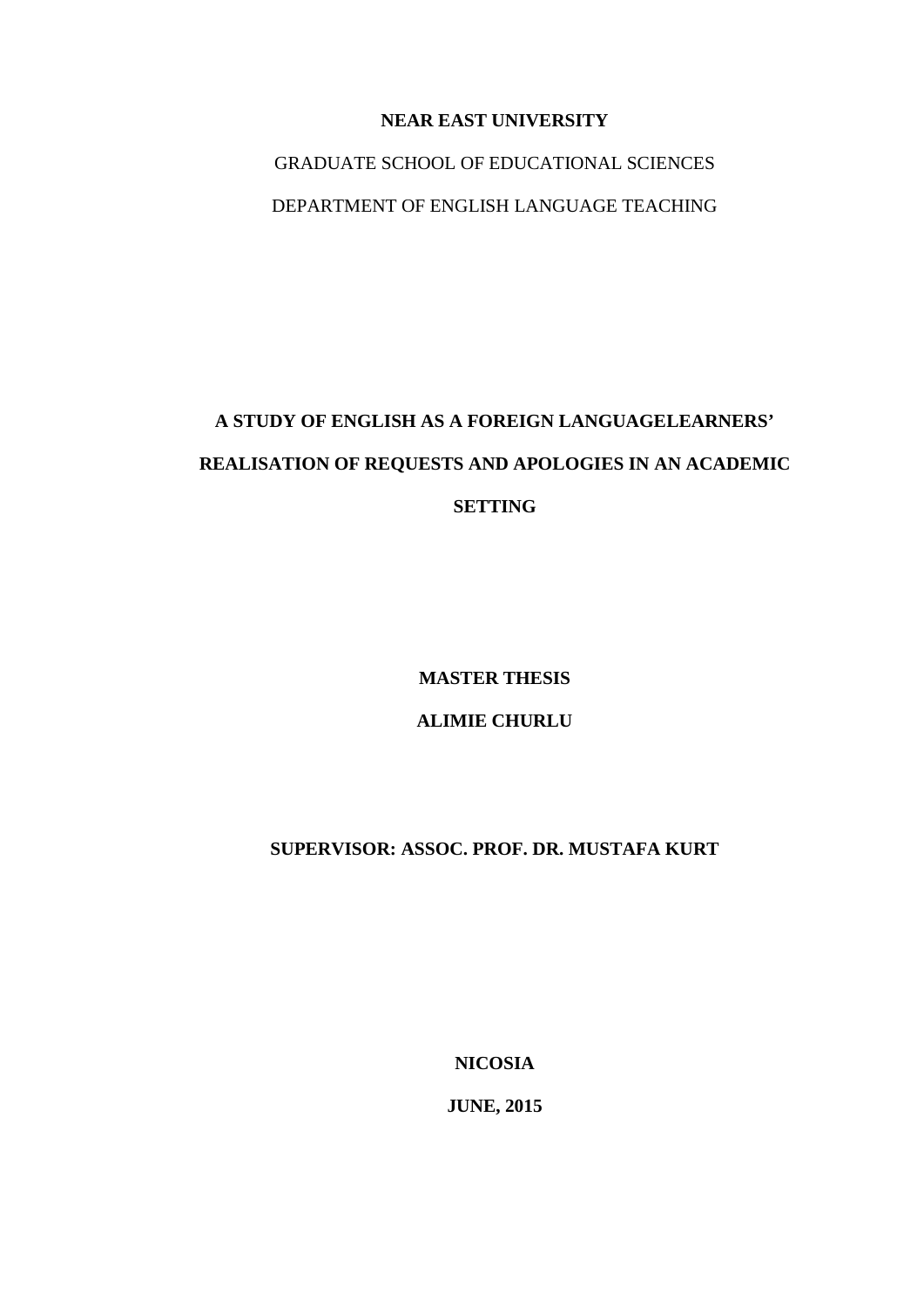### **Approvalof the Graduate School of Educational Sciences**

Prof. Dr. Orhan Çiftçi Director

\_\_\_\_\_\_\_\_\_\_\_\_\_\_\_\_\_\_\_\_\_\_\_\_\_\_\_\_\_\_\_\_\_\_

I certify that this thesis satisfies all the requirements as a thesis for the degree of Master of Arts.

> Assoc. Prof. Dr. Mustafa Kurt Head of Department

\_\_\_\_\_\_\_\_\_\_\_\_\_\_\_\_\_\_\_\_\_\_\_\_\_\_\_\_\_\_\_\_\_\_

This is to certify that we have read this thesis submitted by Alimie Churlu, titled "A STUDY OF ENGLISH AS A FOREIGN LANGUAGELEARNERS' REALISATION OF REQUESTS AND APOLOGIES IN AN ACADEMIC SETTING"**,** and that in our opinion it is fully adequate, in scope and quality, as a thesis for the degree of Master of Arts.

Assoc. Prof. Dr. Mustafa Kurt Supervisor

\_\_\_\_\_\_\_\_\_\_\_\_\_\_\_\_\_\_\_\_\_\_\_\_\_\_\_\_\_\_\_\_\_\_

### **Examining Committee Members**

Assist. Prof. Dr. Doina Popescu\_\_\_\_\_\_\_\_\_\_\_\_\_\_\_\_\_\_\_\_\_\_\_\_\_\_\_\_\_

Asst. Prof. Dr. Hanife Bensen\_\_\_\_\_\_\_\_\_\_\_\_\_\_\_\_\_\_\_\_\_\_\_\_\_\_\_\_\_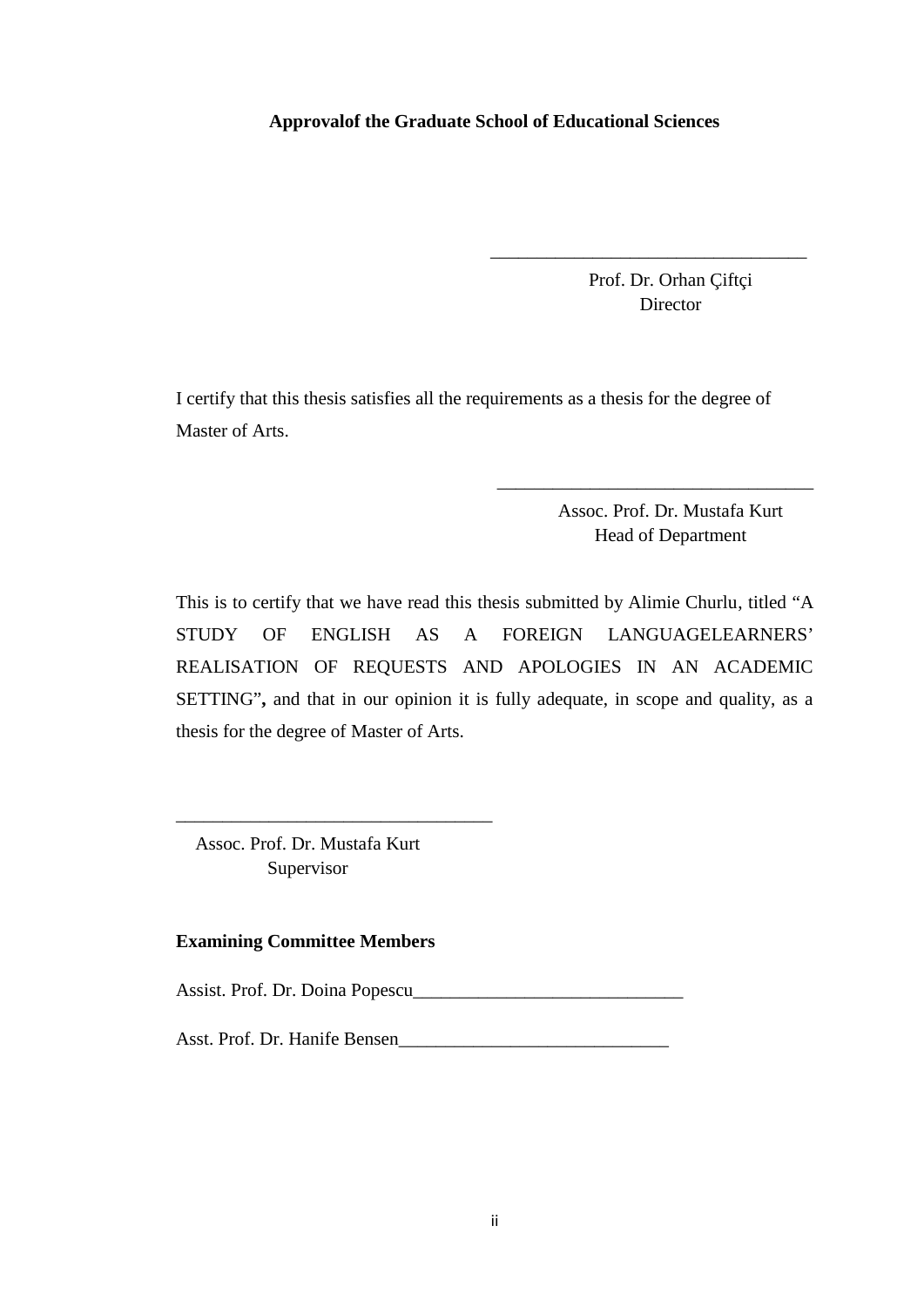### **DECLARATION**

I hereby declare that all information in this document has been obtained and presented in accordance with academic rules and ethical conduct. I also declare that, as required by these rules and conduct, I have fully cited and referenced all material and results that are not original to this study.

……………………..

Alimie Churlu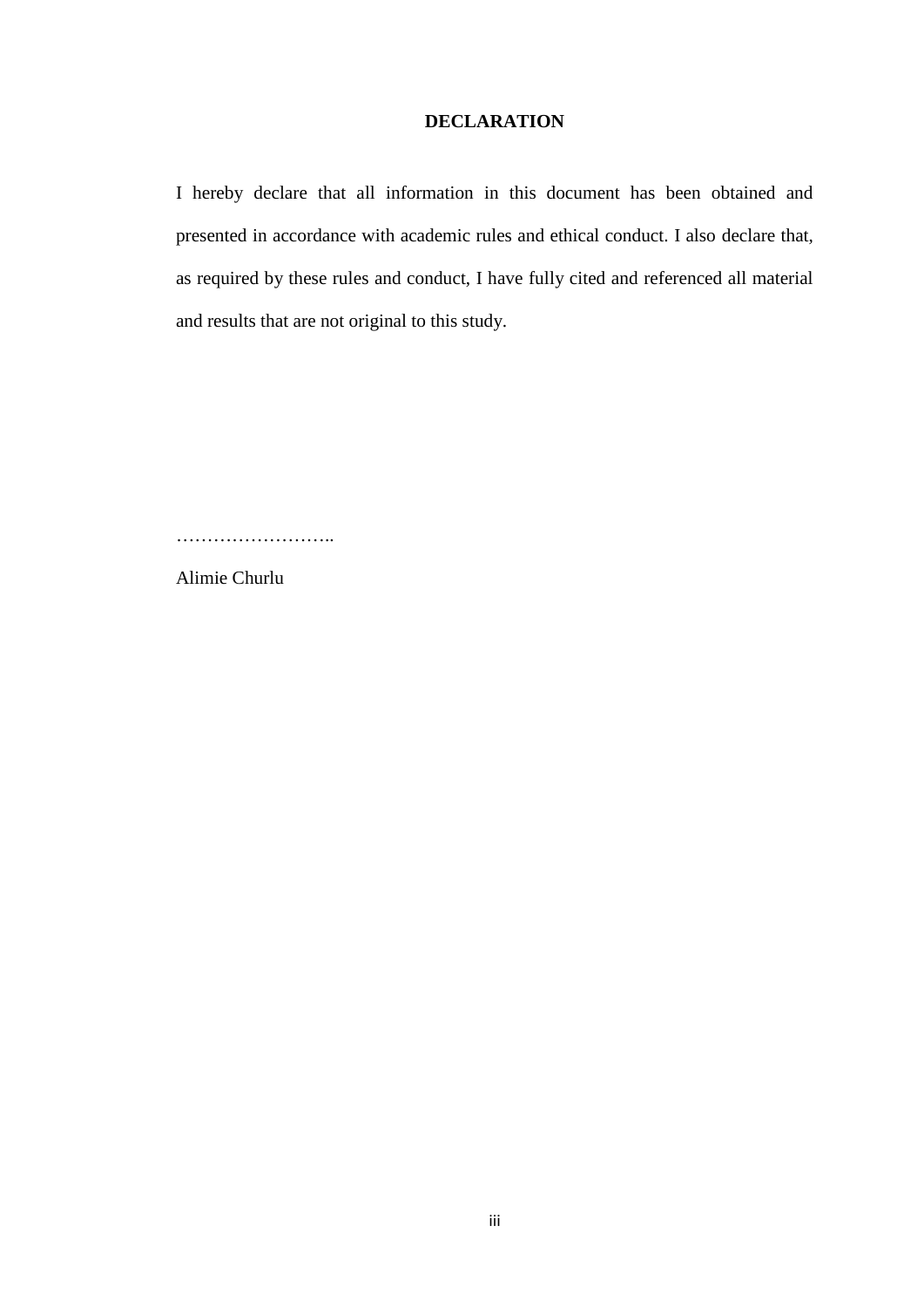### **ACKNOWLEDGEMENTS**

This study has been made possible thanks to generous assistance given to me by many people.

I would like to express my deepest gratitude to my supervisor Assoc. Prof. Dr. Mustafa Kurt for hiscontinuingencouragement, guidance, valuable feedback,and patience throughout the study. Without his help and support, this work would not have been done.

I am greatly indebted to my lecturersat the ELT department who have been wonderful teachers, inspired me and broadened my horizons.

I am also grateful to all the students at the department who participated in the questionnaire: the research would not have been possible without their cooperation.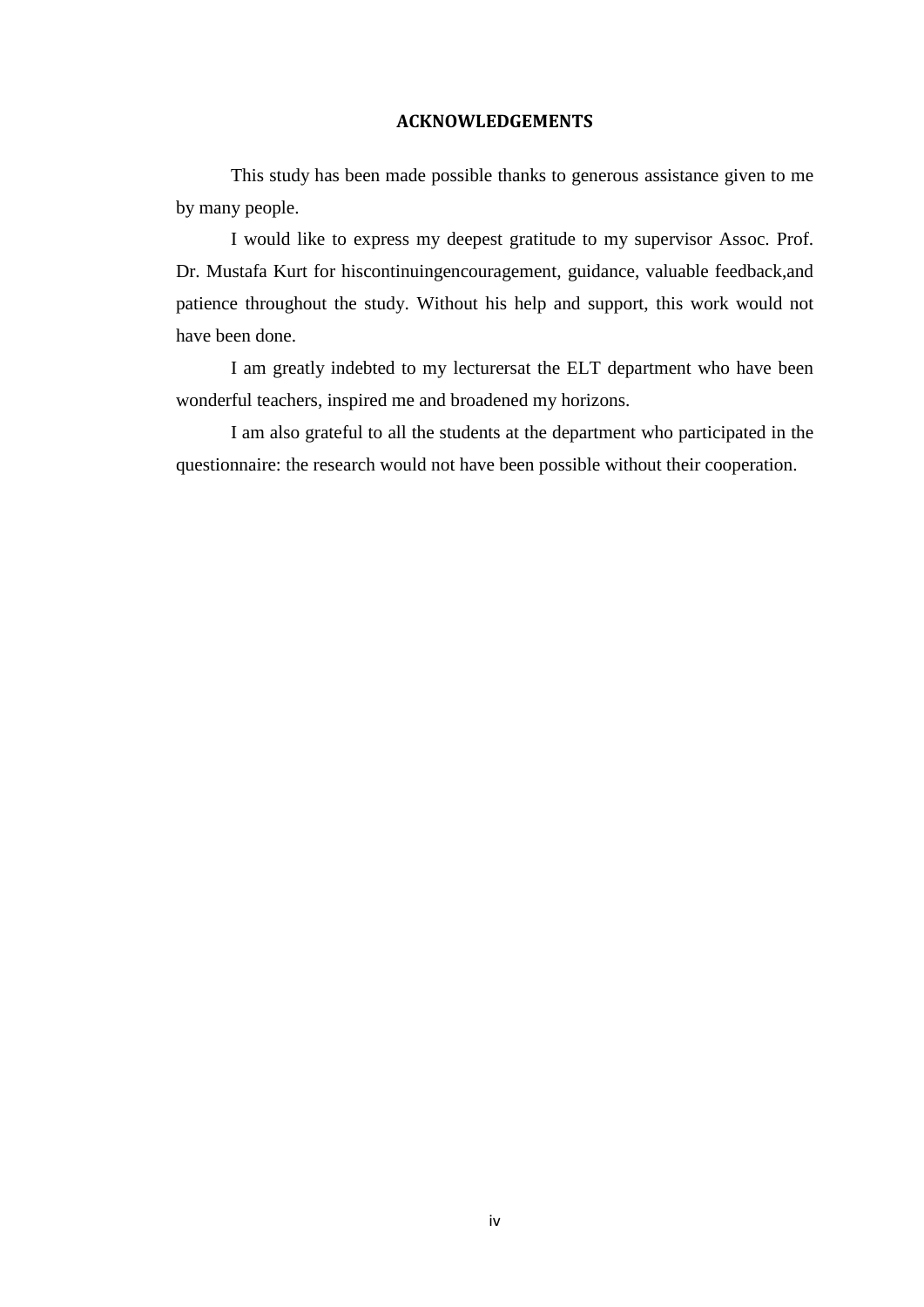### **ABSTRACT**

# **A STUDY OF ENGLISH AS A FOREIGN LANGUAGELEARNERS' REALISATION OF REQUESTS AND APOLOGIES IN AN ACADEMIC SETTING**

### **Alimie Churlu**

# **MA Programme in English Language Teaching Supervisor: Assoc. Prof. Dr. Mustafa Kurt July 2015, 119 pages**

The aim of the present study is to analyse realizations of speech acts of request and apology by EFL students majoring in ELT that occur in the course of teacher-student communication and to find out how the students' speech act realisations deviate from or conform to English politeness norms. Participants of the study were 20 English-major EFL learners studying at Near East University in North Cyprus. The data collection instrument was a written Discourse Completion Test (DCT) comprised of 20 scenarios describing everyday situations in an academic setting, 10 of which required making requests and another 10 – apologising to teachers. According to the findings of the study, the respondents demonstrate some level of pragmatic awareness and adhere to negative politeness, which is appropriate in formal communication in the English communicative culture. However, although the data contained instances of overall valid request and apology strategies in the target language,some responses featured inappropriate speech acts realisations that can result in pragmatic failure.In addition, the respondents showed little variation in their choice of linguistic forms: they tended to select routinized, formulaic expressions and lacked mastery of the more sophisticated ways of formulating speech acts. The results confirmed that even students majoring in English still face problems linked to their pragmatic competence. Their deviations from English norms can lead to problems in communication with university faculty. Situations that require making requests and apologising often arise in teacher-student communication, and university students need to learn appropriate ways of voicing these speech acts in order to successfully interact with academic staff.

**Keywords**: the speech act of request, the speech act of apology, linguistic politeness, pragmatic competence.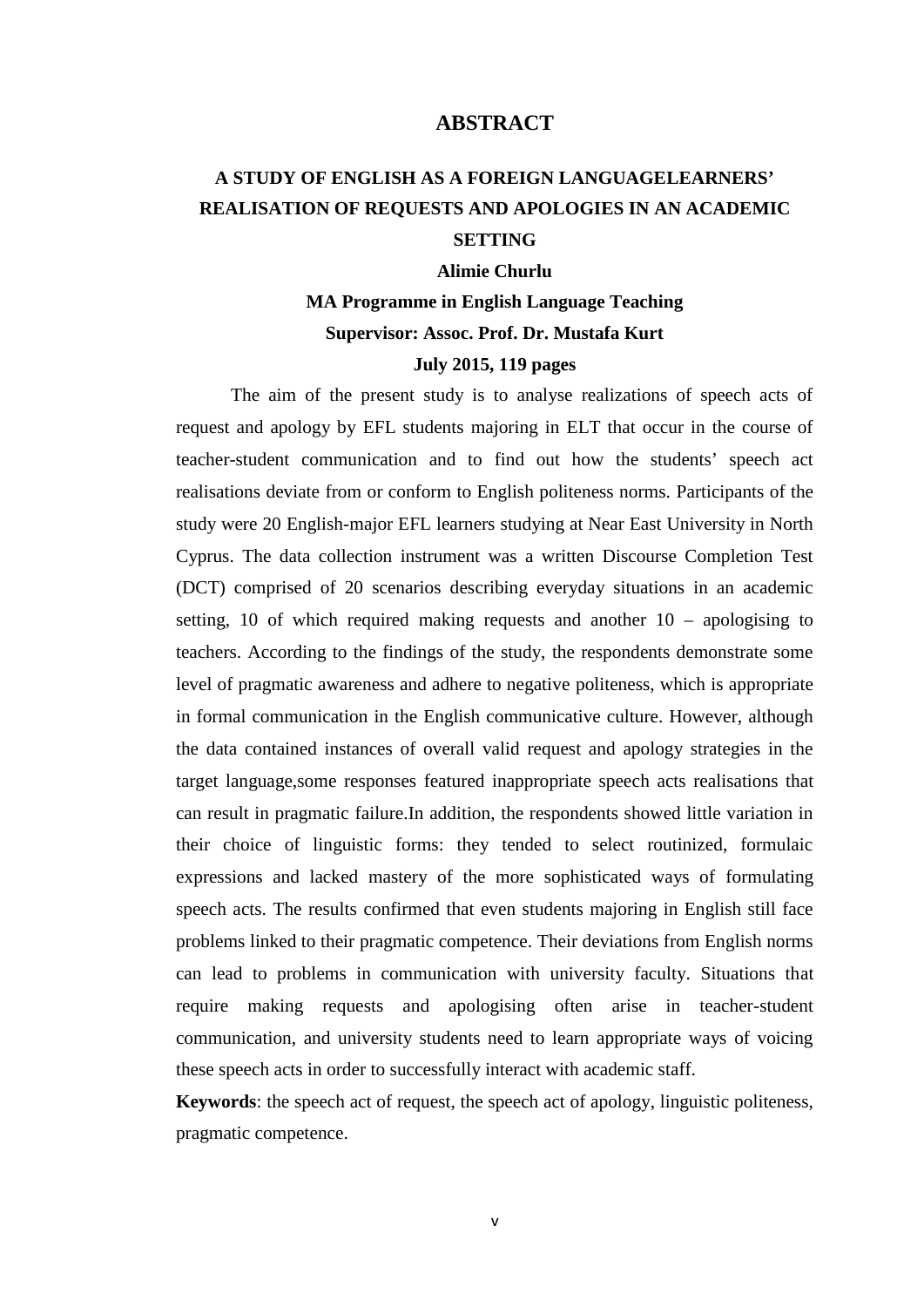# YABANCI DIL OLARAK INGILIZCE ÖRENEN ÖRENCILERIN AKADEM K B R ORTAMDA R CA VE ÖZÜRLER KAVRAYI LILARI **ÜZER NE B R ÇALI MA**

### **Alimie Churlu**

**İngilizce Öğretmenliği Yüksek Lisans Programı** Danı man: Doç. Dr. Mustafa Kurt

**Haziran 2015, 119 sayfa**

Bu ara tırmanın amacı, ö retmen-ö renci ileti imi sırasında olu an, uzmanlık dalları ngilizce ö retmenli i olan yabancı dil ö rencilerinin rica ve özürle ilgili söz eylemlerinin kavrayı larını incelemek ve bu ö rencilerin söz eylem kavrayı larının ngiliz incelik normlarına nasıl uydu unu veya onlardan nasıl saptı ını bulmaktı. Araştırmada yer alan katılımcılar, Kuzey Kıbrıs'ta Yakın Doğu Üniversitesi'nde okuyan ve uzmanlık dalları ngilizce olan 20 yabancı dil ö rencisiydi. Bilgi toplama aracı, akademik ortamda günlük durumları anlatan, 10'u istekte bulunma diğer 10'u ise ö retmenlerden özür dilemekle alakalı 20 senaryodan olu an yazılı bir Söylem Tamamlama Testi (STT) idi. Ara tırmanın bulgularına göre, katılımcılar biraz edimsel duyarlılık seviyesi gösterip ngiliz konu ma kültüründeki resmi ileti iminde kullanılan ve olumsuzluk ifade eden kibarlığa bağlı kalmışlardır. Bununla beraber, veriler, yabancı dildeki tüm geçerli istek ve özür örneklerini içermesine rağmen, bazı cevaplar edimsel ba arısızlıkla neticelenebilecek uygunsuz söz eylem kavrayı larını da içermi tir. Buna ek olarak, katılımcılar dilsel biçimlerdeki seçimlerinde biraz farklılık göstermi ler: rutinle mi, basmakalıp ve söz eylemlerini kesin ve açık olarak daha karma ık ekillerde belirtmede yetersiz kalan ifadeleri seçme e ilimi göstermi ler. Ara tırmanın sonuçları, uzmanlık dalları ngilizce olan ö rencilerin bile hala edimbilim yetisi ile ilgili problemlerle kar ıla tıklarını do rulamı tır. ngiliz normlarından sapmaları, üniversiteyle ileti imlerinde sorunlara yol açabilir. stekte bulunma ve özür dilemeyi gerektiren durumlar sıkça ö retmen-ö renci ileti iminde ortaya çıkar ve üniversite ö rencileri akademik personelle ba arılı bir ekilde diyalog kurabilmeleri için bu söz eylemlerini doru biçimde ifade etmeyi örenmeleri gerekir.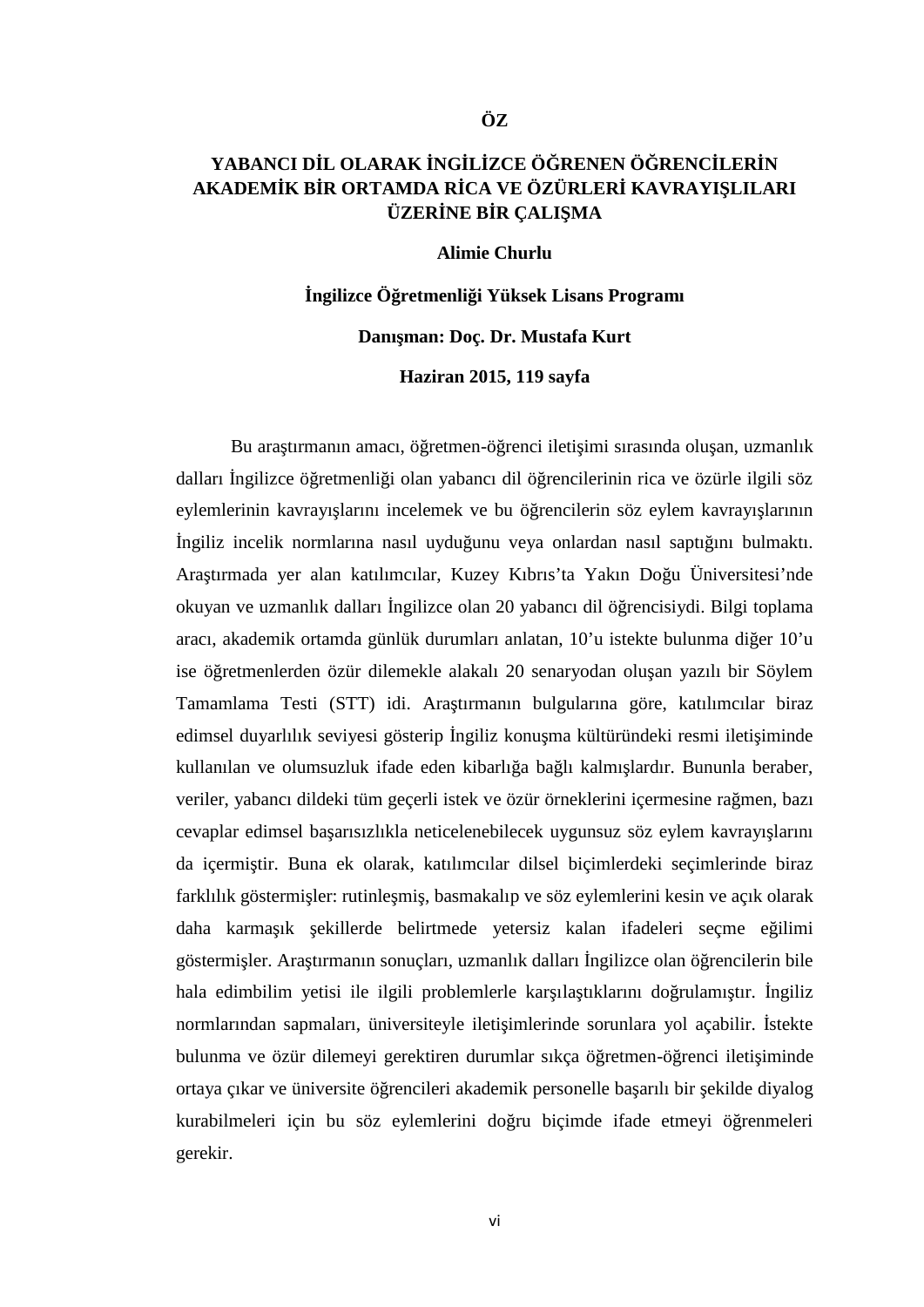# **TABLE OF CONTENTS**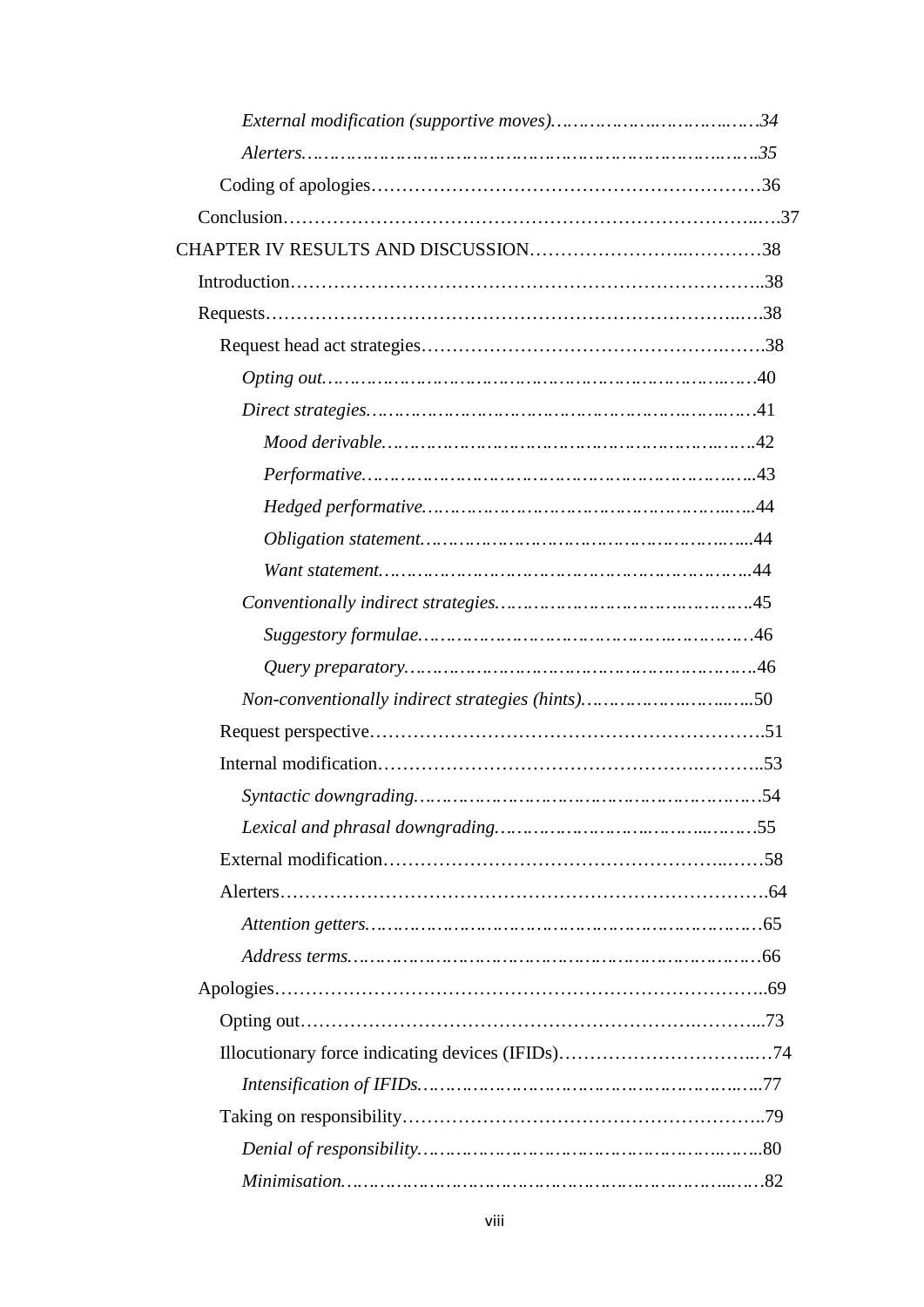| CHAPTER V CONCLUSIONS AND RECOMMENDATIONS95 |  |
|---------------------------------------------|--|
|                                             |  |
|                                             |  |
|                                             |  |
|                                             |  |
|                                             |  |
|                                             |  |
|                                             |  |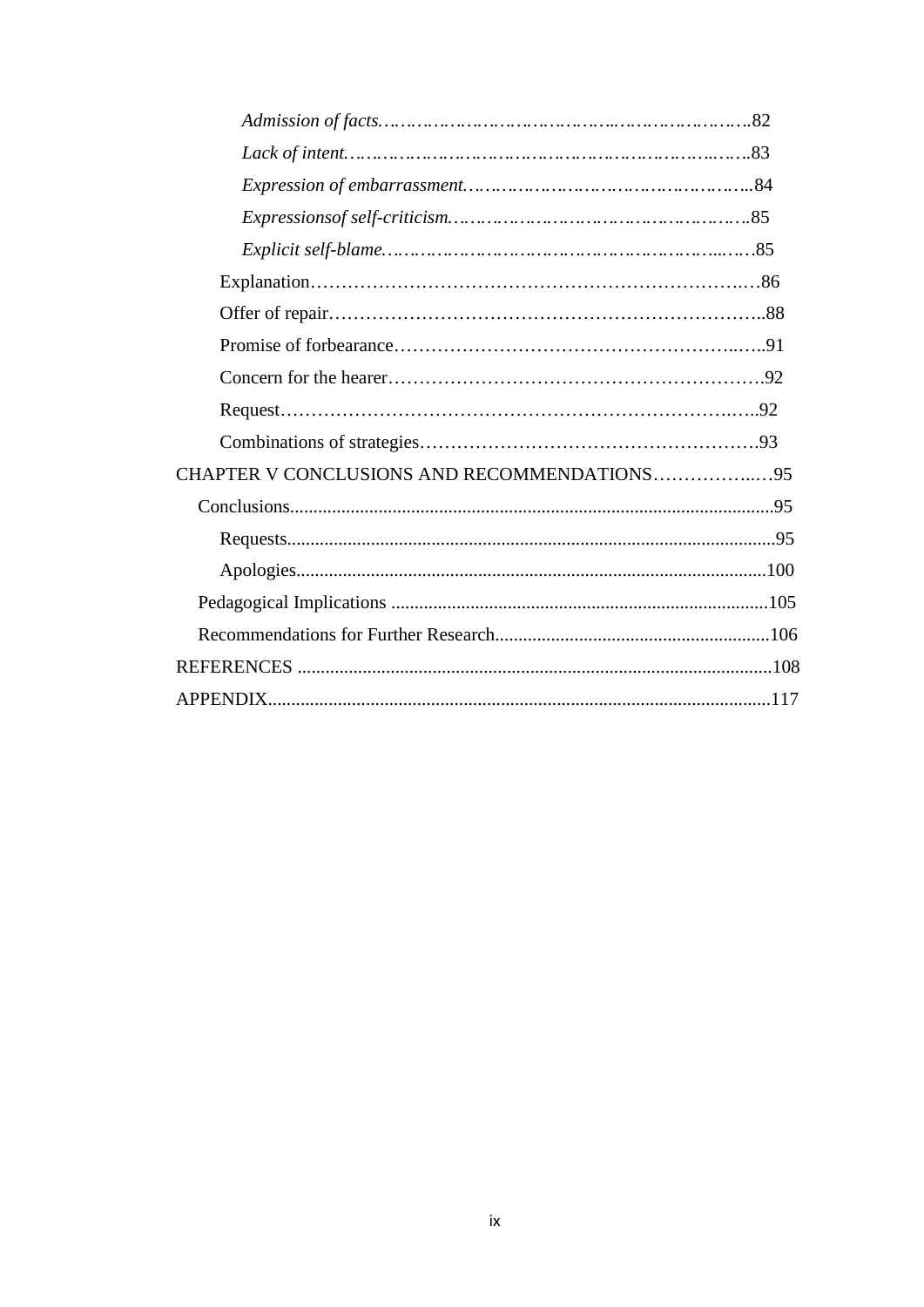# **LIST OF TABLES**

| Table 3b. Classification of Lexical/Phrasal Downgraders33                     |  |
|-------------------------------------------------------------------------------|--|
|                                                                               |  |
|                                                                               |  |
|                                                                               |  |
| Table 7. Classification of Apology Realization Strategies 36                  |  |
|                                                                               |  |
|                                                                               |  |
|                                                                               |  |
|                                                                               |  |
|                                                                               |  |
|                                                                               |  |
| Table 14. Frequency of Use of Lexical and Phrasal Downgraders55               |  |
|                                                                               |  |
|                                                                               |  |
|                                                                               |  |
|                                                                               |  |
|                                                                               |  |
| Table 20. Strategies Used by Respondents in Situations Requiring an Apology72 |  |
|                                                                               |  |
|                                                                               |  |
|                                                                               |  |
|                                                                               |  |
|                                                                               |  |
|                                                                               |  |
|                                                                               |  |
|                                                                               |  |
|                                                                               |  |
|                                                                               |  |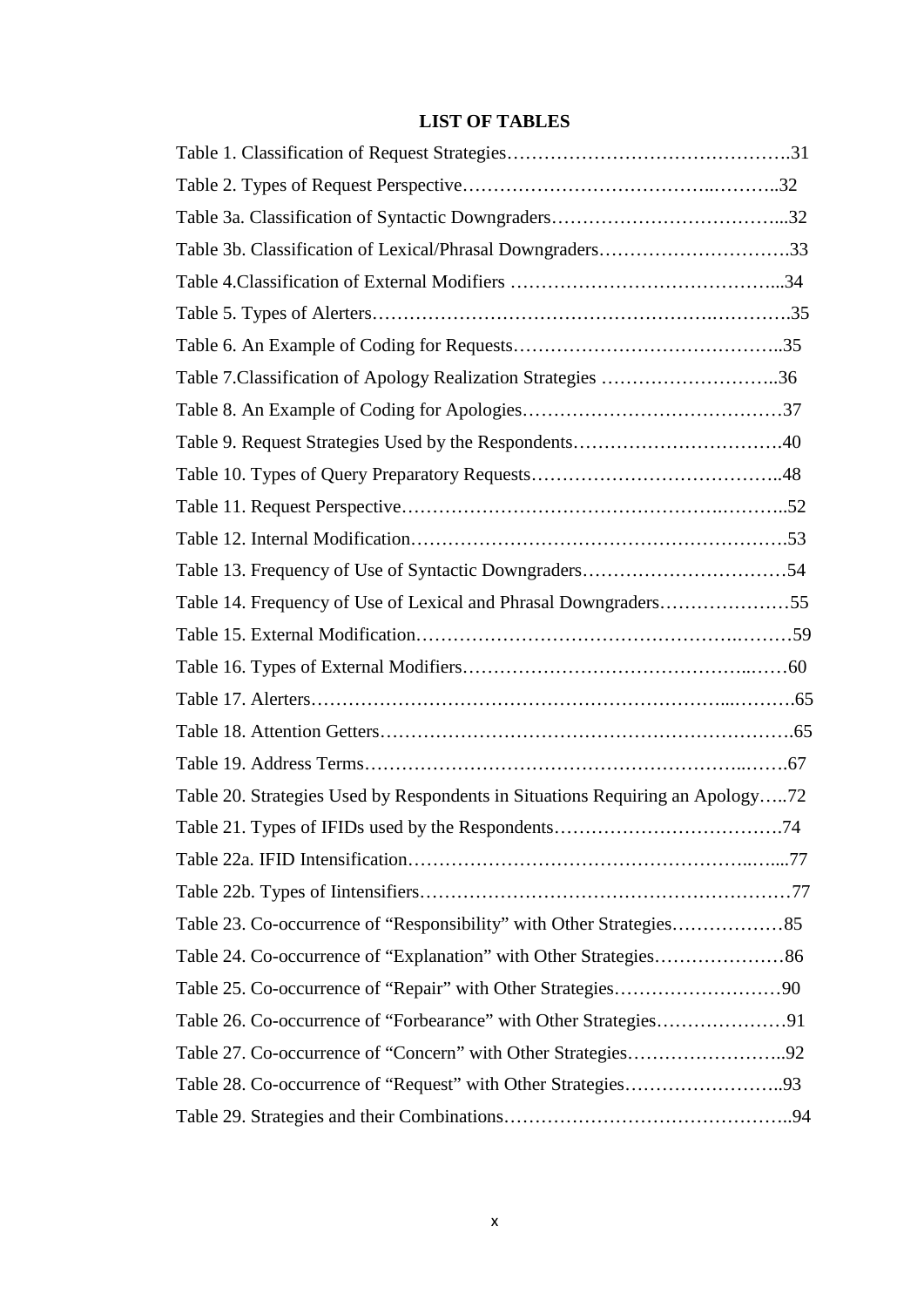### **ABBREVIATIONS**

| <b>CCSARP</b> | <b>Cross Cultural Speech Act Realization Project</b> |
|---------------|------------------------------------------------------|
| D             | <b>Social Distance</b>                               |
| <b>DCT</b>    | <b>Discourse Completion Test</b>                     |
| <b>EFL</b>    | English as a Foreign Language                        |
| <b>ELT</b>    | <b>English Language Teaching</b>                     |
| <b>ESL</b>    | English as a Second Language                         |
| <b>FN</b>     | <b>First Name</b>                                    |
| <b>FTA</b>    | Face Threatening Act                                 |
| H             | Hearer                                               |
| <b>IFID</b>   | <b>Illocutionary Force Indicating Device</b>         |
| L1            | <b>Fist Language</b>                                 |
| L2            | Second language                                      |
| <b>NNS</b>    | Non-native Speaker                                   |
| <b>NS</b>     | Native Speaker                                       |
| P             | <b>Social Power</b>                                  |
| $\mathbf R$   | Ranking of Imposition                                |
| S             | Speaker                                              |
| <b>SA</b>     | Speech Act                                           |
| <b>SPSS</b>   | <b>Statistical Package for Social Sciences</b>       |
| <b>TLN</b>    | Title + Last Name                                    |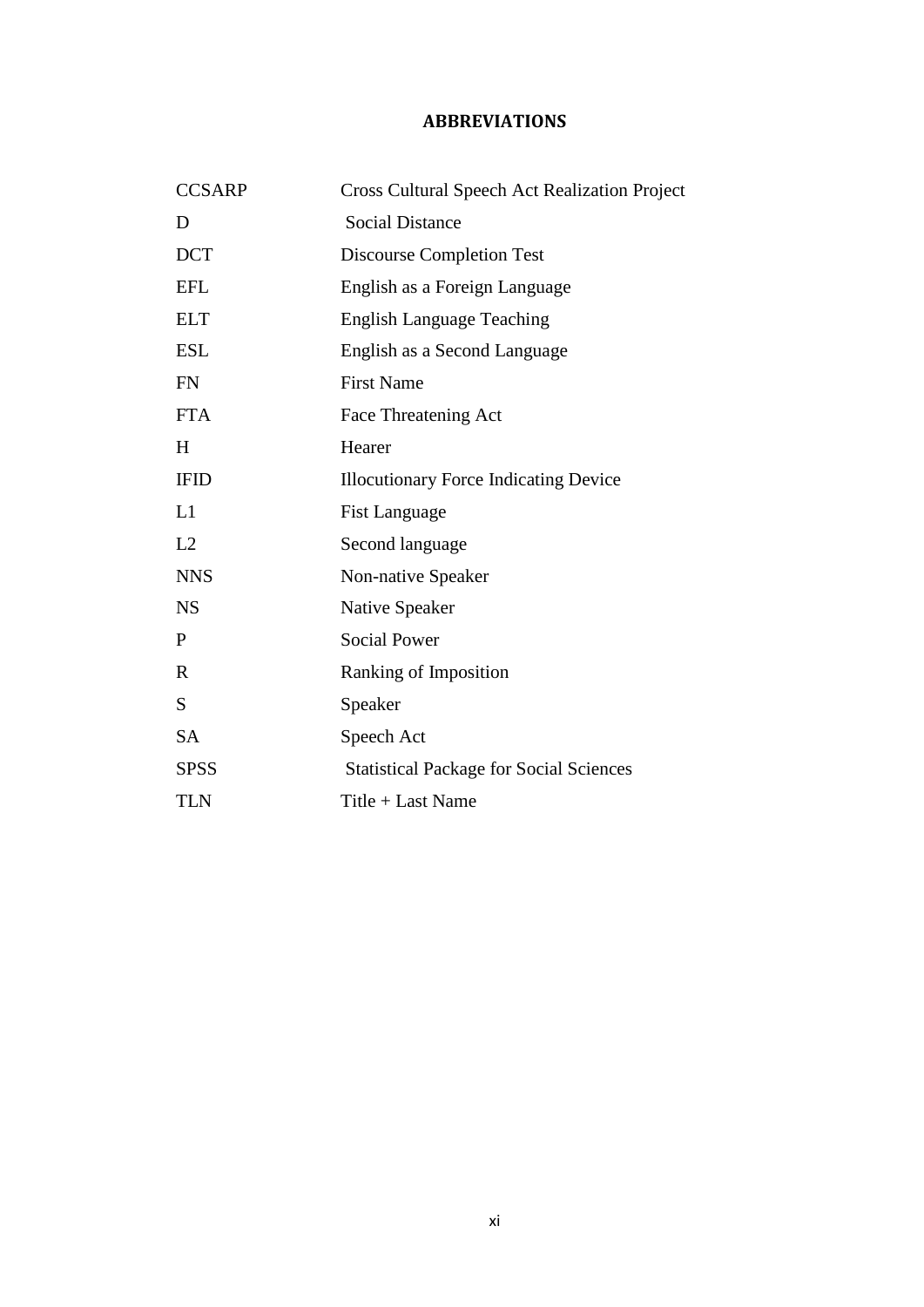# **CHAPTER I INTRODUCTION**

This chapter gives information on the background of the study, the aim of the study, research questions, the significance of the study, and the limitations.

### **Background of the study**

The study explored the realization of speech acts of requesting and apologising in English as a foreign language (EFL) context. This research belongs to the field of interlanguage pragmatics – "the study of nonnative speakers' use and acquisition of L2 pragmatic knowledge" (Kasper, 1996, p.145). To master a second or foreign language, learners should develop not only linguistic competence –"the knowledge of the items and rules that comprise the formal system of language" (Ellis 1994, p. 715), but also pragmatic competence– "the knowledge that speaker-hearer use in order to engage in communication, including how speech acts are successfully performed" (Ellis 1994, p. 719). Another definition of pragmatic competence is "the knowledge of the linguistic resources available in a given language for realising particular illocutions, knowledge of the sequential aspects of speech acts, and finally, knowledge of the appropriate contextual use of the particular language's linguistic resources" (Barron, 2003, p. 10). Developing these two competences leads to the mastery of communicative competence.

Even advanced EFL students sometimes face difficulties communicating in the target language because they often study the language focusing only on linguistic competence and therefore lack the necessary pragmatic skills. According to Woodfield and Economidou-Kogetsidis (2010), even those students who study abroad, in English-speaking countries, may reveal important pragmatic deviations from native speakers. The researchers suggest that even a long stay in a targetlanguage country not always results in sufficient pragmatic improvement. Hassall (2006) claims that "advanced learners remain nonnative in even quite basic pragmatic knowledge and aspects of pragmatic performance after a sojourn of one year's length or more" (p. 32).

Mastering speech act realisation in the target language is a key element of pragmatic competence (Ellis, 1994), and therefore, second and foreign language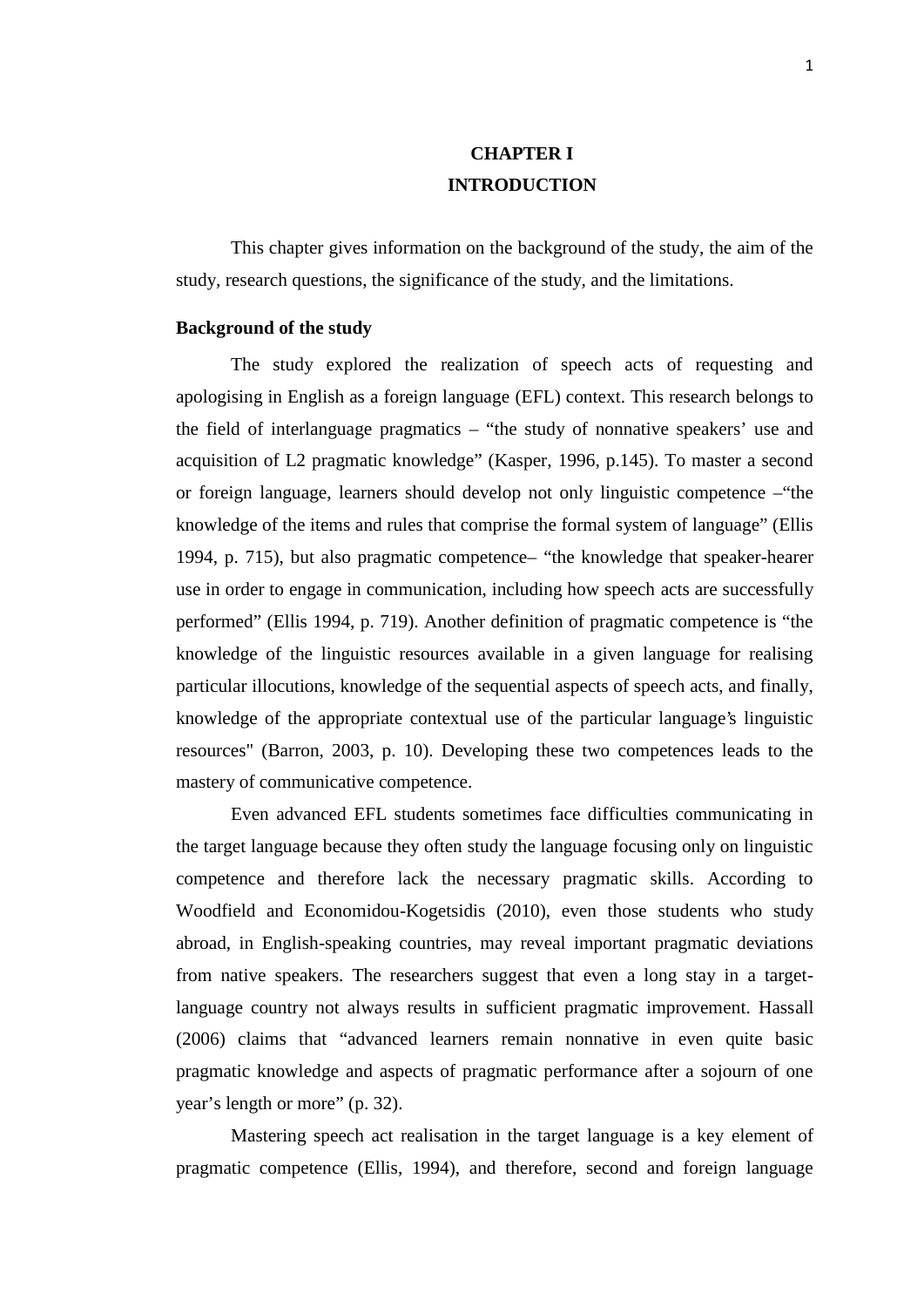learners' pragmatic competence is often measured through examining their production of particular speech acts: requests, apologies, suggestions, promises, etc. As Saeed (1997) points out:

Learning to communicate in a language involves more than acquiring the pronunciation and grammar. We need to learn how to ask questions, make suggestions, greet and thank other speakers. In other words we need to learn the uses of language to which utterances are conventionally put in the new language community and how these uses are signaled. (p. 203)

Understanding and producing speech acts in the target language is one of the most difficult aspects of developing learners' communicative competence. Language learners and teachers should pay more attention to acquisition of speech acts as they are culture-specific, meaning that we cannot apply the way we organize the talk in our native language into the way we talk in other languages (Trosborg, 1995). Inability to recognise norms of the target language and culture and pragmatic transfer from learners' first language can lead to misunderstandings, both in producing the appropriate speech act and in interpreting the intended meaning of one uttered by somebody else. Understanding communicative intent of people who speak a different language based on one's own native language systems or cultural norms can potentially result in pragmatic failure and communication breakdown. Awareness of the differences between the communicative practices in native and target language and acquiring nativelike speech act production helps to prevent communication breakdowns and avoid being misunderstood or considered rude when interacting in non-native language.

The present study examined EFL learners' the realisation of two speech acts – *requesting and apologizing*–with reference to the phenomenon of linguistic politeness. Being able to make request appropriately is very important in human interaction since communication often revolves around our need to get somebody to do something. This speech act frequently occurs in daily interaction with people and is an important part of successful communication, "which gives the request a primary position in the whole linguistic repertoire of speech acts" (Belza, 2008, p. 8). Request is a face-threatening act (FTA) because it infringes on the hearer's freedom of action. Therefore, even if non-native speakers manage to avoid pragmatic transfer from their first language when making requests in a foreign language, they may still produce inappropriate requests, and so is crucial to understand how to make polite requests in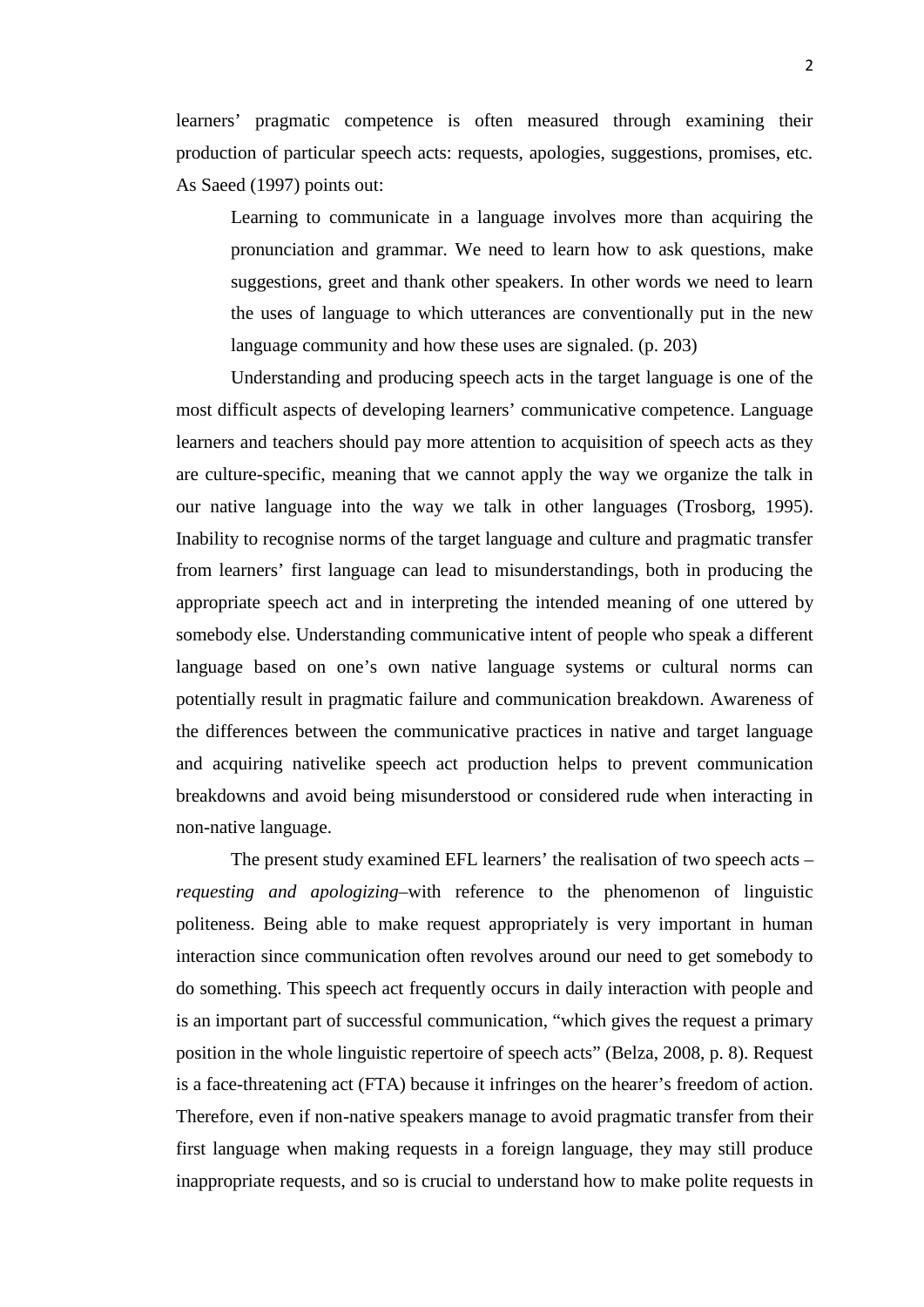the target language. Another speech act examined in the present study, namely apology, is often considered as playing an important politeness role in communication because repairs face damage when social norms have been violated and aims to maintain social harmony (Brown & Levinson, 1987; Leech, 1983) and is thus necessary for successful cross-cultural communication. Norrick (1978) emphasises the role of apologies in maintaining "the smooth working of society" and states "acts of apologizing and forgiving are more basic and important to society than such acts as thanking and congratulating, which by comparison are its pleasant byproducts rather than functional principles" (p. 284). Apologizing is facethreatening to the speaker and not an easy matter even in native language, and having to do it in a foreign language is even more complicated. Previous studies have shown that even though nonnative speakers' perceptions of politeness in requests and apologies correlate with those of native, differences in performance exist, and language learners' pragmatic competence is not native like (Krulatz, 2012).

#### **The Aim of the Study**

This study aims to analyse EFL learners' realisation of two speech acts – requests and apologies – in the target language and to explore how linguistic politeness is realised in these speech acts (emphasising the ways in which the respondents' requests and apologies deviate from or conform to English norms). The study focuses on speech acts realisation in particular situational context, namely in the context of student-teacher communication at university.

#### **Research Questions**

The study was guided by the following research questions:

- 1. What strategies are used by EFL learners in performing the speech act of requesting in the course of student-teacher interaction?
- 2. What are the strategies employed by EFL learners when apologising to academic staff?
- 3. How do the students' realisations of requests and apologies deviate from or conform to English norms in terms of linguistic politeness?

### **Significance of the study**

The current study is expected to contribute to the research on foreign language pragmatic competence. The results may provide better understanding of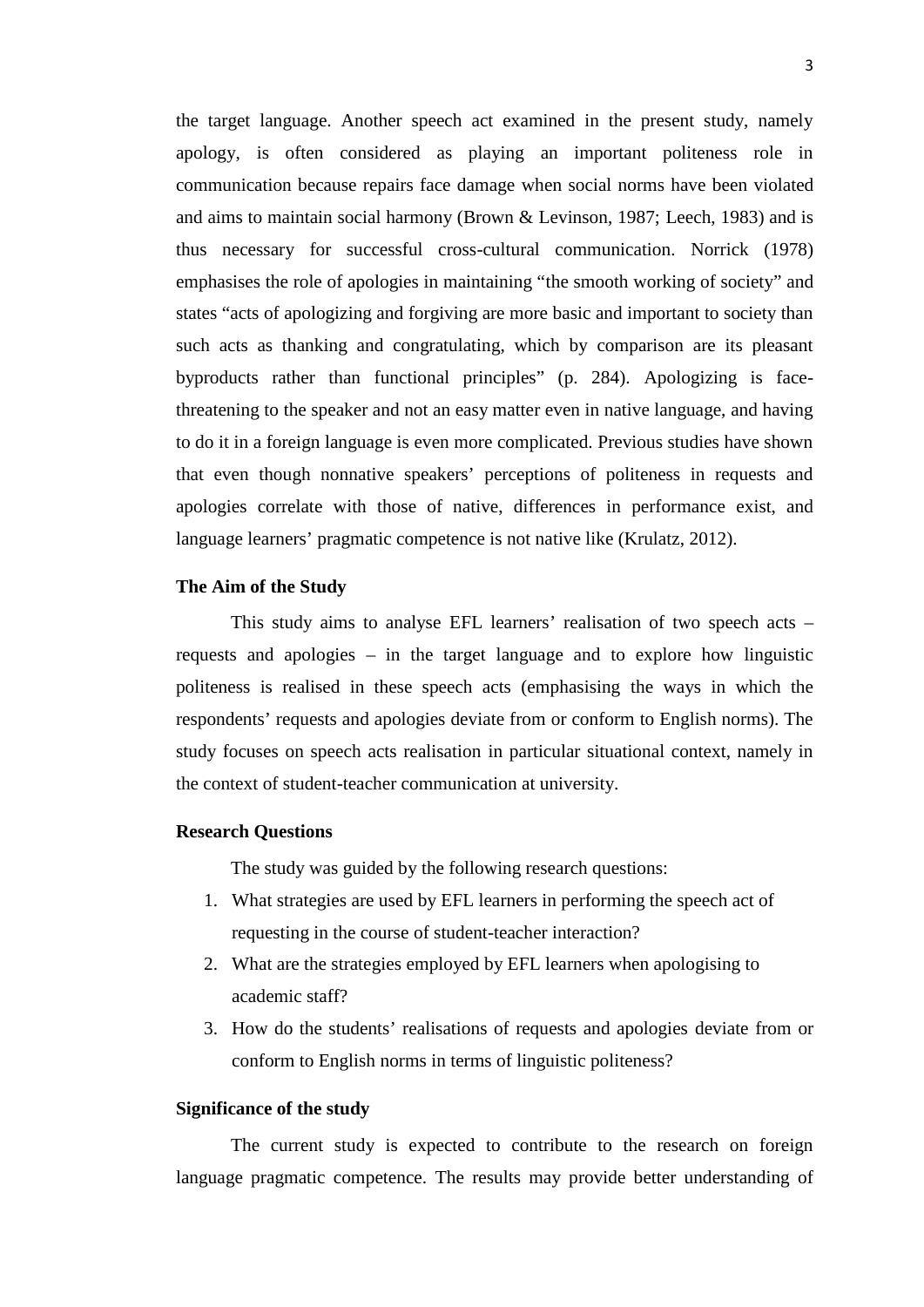EFL learners' production of speech acts of requesting and apologising in a formal academic setting. The findings of the study can help identify problems that EFL learners face in realisation of these speech acts in the target language. This research may also help to shed light on sources of pragmatic failure that leads to misunderstandings and miscommunication.The results can be beneficial for teachers in guiding students to develop their communicative competence and aiding them in acquiring more native-like language to avoid impoliteness and miscommunication when using the target language. The findings may be used for the development of teaching methods and teaching materials for EFL classrooms that involve teaching pragmatics and speech act production.

#### **Limitations of the Study**

Since the research was conducted with only master students at the ELT department, and only 20 Discourse Completion Tests (DCTs) were analysed (several students' DCTs could not be accepted because they were filled in incorrectly; still more students did not submit their DCTs at all), and students of only one university were selected for the study, the findings may not be generalized to all learners of English. The small size of the sample and the lack of statistical significance, in most of the categories, suggest a cautious interpretation of the results. Results from such a small sample are not generalizable, but it is interesting that they seem to confirm the results of other studies.

The justification for selection of the DCT as the data collection method was presented in Chapter 3. Its major advantages include the relative ease of obtaining homogenous data, and its common use in studies on speech acts. However, it is clear that the task is an artificial one. As a result, the data collected in this study may not exactly reflect the way requests and apologies are typically uttered. Addressing a real person is a much more complex task exactly because the speaker knows so much more about the interlocutor. Without a doubt, the nature of the relationship and the personal characteristics of the addressee affect the choice of linguistic moves in the message.

In addition, the participants were asked to write several requests and apologies during one data collection session. The serial production of similar speech acts could have influenced respondents' answers in such a way that each response became more and more repetitive. They may have also been shorter than real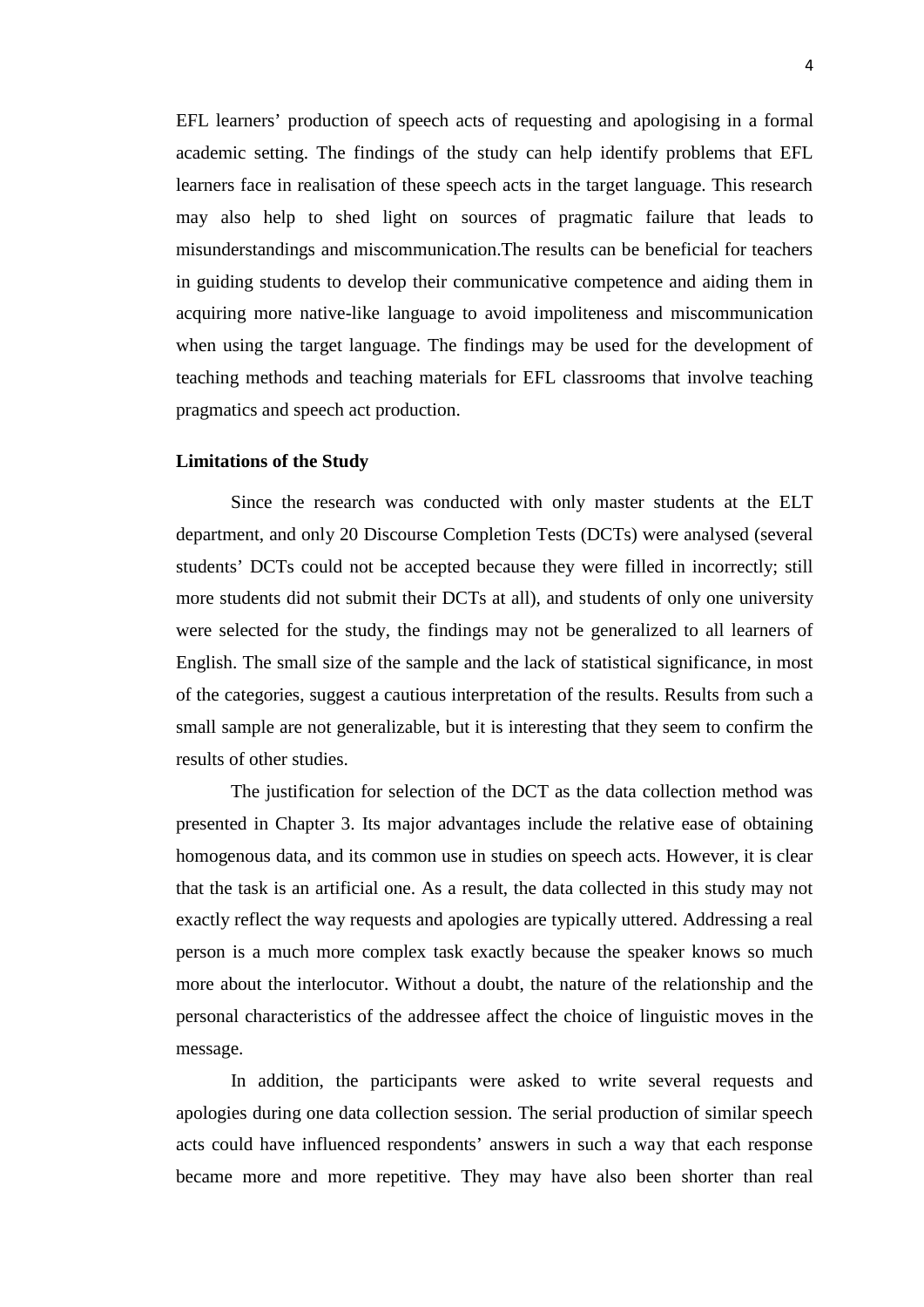requests and apologies would be simply because the participants knew in advance how many total messages they would be writing, and they were not compensated for the participation in the study. Thus, some respondents may have completed the DCT hurriedly, and without paying much attention to the strategies they were selecting simply because, in real life, they had nothing to lose or gain. Or, on the other hand, they may have actually taken more care and time than they would have in real life because they knew these data were collected for a linguistic study. Overall, both the length of the DCT replies, and the choice of the politeness strategies may have been affected by the artificiality of the task.

Additionally, the investigation of request and apology behaviour in the first language of the students would constitute a means of analysing the influence of linguistic transfer. Since the respondents in the present study were international students from different countries, it would have been difficult to investigate the influence of L1. Moreover, the researcher shares the same L1 with only four respondents and doesn't know native languages of the rest of participants. Therefore, it would be preferable to investigate a group of students with shared L1.

Finally, this study focused on only two speech acts, request and apology. Assessing the performance of these two FTAs is not enough to evaluate pragmatic competence. Future studies need to focus on other speech acts such as refusals, disagreements, invitations, etc., in languages other than English, in both written and spoken discourse.

Notwithstanding the limitations, this study does suggest that while acquiring the skills that allow language users to construct appropriate and polite messages in their L2 takes a long time, certain approximations to native-speaker politeness and appropriateness do exist. It is possible that given sufficient time and instructional support, L2 learners can approximate native-speaker models.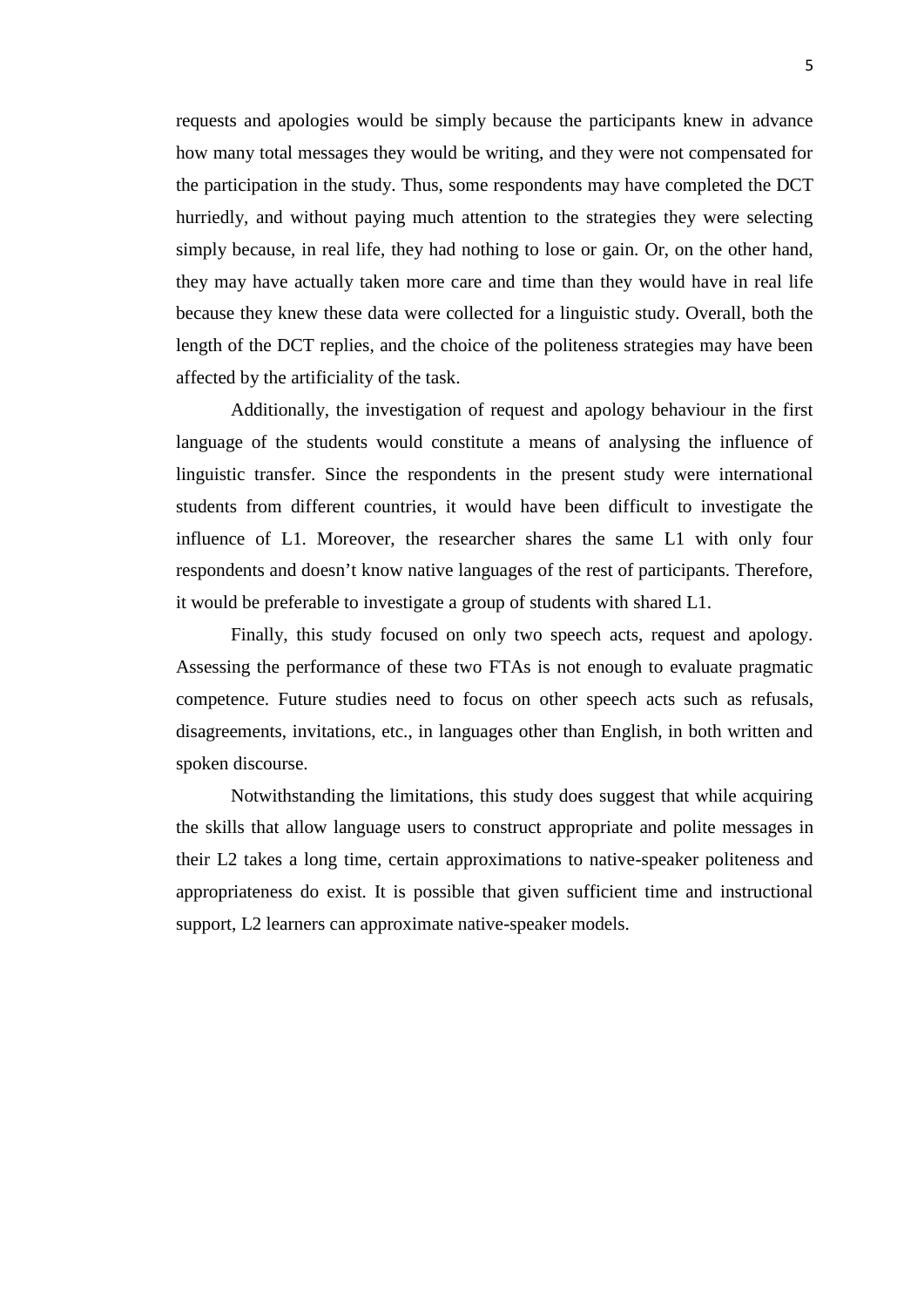# **CHAPTER II LITERATURE REVIEW**

### **Introduction**

This chapter introduces the key concepts of the research and provides the review of related literature. First, an account of Austin's (1962) and Searle's (1979) speech act theory will be given. Then, Brown and Levinson's (1978, 1987) politeness theory will be discussed. Finally, speech acts of request and apology will be addressed. Background information on each of the speech acts will be given followed by overview of relevant studies focusing on English language learners' production of requests and apologies respectively.

### **Speech Act Theory**

Speech acts (SAs) can be defined as "actions performed via utterances" (Yule, 1996, p. 47). John L. Austin first described speech act theory in his book *How to Do Things with Words* (1962). The researcher claimed that we use language not only to describe reality, but to change it: create social relationships, make people do what we want, etc. Austin's notion of utterance-as-action offered a new insight into language studies. John Searle further developed and improved Austin's theory.

According to speech act theory, there are three levels of the act occurring in an utterance. First, there is a *locutionary act*, the sentence's literal meaning: "the basic act of utterance, or producing a meaningful linguistic expression" (Yule, 1996, p. 54). It involves uttering sounds, using words in accordance with grammar rules of a language. For a long time, linguistics used to study only the locutionary aspect of SAs (including phonetics, lexicology, and syntax) without taking into account the communicative situations in which they were produced. However, people do not usually speak for the sole purpose of producing utterances. They usually perform certain actions which have non-linguistic purposes: they ask or answer questions, criticize, make promises and so on. This non-linguistic purpose of an utterance is the second dimension – the *illocutionary act*.It is the notion of illocutionary act that is central to SA theory.In fact, the term "speech acts" is often used with just this meaning of illocutionary acts. Finally, via speaking, people achieve certain results. The result of producing SAs may or may be in accordance with the speaker's intentions. An SA viewed in the light of its real consequences, the effect of the action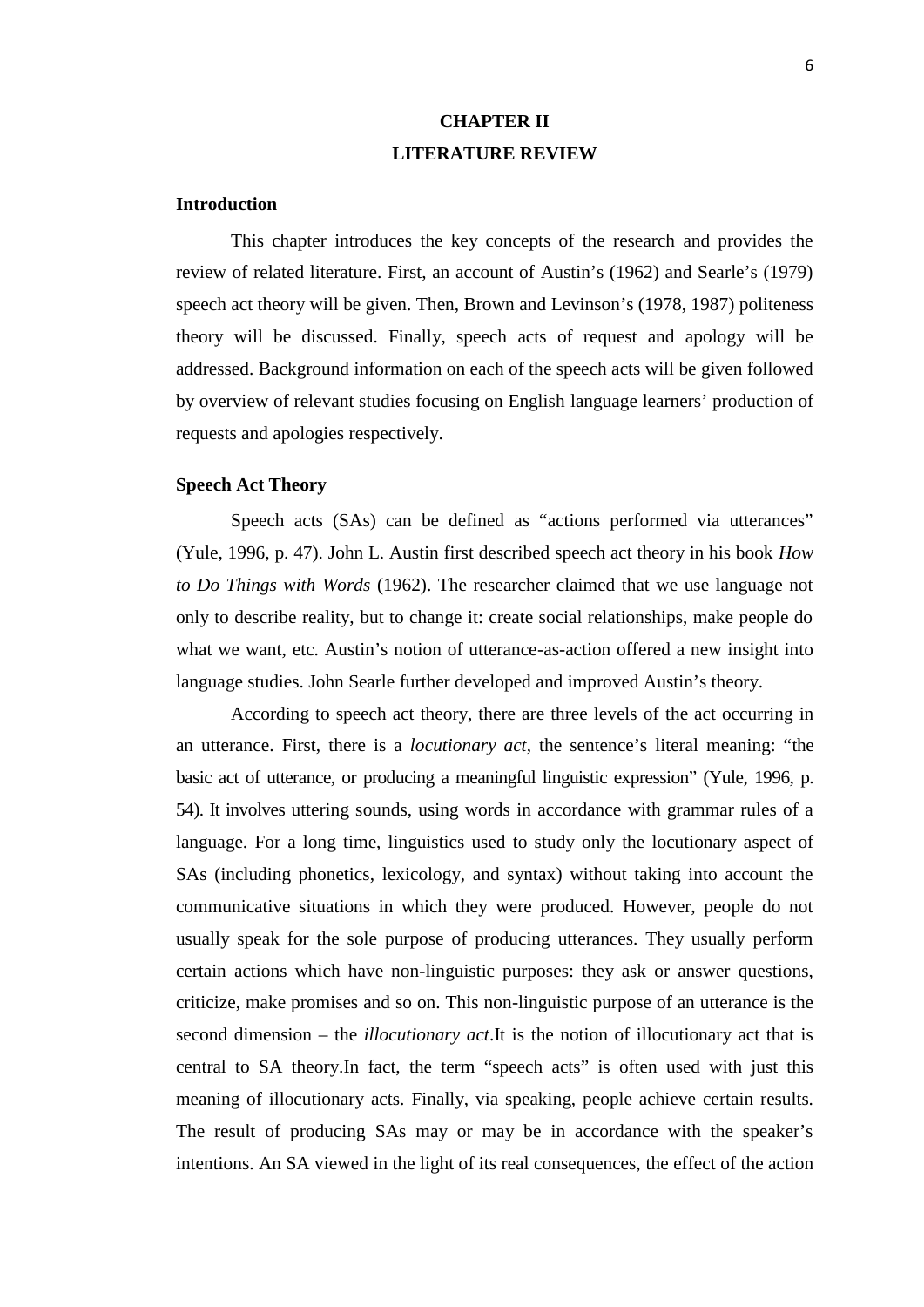upon the listener, is called a perlocutionary act. Since the perlocutionary act resulting from the illocutionary act may or may not be intentional, Searle suggests that the investigation of meaning should focus on the illocutionary act, which is motivated to achieve a goal, even though the result may not comply with this intention.

Austin originally made distinction between performative and non performative (constative) utterances. Non-performatives are those utterances that can be classified as true or false, while performatives cannot: instead, they are categorised as felicitous or infelicitous. Austin (1962) points out that it is pointless to ask whether performative utterances are true or not, rather we should ask whether they work or not: do they constitute a successful warning, bet, ship-naming etc.? For example, the sentence "I am drawing you" can be true or false depending on the real state of affairs, but the same cannot be said about the sentence "I congratulate you". The latter utterance can only be characterised as appropriate or inappropriate, rather than true or false. In Austin's terminology a performative that works is called *felicitous* and one that does not is *infelicitous*. Austin coined the term *felicity conditions* to describe the conditions required for a performative to be considered appropriate.

Searle (1979) presents a classification of *felicity conditions* that are necessary for performing a successful SA. As Yule (1996) explains, in an example "I sentence you to six months in prison", the SA will be only be felicitous in the right context and if S has a certain social status (a judge in a courtroom). First, there are *general conditions***:** the interlocutors must be able to speak and understand the same language; their utterances must make sense, etc. Then there are *propositional content conditions***.** Theydefine the type of meaning expressed by the propositional part of an utterance. For example, promises and threats can only refer to the future and not to the past actions. *Preparatory conditions* specify prerequisites to the performance of the speech act, e.g. promise implies two preparatory conditions: the event will not happen by itself and the event is in the interest of the addressee. There is also the *sincerity condition* that determines whether SA is sincere or insincere, e.g. genuinely intending to fulfil one's promise. Finally, e*ssential condition* determines what the speech act must "count as". It "combines with a specification of what must be in the utterance content, the context, and the speaker's intentions, in order for a specific speech act to be appropriately (felicitously) performed" (Yule, 1996, p. 51). The essential condition for a request is that S (speaker) tries to make H (hearer) do something, and for a promise is that S takes an obligation to carry out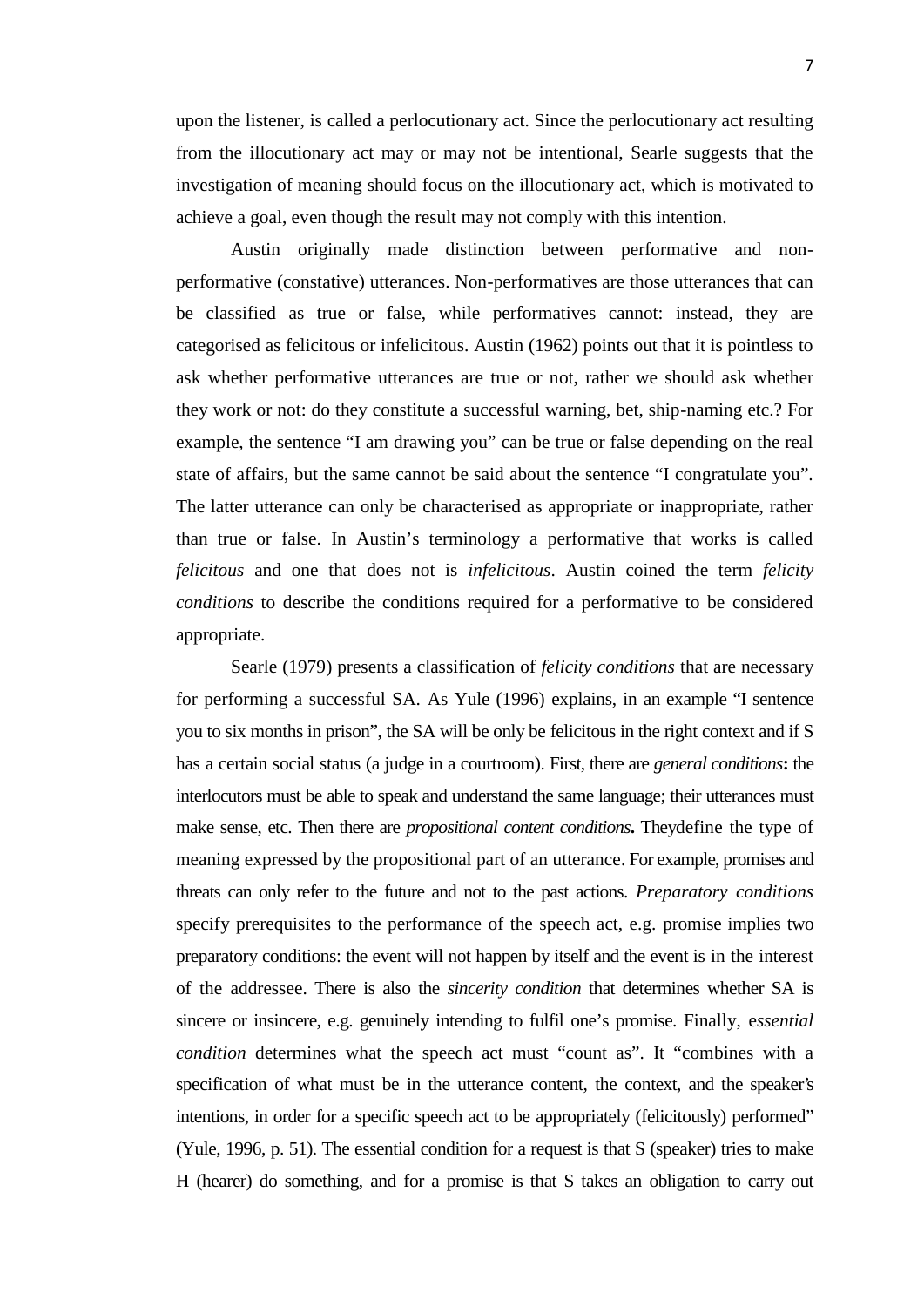promised action. An example of Searle's felicity conditions for requestsis given below:

**Propositional content condition**: Future act A of H.

### **Preparatory condition**:

1. H is able to do A. S believes H is able to do A.

2. It is not obvious to both S and H that H will do A in the normal course of events of his own accord.

**Sincerity condition**: S wants H to do A.

**Essential condition**: Counts as an attempt to get H to do A.

where:  $H = Hearer$ 

 $S = Speaker$ 

 $A =$  future action (Searle, 1969, p. 66)

Searle (1979) classified speech acts into five categories according to S's intentions: declarations, assertives, expressives, directives, and commissives.

*Assertives*are statements which can be characterized as true or false because they aim to describe the reality as S sees it, "state what the speaker believes to be the case or not" (Yule., 1996, p. 53) (e.g. "The train arrives at 5 p.m."). They include assertions, descriptions, statements of fact. "In using a representative, the speaker makes words fit the world" (Yule., 1996, p. 53)

*Directives*are attempts by S to get people to do something (e.g. "Turn down the radio."). They include requests, orders, suggestions and commands. "In using a directive, the speaker attempts to make the world fit the words (via the hearer)" (Yule., 1996, p. 54).

*Commissives*commit S to a certain course of action and express his or her intentions (e.g. "I promise to complete the project by Monday.") and include promises, threats, offers, pledges, refusals. "In using a commissive, the speaker undertakes to make the world fit the words (via the speaker)" ( Yule., 1996, p. 54).

*Expressives*describe S's feelings, attitudes, psychological state. (e.g. "I'm so sorry I couldn't visit you last week"). They include thanking, apologizing, welcoming, congratulating.

*Declarations* **"**change the world via their utterance" (Yule., 1996, p. 53). Declarations bring changes in the state of affairs via the words, e.g. marrying someone by saying "I do". They must be performed in a certain context by an S with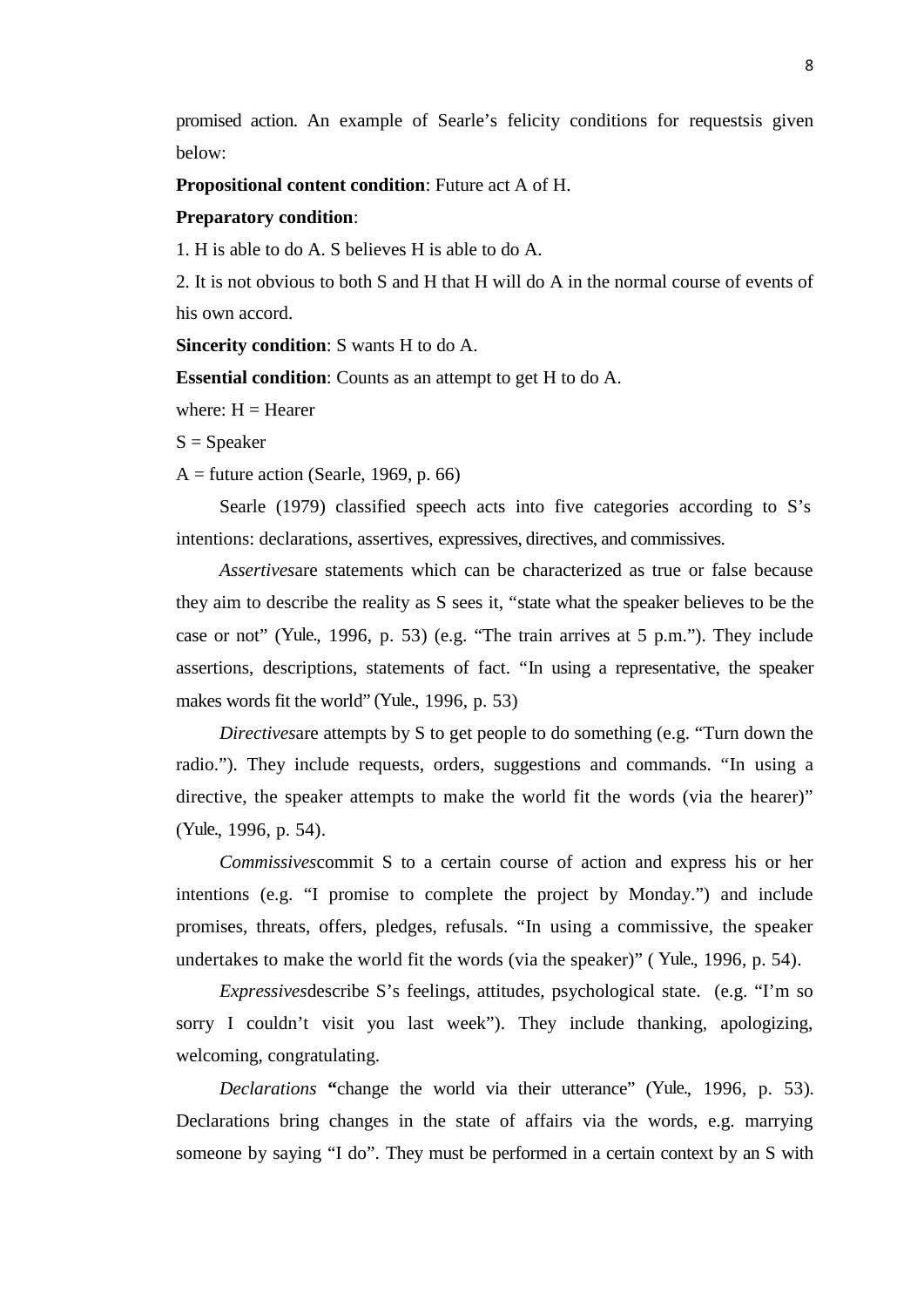the appropriate social role (e.g. a priest saying "I pronounce you man and wife."). Declarations include marrying, resigning or firing, declaring war, etc.

According to Austin (1962), SAs are closely related to the performative verbs that name the acts which are being performed and thus carry their semantic meaning. Searle (1975), on the other hand, claims that verbs with different semantic meanings can be used to convey the same message. He distinguishes between direct and indirect SAs. Direct SAs presuppose a direct relationship between linguistic structure (declarative, interrogative or imperative) and function. Correspondingly, in indirect SAs this relationship is indirect: they are performed through the utterance of another speech act and thus have two illocutionary forces. For instance, an interrogative used to give a command is an indirect speech act. Yule (1996) points out that in English it is common to use interrogatives to form indirect SAs, e.g. asking ability question ("Could you?") to make a request. In other words, Searle (1975) claims that an indirect SA is realized by performing a different kind of SA, and thus the same utterance can have different meaning depending on context. For instance, "It is cold here" could be interpreted as a request to close the window, a question for inquiring about any heating equipment available, a complaint, or just a factual statement. Indirect SAs are performed because of politeness considerations (Searle, 1979). They require that both interlocutors are aware of sociocultural norms reflected by the context. Similarly, to be successful in the production and understanding of speech acts in the target culture, second and foreign language learners also need to learn new contextual distributions of speech acts (e.g., when to thank whom for what) and their corresponding norms in the target cultures (Kasper, 1989). It is not surprising that speech act theory has been widely used to investigate native and foreign language use. Many cross-cultural studies on language use focus on SAs as a means of comparing speech patterns of people from different backgrounds. For instance, Blum-Kulka and Olshtain's (1984) study has shown that even non-native speakers (NNSs) with excellent linguistic competence may still fail to communicate effectively due to the cross-linguistic differences in speech act realization rules. Some speech acts may be considered polite in some cultures, but are impolite in others. This then leads to the study of politeness. Brown and Levinson (1987) developed a politeness theory based on the investigation of face-threatening speech acts, which will be addressed in the following section.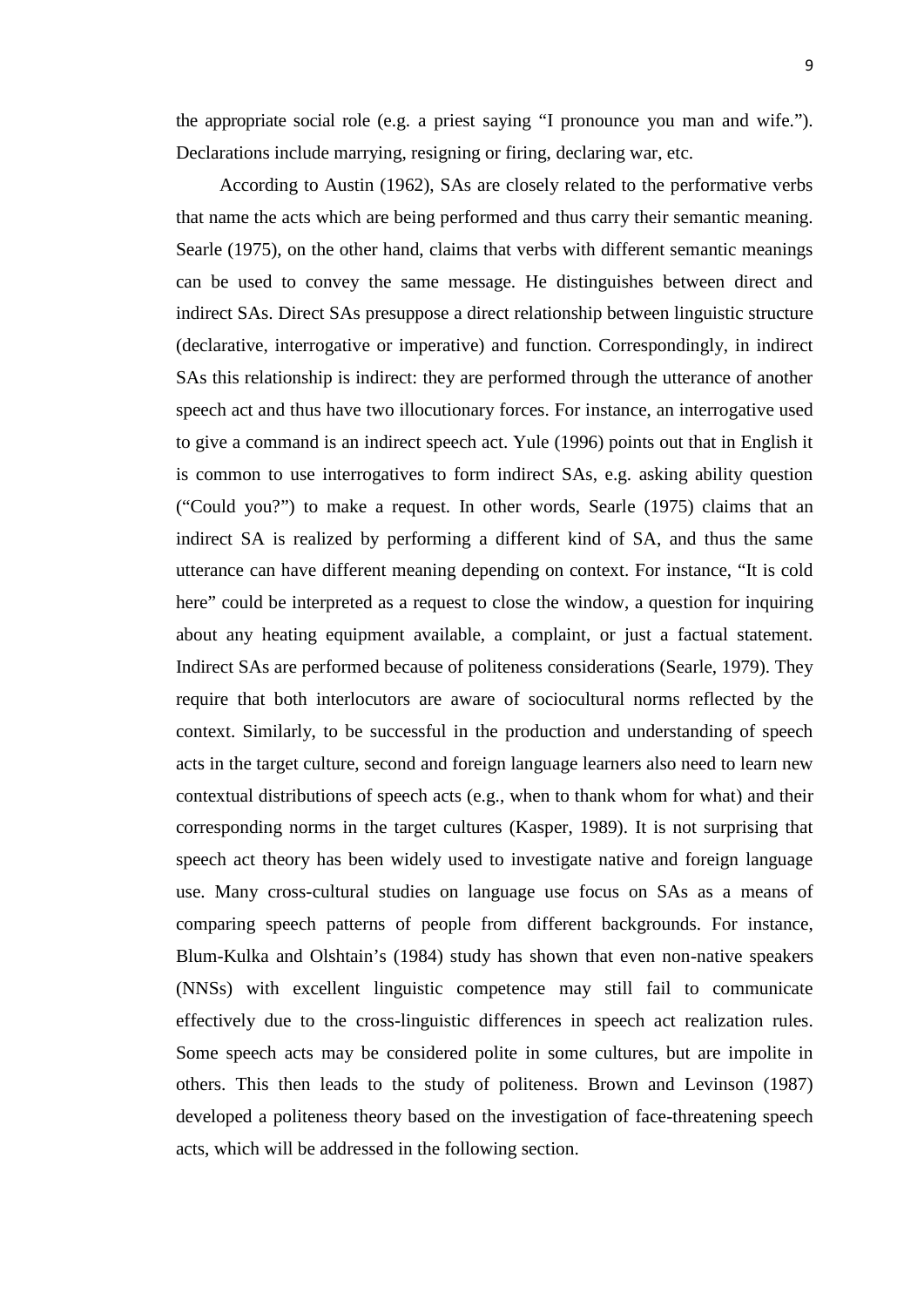### **Brown and Levinson's Politeness Theory**

Politeness is a communicative strategy which people use to maintain and develop relationships. According to Lakoff (1975), the purpose of politeness is to reduce conflicts in personal interaction. The present study relies on Brown and Levinson's approach to politeness. It was first introduced in their work *Universals in language usage: Politeness phenomena* (1978) and later in the monograph *Politeness: Some universals in language usage* (1987). Despite being often criticized, Brown and Levinson's politeness theory is still regarded the most significant and influential in this area and provides researchers with an effective model for understanding people's communicative behaviour (Larina, 2009).

The key to Brown and Levinson's politeness theory is the notion of face. They see politeness as face-work. The notion of *face* as a significant social value was first introduced by Goffman (1967), who claimed that "*to* study face-saving is to study the traffic rules of social interaction" (1972, p. 323). Face means "the positive social value a person effectively claims for himself by the line others assume he has taken during a particular contact. Face is an image of self delineated in terms of approved social attributes" (Goffman, 1967, p. 5). Brown and Levinson claim that every adult member of a community has (and knows that others also have) a public self-image which consists of two connected aspects: negative and positive face. They define *negative face* as the want of a person "tohave his freedom of action unhindered"(1987, p. 129), that is desire for independence; and *positive face* as "the want of every member that his wants be desirable to at least some others" (1987, p.62), that is the desire to be accepted and approved of. The authors argue that the notion of face is universal, although they recognise it is culture-specific and subject to much cultural elaboration.

Brown and Levinson (1978, 1987) claim that some speech acts (SAs) are potentially face-threatening (consequently, they are called face-threatening acts or FTAs). For example, SAs that threaten negative face include requests, orders, threats, suggestions, warnings, and advice; those threatening positive face are expressions of disapproval, accusations, insults, complaints, disagreement, interruptions. This classification is only approximate since some FTAs can damage both types of face. FTAs have the potential to damage both S's and H's positive and negative face, so up to four faces can be involved in social interaction. Any social encounter potentially involves SAs that could threaten H's or S's face.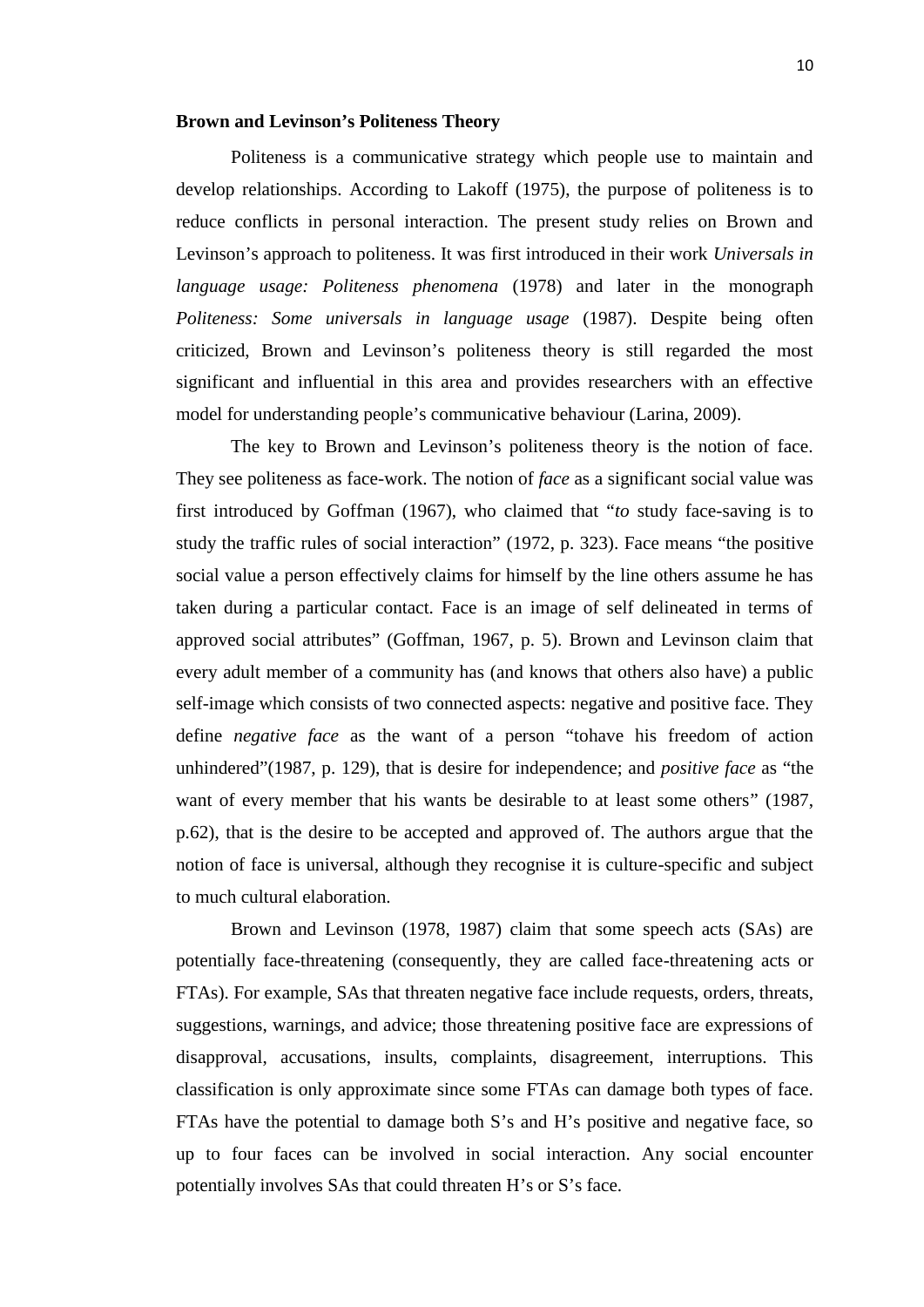Since interlocutors need to maintain their own and the addressee's face, they try to avoid FTAs or use certain strategies to minimize the threat. Brown and Levinson list five strategies for doing FTAs, ranging from bald on record SAs to refraining from doing the FTA (see Figure 1). The choice of strategy depends on the degree of face-threat: the higher the risk the more polite the strategy (climbing from 1 – the least polite to 5– the most polite).



politeness

5. Do not do the FTA

Figure 1. Possible strategies for doing FTAs (Brown & Levinson, 1987, p. 69)

As shown in Figure 1, FTAs can be done on record, that is directly, or off record, indirectly. On-record SAs can be performed without or with redressive action. The latter includes positive and negative politeness strategies.

The first strategy, *bald on record*, is the clearest and most direct way of doing the FTA; it does not minimise the face-threat but has the advantage of making S appear honest and trustful. The second and third strategies are associated with positive and negative faces. Since positive facerefers to one's need to be accepted and valued by others, *positive politeness* presupposes expressing solidarity with the Hearer (H), showing understanding, establishing a common ground. *Negative politeness* that caters for one's need to be independent and have freedom of action presupposes showing respect, maintaining social distance, emphasizing the importance of H's time or concerns. It is characterized by self-effacement and formality. Brown and Levinson call negative politeness "the heart of respective behavior*"* (1987, p. 129). Negative politeness strategies are directed at acknowledging H's independence, personal autonomy, at showing that S has no intentions of violating H's personal boundaries.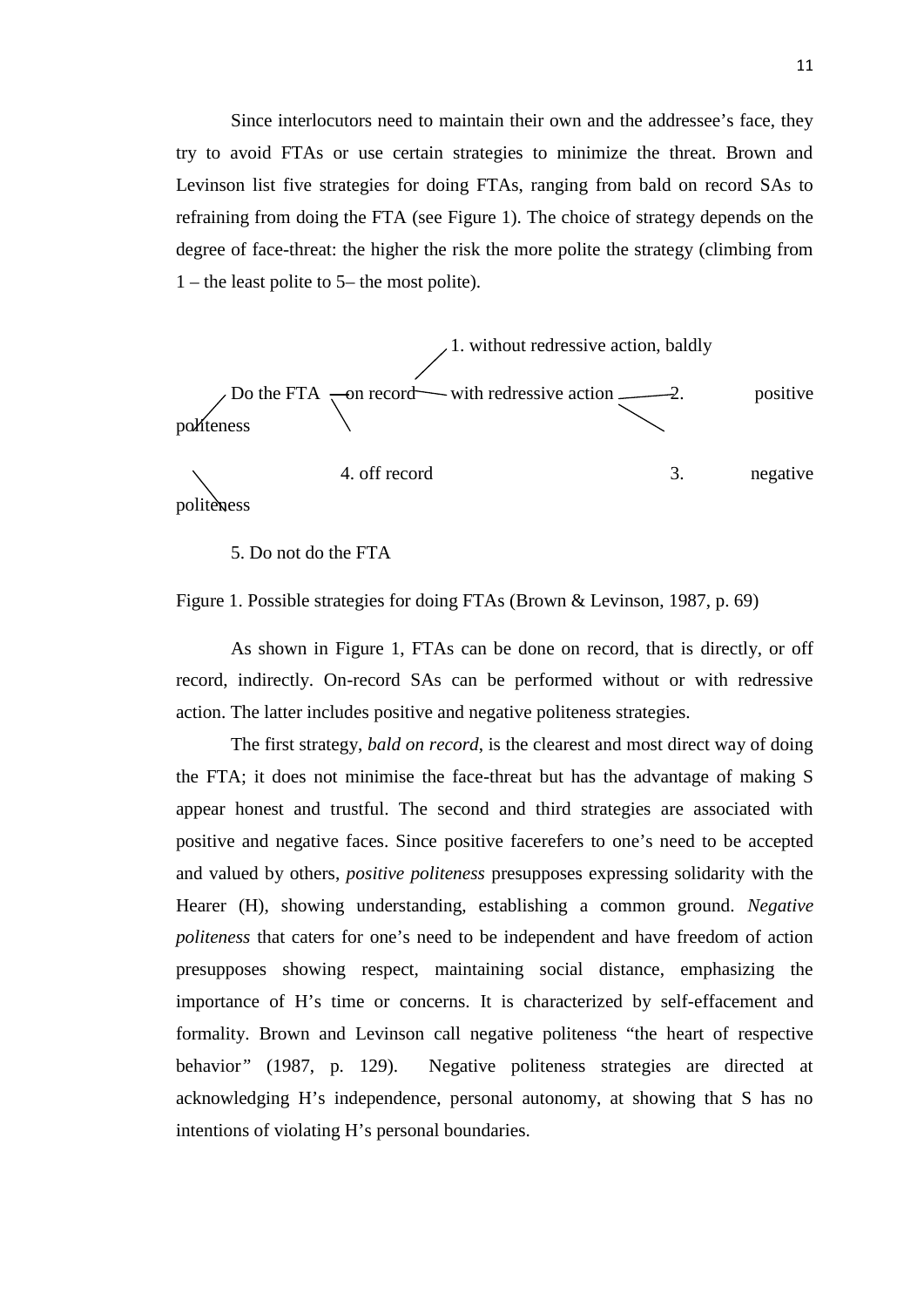The fourth strategy, *off record*, involves being indirect, ambiguous and giving hints. The ambiguity allows S to avoid the responsibility of doing an FTA and  $H - to$ retreat behind the literal meaning of the words. The disadvantage of this strategy lies in the possibility of being misunderstood and failure to communicate the FTA.

Brown and Levinson'sfifth strategy, "*don't do the FTA*", is employed when the speaker considers the risk of face loss too great, and therefore says nothing in order to avoid face loss. The advantage of this strategy is that the damage to the face is completely eliminated. Naturally, in this case S is unable to pass the message to the addressee and reach his or her goal.

Brown and Levinson give special attention to positive and negative politeness strategies. They list fifteen positive and ten negative politeness strategies The 10 negative politeness strategies are as follows: be conventionally indirect; question, hedge; be pessimistic; minimize the imposition; give deference; apologize; impersonalize S and H, avoid the pronouns "I" and "you"; state the FTA as a general rule; nominalize; go on record as incurring a debt, or as not indebting H (Brown & Levinson, 1987, p. 131). The 15 positive politeness strategies are: seek agreement; avoid disagreement; joke; offer or promise; be optimistic; intensify interest to H; use in-group identity markers; presuppose or assert common ground; attend to H's interests, wants, needs or goods; exaggerate interest, approval or sympathy with H; include both S and H in the activity; give reasons; assume or assert reciprocity; give gifts to H.

In deciding which strategy to use, the S considers individual payoffs of each strategy (Brown & Levinson, 1987) which are listed below.

1. Bald on record strategy: (a) enlists public pressure; (b) S gets credit for honesty, outspokenness which avoids the danger of seeming manipulative; (c) S avoids danger of being misunderstood.

2. Positive politeness: (a) minimizes threatening aspect by assuring that S considers to be of the same kind with H; (b) when S includes himself equally as a participant in the request or offer, it may lessen the potential for FTA debt.

3. Negative politeness: (a) helps avoid future debt by keeping social distance and not getting too familiar with the addressee; (b) pays respect or deference by assuming that you may be intruding on the hearer in return for the FTA.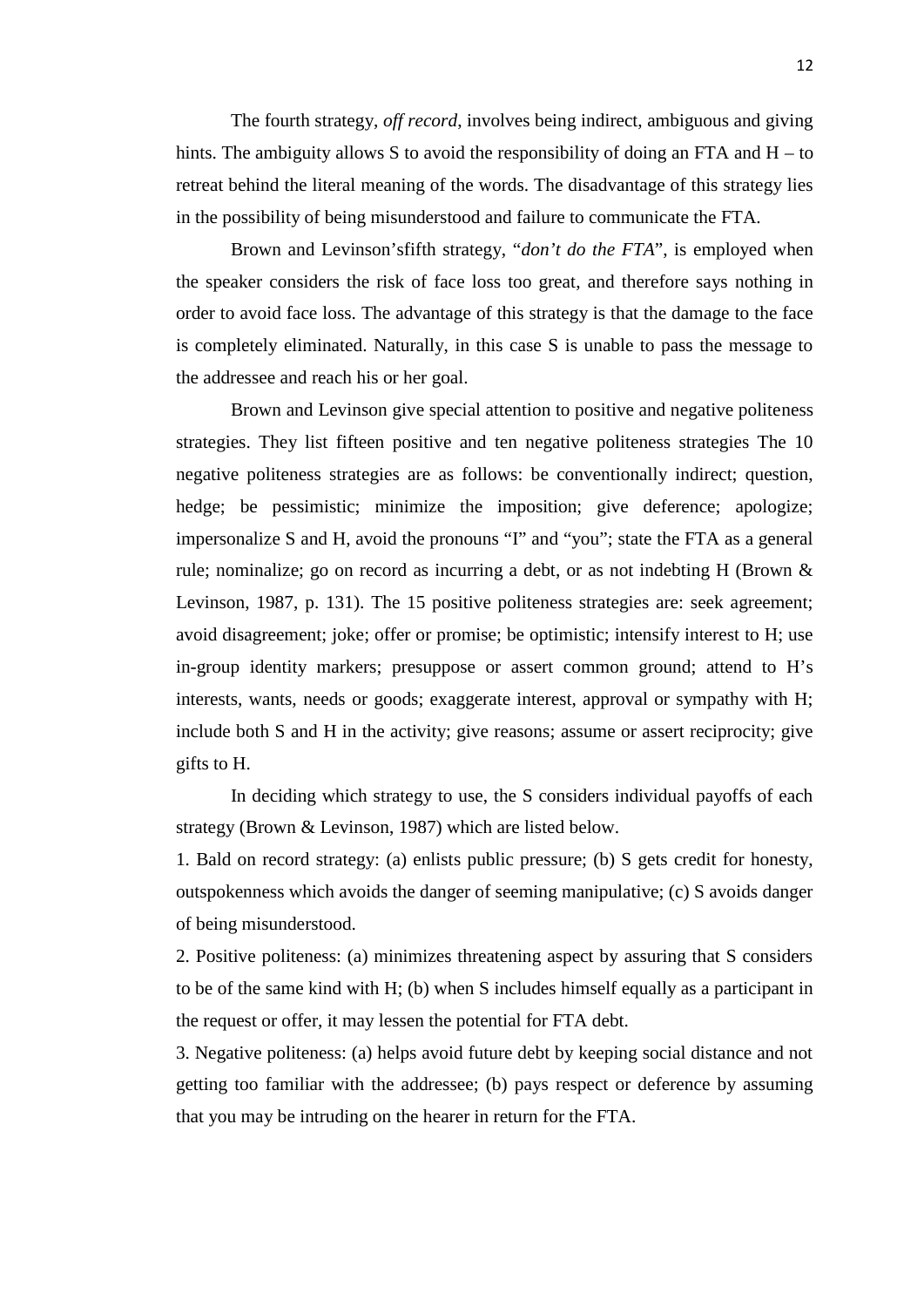4. Off record: (a) S gets credit for being tactful, non-coercive; (b) S avoids responsibility for the potentially face-damaging interpretation; (c)gives the addressee an opportunity to seem to care for S because it tests H's feelings towards S.

5. Don't do the FTA: (a) S avoids offending H at all; (b) S also fails to achieve his desired communication.

Brown and Levinson further argue that the assessment of the seriousness of an FTA involves evaluating three sociological factors: social distance (D) between the parties (symmetric relation); power (P) relations between the parties (asymmetric relation); and absolute ranking  $(R)$  of the impositions (the degree of imposition of the speech act on H's wants). They present a formula to calculate the weightiness of an FTA, using the above three variables:

### $Wx = D(S,H) + P(H,S) + Rx$

where W<sub>x</sub> measures weightiness of the FTAx, D(S, H) represents the social distance between interlocutors, P(H,S) stands for power that H has over S, and Rx measures the degree of imposition of the FTA in that culture. The authors argue that the three social variables help determine the level of politeness with which, other things being equal, an FTA will be communicated.

Brown and Levinson claim that the notion of face and the politeness are universal. They also distinguish between positive-politeness and negative politeness cultures. According to them, British is characterised as negative politeness culture. Although Brown and Levinson admit that there are cultural differences in politeness norms, they emphasise the universal rules of politeness, i.e. the universality of face, satisfying other' facewants, and mutual knowledge between interlocutors of the two aforementioned universalities (Jakubowska, 1999). Such claims about the universal character of face which in fact reflects the Western model is the main reason behind the continuing criticism of their theory (e.g. Blum-Kulka, House, & Kasper, 1989; Wierzbicka,1985). Some of the universals pointed out by Brown and Levinson are questionable because of the differences in politeness norms in each language and culture. The researchers' views concerning positiveand negative face have been criticised by Wierzbicka (1985) as being anglocentric. It is said that territorial rights and freedom are highly valued by the British, therefore they favour negative politeness(Sifianou, 1992; Márquez Reiter, 2000). Márquez Reiter (2000) suggests that knowledge of a particular culture is important in determining the faceconstituents and in understanding the meaning of polite language in that culture.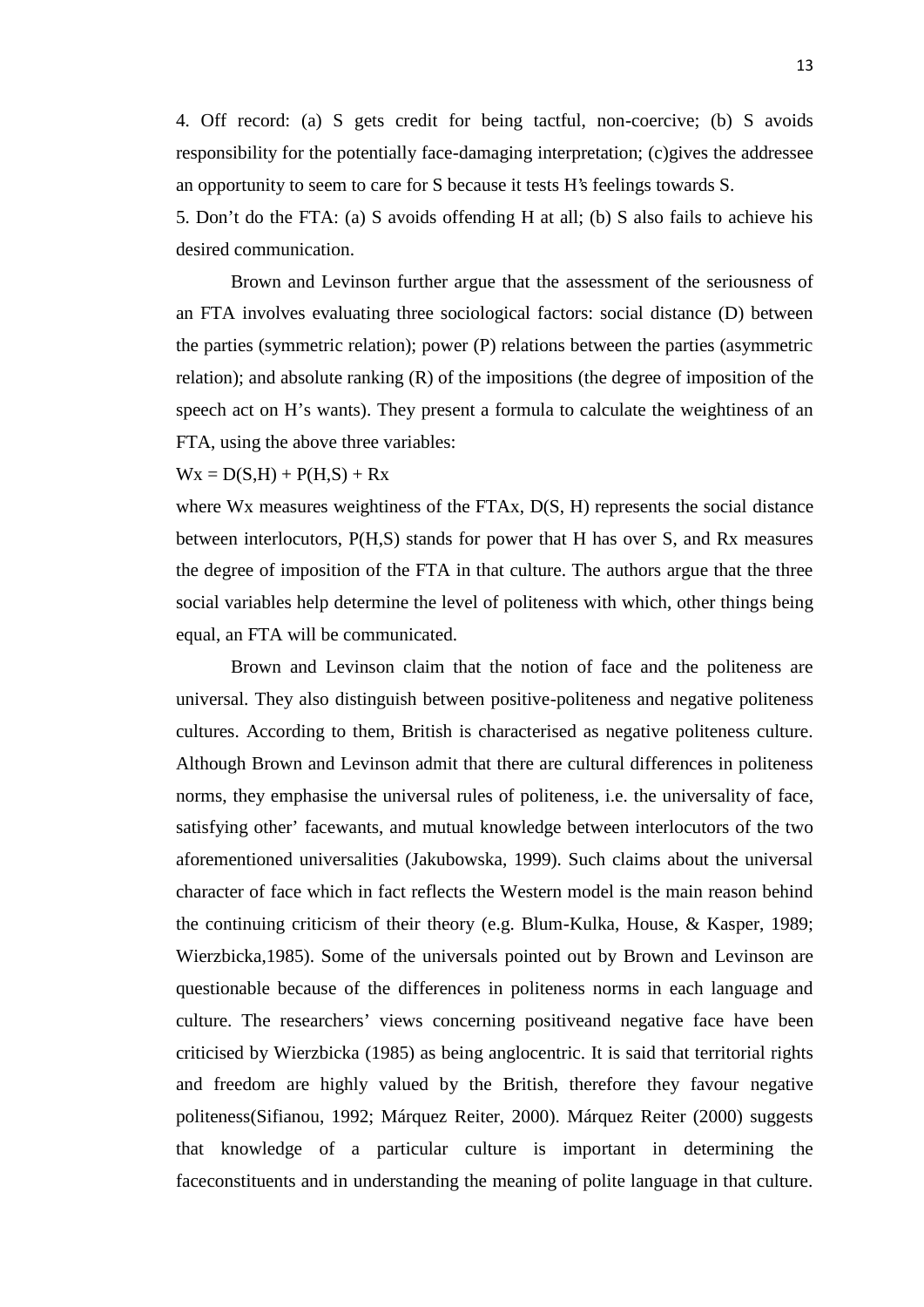In addition, some researchers think that this politeness theory reflects a highly pessimistic view on social interaction, seeing it as "an activity of continuous mutual monitoring of potential threats to the faces of the interactants, and of devising strategies for maintaining the interactants' faces – a view that if always true, could rob social interaction of all elements of pleasure" (Nwoye, 1992, p. 311). In spite of the criticism, Brown and Levinson's framework still remains the most influential politeness model to date and gives us an effective instrument for understanding people's behaviour in communication. (Márquez Reiter, 2000).

#### **The Speech Act of Requesting**

Requests can be defined as "pre-event acts which express the speaker's expectation of the hearer with regard to forthcoming action, verbal or nonverbal" (Blum-Kulka, House, & Kasper, 1989, p. 11). According to Searle, this SA belongs to the class of directives which are intended make H perform a certain act. Some directives comprise the competitive category, where the illocutionary goal competes with the social goal, such as *asking, demanding,* while others are intrinsically polite, such as *inviting* (Leech, 1983). Requests belong to the competitive category of directives, which Leech termed *impositives* (Leech, 1983).

Brown and Levinson (1987) recognise request as an FTA that threatens the negative face of the addressee. Requests can be made directly or indirectly to various degrees. Fukushima (2003) draws a parallel between Brown and Levinson's (1987) strategies for doing FTAs and request strategies introduced by Blum-Kulka et al. (1889). The identical pairs are:

1. On record without redress – Direct requests: "Open the window".

2. On record with redress – Conventionally indirect requests: "Would you mind opening the window please?"

3. Off record – Non-conventionally indirect requests (hints): "It's hot in here".

Fukushima (2003) further explains that "in negative politeness, there is a tension between (a) the desire to go on record as a prerequisite to being seen to pay face, and (b) the desire to go off record to avoid imposing" (p.69 ). Conventionally indirect strategies present a compromise: "whatever the indirect mechanism used to do an FTA, once it is fully conventionalized as a way of doing that FTA, it is no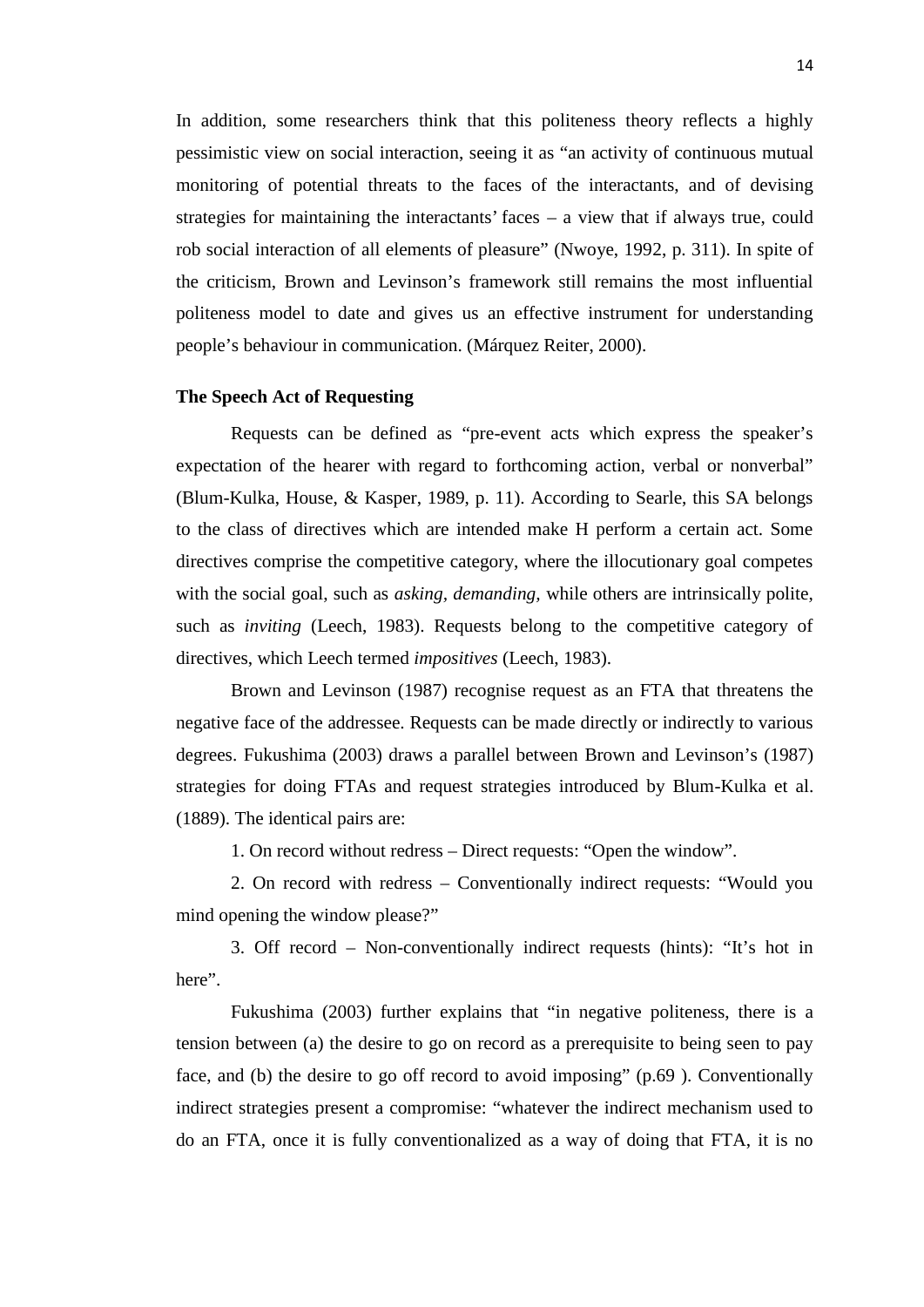longer off record" (Fukushima, 2003, p. 69). She further suggests the following payoffs for the three types of requests:

**1. Payoffs for direct requests:** efficiency; clarity.

**2. Payoffs for conventionally indirect requests:** S can pay respect to H in return for the FTA, leaving H unimpeded.

**3. Payoffs for off-record requests:** (a) S can evade the responsibility of damaging H's face by leaving the option for H to interpret off-record requests. (b) S can give H an opportunity to be seen to care for S. In other words, H is given an opportunity to demonstrate solicitousness (Fukushima, 2003, p. 74).

Cross-cultural comparison studies show that different cultural groups have their preferred ways of making requests. Breuer and Geluykens (2007) confirm the use of conventionally indirect requests by both American and British native speakers (NSs). Wierzbicka (1985) claims that the English requests are characterized by the major Anglo-Saxon cultural principle of "polite pessimism". This results in limiting the use of the imperative mood in favour of indirect requests in interrogative or interrogative-conditional forms. In other cultures, e.g. Russian, Ukrainian and Polish, imperatives are considered polite and perfectly appropriate for making requests. This example demonstrates how the politeness strategies naturally acquired by English NSs may pose a challenge for NNS. EFL learners face both semantic and pragmatic constraints when struggling to make appropriate requests. This is one of the reasons why requests have often been the focus of cross-cultural and interlanguage research. The studies on interlanguage requests in English have managed to describe strategies and linguistic politeness features produced by learners from different cultures, such as Hebrew (Blum-Kulka et al, 1989), Japanese (Fukushima, 1996), German (Schreiner, 2009), Greek (Economidou-Kogetsidis, 2009, 2011) and others.

One of the first and most influential studies of requests is that by Blum- Kulka, House, and Kasper (1989). They conducted the Cross-Cultural Speech Act Realization Project (CCSARP) in order to investigate requests and apologies. The researchers made a two-way comparison of native and nonnative language use in several languages. A significant phenomenon uncovered from the analysis is that of "verbosity"—learners tend to generate their requests with unnecessary or inappropriate information. The CCSARP design has served as a model for numerous further studies on speech acts.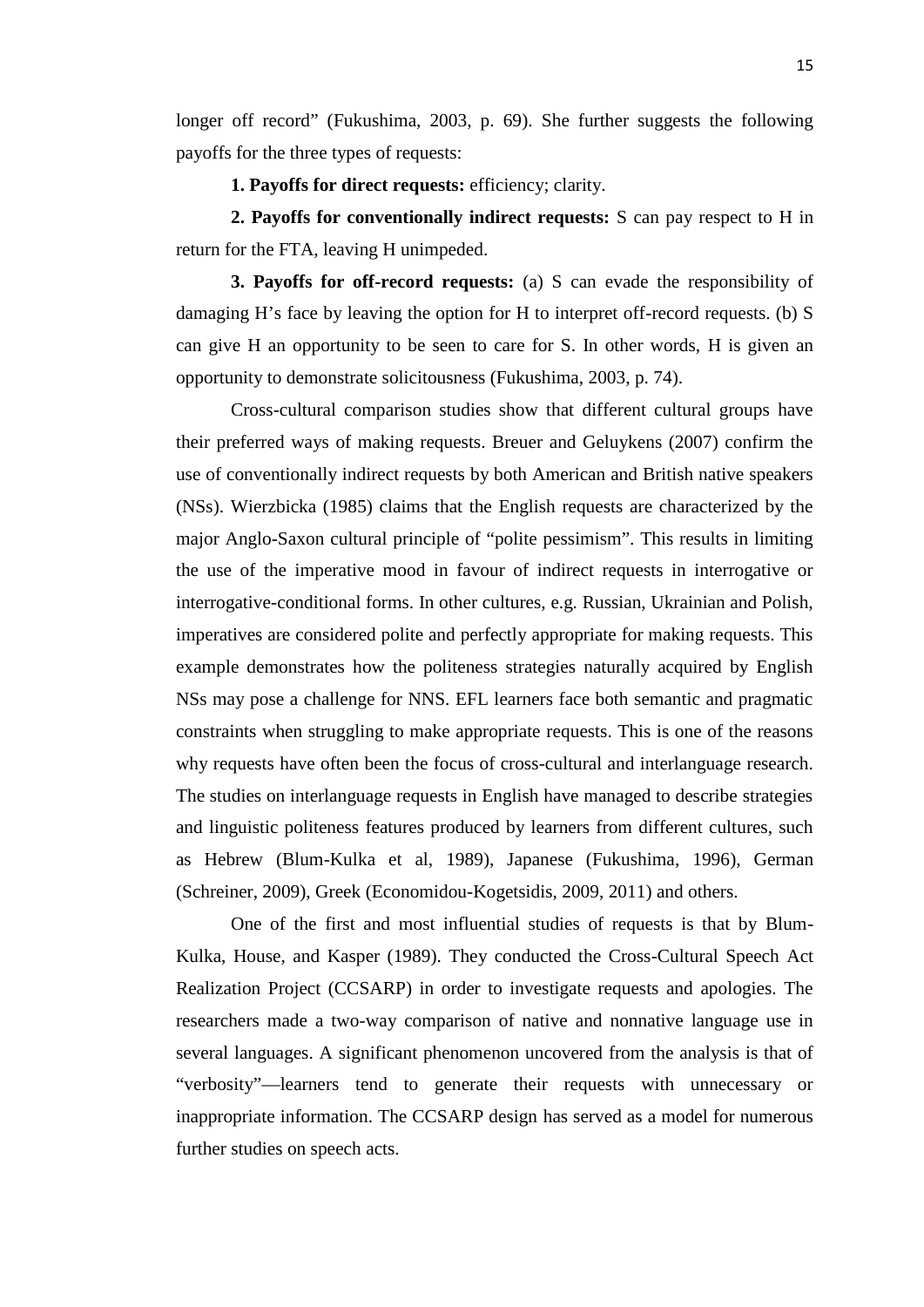House and Kasper (1987) compared requests of Danish and German learners and British English NS. Similarly to the abovementioned study, they found that NNSs tended to produce lengthy requests with unnecessary details and proving that "verbosity" is characteristic to second and foreign language learners. The study also found that compared to English NSs, NNSs' requests were more direct and had fewer syntactic downgraders. Danish and German learners also differed from each other in their request production. For example, Danish learners tend to use more, whereas German learners use less, lexical internal modifiers than the British NS.

Faerch and Kasper (1989) examined the request strategies used Danish L1 speakers in two different L2s (English and German). The results showed that the NNSs' choice of directness levels was mostly similar to that of English and German NSs. NNSs were also found to use internal request modification (syntactic and lexical downgraders; see Chapter 3) less frequently and with less variety compared to NSs, and were partially influenced by L1 transfer. As for external modification (see Chapter 3), NNSs displayed more supportive moves than the target language native speakers.

Trosborg's (1995) among other speech acts analysed requests made by Danish EFL learners. The data were collected through role play from the EFL learners and from Danish and English NSs. Trosborg found that the learners used internal request modification (lexical and syntactic downgraders) less frequently than NSs. There were also differences in the types of modifiers preferred by NSs and NNSs, e.g. past tense was a frequent syntactic downgrader in the NSs' requests but not in the learners'. Finally, English NSs were found to use a wider range of internal modifiers compared to the NNSs.

In a large-scale cross-sectional study of Japanese EFL learners at different proficiency levels, Hill (1997) found that the advanced group, while displaying an increase in downgraders per request, still fell short of target norms as represented in the native speaker data. An analysis of the sub-strategies used in internal mitigation patterns in Hill's study indicated a move away from native speaker norms by the learner group in the overuse of syntactic downgraders as compared to the native speaker group.

Lin (2008) compared production of requests and compliments of five Chinese graduate students and five English NSs in a British university using a written Discourse Completion Test (DCT). Both groups of students mostly employed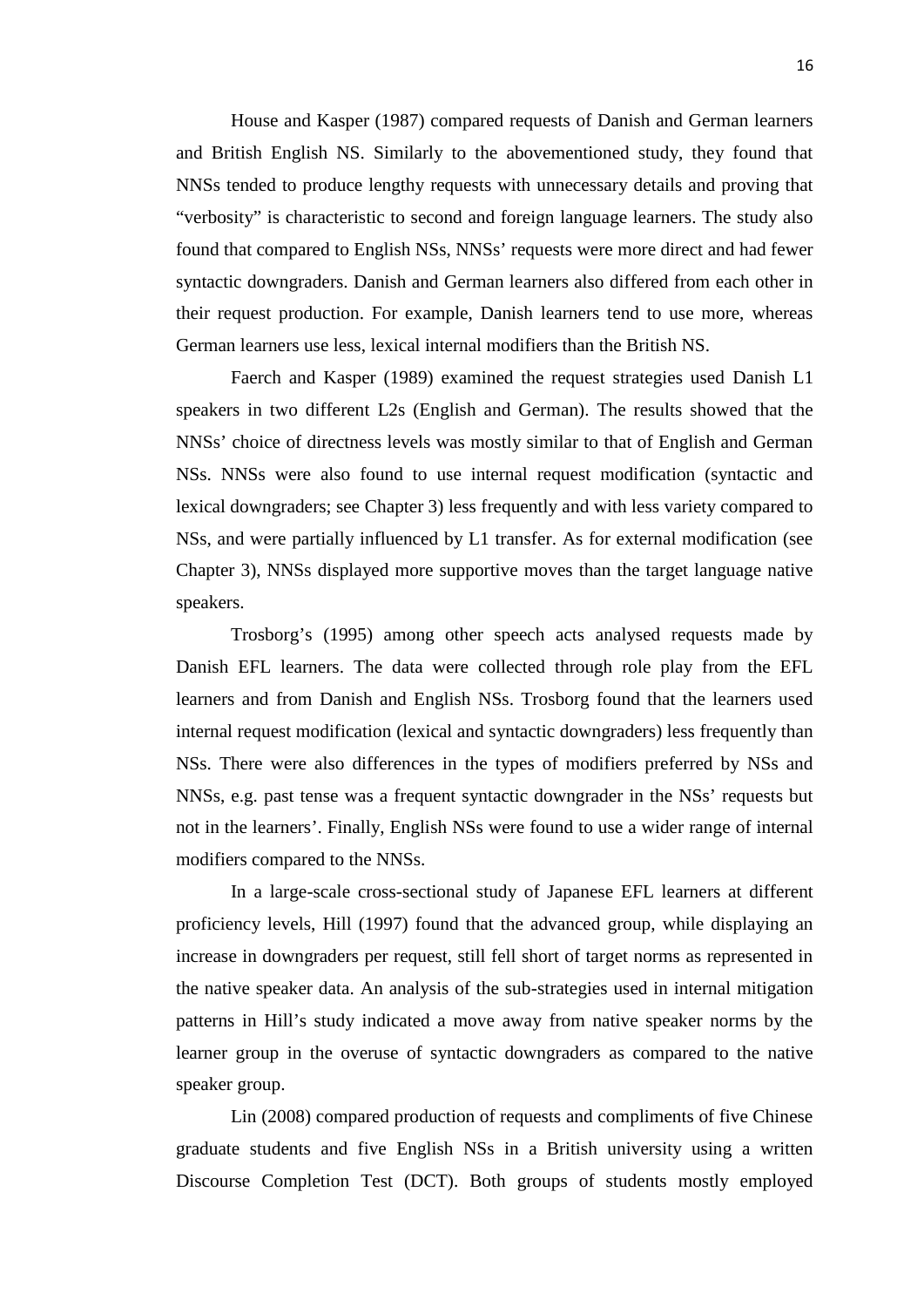conventionally indirect strategies, but there still were differences in ways of expressing the requests between Chinese students and NSs. While the latter used more complex syntactic structures to mitigate the degree of request when they spoke to their teacher (e.g. "Would you mind if…?" or "Is there any chance that I could…?"), the NNSs preferred simpler phrases (e.g. "Could you…?", "Can I…?") (Lin, 2008, p. 48). A follow-up interview among NNSs showed that, although Chinese students can respond to the situations with relatively appropriate request strategies, they sometimes failed in their real life experiences. For example, a student reported that she said "Stop, stop" directly to a taxi-driver when she expected the driver to drop her off at some place instead of applying more polite and indirect request strategies (Lin, 2008).

Su (2010) and Al-Ali and Sahawneh (2008) investigated the differences between English NSs and learners in producing requests in written speech. Both studies found that EFL speakers (Chinese and Arabic NSs) tended to use more direct request strategies, more external mitigating devices and less syntactic modifiers among internal downgraders (i.e. interrogative, negation, past tense, and *if*-clause) which are largely used by native English speakers to show politeness.

Woodfield and Economidou-Kogetsidis (2010) examined requests to university profesors of advanced ESL learners with different L1 and British English NSs elicited by a written DCT. Significant differences were found in internal and external modification patterns and request perspective. The results showed learners' overuseof zero marking in in internal modificationofrequests and little variety in choice of external modifiers. NSs used significantly more requests employing impersonal perspective combined with a rangeof internal mitigation devices, and elided and formulaic constructions.

Hartford and Bardovi-Harlig (1996) were one of the first researchers to conduct a study on NNS requests in e-mail. The study analysed international students' English NSs' email requests to their professors. The researchers compared the negative and positive reactions towards the e-mails by the faculty and examined the linguistic forms used in the e-mails that had affected the faculty's reactions. The researchers reported four important findings on international students' requesting behaviour. They found a number of pragmatic infelicities in NNSs' messages. Firstly, their requests tended to be too direct: the emails that triggered negative reaction had the form of of want/teed statements which are inappropriate to the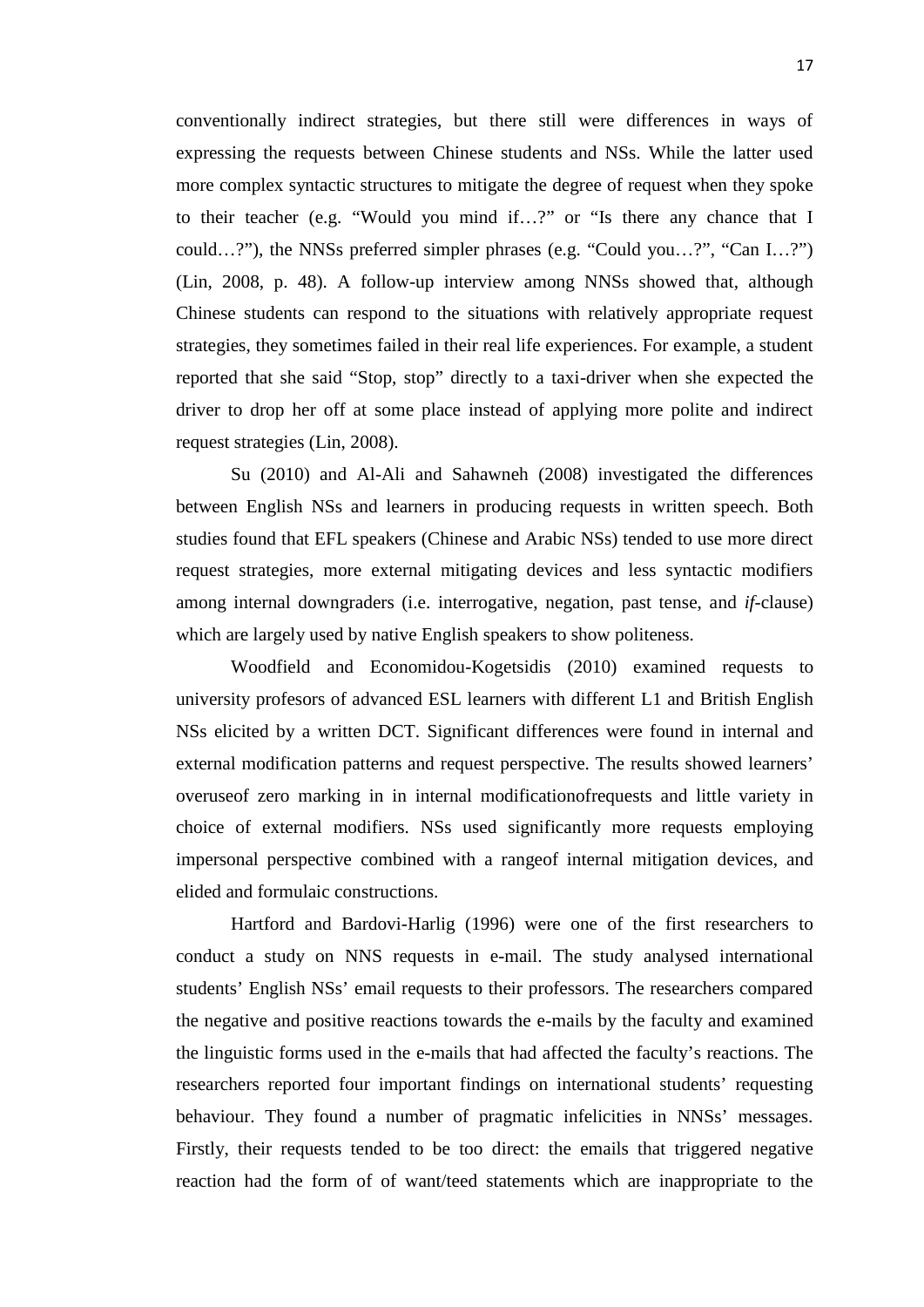student's lower-status role as they appear to give the teacher-recipient no choice in answering the request. Secondly, NNS's emails contained inappropriate and insufficient mitigation. Thirdly, they acknowledged imposition on the addressee less often than American English NSs. Finally, international students highlighted their personal needs and asked for unreasonable time-frames. Hardford and Bardovi- Harlig (1996) concluded that the students' choice of forms ''reflect an apparent overestimation on the part of the student of the faculty member's level of obligation to comply'' (p. 58) and explain that ''requests which do not employ sufficient mitigation or fail to address the precarious balance of the faculty as institution vs. the faculty as (over-worked) fellow humans risk negative evaluation'' (p. 67).

Chen (2001) analysed email requests collected from Taiwanese students (each submitted several emails previously written to professors) and compared them to that of native American English speakers. Conventionally indirect requests were found to be most frequently used among both Taiwanese students and NSs, followed by want statements. However, the American students employed more internal request modifiers that made their requests more indirect and polite. In addition, unlike American English NSs, the Taiwanese students always addressed their teachers by title and last name. Following a politeness strategy of Chinese indirectness they put their requests at the very end of the email while the Americans did the opposite. The NNSs also used compliments, a common Chinese positive politeness strategy, while the American NSs instead expressed politeness by minimizing the imposition. Chen states that the Taiwanese students "transfer their Chinese pragmatic knowledge, probably in an automatic and unconscious way, to their English use" (p.13).

Chen (2006) also conducted a longitudinal study of a Taiwanese student writing emails to American university professors. Chen found that the student used to write lengthy emails full of irrelevant details, use mostly want statements rather than conventionally indirect requests, give unconvincing reasons and explanations, express the professors' obligation to help students. For example, she wrote: "This is Ling Wang from Taiwan. Because you are my initial academic advisor, I need you to help me about the questions of my required credits" (p. 47). However, after the student arrived to the U.S., her requests gradually changed and became more polite.

Biesenbach-Lucas (2007) also studied NS/NNS student politeness strategies in email. Using CCSARP framework, the researcher categorized request head acts of 533 emails sent to her by students over six semesters. Both groups of students were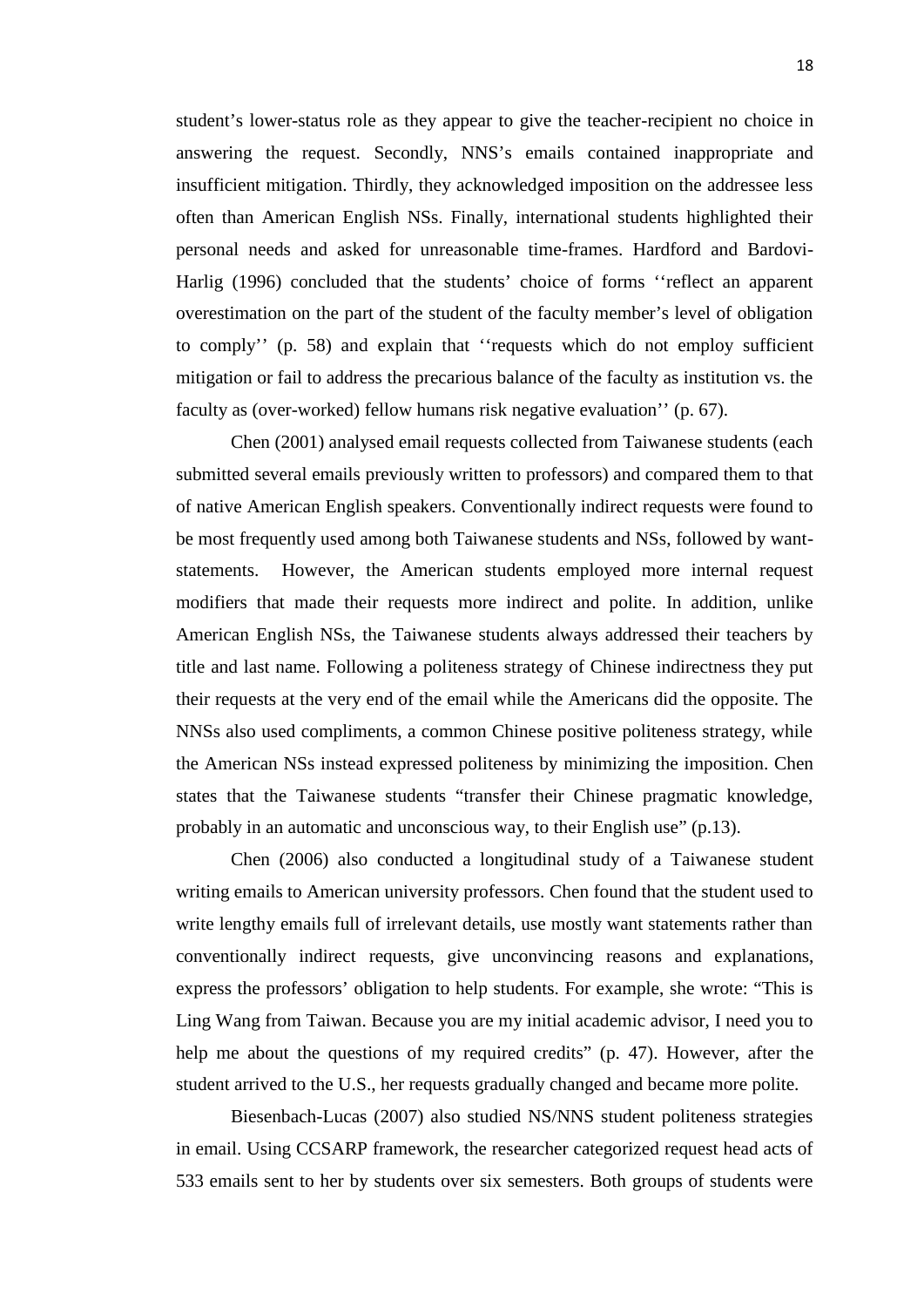found to use more direct strategies for lower imposition requests versus conventionally indirect and hints for higher imposition. At the linguistic level, the NNSs showed over-reliance on set phrases, such as "could you", and inappropriate lexical choices, such as "please" rather than NSs "I was wondering" or embedded forms. Some of these infelicitous forms may result from lack of linguistic competence, but it is likely that a lack of pragmatic understanding is also the problem.

Hendriks (2010) investigated English e-mail requests written by Dutch learners and had them evaluated by English NSs in a survey. Results suggested that the underuse of internal request modification may lead to the email sender be regarded less agreeable by English NSs. Underuse of elaborate modification may reflect negatively on the sender's personality and may result in pragmatic failure. Unlike elaborate modification patterns however, the use of single modifiers such as past tense modal or the downtoner 'possibly', did not affect sender evaluation. The author argues that a possible explanation for this might be that the requests were preceded by extensive external modifiers which therefore helped to increase the politeness level of the e-mail.

Ekonomidou-Kogetsidis (2011) did a study on Greek Cypriot students' emails to university faculty. She collected 200 emails from 200 students, and NS teachers were asked to give feedback and evaluate them in terms of politeness. The emails were analysed in terms of address forms (salutations), the degree of directness in requests, and the use of internal and external modifiers. Economidou-Kogetsidis found that the students wrote overly direct emails, employed little to no internal modification, omitted greetings and closings and used inappropriate forms of address, all of which NSs consider impolite. Thus, such requests are capable of causing pragmatic failure. The emails "appear to give the faculty no choice in complying with the request and fail to acknowledge the imposition involved" (Economidou-Kogetsidis, 2011, p. 3193).

To sum up, a number of pragmatic studies investigated the request performance of native speakers and language learners. The results revealed that although many learners can perform request head act strategies closely to the performance of the native speakers, in general, learners' level of directness and the use request modifiers are quite different from the English NS norms. NNSs fail to fully grasp the use of internal modifiers, more grammatically complex forms, fail to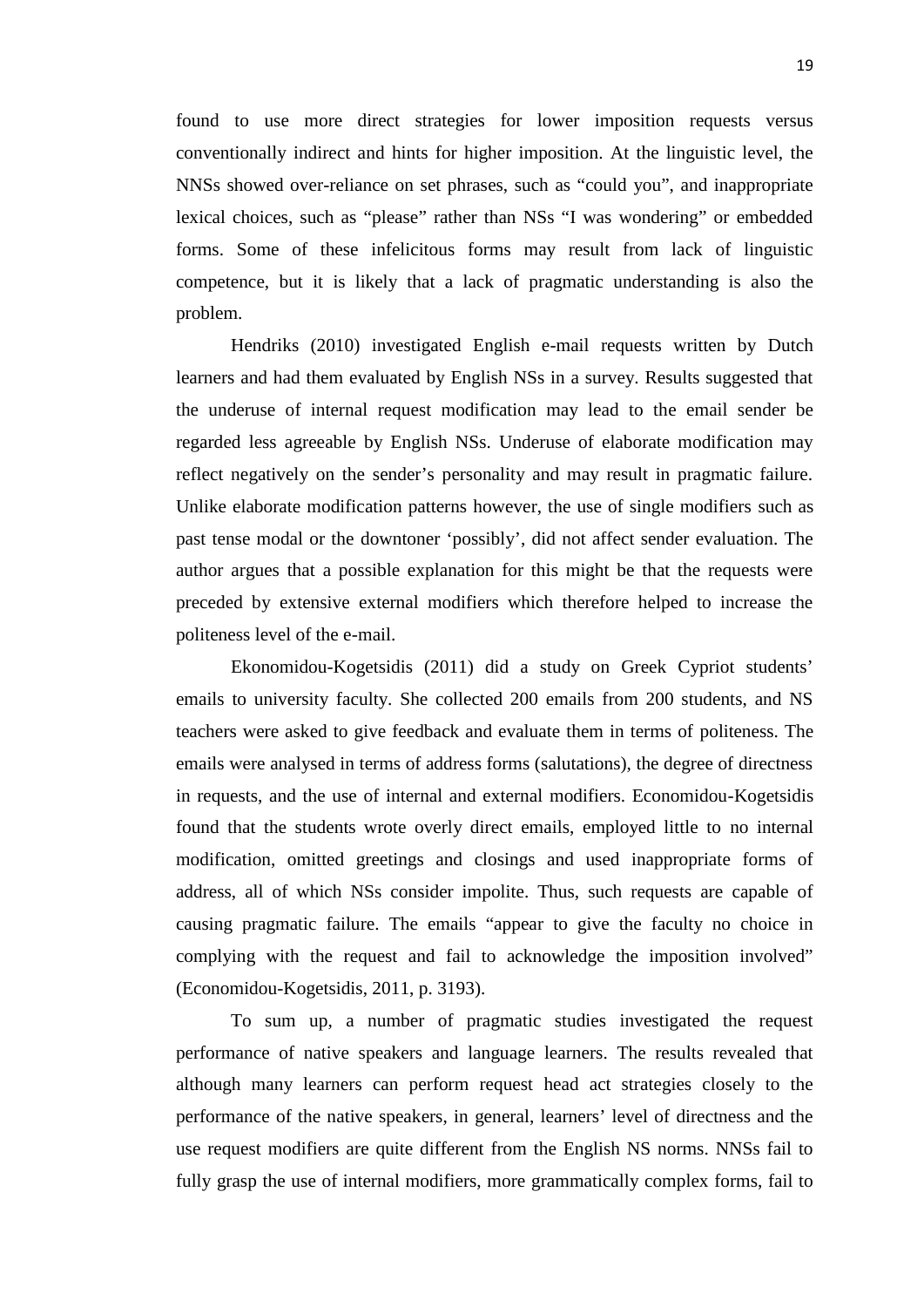see the nuances that NSs are aware of. Moreover, learners tend to make lengthy requests that contain a great deal of unnecessary information.

### **The Speech Act of Apologising**

Bergman and Kasper (1993) defined an apology as a "compensatory action to an offense in the doing of which S was casually involved and which is costly to H" (p. 82). According to Leech (1983), apology constitutes "a bid to change the balance sheet of the relation between *s* and *h*" (125) and is uttered in order to maintain social harmony that was disturbed by the preceding offence. An apology is called for when social norms have been violated, whether the offence is real or potential (Olshtain & Cohen, 1983). Apologies have the effect of paying of fa debt, thus compensating the victim for the harm done by the offence (Searle, 1969). Norrick (1978) lists the social functions of apologies which are: (a) admitting responsibility for a state which affected someone in an adverse way (thereby implicating contrition); (b) asking to be forgiven; (c) showing good manners; (d) assuaging the addressee's wrath; (e) getting off the hook. Norrick states that:

It is essential to the smooth working of society that there be standard means of admitting responsibility, implicating remorse, and forgiving. Without these we would probably be at one another's throats much of the time. In this sense, acts of apologizing and forgiving are more basic and important to society than such acts as thanking and congratulating, which by comparison are its pleasant byproducts rather than functional principles. (p. 284)

Searle (1979) classifies the speech act of apologising, along with thanking, congratulating, condoling, and welcoming, to the category of expressives – acts that "express the psychological state specified in the sincerity condition about a state of affairs specified in the propositional content" (p. 15). Olshtain and Cohen (1983) find this taxonomy insufficient and suggest the notion of "apology speech act set" to describe possible types of utterances that may function as apologies. Olshtain and Cohen (1983) indicate that the apology speech act set contains the following acts: 1. An expression of apology; 2. An explanation or account of the situation; 3. An acknowledgement of responsibility; 4. An offer of repair; and 5. A promise of forbearance (see Chapter 3). In most cases just one of these five potential strategies is sufficient in order to perform an apology, but using a combination of two or more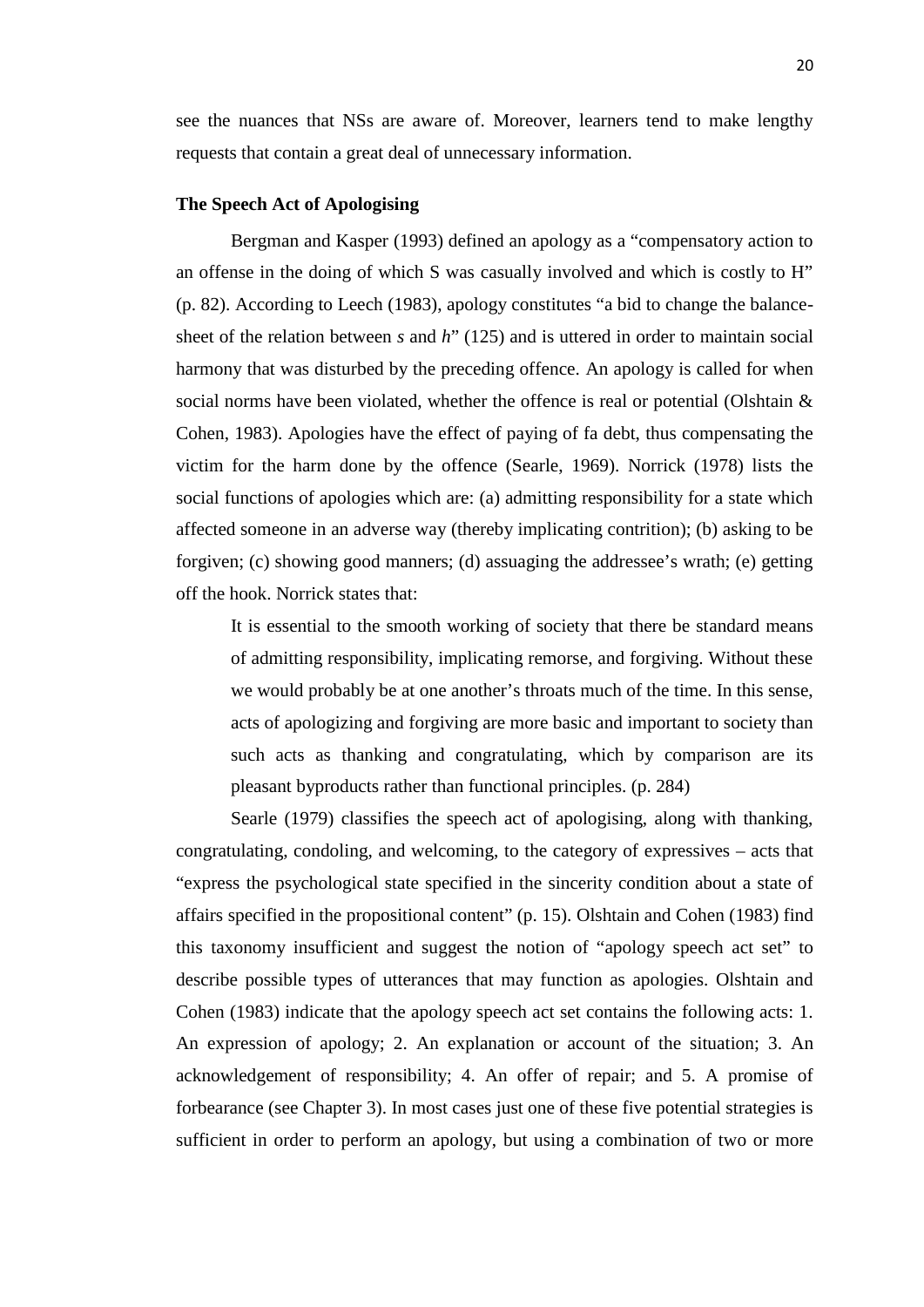can intensify the apology. The speech act set of apologising has been taken up in most subsequent research on apologies.

Owen (1983) has constructed the set of rules or felicity conditions for the use of the appropriate illocutionary force indicating device (IFID) as follows:

### **Preparatory condition:**

1. The act A specified in the propositional content is an offence against the addressee H.

2. H would have preferred S's not doing A to S's doing A and S believes H would have preferred S's not doing A to his doing A.

3. A does not benefit H and S believes A does not benefit H.

**Sincerity condition**: S regrets (is sorry for) having done A.

**Essential condition**: Counts as an expression of regret by S for having done A.

Brown and Levinson classify apologies as negative politeness strategies, i.e. strategies oriented towards the hearer's right to non-distraction. However, Meier (1992), Ogiermann (2009a), and Edmondson and House (1981) claim that apologies are also beneficial not only to H but also to S: an offence committed by S damages his or her face, and the apology is used to restore S's social status. According to Meier (1992), "concern for H's face is only a by-product of the attempt to serve the intent of saving S's face" (p. 31). Ogiermann (2009a) describes apology as an SA restoring S's positive face, stating that "the apologiser's positive face needs are central to all apologies, for if we did not care about what others think of us, we would see no reason for putting things right and humiliating ourselves by doing so" (p. 51).

At the same time, apologising is considered embarrassing and humiliating (Olshtain, 1989; Norrick, 1978). By apologising, S restricts his or her freedom of action, threatens one's own negative face. At the same time, by refusing to apologise S will fail to restore his or her positive face damaged by the preceding offence. Thus, apologising saves S's positive face at the expense of their negative face. Without the speaker's positive face needs, there might be no apology, which is uttered despite threat to negative face. Hence, whenever an apology takes place, positive face needs can be said to supersede negative face needs (Ogiermann, 2009a).

Numerous studies have been carried out on the speech act of apologizing, such as Cohen and Olshtain (1981, 1985), Owen (1983),Olshtain and Cohen (1983), Trosborg (1987), Blum-Kulka et al. (1989), Garcia (1989), Holmes (1990),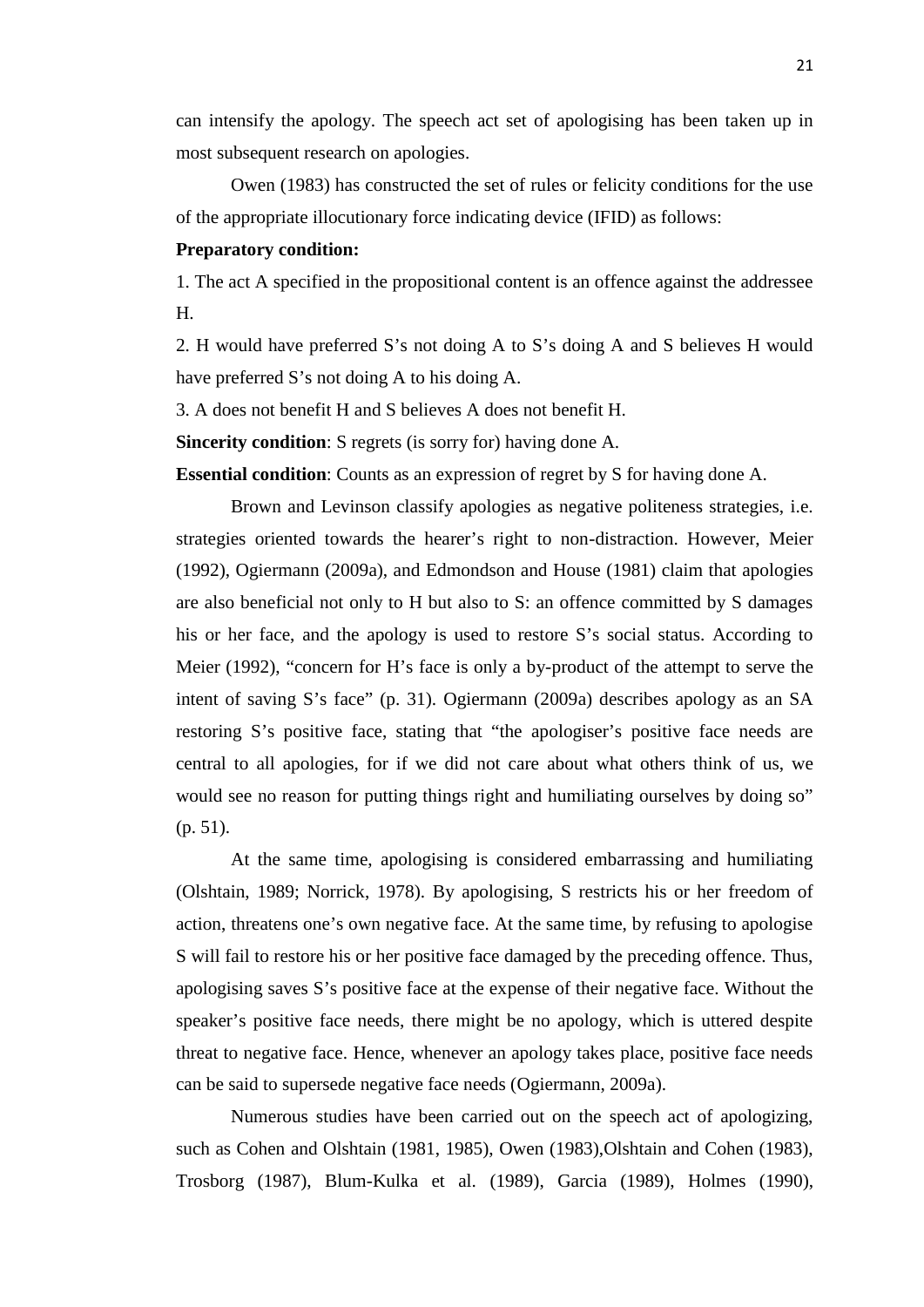Suszczynska (1999), Márquez Reiter (2000), Ogierman (2009). As mentioned in the previous section, one of the first and most significant of them is the Cross-Cultural Speech Act Realisation Project (CCSARP) (Blum-Kulka, House,& Kasper, 1989). This project compared across languages the realization of requests and apologies to establish similarities and differences between native and non-native speakers in the realization patterns of these two acts (Blum-Kulka & Olshtain, 1984). Most of the subsequent studies have adopted the methodology and coding system developed in the CCSARP.

There have been many studies on apologies dedicated to measuring NNS's proficiency in performing requests in English. Most of the studies focus on comparing NNS's apologies with the way NSs use this speech act, e.g., English and Hebrew (Cohen & Olshtain, 1981, Cohen, Olshtain, & Rosenstein, 1986), English and Danish (Trosborg, 1987, 1995), English and German (House, 1989), English and Spanish ( García, 1989), English and Thai (Bergman & Kasper, 1993), English and Japanese (Maeshiba, Yoshinaga, Kasper, & Ross, 1996), and other languages.Such studies are very important as they contribute to a better understanding of the differences between cultures that lead to the differences in the production of apologies in particular, and of speech acts in general.

Cohen and Olshtain (1981) conducted a study of apologies with English NSs, Hebrew NSs, and Hebrew learners of English. They found that Hebrew speakers of English were less likely to accept responsibility for an offense or to make offers of repair than native English speakers and did not intensify their expressions of regret as much as native English speakers did. In some situations deviations from the cultural pattern of English appeared as a result of transfer from L1 patterns. The researchers claim that learners are highly likely to transfer the socio-cultural patterns employed in their L1 while performing apology in the target language. They also suggest that the main reasons behind the NNSs' deviation from the cultural norms of English NSs are related to the NNS's limited grammatical competence. Poor mastery in English language is viewed by the researchers to be the main reason behind the non-native speakers' deviation in the degree of intensity while performing apology.

Another study by Olshtain and Cohen (1983) used as native-speaker respondents Israeli elementary students participating in a drama class. It focused on the degree of apology that a child would use in response to the severity of the offending action. It was found that at the lowest severity level, the most frequently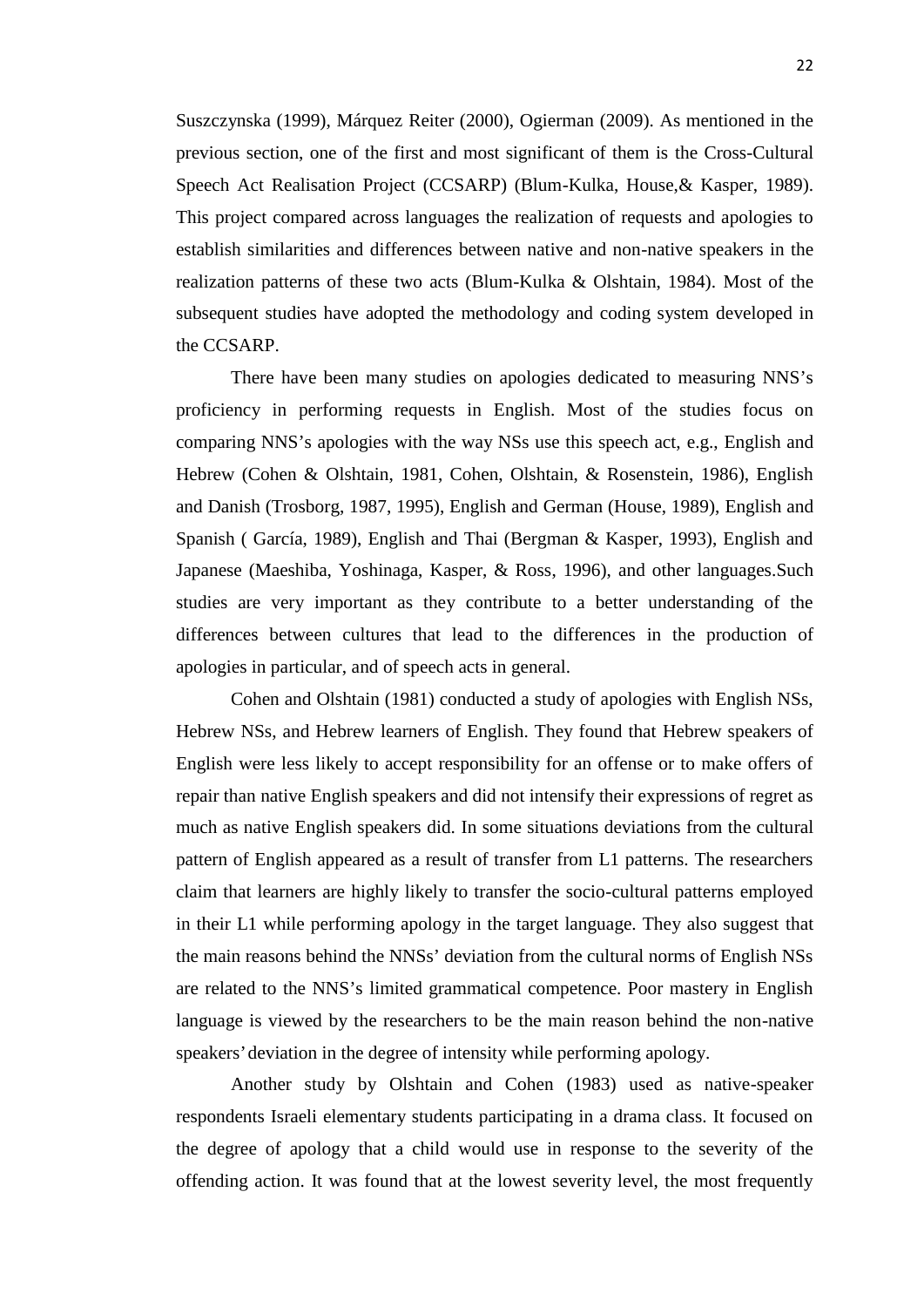used strategies were apology and a sub-strategy of "accepting responsibility" – "lack of intent". At the two highest degrees of severity, offenders used the strategy "offer of repair". The most striking result of this study was that children tended to deny responsibility when apologizing at the highest degree of severity, since they expected strong reaction (e.g.) reprimand from the recipient.

Cohen and Olshtain (1985) studied the production of the SA of apology by Hebrew learners of English. Investigating the factors that stand behind the deviation from the target language, the researchers found that language transfer and limited linguistic knowledge are the reasons behind the learners' pragmatic failure. They distinguish between overt and non-overt grammatical errors. While the former are easy to detect, the latter occur when the non-native speakers produce expressions that are linguistically correct, but functionally inappropriate.

A study by Cohen, Olshtain and Rosenstein (1986) investigated the American English NSs and Hebrew-speaking advanced learners of English. The researchers found that the learners lacked sensitivity to some nuances such as the difference between 'excuse me' and 'I'm sorry'. Advanced learners were found to use the same apology strategies as English NSs. However, the selection of apology intensifiers ("very", "really", "terribly" etc.) used by NNSs differed greatly from that used by native speakers. The learners, unlike native speakers, tended to add intensifiers in low-severity situations. The NNSs also used the intensifiers as mutually interchangeable and did not see the subtle differences in their meanings that were obvious for English NSs. In addition, NSs often added emotional interjections, while the NNSs tended to avoid using them, and so their apologies sounded more formulaic and less sincere.

Trosborg (1987) investigated apologies realized by Danish learners of English at three proficiency levels compared to NSs. She found that learners used a smaller range of apology strategies compered to NSs, which was attributed to insufficient linguistic knowledge. The lack of relevant linguistic means was also used to account for the tendency of the learners to resort to ritual language use i.e. direct apologies or to deny responsibility altogether. Denial of responsibility also correlated with the degree of the severity of the offence. Finally, with increasing proficiency, the NNSs used more modality markers, thus increasing the politeness of the apologies. The study also found that learners had problems with pragmatic transfer from L1 to the target language.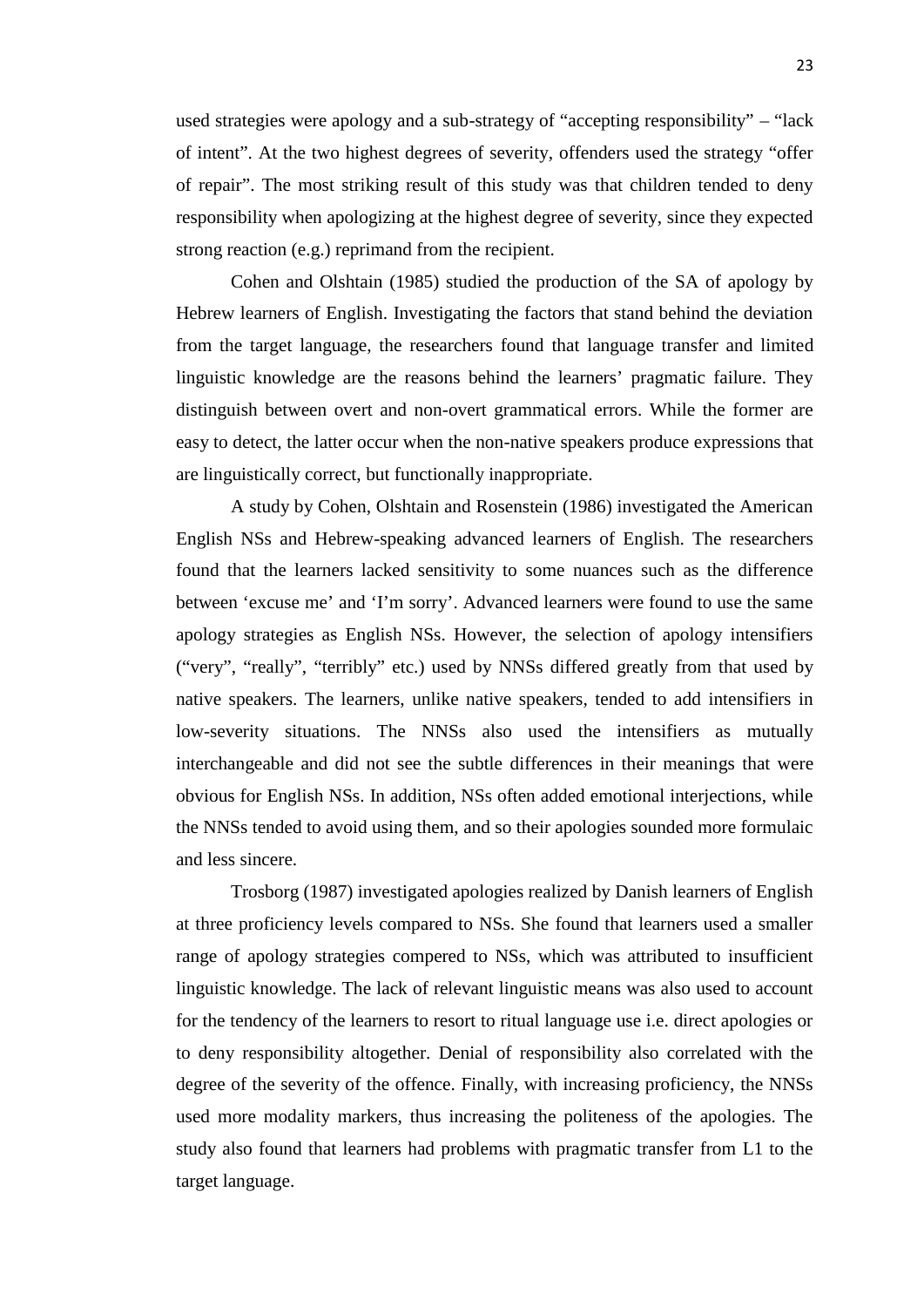Garcia (1989) used open-ended role-plays to compare the politeness strategies used by American English NSs and Venezuelan Spanish NSs in English. The study indicated that due to pragmatic transfer Venezuelans exhibited more positive politeness, whereas the American subjects preferred negative politeness. Venezuelans thus sounded impolite and showing no respect to H in negative politeness oriented English environment. Garcia concludes that sociocultural factors greatly influence the choice of apology strategies. She claims that Venezuelans prefer to establish an attitude of equality in such situations rather than one of deference.

Mir (1992) studied apology strategies of Spanish EFL learners and found that thy used a smaller range of strategies compared to NSs. They mostly relied on the strategy "expression of apology" (IFIDs like "I am sorry", "forgive me"; see Chapter 3) rather than use and combine different strategies like English NSs. In addition, significant differences were found in the use of explicit apologies and offers of repair, which suggests that the Spanish learners are not aware of when these strategies are required in the target language, and therefore transfer their pragmatic competence from their native language.

In their study of advanced Catalan EFL learners, Sabaté i Dalmau and Curell i Gotor (2007) found that less advanced learners were more inclined to pragmalinguistic errors, while the more advanced learners used as many strategies in L2 as in L1, and encountered few pragmalinguistic difficulties. However, they sometimes failed to recognise in which situation it was appropriate to employ specific strategies: in other words, the Catalan learners had not fully acquired sociopragmatic competency in L2. In addition, the learners diverged from NS norm in their use of apology intensification. Although most advanced learners employed intensifiers more frequently, they did not achieve native-like ability, nor did they use the full range of intensifiers, but rather, preferred a more limited set.

In Kondo's (1997) study of Japanese students learning English in the U.S. for one academic year, she concluded that learners moved towards using apology strategies that were more target-like, such as using explanations for the offense (e.g., "It happened because of X") more frequently and expressions of apology (e.g., "sorry") less frequently.

Having analysed previous studies, Shively & Cohen (2008) concluded that lower-proficiency English learners (beginning, intermediate) often overuse direct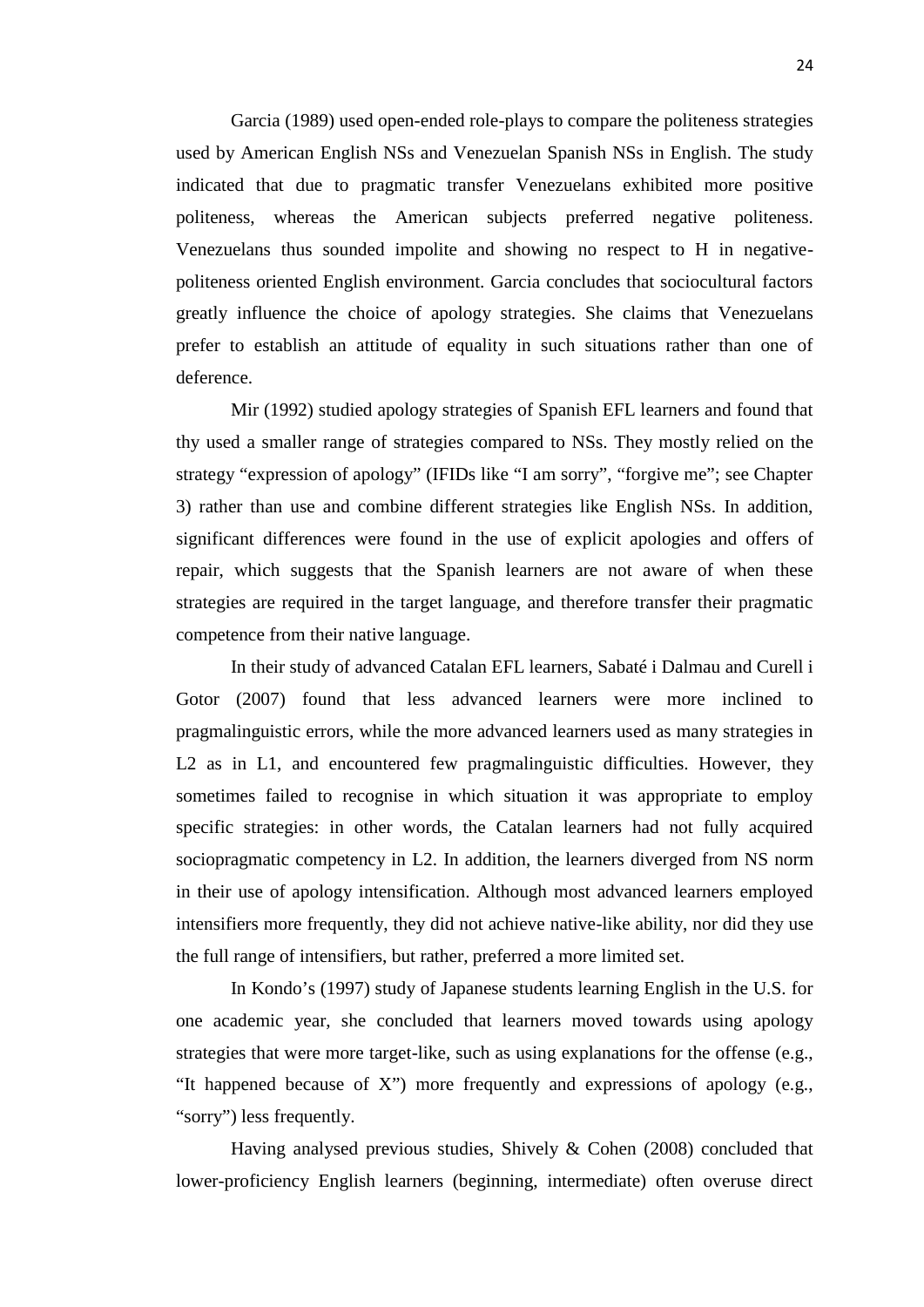expressions of apology, such as standard phrases "I'm sorry" and "excuse me" and are more inclined to transfer strategies from their L1 than more advanced learners: the higher the proficiency level the less instances evidence of L1 transfer were evident. The most advanced learners appear to use a wider range of apology strategies and may also shift their use of strategies to be more similar to NSs. Proficiency level has also been found to affect apology intensification ("I am *so/very/really/terribly* sorry"; see Chapter 3). Acquiring native-like intensification strategies is argued to be rather difficult. Although learners have been observed employing intensification more frequently at higher proficiency levels (Sabaté i Dalmau & Curell i Gotor, 2007; Trosborg, 1995), greater frequency of intensification does not always go hand in hand with nativelike apology realization.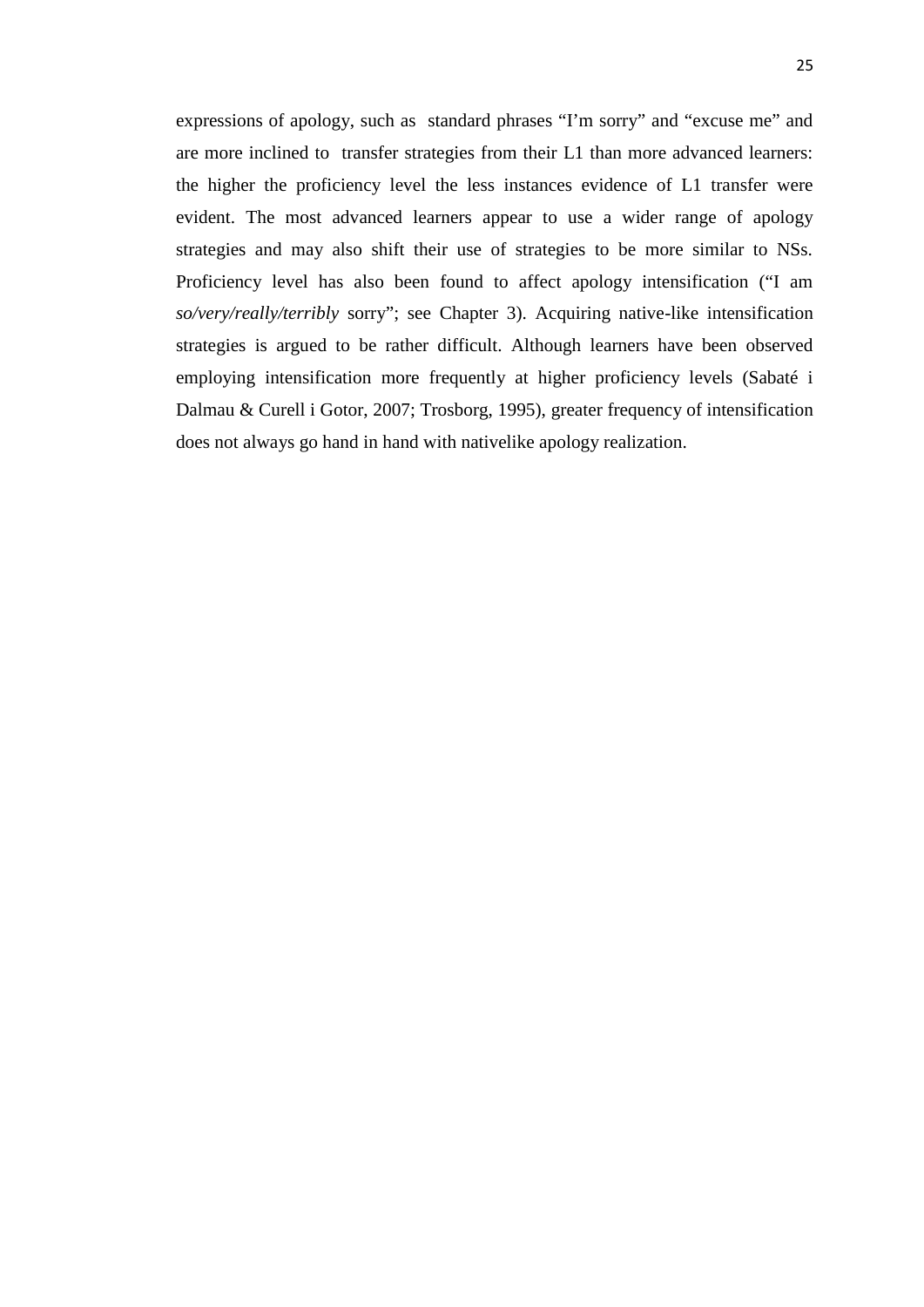# **CHAPTER III METHODOLOGY**

# **Introduction**

This chapter will focus on the methods and procedures used for collecting and analysing data. The following issues will be discussed in the chapter: (a) the research design; (b) information about the participants of the study; (c) data collection procedures; (d) the instrument of data collection, that is Discourse Completion Test (DCT); (e) data analysis methods.

The study aims at examining linguistic politeness in speech acts of request and apology produced by MA students at the Department of English Language Teaching (ELT) of Near East University in academic context.

The study was guided by the following research questions:

- 1. What strategies are used by EFL learners in performing the speech act of requesting in the course of student-teacher interaction?
- 2. What are the strategies employed by EFL learners when apologising to academic staff?
- **3.** How do the students' realisations of requests and apologies deviate from or conform to English norms in terms of linguistic politeness?

# **Research Design**

This study adopted a survey design; the nature of the study is descriptive. Descriptive research cannot be attributed to either qualitative or quantitative methods, but it can combine the elements of them both in the same study (Jonassen, 2001).

Descriptive research aims at finding out "what is," which is why descriptive data are often collected with the help of survey methods (Borg & Gall, 1989). It involves gathering data that describe events and then organizes, tabulates, depicts, and describes the data collection (Glass & Hopkins, 1984).

# **Participants**

Participants of the study were graduate students of the ELT department of Near East University (NEU) in North Cyprus (*N*=20), 15 males and 5 females. The respondents were divided into several age groups. The majority of them (*n*=13) were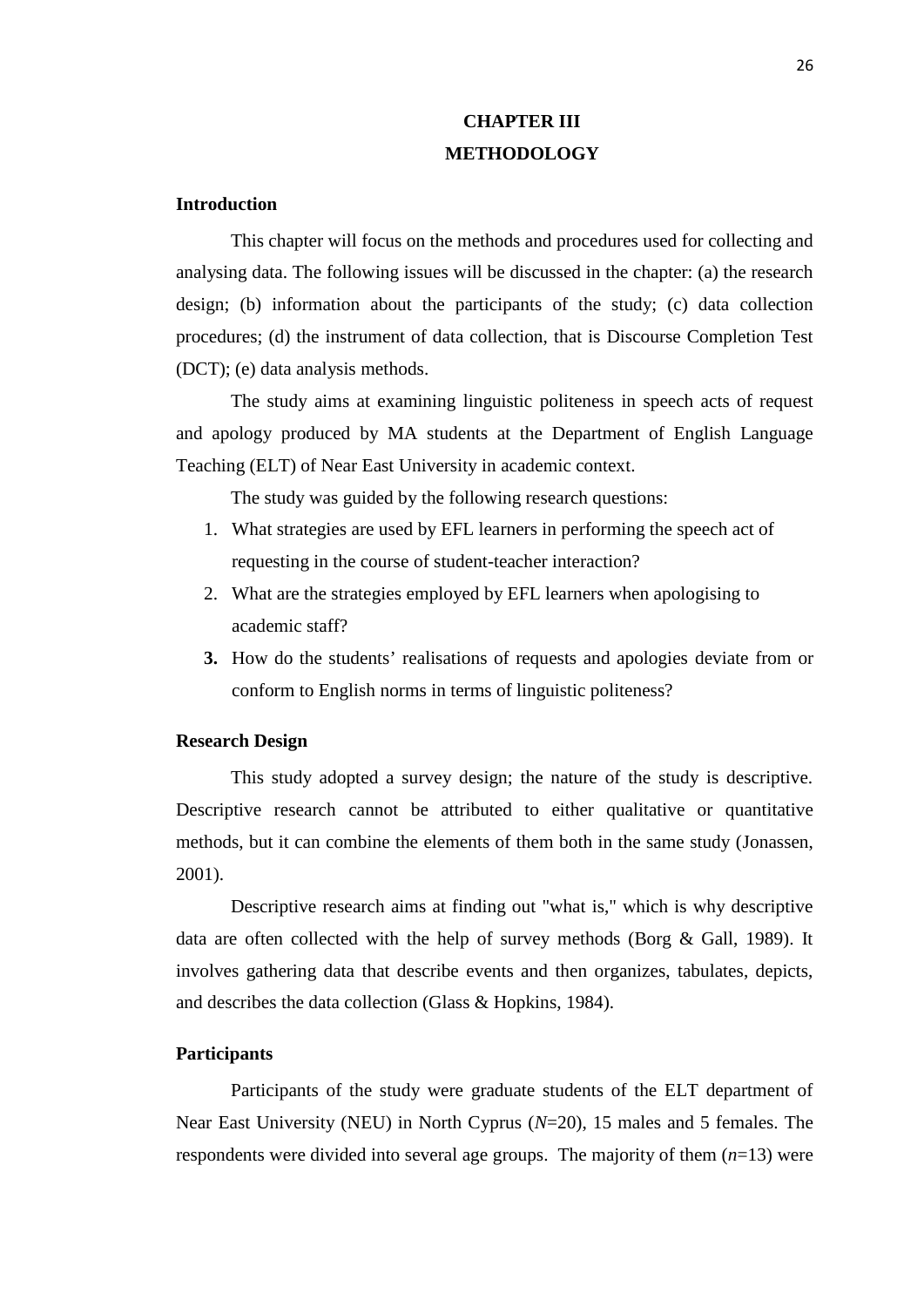between the ages of 24 and 29. Out of the remaining respondents, two were in the age group 21-23, and 5 in the age group 30-39.

When asked to rate their level of English proficiency from excellent to poor on a 4-point scale, 15 participants estimated their level as good, and the remaining five as excellent. Seven of the participants reported that they had previously visited an English-speaking country (all of them reported having stayed there for at least a year). When asked to rate the frequency of their previous contact with native speakers of English on a 3-point scale (frequent, occasional, rare), 9 respondents indicated that in the past it was occasional,  $6 - \text{rare}$ , and  $5 - \text{frequent}$ . As for the current contact with native speakers, 10 respondents reported that it was occasional, 8– rare, and 2 – frequent.

The respondents were native speakers of the following languages: Kurdish (*n*=9), Russian (*n*=4, although all of them were bilingual: 1 also named Bashkir as native language, and 3–Crimean Tatar), Turkish (*n*=3), Hausa (*n*=2), Arabic (*n*=1), and Azerbaijani (*n*=1).

# **Procedure**

The data were collected during 2012-2013 academic year. Permission from the head of the Department of English Language Teaching was obtained in order to carry out the study. Initially, two questionnaires were designed. The first one was distributed to as many graduate students at the ELT department as the researcher could reach. The second one was supposed to measure politeness in e-mail, but due to the lengthy nature of the questionnaires and the participants' poor feedback, the researcher had to refrain from the second questionnaire, as it was unlikely to be properly responded to.

The questionnaire used in the study consisted of two parts (see Appendix). The first part was given to elicit demographic information such as age, gender, nationality, first language, and students' self-perceived English proficiency level. The second was a Discourse Completion Test (DCT) comprised of 10 scenarios eliciting requests and 10 scenarios eliciting apologies. The test contained short descriptions of status-unequal (student/teacher) situations, and the respondents were asked to respond as they would in real life.

The questionnaire was distributed to 40 graduate students via the e-mail and to 10 students during their classes at the department. The respondents were encouraged to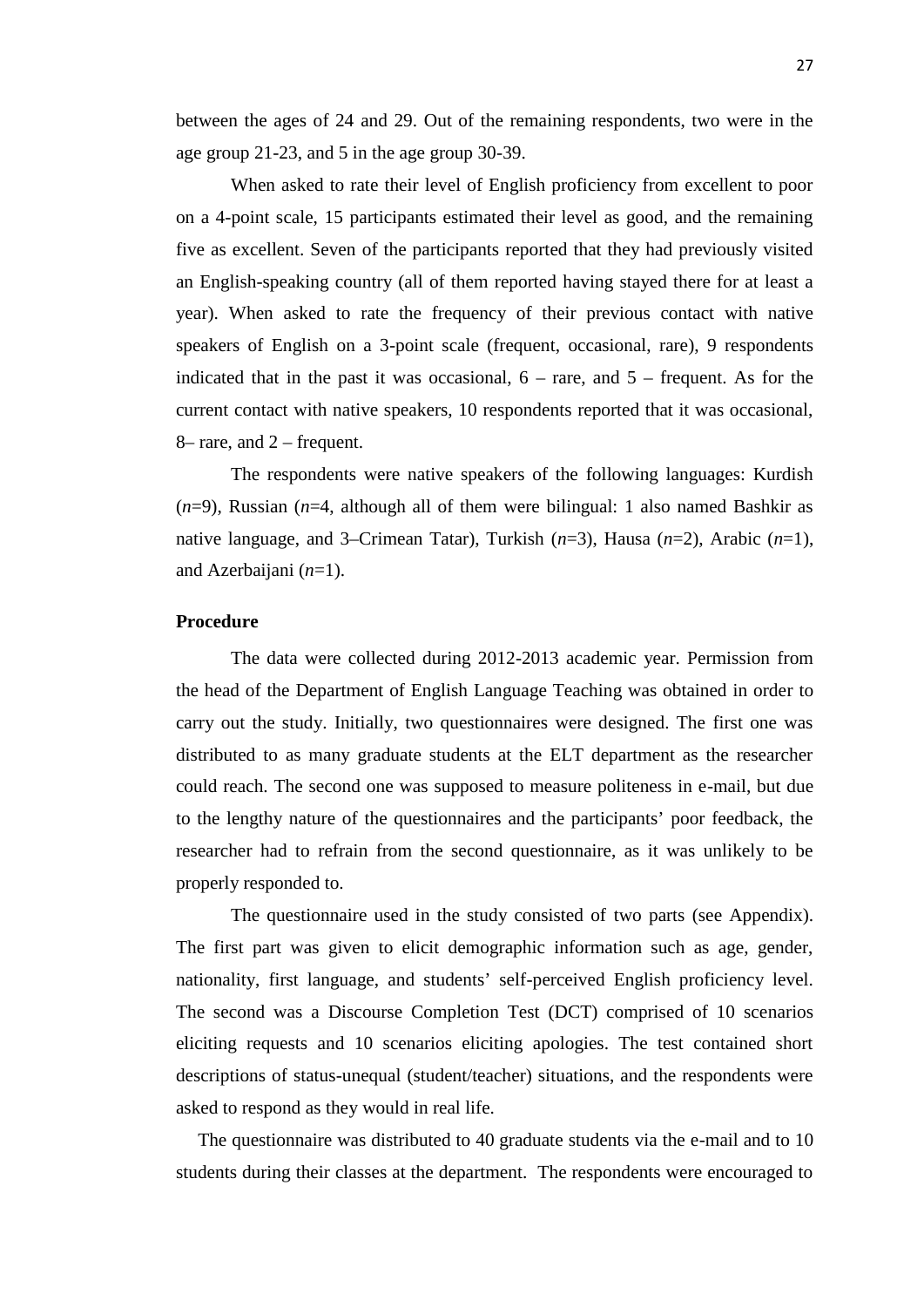ask questions if they had any difficulties in filling in the questionnaire. They could either return the questionnaire in person or send it by e-mail. As the questionnaire was lengthy, the respondents had no time restrictions. The return rate was 24, and 4 of the completed questionnaires had to be excluded from the study (they were incomplete or filled in incorrectly), leaving only 20 qualified questionnaires which provided 400 speech acts: 200 requests and 200 apologies. The responses were then coded and analysed with the help of Statistical Package for Social Sciences (SPSS) 16.0.

### **Instrument**

**Discourse completion test.** The instrument used for data collection was the Discourse Completion Test (DCT) (see Appendix) initially developed by Blum- Kulka and employed by as an instrument for data collection in the Cross-Cultural Speech Act Realization Project (CCSARP). DCT is a questionnaire employed to elicit a particular speech act. It requires respondents to read a description of a social situation and write what they would say in that situation. An example of a DCT scenario is presented below:

You are very much interested in auditing a class taught by one of your teachers. You already have taken two classes from the professor, and you know each other well. So you decide to ask this professor's permission to audit. You say:

DCTs have been frequently used in pragmatics research and they have also been much criticized (Kasper & Dahl, 1991). They served as data elicitation instruments in many empirical studies in pragmatics (e.g., Blum-Kulka, 1982; Blum- Kulka & Olshtain, 1984; Blum-Kulka et al., 1989; Faerch & Kasper, 1989; Fukushima, 1996; Woodfield, 2006; Economidou-Kogetsidis, 2009; Woodfield & Economidou-Kogetsidis, 2010).

The biggest advantage of DCTs is that they allow collecting large amounts of data in a relatively short time (Rintell & Mitchell, 1989; Sasaki, 1998; Wolfson, Marmor, & Jones, 1989). DCTs also make it possible to control the contextual variables important to the study (Rintell & Mitchell, 1989) and to collect comparable data (Blum-Kulka et al., 1989).

Nevertheless, DCT as a data collection instrument also has its drawbacks. To begin with, many researchers claim that using a written mode to elicit spoken data is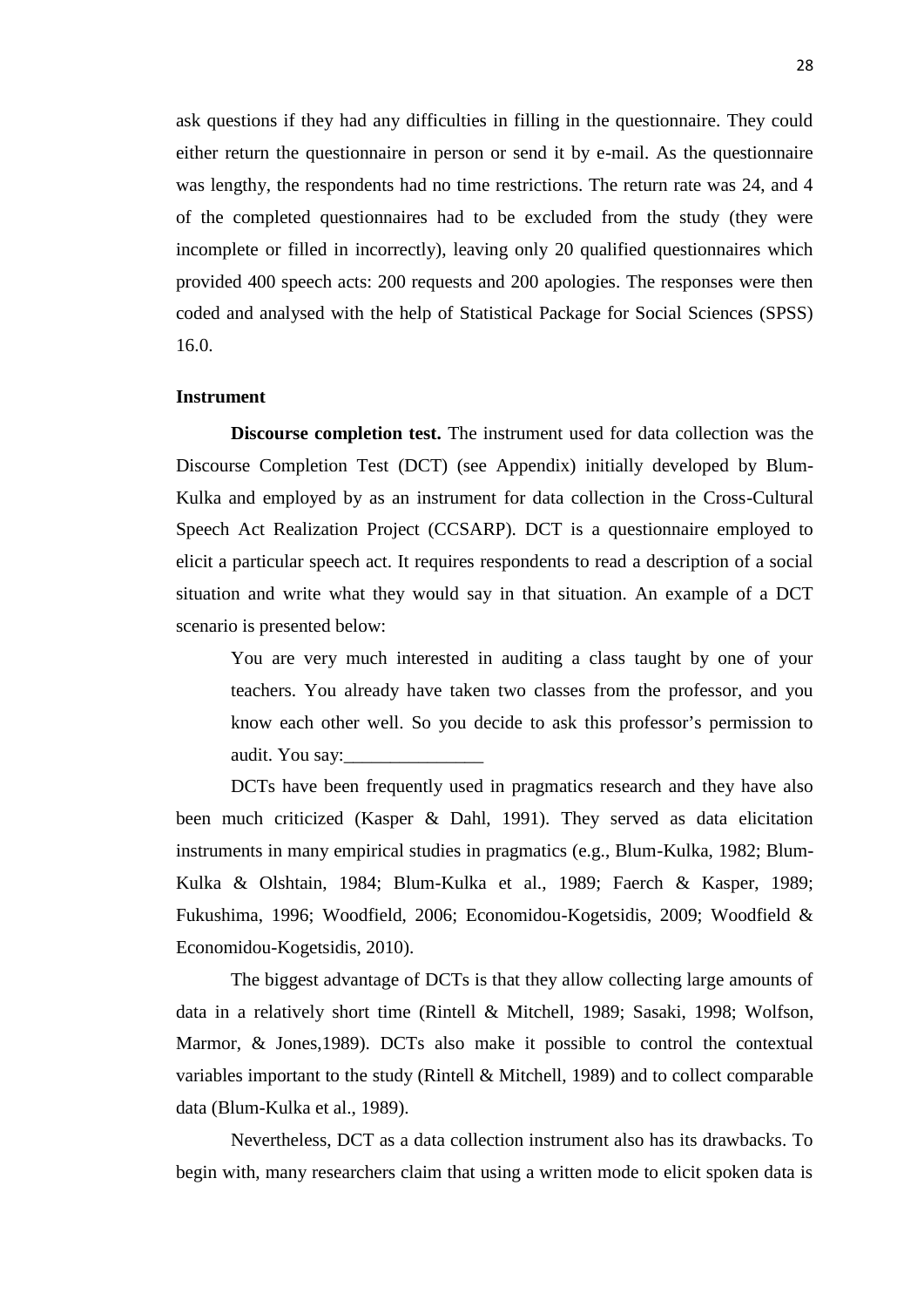inappropriate and DCTs cannot elicit natural oral data from subjects (Kasper & Dahl, 1991; Fukushima, 2003). The administration of the questionnaires in written form imposes a certain risk of interference from written language: respondents may use more formal language in written DCTs as writing is perceived as a more formal activity than speaking (Rintell  $\&$  Mitchell, 1989). In addition, written responses cannot capture such information as prosodic features of speech, turn-taking and sequencing of action, and nonverbal features in interaction. However, there are hardly any studies that have taken advantage of this kind of information and included it into analysis.

Some researchers also claim that DCT data are incompatible with naturally occurring speech since the questionnaire reflects only what participants think they should say, which is not necessarily what they would actually say in the real situation (Boxer, 1996; Brown & Levinson, 1987; Hartford & Bardovi-Harlig, 1992; Wolfson, Marmor, & Jones, 1989). The counterargument is that, although DCTs cannot measure respondents' "actual production", they are useful to inform about speakers' pragmalinguistic and sociopragmatic "knowledge of the strategies and linguistic forms by which communicative acts can be implemented'' (Kasper & Rose, 2002, p. 96) and about what ''speakers tend to view as being pragmatically appropriate linguistic behaviour'' (Woodfield & Economidou-Kogetsidis, 2010, p. 89). Thus, it can be said that DCT measures participants' competence but does not evaluate their performance (Kasper, 2000). In language learning setting, DCTs may be used to assess learners' sociopragmatic competence (Nurani, 2009).

As DCT creates model responses which are likely to occur in spontaneous speeches, DCT responses and natural speech have been shown to contain the same strategies and semantic formulae, though they tend to differ in length and complexity (Hartford & Bardovi-Harlig, 1992).

In the view of its advantages, the written DCT was chosen to investigate request and apology realization strategies in this study.

**Design of the DCT for the study.**The DCT employed in the present study was designed to elicit requests and apologies. The respondents were given short descriptions of status-unequal (student/teacher) scenarios and were instructed to imagine themselves in these situations and respond to them in direct speech, thus providing a request or apology strategy in English. The tasks required the students to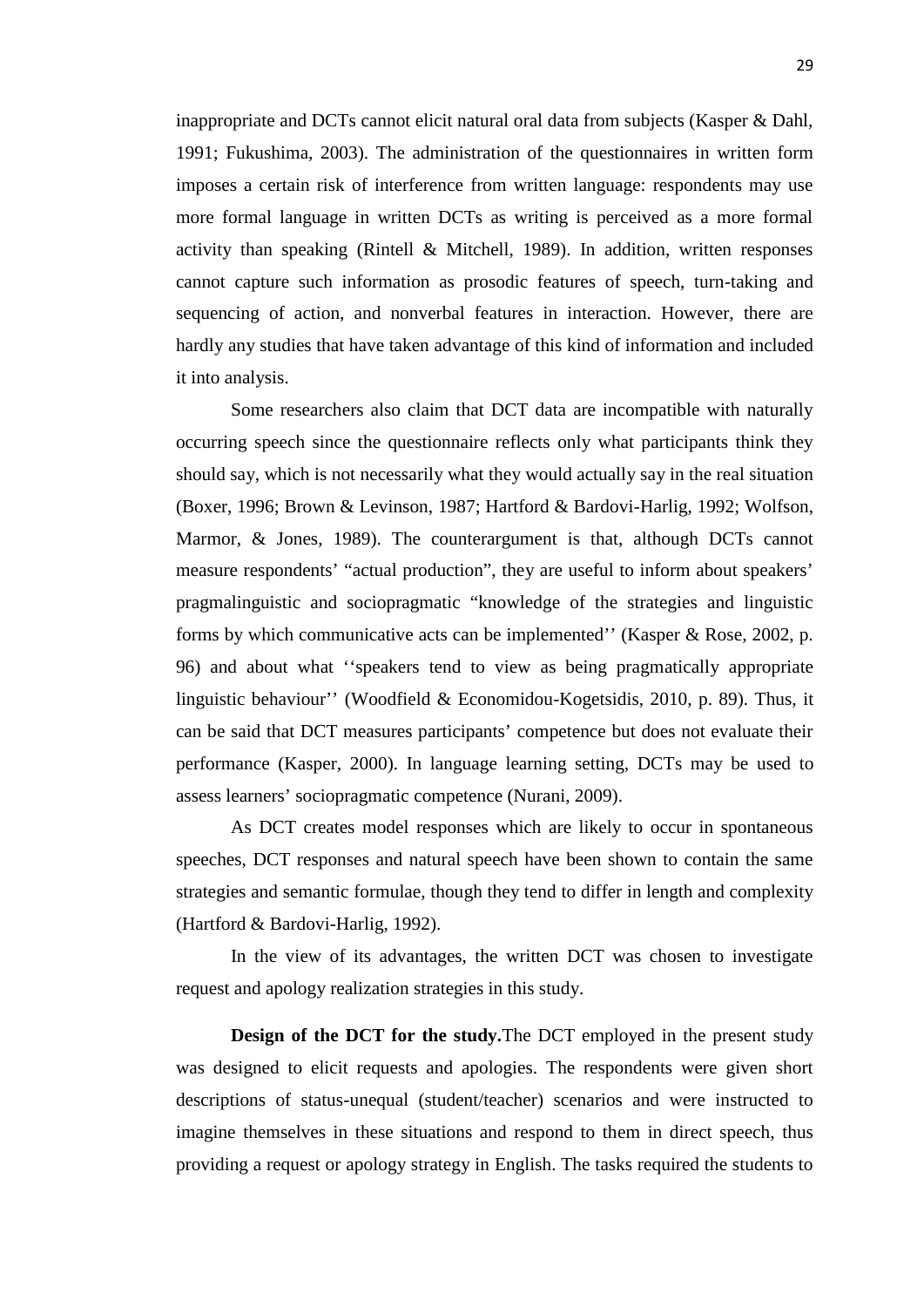"react to these scenarios as *they* would, thus allowing them to retain their identities, which is likely to elicit authentic responses reflecting their politeness norms" (Ogiermann, 2009a, p. 82). An example of a completed scenario was provided in order to ensure the clarity of the instructions.

The DCT consisted of 20 situations from academic lifeeliciting requests and apologies (see Appendix). Most of them were adopted from DCTs in studies of Blum-Kulka and Olshtain (1984), Byon (2005, 2006), Chang (2010), Gonda (2001), İstifçi(2009), Krulatz (2012), Marazita (2009), and Rose (1994). The researcher aimed to select situations commonly found in students' daily interaction with their lecturers. There were 10 request and 10 apology scenarios (see Appendix).

#### **Data Analysis**

This study adopted the framework first introduced by Blum-Kulka et al. in Cross-Cultural Speech Act Realization Project (CCSARP) in the 1980s. Blum-Kulka designed a taxonomy for classification of requests and apologies which has since then been used in studies on these speech acts. The classifications for coding of requests (DCT questions 1-10) and apologies (DCT questions 11-20) are discussed below.

**Coding of requests***.*The categorization of requests was based on the taxonomy first introduced in CCSARP (Blum-Kulka & Olshtain, 1984; Blum-Kulka et al.,1989). Following the CCSARP coding scheme, the researcher segmented all requests from the questionnaire into the following units of analysis: head act (also referred to as core request or the request proper); internal modifications; external modifications; alerters.

All segments excluding the head act are optional and therefore do not have to be present in every request.

The coding schemes of head act strategies, internal and external modifiers, and alerters are presented below.

*Request head act*. The head act is "the minimal unit which can realize a request" (Blum-Kulka et al.,1989, p. 275). Head act can be employed on its own, without any peripheral elements, to convey the request. However, it is often combined with external and internal modifiers, which can mitigate or aggravate its force. Head acts vary in terms of strategy type and perspective.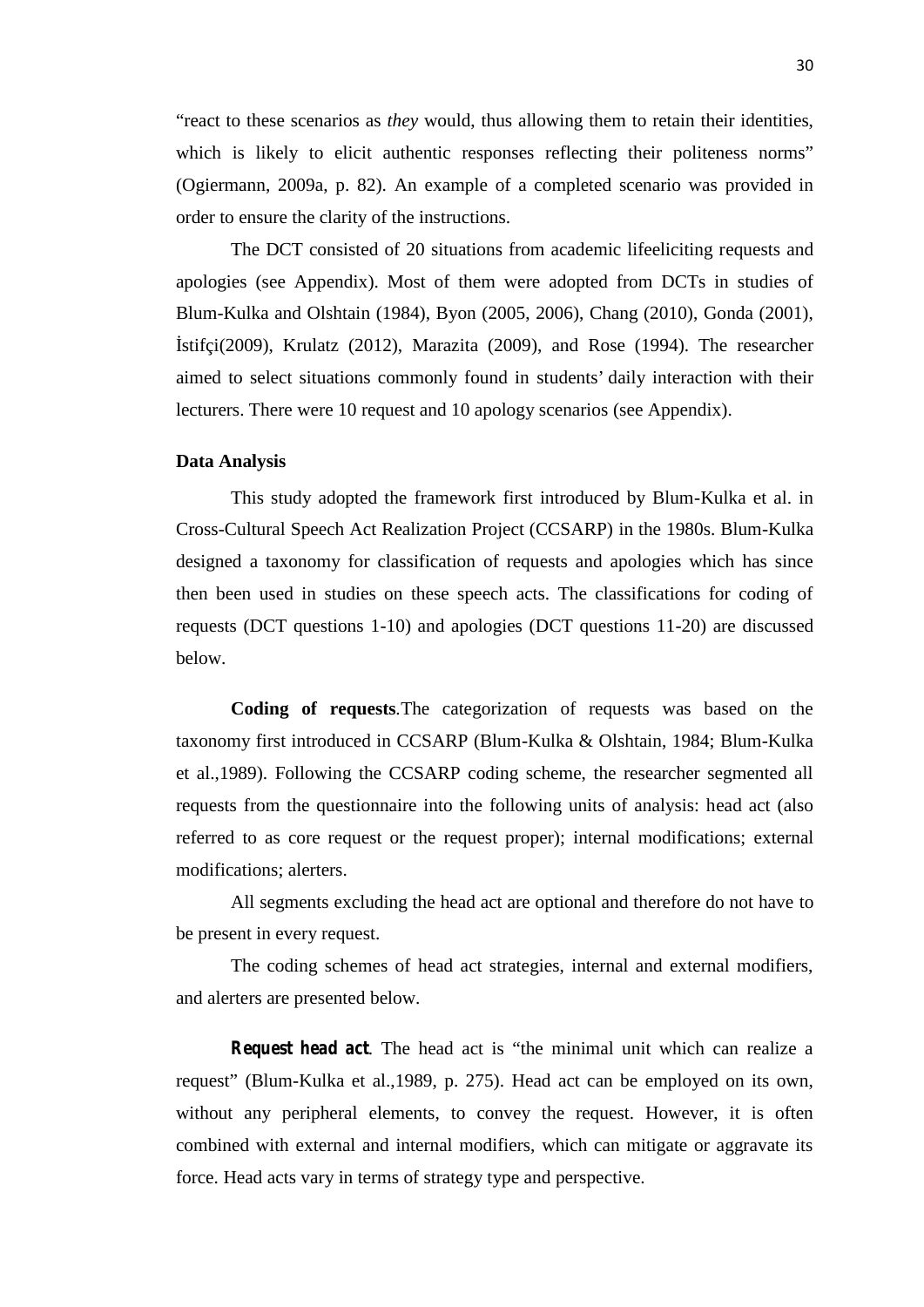*Request strategy.*Request strategy is "the obligatory choice of the level of directness by which the request is realized" (Blum-Kulka et al., 1989, p. 278). Nine head act strategies introduced by Blum-Kulkaet al. (1989), from the most direct to the most indirect, are listed below (Table 1). They are mutually exclusive, i.e. only one request strategy can be used in the head act.

Table 1

*Classification of Request Strategies*

1. *Mood Derivable*: utterances in which the grammatical mood of the verb signals illocutionary force (e.g., 'Leave me alone', 'Clean up that mess.')

2. *Performatives:* utterances in which the illocutionary force is explicitly named (e.g., 'I am asking you to clean up the mess.')

3. *Hedged Performatives*: utterances in which the naming of the illocutionary force is modified by hedging expressions (e.g., 'I would like to ask you to give your presentation a week earlier than scheduled.')

4. *Obligation Statements*: utterances which state the obligation of the hearer to carry out the act (e.g., 'You'll have to move that car.').

5. *Want Statements*: utterances which state the speaker's desire that the hearer carries out the act (e.g., 'I really want you to stop bothering me.')

6. *Suggestory Formulae*: utterances which contain a suggestion to do X (e.g., 'How about cleaning up?')

7. *Query Preparatory*: utterances containing reference to preparatory conditions (e.g., ability, willingness) as conventionalized in any specific language (e.g., 'Could you clean up the kitchen, please?', 'Would you mind moving your car?')

8. *Strong Hints*: utterances containing partial reference to object of element needed for the implementation of the act (e.g., 'You have left the kitchen in a right mess.')

9. *Mild Hints*: utterances that make no reference to the request proper (or any of its elements) but are interpretable as requests by context (e.g., 'I am a nun.' in response to a persistent hassler).

(Blum-Kulka et al.,1989, p. 18)

Among these strategies, three levels of directness can be identified:

1. Direct level, to which belong such strategies as mood derivable, performative, hedged performative, obligation statement, and want statement.

2.Conventionally indirect level**,**represented by suggestory formulae and query preparatory.

3.Non-conventional indirect level– hints.

In addition to the above-mentioned strategies, there is also the option to opt out, that is refrain from doing the speech act.

*Request perspective.*As it has been mentioned above, head acts also vary in terms of perspective. The choice of perspective affects the illocutionary force of the request. A request can be realized from the perspective of the requestee, i.e. H (hearer), the requester, i.e. S (speaker), or both participants. Request perspective can also be impersonal, i.e. avoid mentioning any of the agents (Blum-Kulka et al.,1989). The coding scheme for request perspective is given below: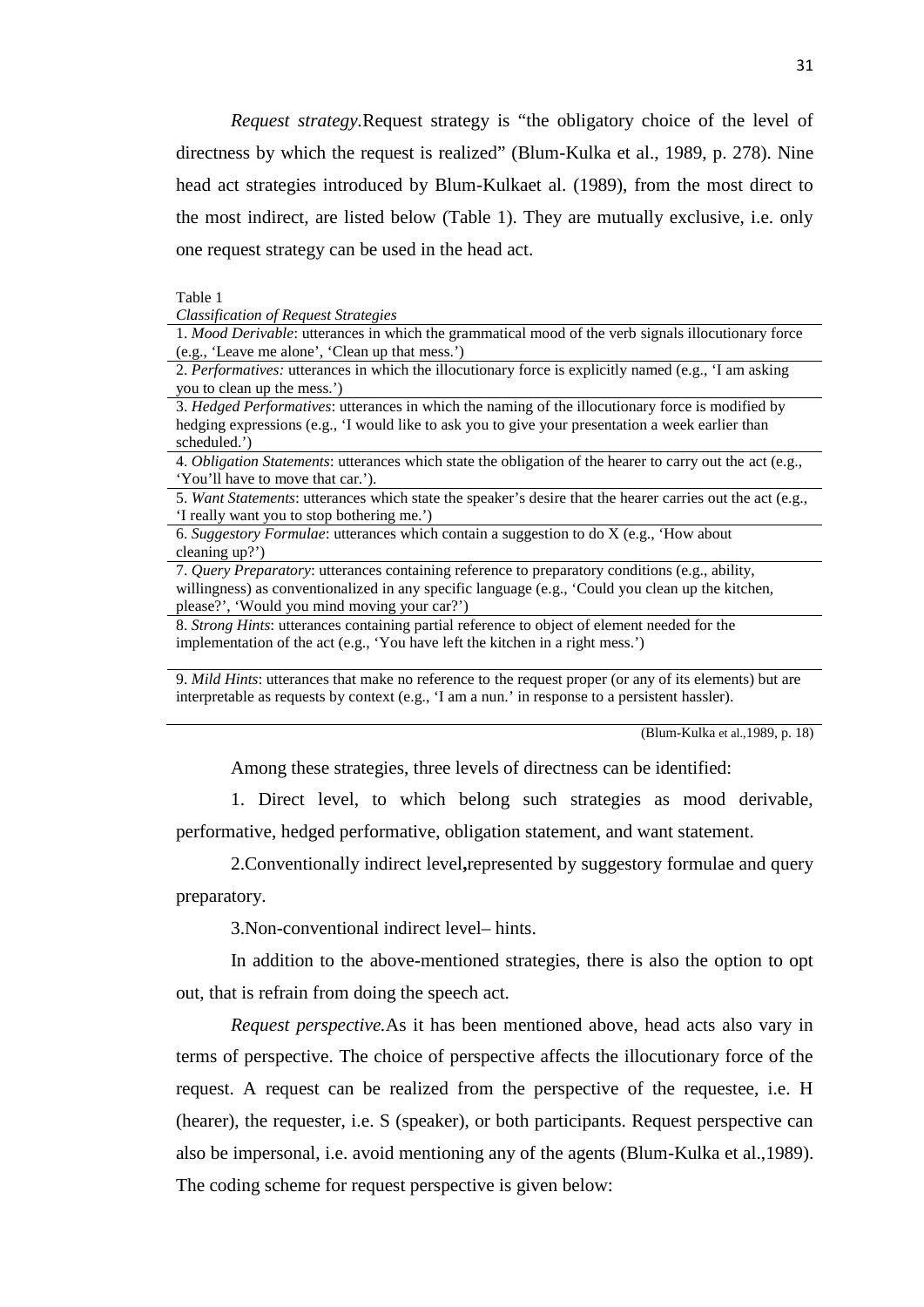| Category                            | Example                                                     |
|-------------------------------------|-------------------------------------------------------------|
| Hearer oriented                     | "Could you please allow me to do my test next day?"         |
| Speaker oriented                    | "May I send you an e-mail this weekend?"                    |
| Speaker and hearer oriented (joint) | "We should postpone our thesis consultation for the         |
|                                     | weekend".                                                   |
| Impersonal                          | "Is it possible to postpone our meeting for several hours?" |

*Types of Request Perspective (Examples Taken from Student Data)*

Table 2

*Internal modification.*Blum-Kulka et al. (1989, p. 60) define internal modifiers as "elements within the request utterance proper (linked to the head act), the presence of which is not essential for the utterance to be potentially understood as a request". These modifiers include downgraders and upgraders: the former serve to soften the request and the latter to intensify it. There are two types of internal modifiers: syntactic and lexical/phrasal. The classification scheme for coding internal modification in the present study was adopted from Woodfield and Economidou- Kogetsidis (2010) and is shown below in Tables 3a and 3b. Since no upgraders were found in the data, they are not included in the study.

| <b>Name</b>               | Example                                                                        |
|---------------------------|--------------------------------------------------------------------------------|
| Conditional structures    | 'Could you give me an extension for a few days?'                               |
| Conditional clause        | " if it's possible to have an extension for the assignment."                   |
| Tense                     | 'Is it all right if I asked for an extension?'                                 |
| Aspect (aka $-$ ing form) | 'I was wondering if it's possible to have an extension for the<br>assignment.' |
| Interrogative             | 'Will you do the cooking tonight?'                                             |
| Negation of preparatory   | 'I don't suppose there's any chance of an extension?'                          |

*Classification of Syntactic Downgraders*

Table 3a

(Woodfield & Economidou-Kogetsidis, 2010, p.91)

Regarding syntactic downgraders, it should be noted that past tense is considered as downgrader only when used with present tense reference, durative aspect— only if it can be replaced with a simple form, and the interrogative in query preparatory requests is not considered as syntactic downgrader (Blum-Kulka et al.,1989).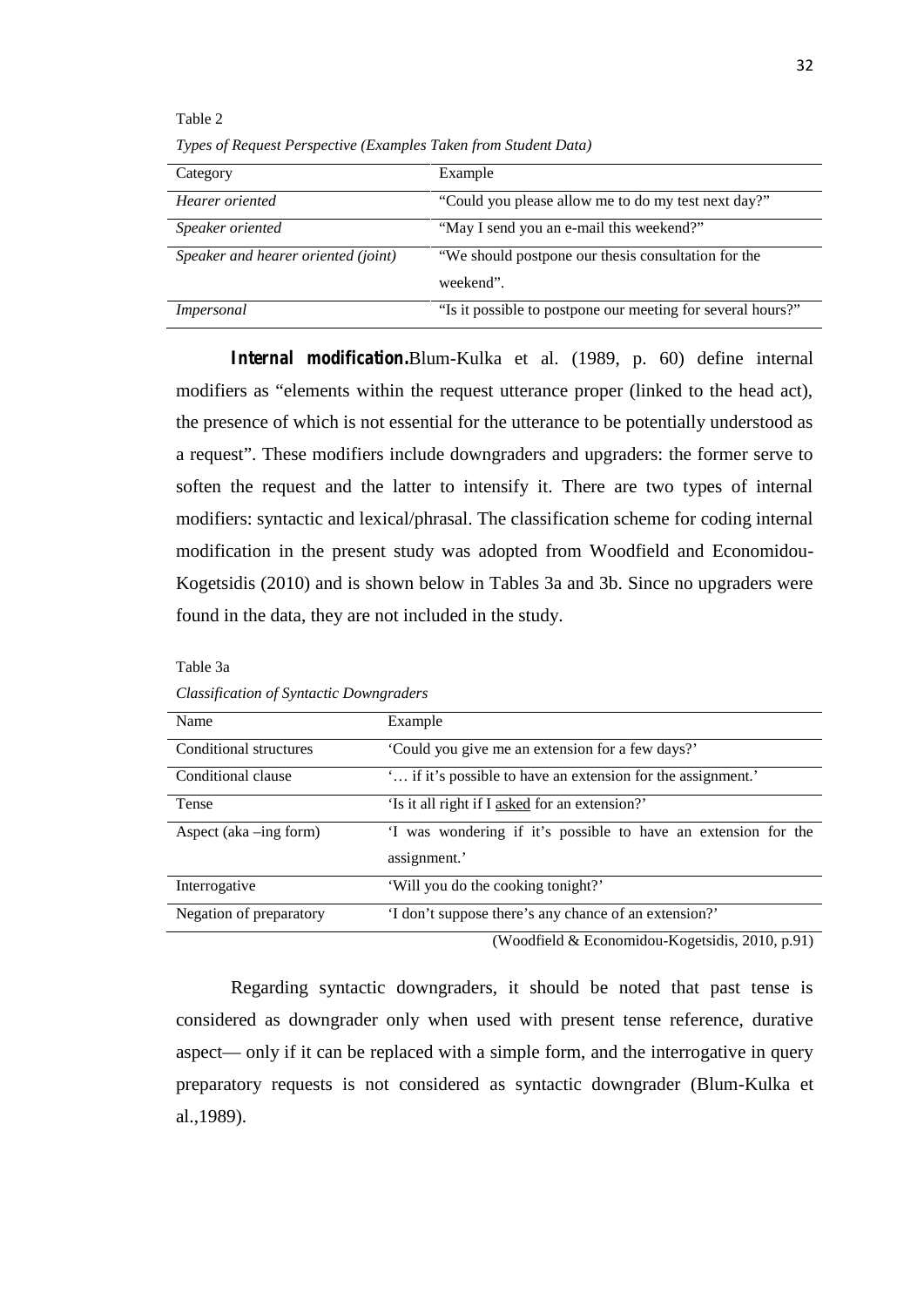Table 3b

*Classification of Lexical/Phrasal Downgraders*

| <b>Name</b>          | <b>Definition</b>                              | <b>Devices</b>                          |
|----------------------|------------------------------------------------|-----------------------------------------|
| Marker 'please'      | 'An optional element added to a request        | 'please'                                |
|                      | to bid for cooperative behaviour' (Blum-       |                                         |
|                      | Kulka et al., 1989, p. 283).                   |                                         |
| Consultative devices | 'expressions by means of which the             | 'would you mind', 'do you               |
|                      | speaker seeks to involve the hearer            | think', 'would it be all right if',     |
|                      | directly bidding for cooperation' (Blum-       | 'is it/would it be possible', 'do       |
|                      | Kulka, et al., 1989, p. 283).                  | you think I could', 'is it all          |
|                      |                                                | right?'                                 |
| Downtoners           | 'modifiers which are used by a speaker in      | 'possibly', 'perhaps', 'just',          |
|                      | order to modulate the impact his or her        | 'rather', 'maybe'                       |
|                      | request is likely to have on the hearer'       |                                         |
|                      | (Blum-Kulka et al., 1989, p. 284).             |                                         |
| Understaters/Hedges  | 'adverbial modifiers by means of which         | 'a bit', 'a little', 'sort of', 'a kind |
|                      | the speaker under-represents the state of      | of'                                     |
|                      | affairs denoted in the proposition' (Blum-     |                                         |
|                      | Kulka et al., 1989, p. 283).                   |                                         |
| Subjectivisers       | 'elements in which the speaker explicitly      | 'I'm afraid', 'I wonder', 'I            |
|                      | expresses his or her subjective opinion        | think/suppose'                          |
|                      | vis-a'-vis the state of affairs referred to in |                                         |
|                      | the proposition, thus lowering the             |                                         |
|                      | assertive force of the request' (Blum-         |                                         |
|                      | Kulka at al., 1989, p. 284).                   |                                         |
| Cajolers             | 'conventionalized, addressee-oriented          | 'You know', 'You see '                  |
|                      | modifiers whose function is to make            |                                         |
|                      | things clearer for the addressee and invite    |                                         |
|                      | him/her to metaphorically participate in       |                                         |
|                      | the speech act' (Sifianou, 1992, p. 180).      |                                         |
| Appealers            | Addressee-oriented elements 'Clean the         | Clean the table dear, will you?         |
|                      | table dear' will occurring in a                | $\ldots$ ok/right?').                   |
|                      | syntactically final position. They may         |                                         |
|                      | signal turn-availability and 'are used by      |                                         |
|                      | the speaker whenever he or she wishes to       |                                         |
|                      | appeal to his or her hearer's benevolent       |                                         |
|                      | understanding' (Blum-Kulka et al., 1989,       |                                         |
|                      | p. 285).                                       |                                         |

(Woodfield & Economidou-Kogetsidis, 2010, p.90)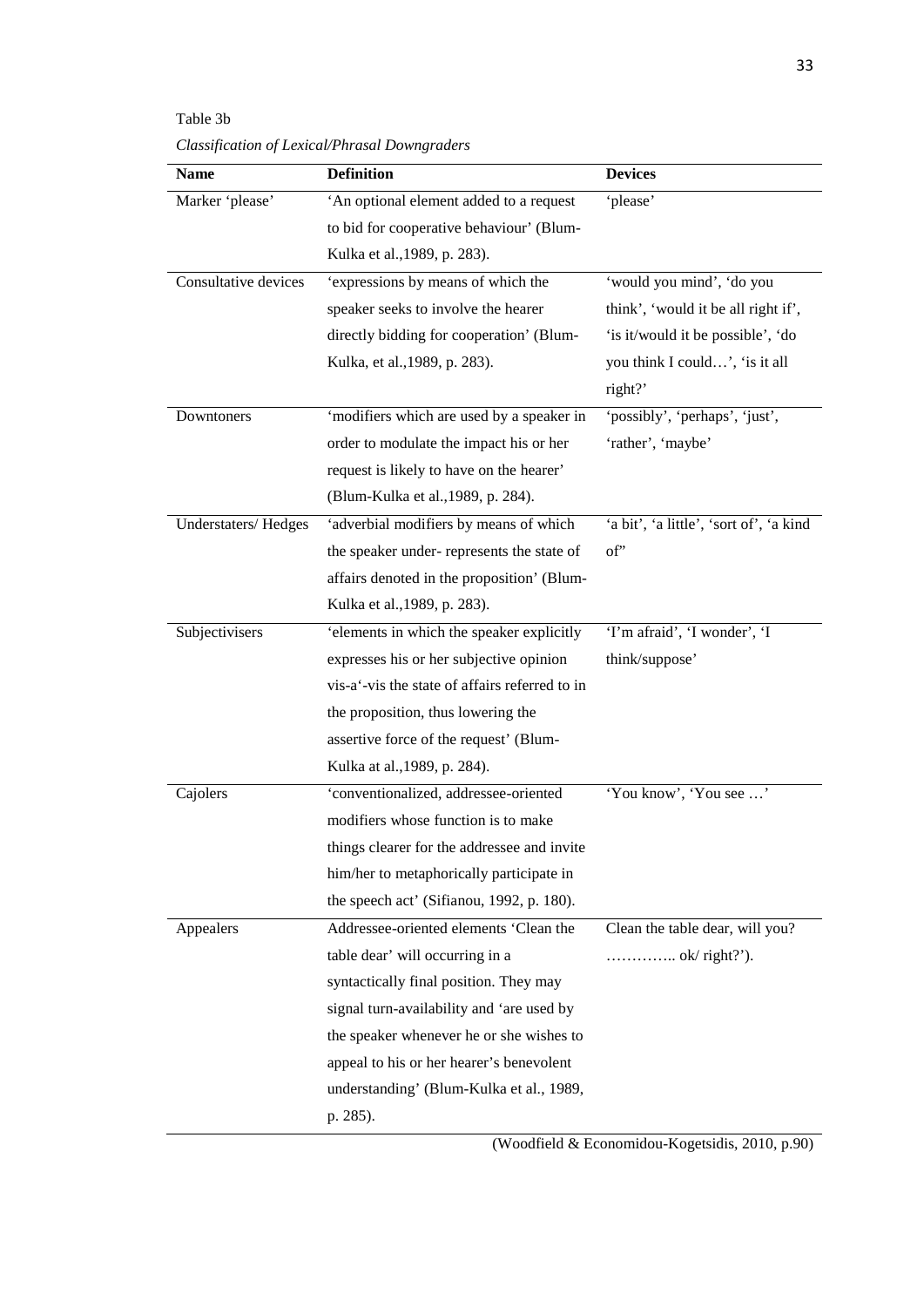*External modification (supportive moves).*External modifiers,or supportive moves, are the parts that are external to the head act which either aggravate or mitigate its force (Blum-Kulka et al., 1989). They can both precede and follow the head act. The classification of supportive moves used in this study is based on that by Blum-Kulka and Olshtain (1984),Blum-Kulka et al.(1989), Woodfield and Economidou-Kogetsidis (2010).

Table 4

|  | Classification of External Modifiers(Examples Taken from Student Data) |  |
|--|------------------------------------------------------------------------|--|
|  |                                                                        |  |

| Name                       | Definition                                                                                                                                                                                         | Example                                                           |
|----------------------------|----------------------------------------------------------------------------------------------------------------------------------------------------------------------------------------------------|-------------------------------------------------------------------|
| Grounder                   | "The speaker indicates the<br>reasons for the request.<br>(Grounders may<br>precede or follow the Head<br>act)" (Blum-Kulka & Olshtain,<br>1984, p.205)                                            | "since I need to meet my<br>mother from the airport"              |
| Disarmer                   | "The speaker tries to remove<br>any potential objections the<br>hearer might raise upon being<br>confronted with the request"<br>(Blum-Kulka et al., 1989, p.<br>287)                              | "I understand that you are very<br>busy"                          |
| Preparator                 | "preparing the hearer for the<br>ensuing request by announcing<br>it or asking permission to<br>perform it" (House & Kasper,<br>1987, p. 1277).                                                    | "I'd like to ask you about<br>something"                          |
| Imposition minimizer       | "the speaker tries to reduce the<br>imposition placed on the hearer<br>by his request" (Blum-Kulka et<br>al., 1989, p. 288).                                                                       | "in your free time"                                               |
| Apology                    | "The speaker apologises for<br>posing the request and/or for<br>the imposition incurred"<br>(Woodfield & Economidou-<br>Kogetsidis, 2010, p. 92)                                                   | "I apologize for any<br>inconveniences"                           |
| Gratitude                  | the speaker expresses gratitude<br>to the hearer                                                                                                                                                   | "Thanks for giving me an<br>appointment"                          |
| Discourse orientation move | "opening discourse moves"<br>which serve an orientation<br>function but do necessarily<br>mitigate or aggravate the<br>request in any way"<br>(Woodfield & Economidou-<br>Kogetsidis, 2010, p. 92) | "you said that you've got a book<br>about my topic"               |
| Sweetener                  | "By expressing exaggerated<br>appreciation of the hearer's<br>ability to comply with the<br>request, the speaker lowers the<br>imposition involved" (Blum-<br>Kulka & Olshtain, 1984, p.<br>205)   | "and I noticed that there is a<br>really good book on your shelf" |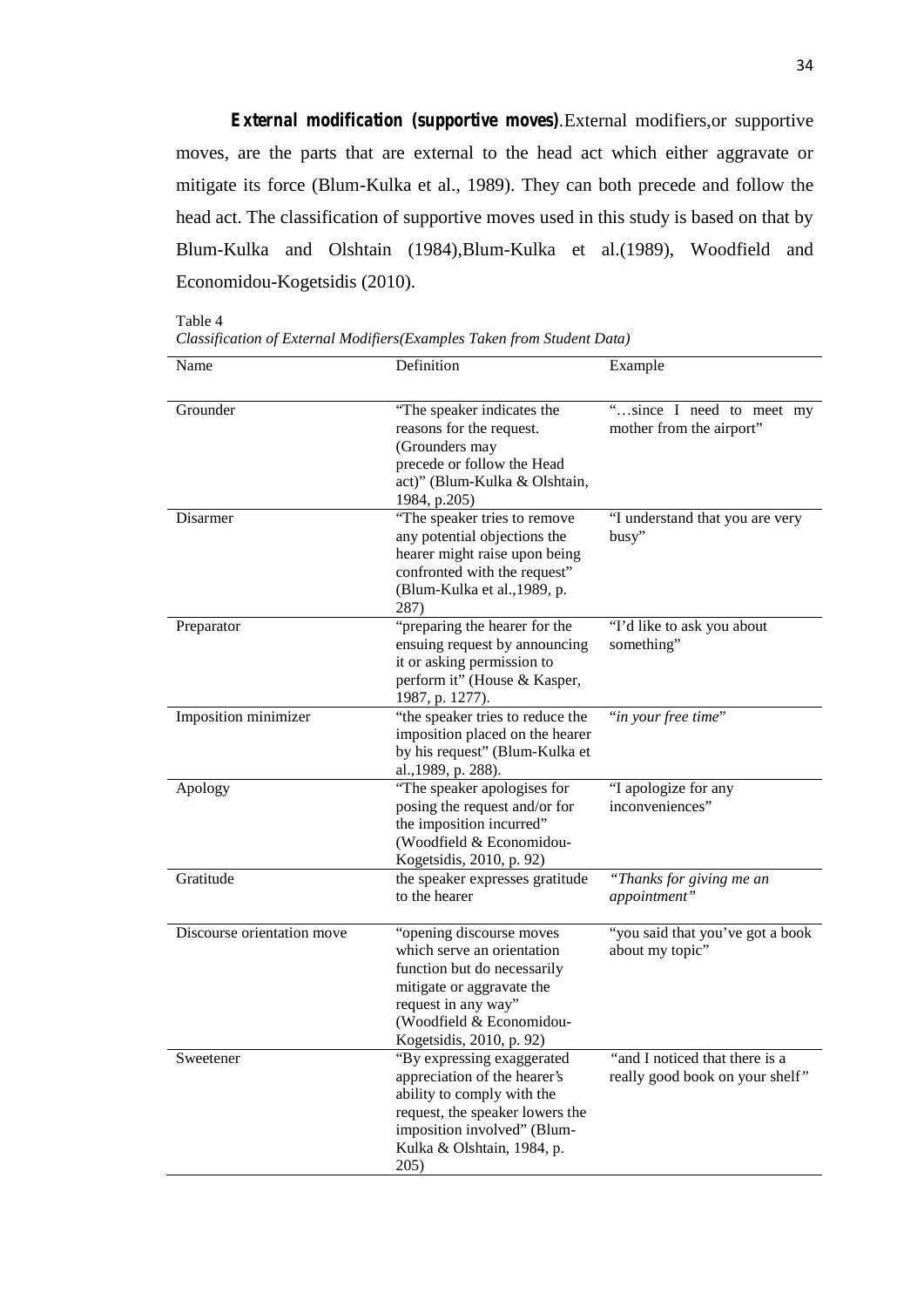*Alerters.*Blum-Kulka et al. (1989) define alerter as "an opening element preceding the acual request" (p. 276). Alerters can be of two kinds: attention getters (e.g. greeting and apologies like "Hello", "Excuse me") and address terms ("Professor Gardner", "Mr. Smith"). They are not mutually exclusive and can be used together, e.g., "Hello, Kate". Table 5 shows coding scheme for alerters.

| <i>Types of Alerters</i> |                                        |
|--------------------------|----------------------------------------|
| Category                 | Example                                |
| Attention getter         | Excuse me Hey, Hello, Hi, Listen, etc. |
| Address term             | Professor XXX, Mary, sir, ma'am, etc.  |
| Both                     | Hi, Mary                               |
| Zero alerter             | Not using any alerter                  |

To summarize the procedure of analysis, considerthe following example:

"Professor, I have a problem with my teeth, and doctor said that I should be in the hospital for several hours. I can't come to your office on Monday. Is it possible to postpone our meeting for several hours, or some days?" (Situation 3).

This utterance can be coded in the following way:

#### Table 6

Table 5

|  | An Example of Coding for Requests |
|--|-----------------------------------|
|  |                                   |

| Dimension                | Category                        | Element                        |
|--------------------------|---------------------------------|--------------------------------|
| 1. Request perspective   | Impersonal                      | "Is it possible"               |
| 2. Request strategy      | Query preparatory               | "Is it possible to postpone"   |
| 3. Downgraders           | Lexical: 1) Consultative device | "Is it possible to"            |
|                          | 2) Hedge                        | "several hours", "some days"   |
| 4. Upgraders             | none                            | none                           |
| 5. External modification | grounder                        | I have a problem with my       |
|                          |                                 | teeth, and doctor said that I  |
|                          |                                 | should be in the hospital for  |
|                          |                                 | several hours. I can't come to |
|                          |                                 | your office on Monday          |
| Alerter                  | Address term                    | "Professor"                    |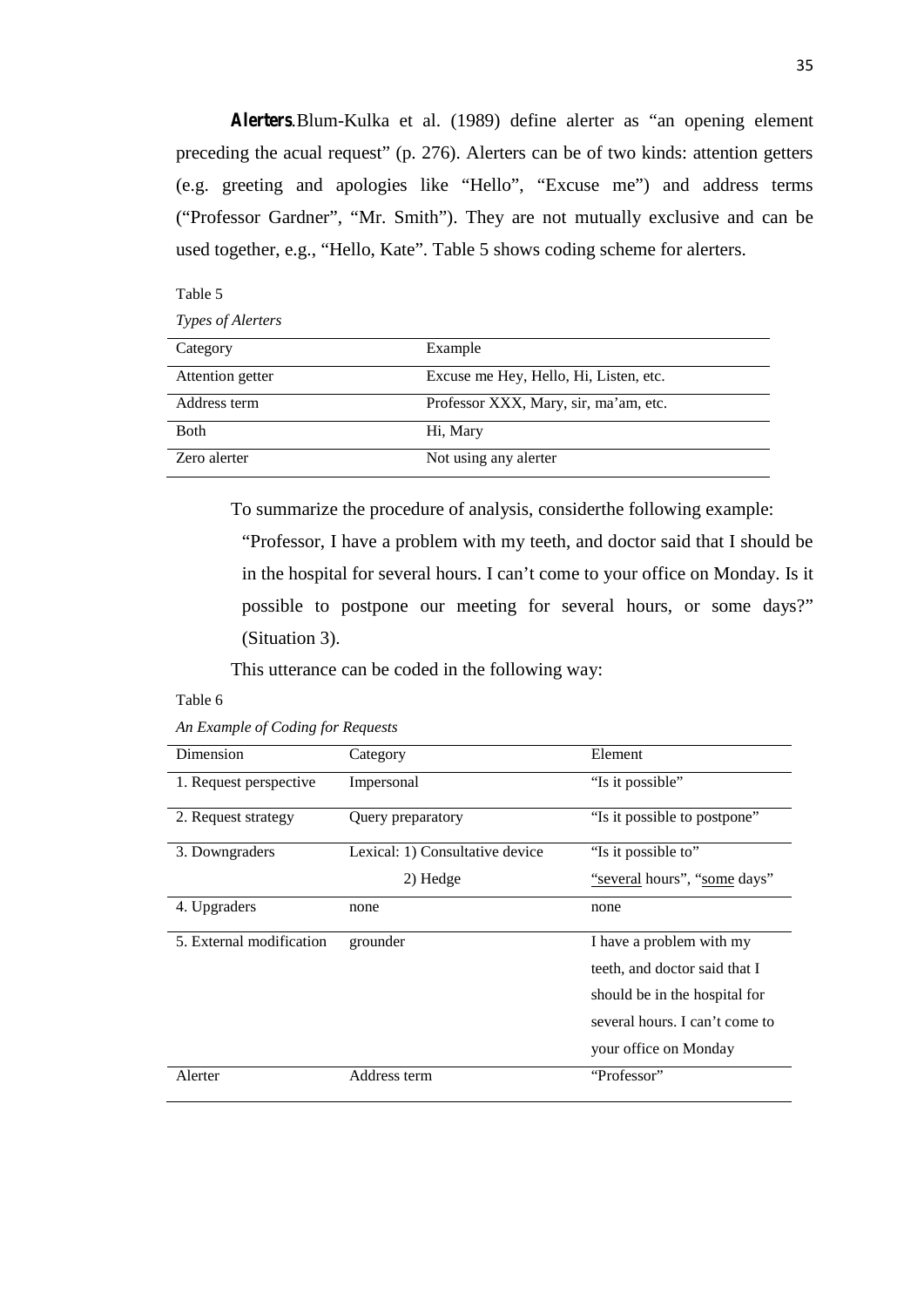**Coding of apologies**. There are several strategies of realization of apology. According to Blum-Kulka and Olshtain (1984), "the most direct realization of an apology is done via an explicit illocutionary force indicating device (IFID), which selects a routinized, formulaic expression of regret (a performative verb) such as: *(be) sorry; apologize, regret; excuse,* etc."(p. 206). Four more possible apology strategies can be distinguished in addition to the IFID. They are: an expression of the S's responsibility for the offence; an explanation or account of the cause which brought about the offence; an offer of repair; a promise of forbearance. The first of them, i.e. taking on responsibility, can be realized though several sub-strategies (see Table 7) which "may be placed on a continuum from strong self-humbling on S's part to a complete and blunt denial of responsibility" the latter meaning "rejection of the need to apologize" (Blum-Kulka & Olshtain, 1984, p.207).Unlike the request strategy types, the categories mentioned above are not mutually exclusive and can be used simultaneously, i.e. several apology strategies can be employed in the same utterance. Apology can be intensified by using several strategies at once and with the help of intensifying expressions within the IFID (See Table 7).In this study, coding categories for apologies were based on that of CCSARP and Ogiermann (2009a).

|                        |                         | Classification of Apology Realization Strategies (Examples Taken from Student Data) |
|------------------------|-------------------------|-------------------------------------------------------------------------------------|
| Strategy               | Type                    | Example                                                                             |
| Expression of apology  | Expression of regret    | "I am very sorry"                                                                   |
| (IFID)                 | Offer of apology        | "please accept my apologies"                                                        |
|                        | Request for forgiveness | "Please forgive me"                                                                 |
|                        | Disarming Softener      | "I'm afraid", "Unfortunately"                                                       |
| Intensification        | Adverbials              | "really", "so", "very", "terribly", "truly"                                         |
|                        | Repetition              | "very-very"                                                                         |
|                        | Politeness Marker)      | "please"                                                                            |
|                        | Exclamation             | "oh", "oh no", "oh my God", "ups"                                                   |
| Acknowledgement of     | Denial of fault         | "There was nothing I could do"                                                      |
| responsibility         | Minimisation            | "This is the first time that I have forgotten                                       |
|                        |                         | an assignment"                                                                      |
|                        | Admission of fact       | "I have lost your dictionary"                                                       |
|                        | Lack of intent          | "I didn't mean to"                                                                  |
|                        | Self-deficiency         | "How silly I am!"                                                                   |
|                        | Expression of           | "I feel really embarrassed"                                                         |
|                        | embarrassment           | "It's completely my fault"                                                          |
|                        | Explicit self-blame     |                                                                                     |
| Explanation            |                         | "I had a serious problem and I didn't even                                          |
|                        |                         | have the time to let you know".                                                     |
| Offer of repair        | Unspecified             | "May I help you?"                                                                   |
|                        | Specified               | "I promise I will buy a new one for you".                                           |
| Promise of non-        |                         | "I promise it won't happen again"                                                   |
| recurrence             |                         |                                                                                     |
| Concern for the hearer |                         | "Are you ok? Have I hurt you?"                                                      |
| Alerter                | Address term            | "Sir/Mam", "Professor"                                                              |
|                        | Attention getter        | "Hello", "Hi", "Excuse me"                                                          |
|                        |                         |                                                                                     |

| Classification of Apology Realization Strategies (Examples Taken from Student Data) |  |  |
|-------------------------------------------------------------------------------------|--|--|
|                                                                                     |  |  |

Table 7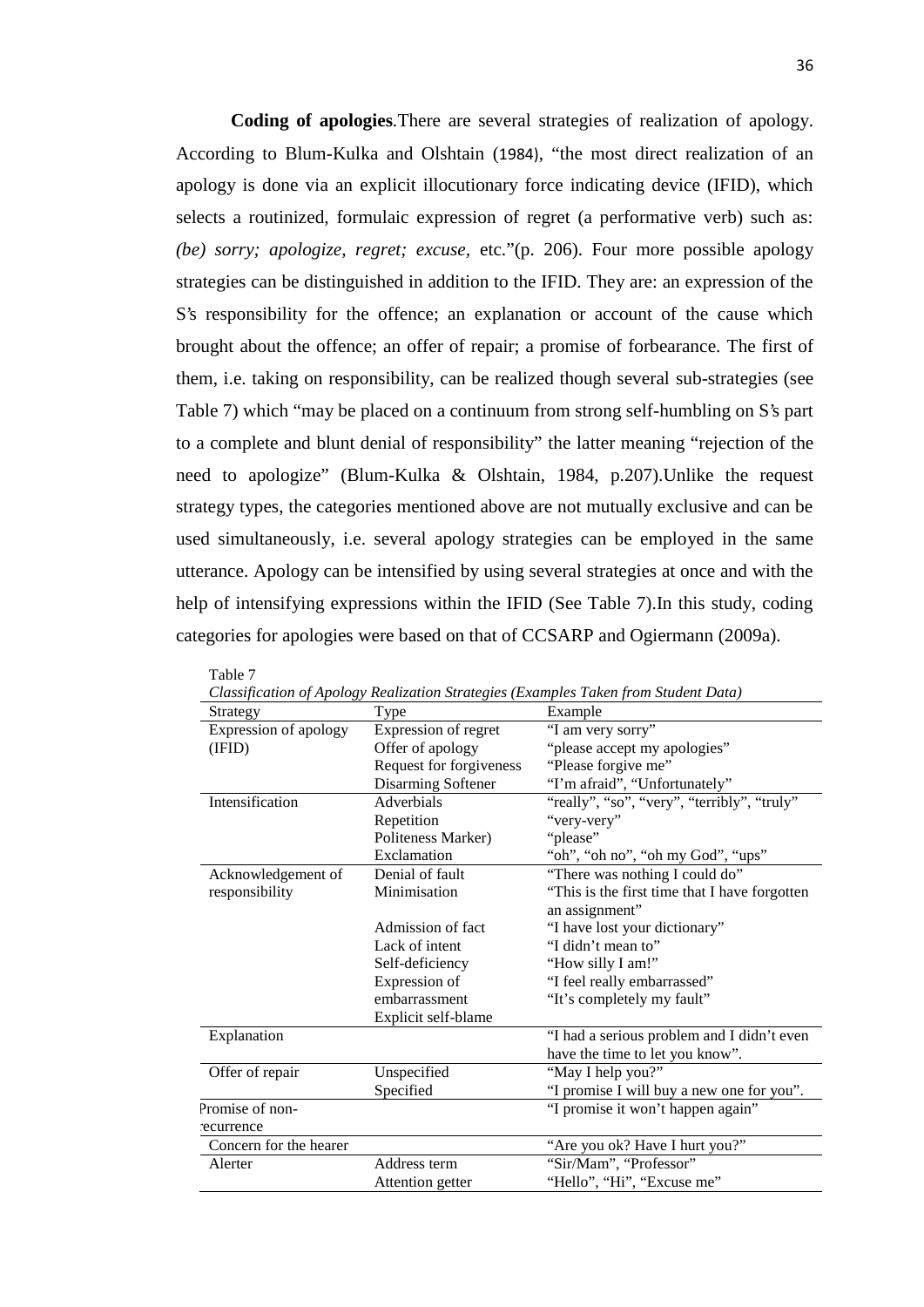The coding of apology can be demonstrated in the example below:

"Sorry, Doctor. I forgot to take your book with me. Can I come tomorrow to your office? Or I can go to the dormitory right now and bring it to you" (Situation 11).

This utterance can be coded in the following way:

Table 8

| An Example of Coding for Apologies |
|------------------------------------|
|------------------------------------|

| Element                           | Sub-strategy (Type)  | Element                          |
|-----------------------------------|----------------------|----------------------------------|
| Expression of apology (IFID)      | Expression of regret | "Sorry"                          |
| Intensificaton of the IFID        | none                 | None                             |
| Acknowledgement of responsibility | Admission of fact    | "I forgot to take your book with |
| (RESP)                            |                      | me"                              |
| Explanation (EXPL)                | none                 | None                             |
| Offer of repair (REPR)            | Specified            | "Can I come tomorrow to your     |
|                                   |                      | office? Or I can go to the       |
|                                   |                      | dormitory right now and bring    |
|                                   |                      | it to you".                      |
| Promise of non-recurrence/        | none                 | None                             |
| forbearance (FORB)                |                      |                                  |
| Concern for the hearer            | none                 | None                             |
| Alerter                           | Address term         | "Doctor"                         |

The coded data were entered into Statistical Package for the Social Sciences (SPSS) 16.0. The frequencies of request and apology strategies were analysed using descriptive statistics.

# **Conclusion**

This chapter provided information about research design, participants, instrument, data collection procedures, and methods of analysis. The results and discussion will be given in the next chapter.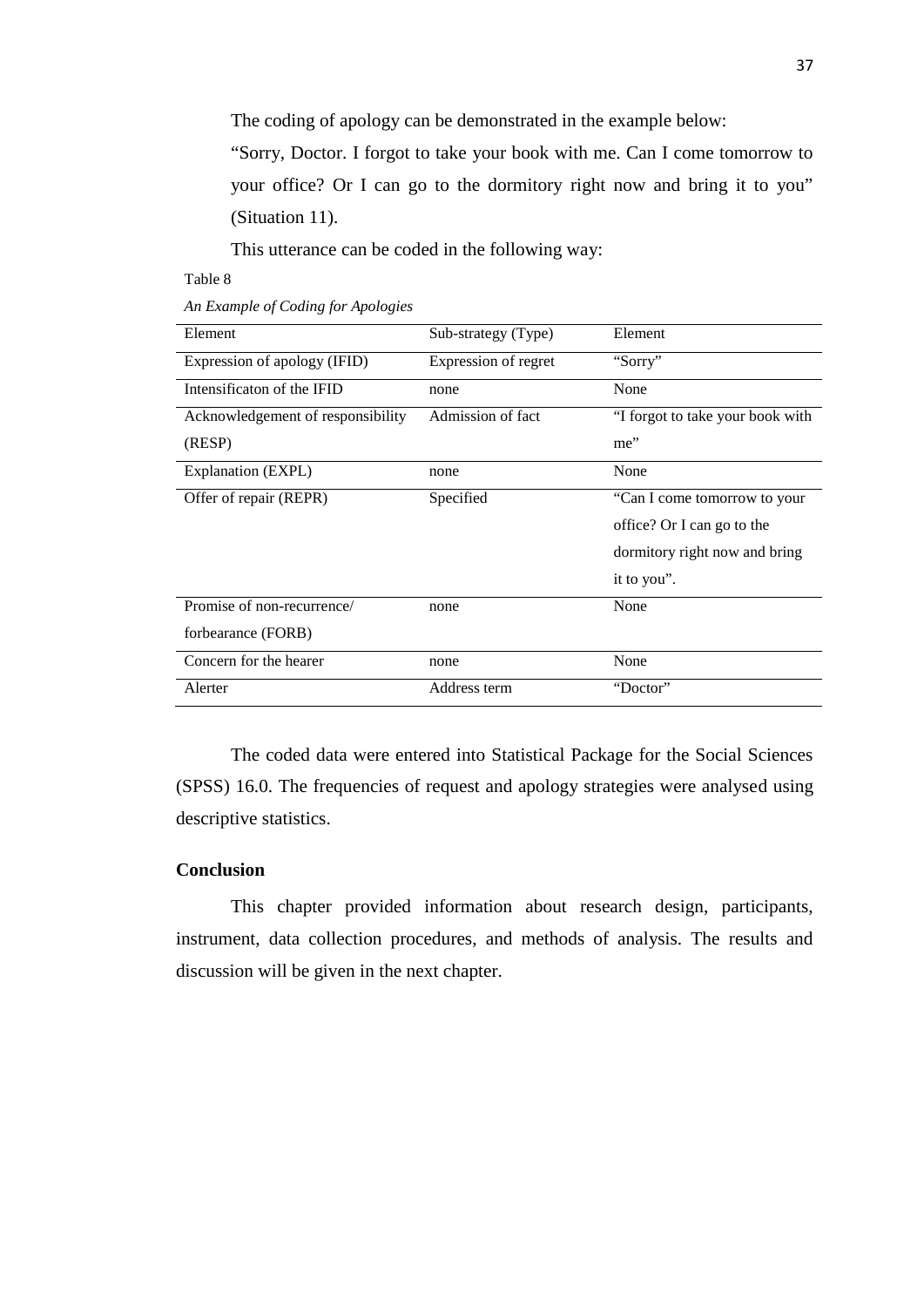### **CHAPTER IV**

# **RESULTS AND DISCUSSION**

### **Introduction**

This chapter presents the findings on the realization of the speech acts of request and apology. The first part of the chapter will dwell on requests: the request strategies produced by the respondents, request perspective, the use of internal and external modifications, and the use of alerters (terms of address and attention-getters) will be discussed. The second part of the chapter will concentrate on apology strategies produced by respondents, such as IFIDs, taking on responsibility, explanation, offer of repair, promise of forbearance, and expressing concern for the hearer. The categorisation of the data in this study was based on the request taxonomy developed by Blum-Kulka et al. (1989) (see Chapter 3).

# **Requests**

In the following section, the types and frequencies of use of the request strategies and request modifications will be discussed.

The DCT used in the study contained 10 request situations and was filled out by 20 respondents, so 200 requests were supposed to be elicited. However, 196 request utterances were obtained instead of the expected 200, because in four cases the respondents chose to opt out, that is not to do the face-threatening act of request. The questionnaires containing such "no-responses" were not excluded from the study because not doing the FTA is one of the possible politeness strategies described by Brown and Levinson: it allows speaker (S) to avoid imposing on hearer (H) as well as to save one's own face. "Opting out" was added to the list of head act strategies in the comparative table of request strategies. However, when closely examining the request perspective and modifications, the 196 actual responses were regarded as 100%.

**Request head act strategies.** Request head acts were assigned to one of the request strategies found in Blum-Kulka's taxonomy and examined according to degree of directness. Blum-Kulka et al. (1989) divided the various request strategies into three major categories ranging from most to least direct. The first group is comprised of direct requests, to which belong the following strategies: mood derivable, performative, hedged performative, obligation statement, and want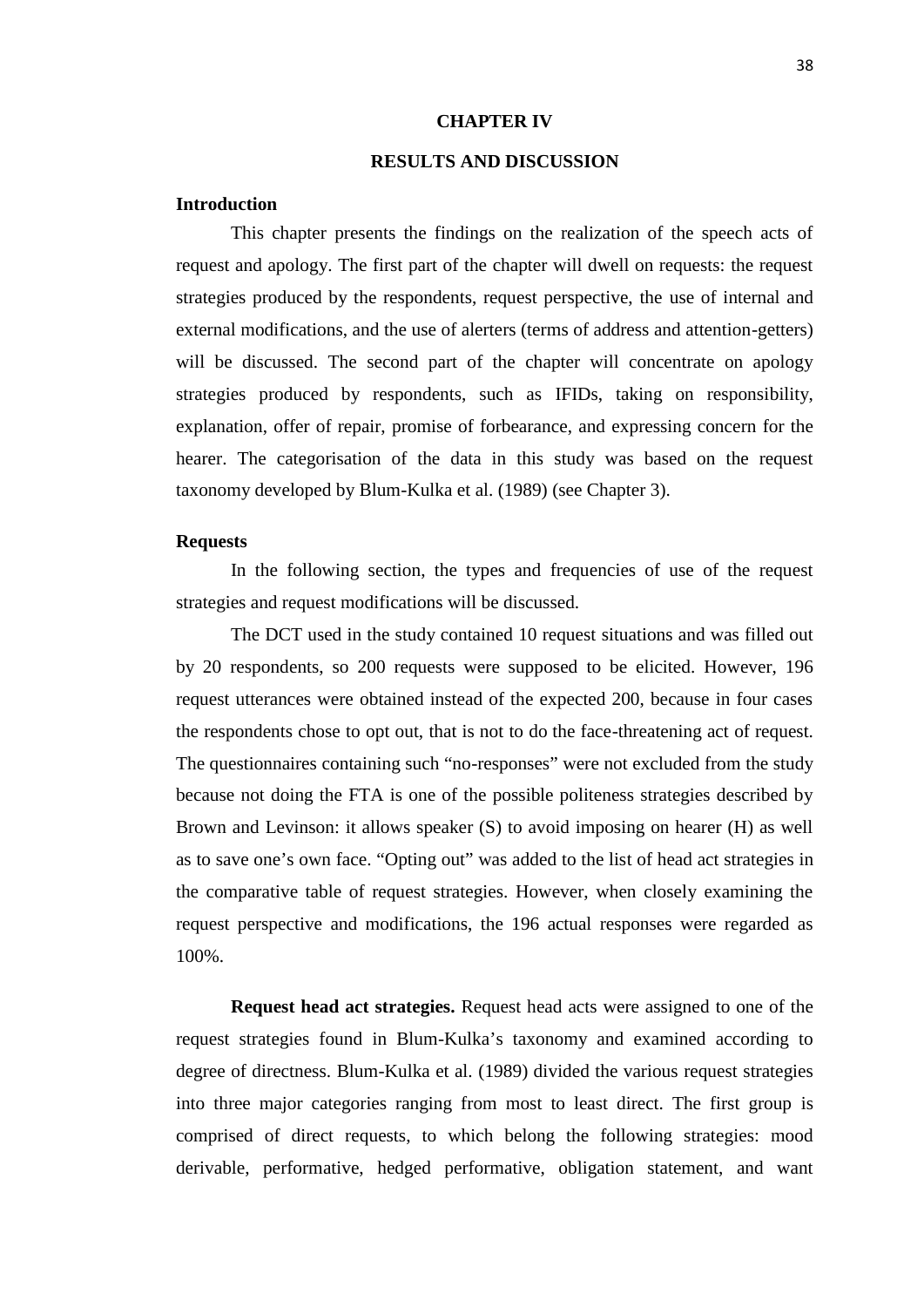statement. Then there is the category of conventionally indirect requests represented by suggestory formulae and query preparatory. The last category, indirect requests, is represented by hints.

In speech acts beneficial to S and face-threatening to H, such as requests, indirectness is considered to be a sign of politeness since it reduces the imposition on H. Thus, the less direct a request is the more it should be polite. Leech (1983) states that "indirect illocutions tend to be more polite (a) because they increase the degree of optionality, and (b) because the more indirect an illocution is, the more diminished and tentative its force tends to be" (p. 108). Blum-Kulka (1987), on the other hand, remarks that there is "no linear relationship between indirectness and politeness" (p. 140), which means that indirectness does not necessarily imply politeness. Blum- Kulka's (1987) research was designed to examine the English native speakers' perception of politeness and (in)directness. The most direct strategy type (mood derivable) is thought to be the least polite. However, *hints*, judged as the most indirect, are not considered to be the most polite. Blum-Kulka suggests that *query preparatory* questions, which are achieved by the use of *conventional indirectness*, seem to be the most polite*.* According to Blum-Kulka (1987), the highest level of politeness in relation to requests may be reached "by appearing to be indirect without burdening the hearer with the actual cost of true indirectness" (p. 143). Larina (2009) also highlights the importance of conventional indirectness. She claims that in the English communicationwhere privacy considerations make direct impact on the addressee unacceptable, request is one of the most dangerous speech acts. That is why native speakers devote a lot of effort to maintain distance and mitigate imposition on the hearer, actively using politeness strategies of distancing. As a result, they avoid the use of the imperative (i.e. direct requests) and prefer interrogative constructions with modal verbs with questions about the ability or desire to perform an act (i.e. conventionally indirect strategies), as well as a variety of modifiers that add doubt and uncertainty to this opportunity.

According to previous studies (Hassall, 2003; Hill, 1997; Rose, 2000), the frequency of use of conventionally indirect strategies increases with proficiency of language learners, while the preference for direct strategies appears to be typical of the lower proficiency groups' performance.

In the present study, direct strategies were used in 29/200 (14.5 %) requests, conventionality indirect were found in 155/200 (77.5%) responses, and hints – in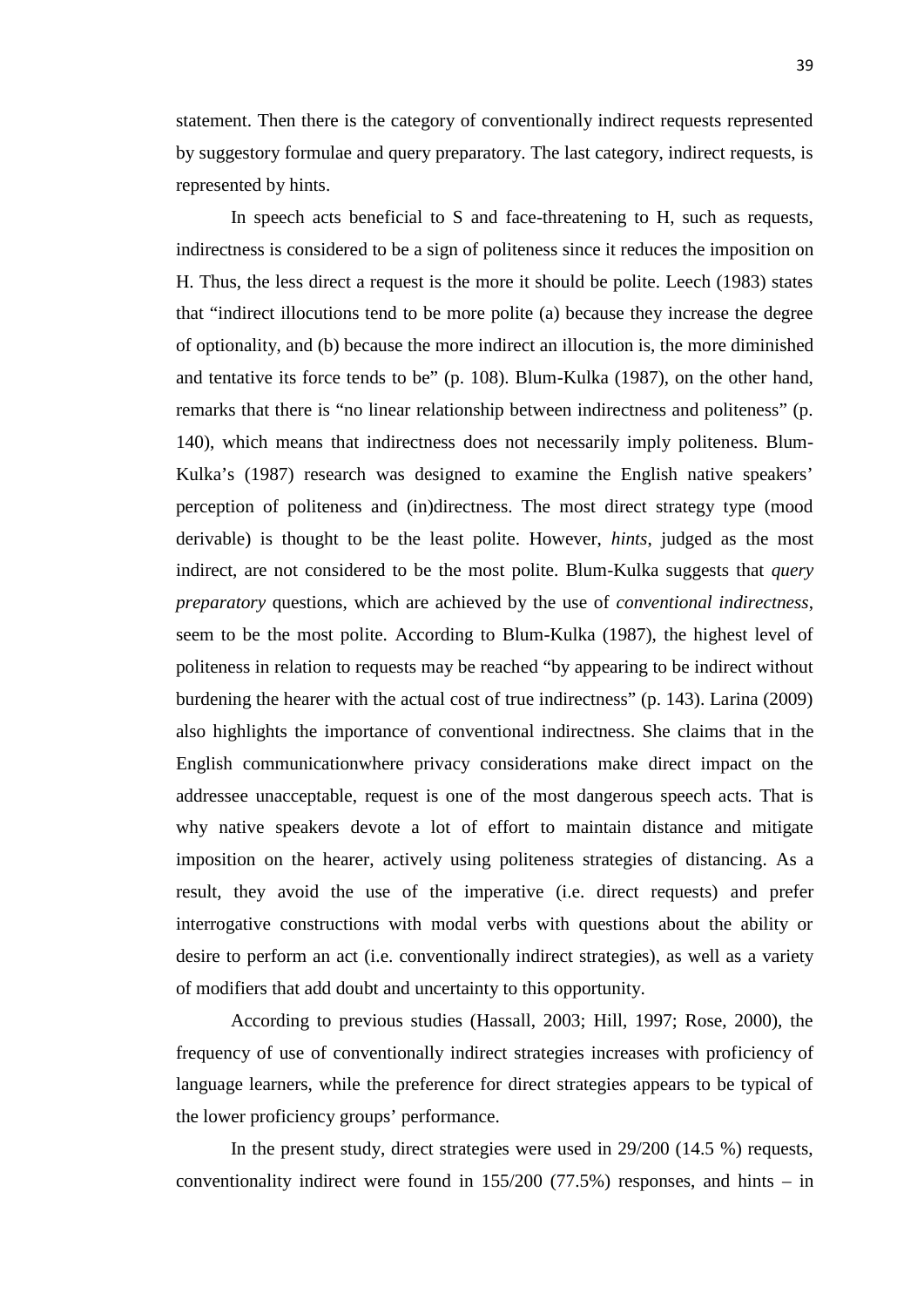8/200 (4%) requests. In 4/200 (2%) of DCT situations students chose to opt out, and 2% of the requests had more than one head act. Table 9 shows the distribution of the request strategies chosen by the respondents. The most dominant strategy in the present study was query preparatory found in 150/200(75 %) cases. Other request strategies were used much less frequently. The second most used request strategy was that of want statement which appeared only in 14/200 (7 %) responses. Other strategies are even scarcer: hints were found in 4% or 8/200 requests, hedged performatives – in 7/200 (3.5%), mood derivable and suggestory formulae – each in  $5/200$  (2.5%), performative  $-\text{in } 3/200$  (1.5 %). The strategy "obligation statement" was never used by the respondents. In addition, in four cases (2%), more than one head was present in a request. For that, the category "multiple head acts" was added. Finally, in four situations (2%) participants chose to opt out. Each of the requests found in the data will be examined in detail below.

Table 9

*Request Strategies Used by the Respondents*

|                 |                          | Request Strategies Osea by the Respondents |                        |                          |                   |                          |                      |                            |                       |                          |
|-----------------|--------------------------|--------------------------------------------|------------------------|--------------------------|-------------------|--------------------------|----------------------|----------------------------|-----------------------|--------------------------|
|                 | Mood<br>derivable        | Performative                               | Hedged<br>performativo | Obligation<br>statement  | Want<br>statement | Suggestory<br>formulae   | Query<br>preparatory | Hint                       | Multiple<br>head acts | Opting<br>out            |
| S <sub>1</sub>  | $\overline{\phantom{a}}$ |                                            | 1(5%)                  |                          | 1(5%)             |                          | 18 (90%)             |                            |                       |                          |
| S <sub>2</sub>  | 1(5%)                    | $\overline{\phantom{a}}$                   |                        | $\overline{\phantom{0}}$ | 1(5%)             | $\overline{\phantom{a}}$ | 18 (90%)             | $\qquad \qquad$            |                       | ٠                        |
| S <sub>3</sub>  | $\overline{\phantom{a}}$ | $\overline{\phantom{a}}$                   | 1(5%)                  | $\overline{\phantom{a}}$ | 1(5%)             | $2(10\%)$                | 14 (70%)             | 1(5%)                      | 1(5%)                 | $\overline{\phantom{a}}$ |
| <b>S4</b>       | $\overline{\phantom{a}}$ | ٠                                          | 1(5%)                  | $\overline{\phantom{a}}$ | 1(5%)             | $\overline{a}$           | 16(80%)              | ٠                          | 1(5%)                 | 1(5%)                    |
| S <sub>5</sub>  | $\overline{\phantom{a}}$ | 1(5%)                                      | $\qquad \qquad$        | ۰                        | $2(10\%)$         | 1(5%)                    | 14 (70%)             | ٠                          | 1(5%)                 | 1(5%)                    |
| S6              | 1(5%)                    | ٠                                          |                        | ۰                        | 1(5%)             | $2(10\%)$                | 11 (55%)             | $\overline{c}$<br>$(10\%)$ | 1(5%)                 | 2<br>(10%)               |
| S7              | $2(10\%)$                | $\overline{\phantom{a}}$                   | 1(5%)                  | $\overline{\phantom{a}}$ | 4(20%)            |                          | 13 (65%)             | ٠                          |                       |                          |
| S8              | 1(5%)                    | $\overline{\phantom{a}}$                   |                        | ۰                        |                   |                          | 17(85%)              | 2<br>$(10\%)$              |                       |                          |
| S9              | $\overline{\phantom{a}}$ | $2(10\%)$                                  | 1(5%)                  | $\overline{a}$           | 1(5%)             | -                        | 16(80%)              |                            |                       |                          |
| S <sub>10</sub> | 1(5%)                    | ٠                                          | $2(10\%)$              | $\overline{\phantom{a}}$ | 2(10)             | $\qquad \qquad$          | 13 (65%)             | 3<br>(15%)                 |                       |                          |
|                 | Total $5(2.5%)$          | 3(1.5%)                                    | $7(3.5\%)$             | $0(0\%)$                 | 14 (7 %)          | 5(2.5%)                  | 150 (75%)            | 8(4%)                      | 4(2%)                 | 4(2%)                    |

*Note*. S1.Borrowing a book; S2.Asking the university president for an interview; S3.Asking a teacher to postpone an appointment; S4.Asking a permission to change a test date; S5.Asking for permission to audit a class; S6.Asking for a consultation on the weekend; S7.Asking a teacher to help fixing a computer; S8.Asking a teacher to speak slower; S9.Asking a teacher to write a recommendation letter; S10.Asking for permission to leave the class earlier.

*Opting out*. Brown and Levinson regard remaining silent and not doing the FTA as the most polite option. According to their politeness scale(1-perform the FTA bald on record; 2- positive politeness; 3- negative politeness;4- perform the FTA off-record; 5- withhold the FTA), "the higher the number, the greater the risk of loss of face presented by the situation, and thus the more polite the strategy," (Sifianou, 1997, p. 67) which means that the fifth strategy, not doing the FTA, is the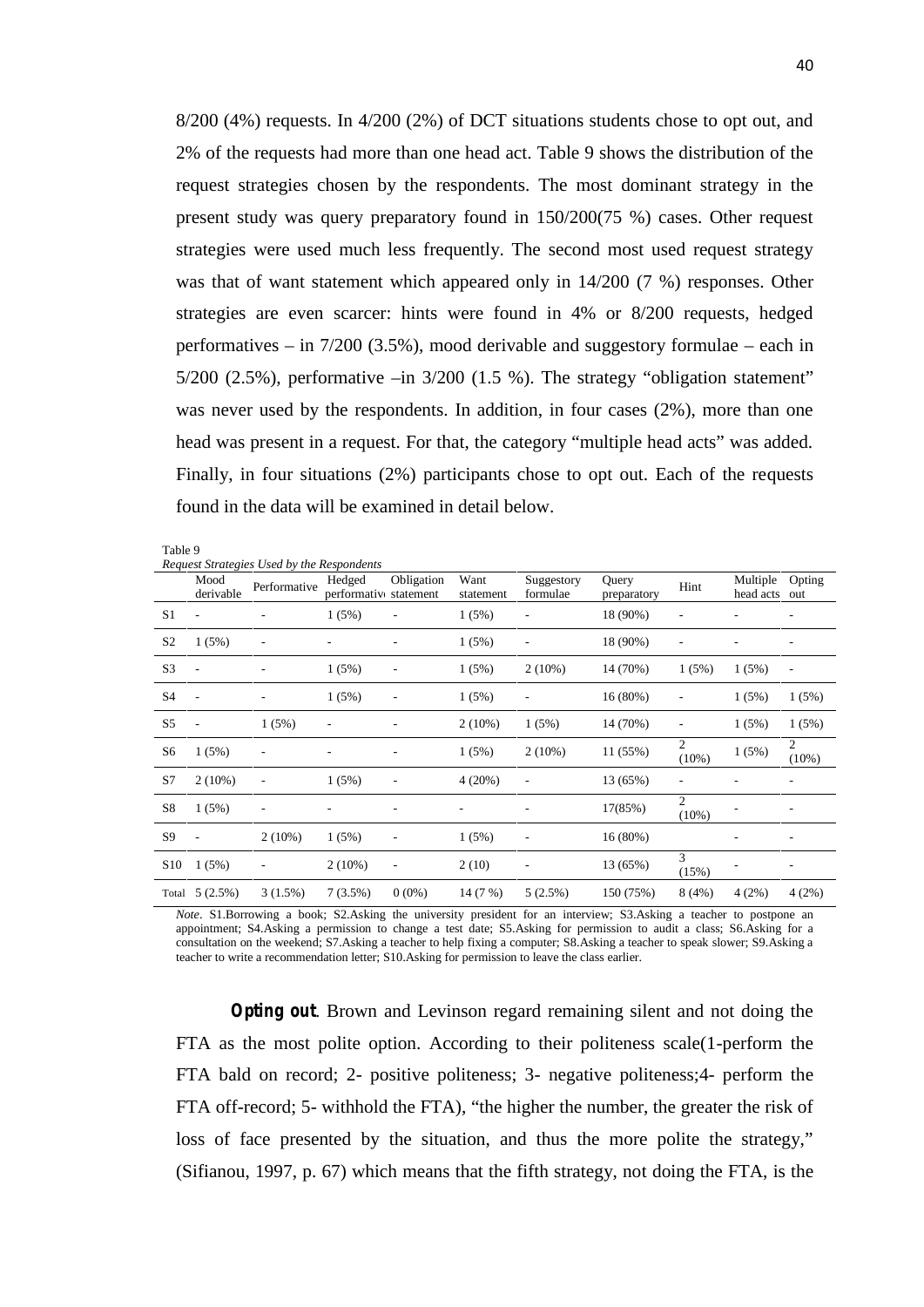most polite one among the five strategies. Brown and Levinson (1987) write: "the payoff for the fifth strategic choice, 'Don't do the FTA', is simply that S avoids offending H at all with this particular FTA. Of course S also fails to achieve his desired communication, and as there are naturally no interesting linguistic reflexes of this last-ditch strategy, we will ignore it in our discussion henceforth" (p. 72).

As shown in Table 9, respondents opted out in the following scenarios: S4 (asking a permission to change a test date because of a wedding), S5 (asking for permission to audit a class), and S6 (asking for a consultation on the weekend). The students might have chosen to opt out in S4 and S6 because the degree of imposition seems to be rather high in these situations. Two of the respondents commented on their choice not to do the FTA:

"It's impossible for me to miss my exam for a "wedding." (S4)

"I'm not sure I could ask for such a favour." (S6)

However, S5 does not seem to be a situation that seriously threatens the faces of both interlocutors. The respondent did not explain the reason why (s)he chose to opt out in this situation. It might be that the student thought that it was allowed to audit classes without asking for permission and considered the request unnecessary.

*Direct strategies*. As already mentioned, the group of direct request strategies consists of such strategies as mood derivable, performative (also called explicit performative), hedged performative, obligation statement (sometimes referred to as locution derivable), and want statement. Direct strategies were used in 29/200 (14.5%) requests. In general, direct request strategies are considered rather impolite in the English language (Blum-Kulka, 1987; Blum-Kulka et al., 1989; Larina, 2009). They can be used in informal communication between people who are close to each other, but are rather inappropriate in situations with medium social distance where H is superior in status, like in this study. Thus, students' low preference for these strategies evidences in favour of their awareness of the English politeness norms. The respondents who did choose direct strategies in their requests consistently added politeness marker "*please*" and other internal and external modifiers in order to mitigate the effect of direct requests, which means that they were not entirely unaware of the importance of negative politeness: the students seemed to acknowledge the directness of the requests and thus tried to mitigate them. Still, 29 direct requests in formal settings with status-superior interlocutors signal that some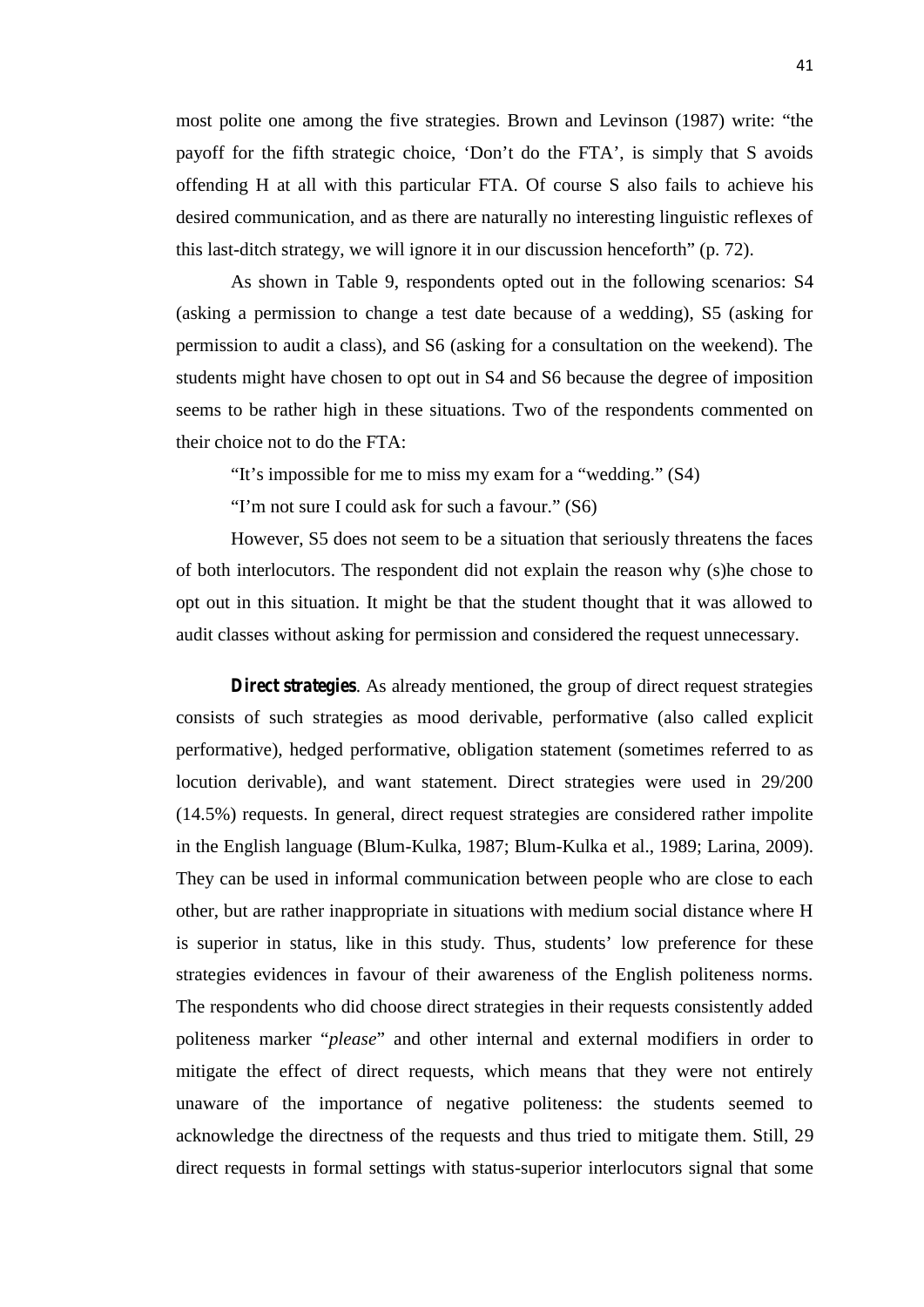respondents lack pragmatic competence. Each of the direct strategies will be discussed below.

*Mood derivable.*In the present study, mood derivable strategy was found only in five requests (2.5%). Such infrequent use of this strategy and the tendency to mitigate it shows that most students' requests were in line with the English language norms, according to which using mood derivable is considered impolite in most situations (Searle, 1975; Wierzbicka, 1991; Trosborg, 1995; Belza, 2008; Larina, 2005, 2009). Searle (1975, p. 64) claims that "conversational requirements of politeness normally make it awkward to issue flat imperative sentences (e.g. *Leave my room*) or explicit performatives (e.g. *I order you to leave the room*), and we therefore seek to find indirect means to our illocutionary ends". According to Belza (2008), unmodified mood derivable sounds "authoritative and must be obeyed" (p. 85). Trosborg (1995) also states that if an utterance has the form of the imperative, it is perceived as an order rather than a request. This idea is supported by Wierzbicka (1991) and Larina (2005), who claims that in English communication, a command is conventionally expressed by imperative (*Give me that book*) and a request by interrogatives (*Would you give me that book, please?*) or declaratives (*I'd appreciate if you would give me that book*).

In addition, some researchers claim that mood derivable requests, especially unmodified, are supposed to be used in status-unequal situations when the requester is superior to the requestee (Trosborg, 1995, Belza, 2008, Sifianou, 1992), but not vice-versa. In the present study, however, all the requests were made from a lower status interlocutor (a student) to a higher-status requstee (a teacher). This explains why mood derivable requests were avoided by the respondents, and the few requests containing this strategy were modified by internal and external downgraders to soften the strength of the imperative (all of them had politeness marker "please" and at least one external modifier), which is shown in the following examples:

(1) I am really sorry, sir, because of my terrible illness, I can't meet you on the arranged time as I have promised. And I know very well that you will be very busy, but please give me another chance to meet you. (S6)

(2) Now I'm working on thesis, you know how it is difficult, please, I need your help, I cannot trust in anyone, please fix my computer as soon as possible. (S7)

(3) I'm sorry, I cannot follow your speech, please, repeat it again. (S8).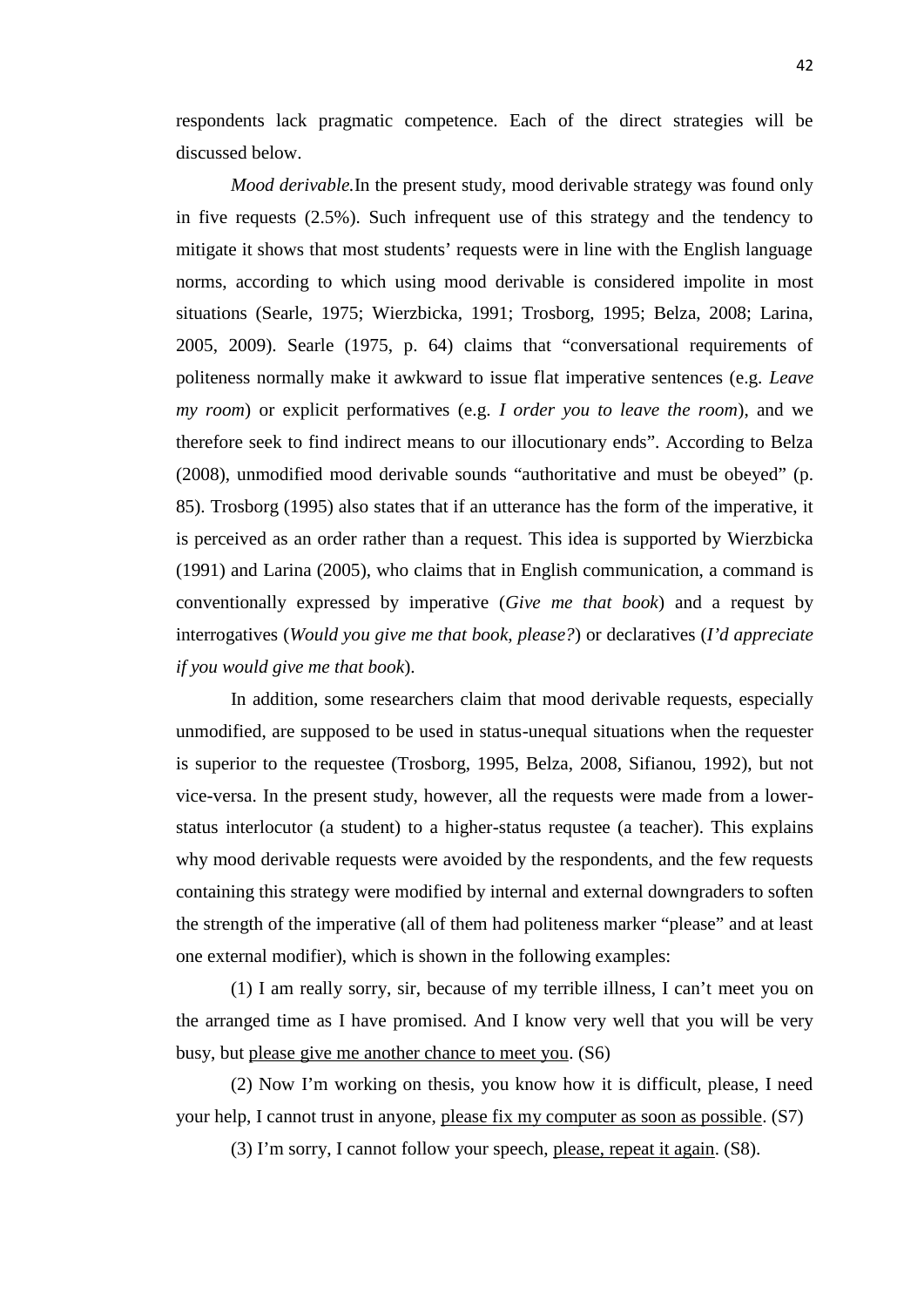(4) I am so sorry, I know you're busy, but I have a serious problem on my computer, please help me. (S7)

To sum up, the low frequency of mood derivable in the data and its considerable mitigation indicate that most students were aware of the high degree of illocutionary force of this strategy and tried to avoid it when speaking to their professors, and those who nevertheless used them compensated for its use by mitigation.

*Performative.* In performative requests, the illocutionary intent is explicitly named by the requester with the help of a performative verb (Blum-Kulka et al., 1989). Trosborg (1995) claims that "the inclusion of a performative verb conveying requestive intent, e.g. *ask, request, order, command*, etc. explicitly marks the utterance as an order" (p. 203). Larina (2009) states that in the English communicative culture, performative verbs are perceived as too direct expression of communicational intent of the requester and therefore their use is highly limited. This refers to the verb "to ask" in the first place. Wierzbicka (2006) notes that in the English language, the norm forbidding the use of performative strategy with the verb "to ask" is even stronger than the norm forbidding the use of the imperative. Larina (2009) also claims that direct declarative statements expressing a request, such as performative and want statement, are just as untypical for the English communicative culture as the imperative. They are perceived as close to the imperative constructions in terms of directness, because the requester using them also directly states his or her will while ignoring wishes and abilities of the requestee. From English speakers' point of view, a person using such request strategies puts his or her interests above the interests of the requestee and thus demonstrates his or her own superiority over the interlocutor*.*

Performative was one of the least frequent strategies found in the data, which is a point in support of the students' pragmatic awareness: it was used only in 1.5% (3/200) of the students' requests:

(5) Mr./Mrs., I'm applying for a scholarship and might need a recommendation letter to submit. Since you're my academic advisor and know me well, I've come to you with a petition to write me a recommendation letter, if you please. (S9)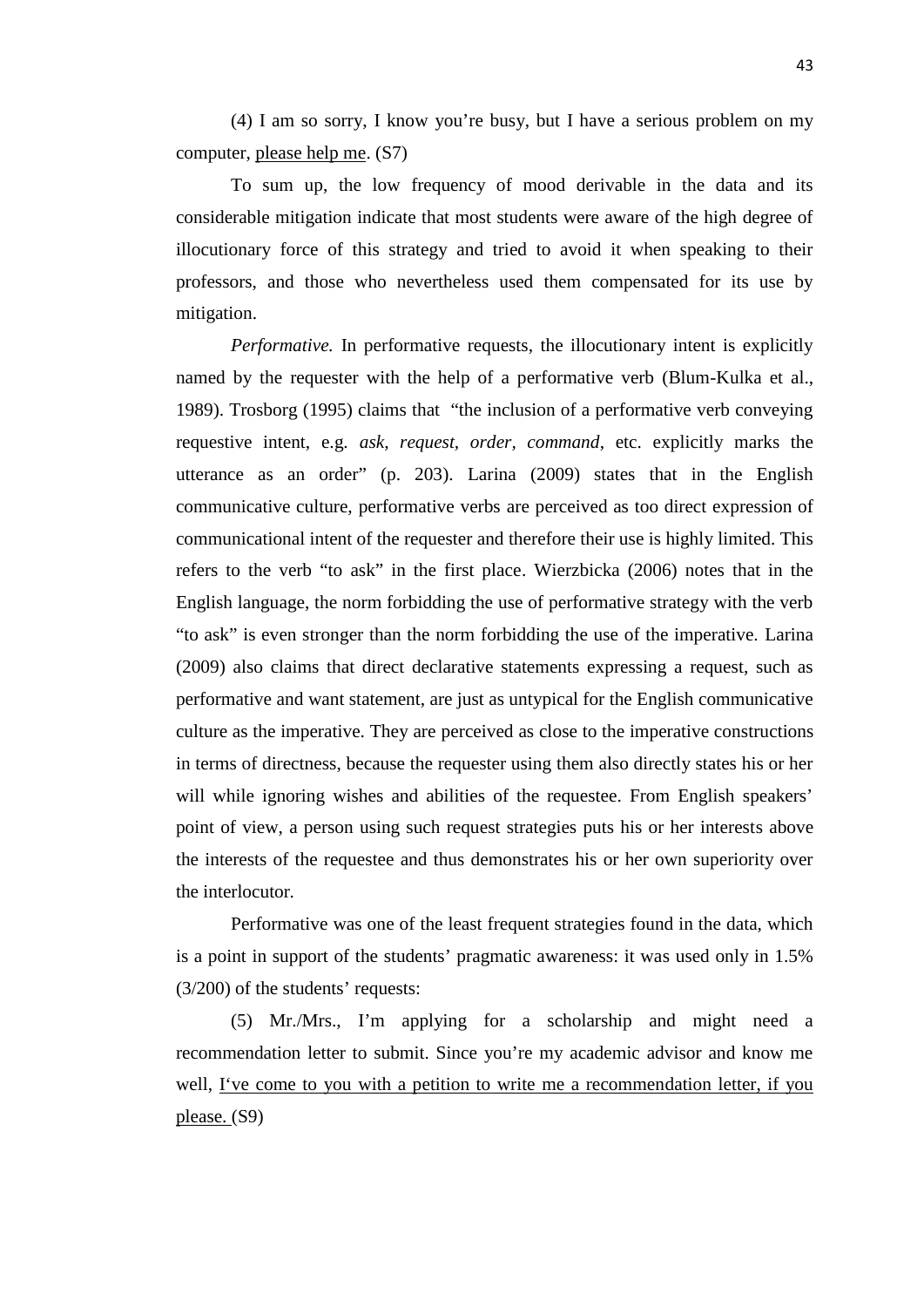(6) Hi, Doctor. I am applying for a scholarship and this scholarship will not be accepted if I don't bring a recommendation letter from any of my professors, so I have chosen you, Doctor, to write for me this recommendation. (S9)

(7) Since I got benefit from your two previous classes, I am asking your permission to audit again. (S5)

*Hedged performative*. Hedged performatives differ from explicit ones in that they contain modal and quasi-modal verbs (e.g. *must, would, have to)* or verbs expressing intention (e.g. *would like to*), which modify the illocutionary verb (Blum- Kulka et al., 1989). Using hedged performative instead of explicit performative helps to soften the illocutionary force of the request. It might be for this reason that this strategy was used slightly more frequently than the explicit performative (7/200  $[3.5\%]$  requests):

(8) Sir, since I have to go to the air-port, I would ask you to let me leave an hour earlier, please. (S 10)

(9) I am so sorry for taking your time, but since you are my best teacher, I would like to ask you to provide me with a recommendation letter in order to get a scholarship (S9)

*Obligation statement*. No instances of this request strategy were found in the data. Obligation statements are rather authoritative and highly inappropriate in upward requests (from a student to a teacher). Belza (2008) claims that "when employing *Obligation Statements*, S either exerts his or her own authority, or refers to some external authority (e.g. institution, law, etc.) in order to persuade H to perform a desired action" (p. 95). Naturally, students refrained from using this strategy in requests to their professors.

*Want statement.* Want statement was the second most preferred strategy after query preparatory and the most frequently used type among direct request. Even so, this strategy accounted for only 14/200 (7%) requests. As already mentioned above, want statements are untypical for the English communicative culture (Larina, 2009).Their illocutionary force is relatively strong, which makes unmodified want statements rather impolite (Trosborg, 1995). Wierzbicka (1991) claims that English people tend to avoid this form in all SAs with pragmatic meaning *I want you to do it,* trying to diminish and soften their imposition and demonstrate their respect to other people's autonomy (privacy), and it does not matter whether the H is obliged to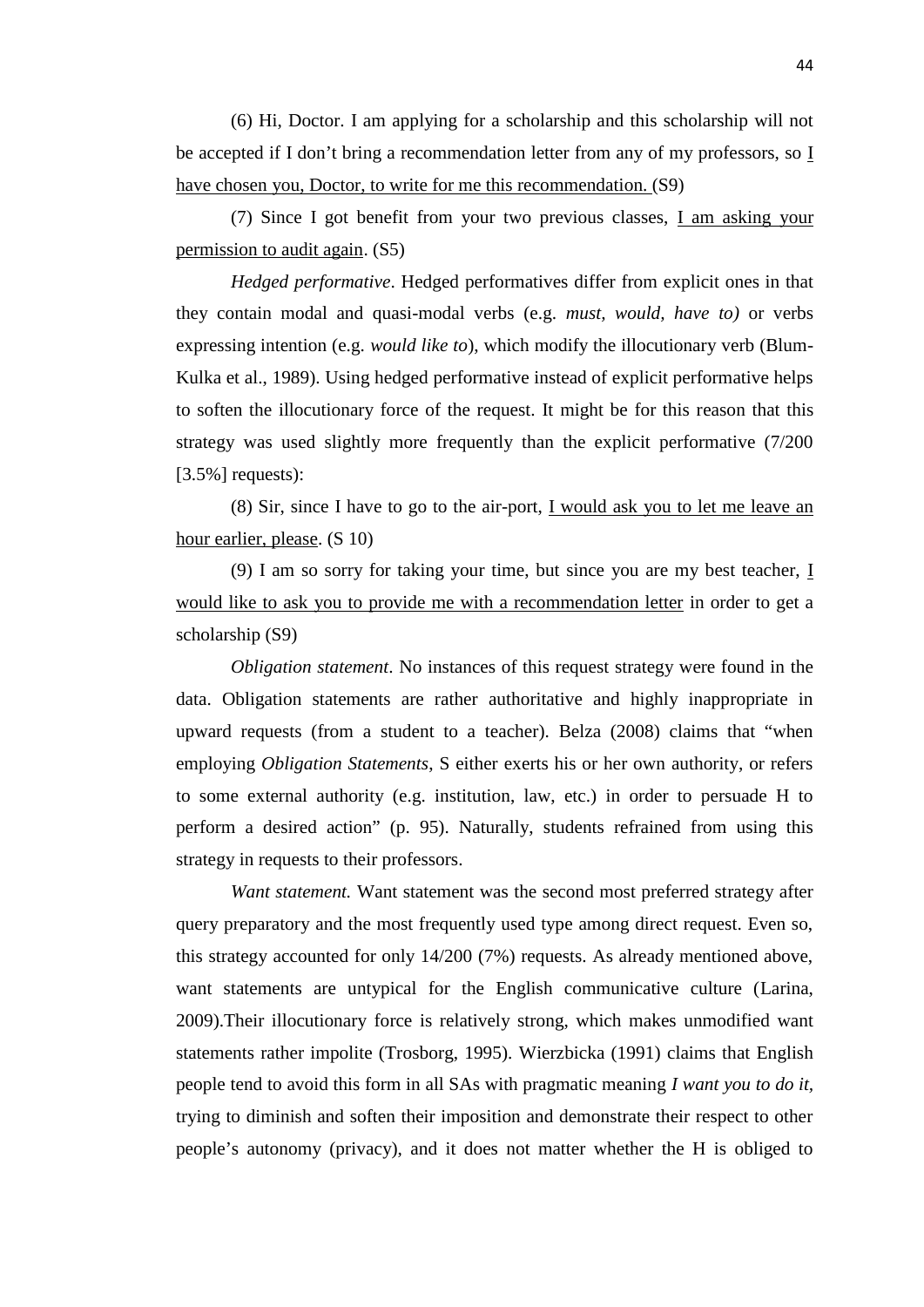comply with the S (as in command), whether the action is of benefit to the speaker (request) or to the hearer (invitation).

The illocutionary force of want statement may be softened through the choice of verb (*need* has a weaker illocutionary force than *want*), syntactic downgrading (conditional structures such as *I would like to* and tense *I wanted to*) (Lubecka, 2000). It should be noted that only three requests found in the data were not softened in any of the abovementioned ways and followed the simple "I want" formula, and even these requests were somewhat mitigated with the help of external modifiers (supportive moves):

(10) I am sorry, I want to change the appointment time to the next week  $(S3)$ 

(11) I know you are so busy Professor, but I have a difficult request for you. If you don't mind, I want to change the date of our appointment to the weekend. (S6)

(12) If it is possible, I want to take permission to reschedule my test because a friend of mine has a wedding party. (S4)

In the rest of the requests, the verb *need* or syntactic downgrading were employed. Below are the examples of want statements with *need*:

(13) I am sorry to tell you this, but  $I$  need your help because I know you are very good in this field and I also don't want to waste your time. (S7)

(14) I need one hour of your time. (S2)

As for the syntactic downgrades, they were restricted to the use of conditional structure, that is the formula *I would like to* which was used in in 6 out of 14 want statements, for instance:

(15) Sir, I would like to audit one of your classes if you please. I'm very much interested in it. (S5)

(16) Hello (Teacher's name), I would like to audit this class if possible. (S5)

(17) My system behaves strangely these days. I would like to bring it to you if you don't mind. (S7)

*Conventionally indirect strategies*. This group of request strategies includes suggestory formulae and query preparatory requests. As illustrated in Table 9, conventional indirectness was the most frequent strategy type found in the study. It accounts for 155/200 (77.5%) responses, the majority of which were query preparatory requests (150/200 [75%]). According to Larina (2009), conventional indirectness is a requirement of the English politeness. The politeness of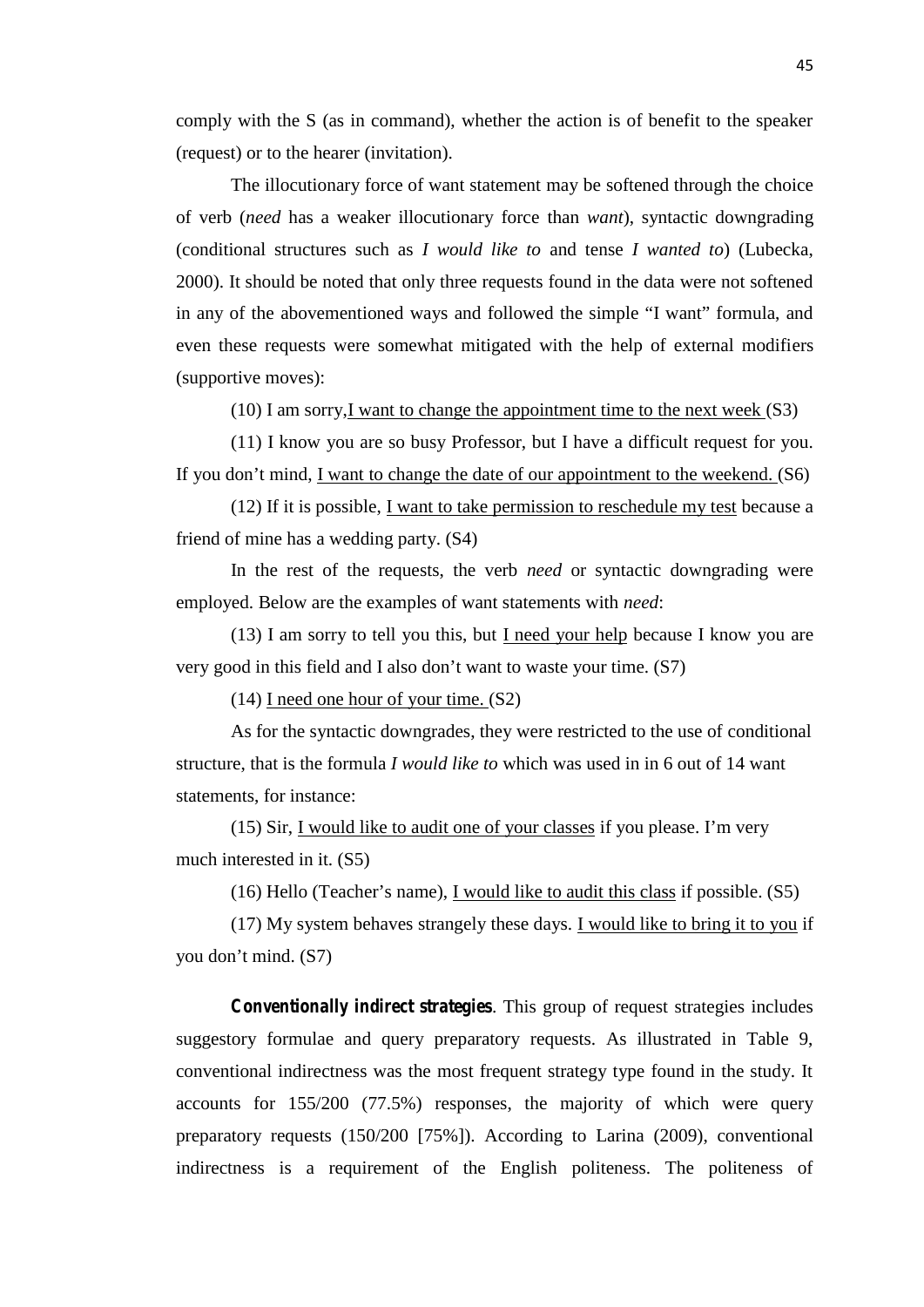conventionally indirect requests can be explained by the fact that they make it easier for H to refuse and, what is more important, demonstrate S's respect towards the addressee's independence because they sound not as a direct call to action but rather as a question or willingness of the addressee to perform the act, that is, the final word belongs to the requestee. Regarding politeness theory of Brown and Levinson (1978), being indirect is the way to express negative politeness, so conventionally indirect requests are negative politeness strategies.

*Suggestory formulae.*When applying this strategy, the speaker checks the hearer's cooperativeness by asking whether any conditions exist that may stop the hearer from performing a requested action, for instance:

(18) I am very interested in your way of teaching, why don't you let me audit your course? (S5)

(19) How about some other time? (S3)

(20) How about some other time, because I was ill?(S6)

Trosborg (1995) claims that ''by presenting a request by means of a suggestory formula the speaker makes his/her request more tentative and plays down his/her own interest as a beneficiary of the action'' (p. 201). Making request in the form of a suggestion is an expression of solidarity (Bella, 2012). According to Lubecka (2000), suggestory formulae are acceptable in informal situations, mainly among friends, which can explain a rather low frequency of occurrence of this strategy in the study (only five (2.5%) requests), since all the scenarios involved status-unequal requests addressed to superiors.

*Query preparatory*. As illustrated in Table 9, Query preparatory is the most common request strategy in the present study: it accounts for 150/200 (75%) requests and its predominance is consistent throughout the all the request situations, comprising from 55% to 90% of the answers for each scenario. Such results are not surprising, since this request strategy is considered the most polite and appears to be the main request type of native speakers not only of English, but of many other languages (Blum-Kulka et al., 1989).

Query preparatory requests can be further divided into several sub-strategies. In this study, the classification of Trosborg (1995) is used. It includes four types of query preparatory: willingness, ability, possibility, and permission questions.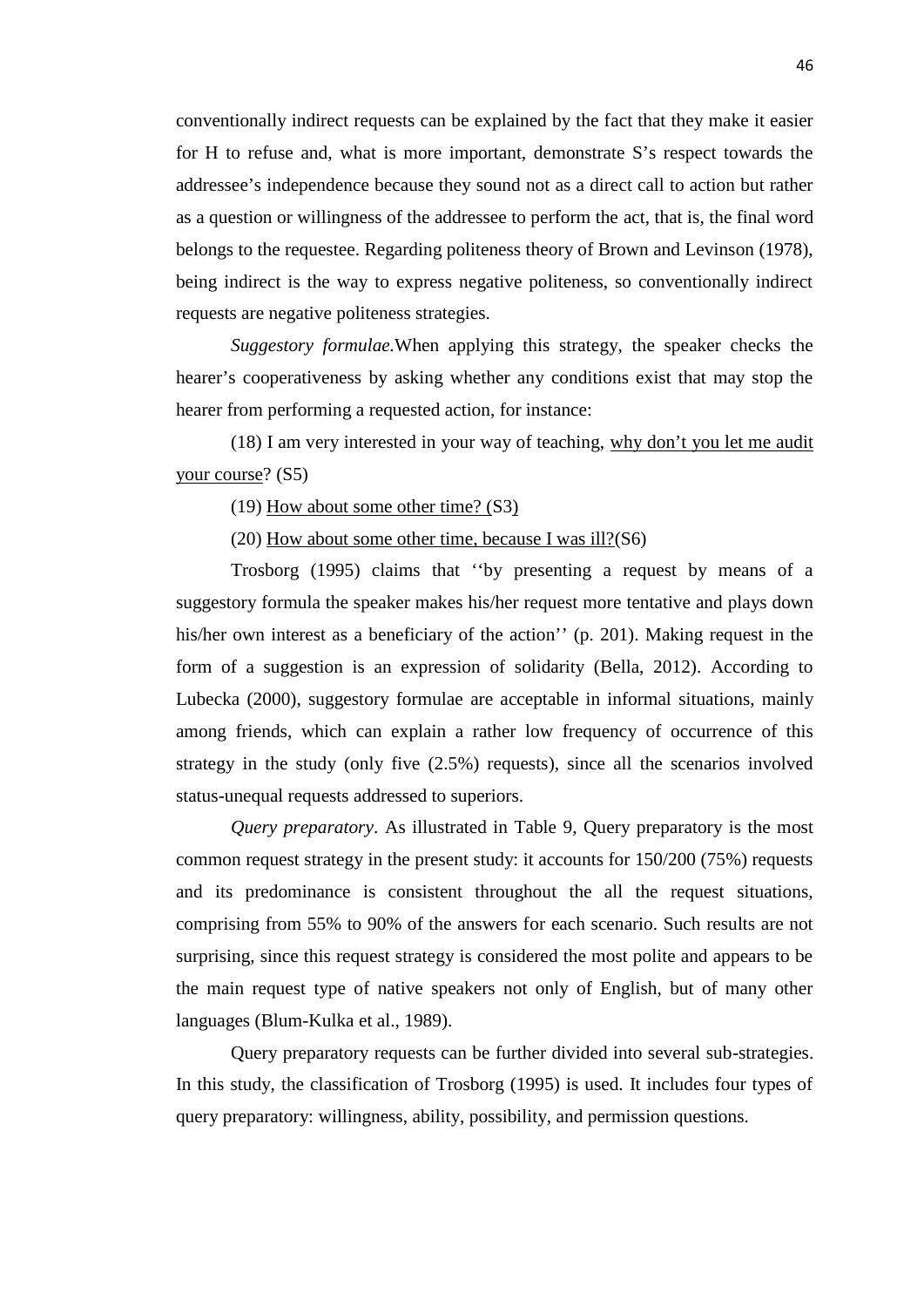*Willingness questions* concern the hearer's willingness to carry out the desired act (Trosborg, 1995). They are hearer-oriented (see section 4.2.2) and contain auxiliaries *will* or *would*. Examples of willingness questions are demonstrated below:

(21) Would you please give me the book?(S1)

(22)Would you please repeat what you said before? (S8)

Trosborg (1995) also includes requests with if-clauses into this category: "The requests querying the hearer's willingness may be embedded in expressions of appreciation, hope, etc. on behalf of the requester" (p. 199). For example:

(23) Dear President, I'm writing my graduate thesis and I would appreciate if you spent a little time for the interview which I would like to conduct with you. It will be quite beneficial for me.  $(S2)$ 

(24) Sir, I would be very much obliged to you if you help me to fix my computer.(S7)

As for the *ability questions,* according to Trosborg, the condition of ability refers to the hearer's capacity to perform the desired act. Two different conditions are relevant: 1) the inherent capacities of the requestee, both physical and mental, 2) the external circumstances related to time, place, etc. of the action. The verbs which appear in such requests are the modals *can / could*. The Hearer-oriented perspective is used in ability questions, for example:

(25) I wish I could come on time, but I am very sorry I have some serious problems. Could you postpone the appointment to next week please? (S3)

(26) Sorry for breaking off the conversation but could you please repeat it from the beginning? I'm lost. (S8)

Joint perspective is also possible:

(27) I am very sorry Mr. ….. I have a very serious personal problem and I won't be able to come today. If it's possible, can we please arrange another meeting next week? (S3)

(28) Sir, I am really sorry but I will not be able to meet you on Wednesday because I am terribly sick. I know you are really busy but could we please meet at the weekend? (S6)

*Request for permission* involves a shift of focus alluding explicitly to the requester as the beneficiary or recipient of an activity instead of mentioning the requestee as the agent of the action (Trosborg, 1995), e.g.:

(29) Please, could I audit your class since I am really interested in it? (S5)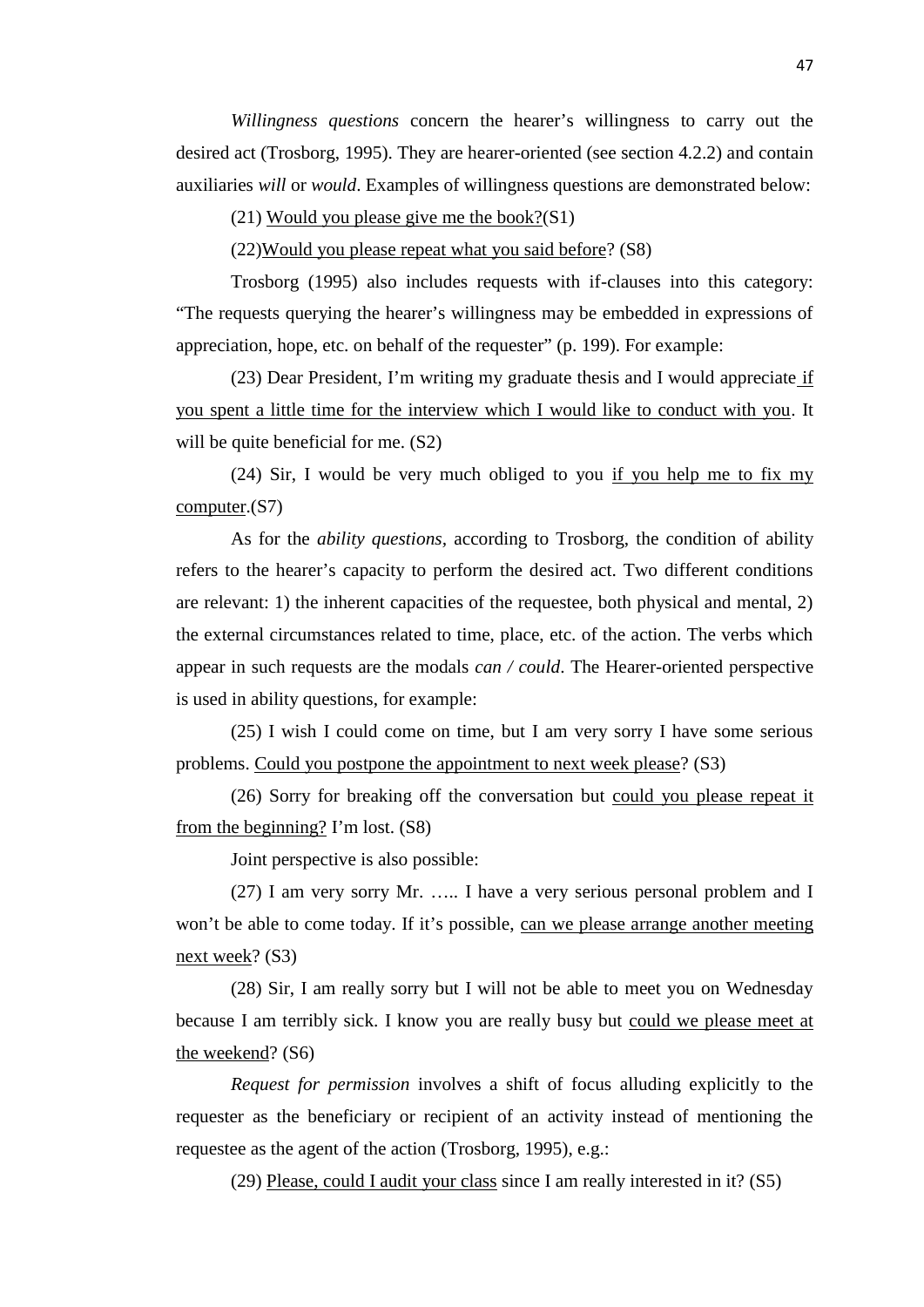(30) Doctor, may I leave earlier? My mother is coming, and I need to be at the airport at 11.00 to meet her. (S10)

Requests for permission can also take hearer-oriented perspective (requests with "*let" and "allow)*:

(31) Mr./Mrs., on the same day we have a test in class there is an event I really have to be at. It's actually an out-of-town wedding of very close friend of mine. Would you allow me to take the test on another day please? (S4)

(32) Sir, could you please let me go earlier? I have to be at the airport at 11:00 am. (S10)

*Possibility questions* determine the possibility of having an action carried out. They are often impersonal, but can also be hearer- or speaker-oriented or have joint perspective (*is it possiblefor you/for me/for us*). As noted by Lubecka (2000), the impersonal perspective indicates the lowest degree of the illocutionary force.

(33) Sorry for asking such a thing but I have a terrible illness and I won't be able to come on Wednesday. As we have limited time, will it be possible to meet at the weekend? (S6)

(34) Professor, I am so sorry, but due to some serious problems I can't come to the appointment. I wanted to ask if it would be possible for you to make it next week. (S4)

|                 |                          | Types of Query Preparatory Requests |                     |                            |                     |                              |                                |                |                     |                   |                |                          |                       |
|-----------------|--------------------------|-------------------------------------|---------------------|----------------------------|---------------------|------------------------------|--------------------------------|----------------|---------------------|-------------------|----------------|--------------------------|-----------------------|
|                 | Ability                  |                                     |                     | Willingness                |                     |                              |                                | Permission     | Possi<br>bility     | Total             |                |                          |                       |
|                 | Can<br>you               | Could<br>you                        | Can/<br>Could<br>we | Will you                   | Would<br>you        | $T^{\prime\prime}$<br>clause | Can I                          | Could I        | May I               | Can/coul<br>d you | Would<br>you   |                          |                       |
| S <sub>1</sub>  | ۰                        | 4                                   |                     | ٠                          |                     |                              | $\overline{4}$                 | $\overline{2}$ | 5                   |                   |                | $\overline{2}$           | 18                    |
| S <sub>2</sub>  | 3                        | 7                                   |                     | ٠                          | 4                   | 2                            | 1                              |                |                     |                   |                | 1                        | 18                    |
| S <sub>3</sub>  | $\overline{2}$           | 4                                   |                     | -                          |                     |                              | $\overline{2}$                 |                |                     |                   |                | 5                        | 14                    |
| S <sub>4</sub>  | ٠                        | 3                                   |                     | ٠                          |                     |                              | 3                              |                |                     | 2                 | 2              | 5                        | 16                    |
| S <sub>5</sub>  | $\overline{\phantom{a}}$ |                                     |                     |                            |                     |                              | $\overline{4}$                 | 3              | 2                   | 1                 | 2              | 1                        | 14                    |
| S <sub>6</sub>  | 1                        | $\overline{c}$                      |                     |                            |                     | 1                            | $\overline{2}$                 | 1              |                     |                   |                | 3                        | 11                    |
| S7              | $\overline{4}$           | 2                                   |                     | 2                          |                     | 3                            | $\overline{\phantom{a}}$       |                |                     |                   |                | 1                        | 13                    |
| S8              | $\overline{4}$           | 9                                   |                     |                            | 3                   |                              | ٠                              |                | $\overline{a}$      |                   |                | 1                        | 17                    |
| S <sub>9</sub>  | 3                        | 7                                   |                     |                            | 3                   |                              |                                | 1              |                     |                   |                | 1                        | 16                    |
| S <sub>10</sub> |                          |                                     |                     |                            | 1                   |                              | $\overline{2}$                 | $\mathfrak{2}$ | 3                   | 3                 | $\overline{c}$ | $\overline{\phantom{a}}$ | 13                    |
| Tota            | 17/150                   | 38/150<br>$(11.3\%)$ $(25.3\%)$     | 2/150               | 2/150<br>$(1.3\%) (1.3\%)$ | 13/150<br>$(8.7\%)$ | 7/150                        | 19/150<br>$(4.7\%)$ $(12.7\%)$ | 9/150<br>(6%)  | 11/150<br>$(7.3\%)$ | 6/150<br>(4%)     | 6/150<br>(4%)  | 20/150                   | 150<br>(13.3%) (100%) |

The distribution of the types of query preparatory is shown in Table 10.

Table 10

*Note*. S1.Borrowing a book; S2.Asking the university president for an interview; S3.Asking a teacher to postpone an appointment; S4.Asking a permission to change a test date; S5.Asking for permission to audit a class; S6.Asking for a consultation on the weekend; S7.Asking a teacher to help fixing a computer; S8.Asking a teacher to speak slower; S9.Asking a teacher to write a recommendation letter; S10.Asking for permission to leave the class earlier.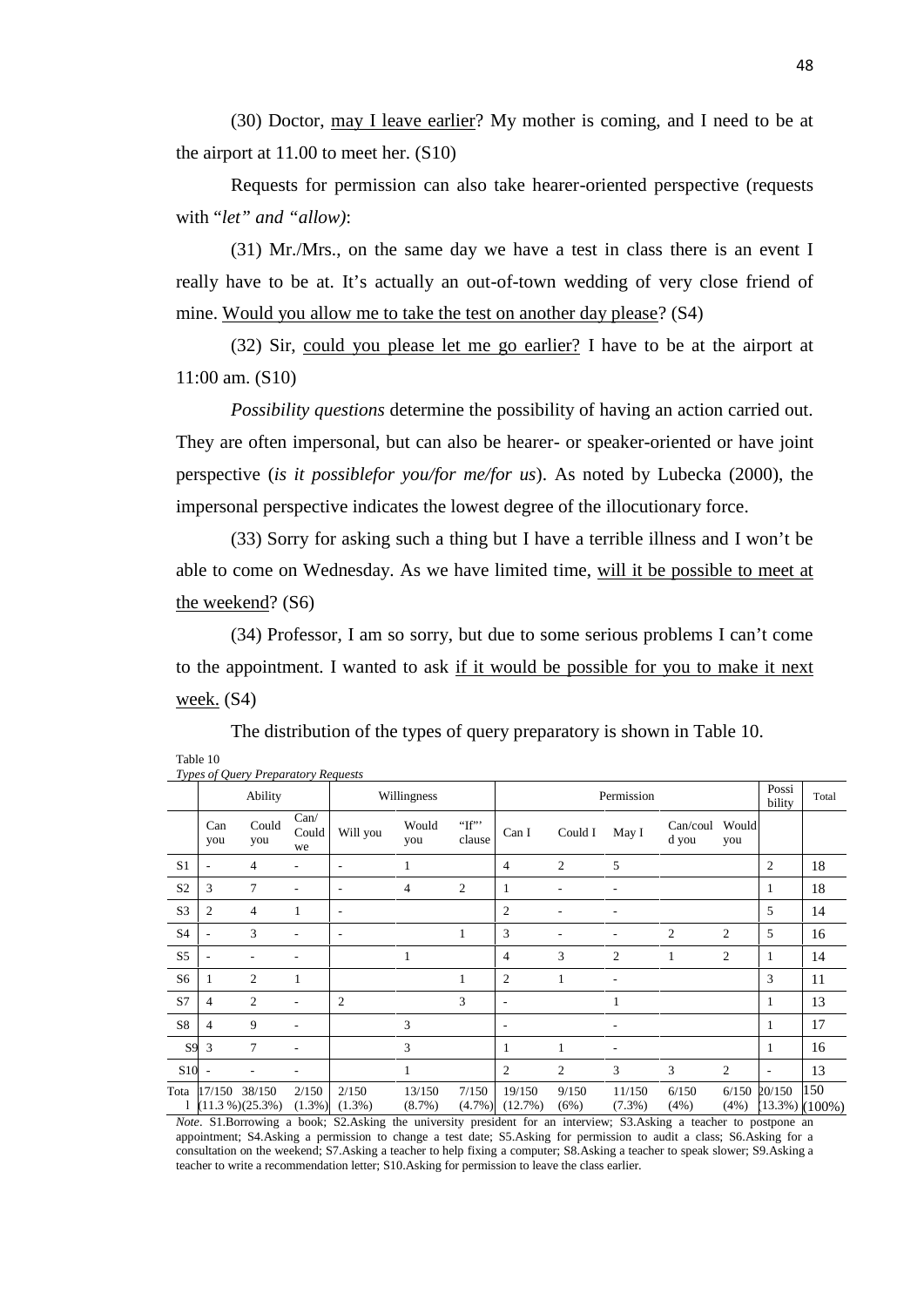Ability and permission questions were the most widely used query preparatory sub-strategies in the present study (38% and 34% of query preparatory requests correspondingly). Willingness and possibility questions were less frequent, the former found in 14.7% and the latter in 13.3 % of preparatory requests. Among willingness questions, respondents showed preference for constructions with auxiliary *would* (13 requests), and *will* was only used in two cases. The rest of willingness questions (7 requests) were embedded. As for the ability questions, most of them were hearer-oriented with auxiliary verb *could* (38 requests). *Can you* was used in 17 requests, and 2 requests had joint perspective (*Can/could we*). Among requests for permission, the constructions with *Can I* took first place in terms of frequency (19 requests) followed by *May I* (11 requests) and *Could I* (9 requests). There were also 12 instances of hearer-oriented requests in this category, half of them following the *Would you let/allow* formula and another half using auxiliaries *can/could* (see Table 10). Finally, possibility questions were the least frequent type of query preparatory.

Larina (2005) states that willingness questions with *would you* along with ability questions with c*an you* and *could you* are the most frequent forms of request in the English language. According to Lubecka (2000), conditional forms (*would* and *could*) are the most polite and thus occur most frequently. Larina (2009) also acknowledges that requests with conditional forms sound milder**.** According to her, *could you please* is one of the most preferable ways of making a request. Questions with *would* are more polite than those with *could*. Questions with the auxiliary *will* are also quite widespread, but the difference between *will* and *would* is greater than that between *can* and *could* (Larina, 2009). Questions with *will* express request quite directly, while expressions with *would you* signal social distance and formality.

Regarding requests for permission, those with the auxiliary *can* are the most widespread in informal, unofficial communication. *Could* is characterised by a higher level of politeness, and requests with the auxiliaries *may* and *might* sound even more polite and respectful and thus are characteristic for formal communication (Larina, 2009). There is a tendency for permission requests to be directed upward in rank (Ervin-Tripp, 1976; Trosborg, 1995). Trosborg (1995) notes that requests using auxiliary *may* rather than *can* signal formality and/or subordination and thus can emphasise a difference in rank. In general, permission questions are considered to be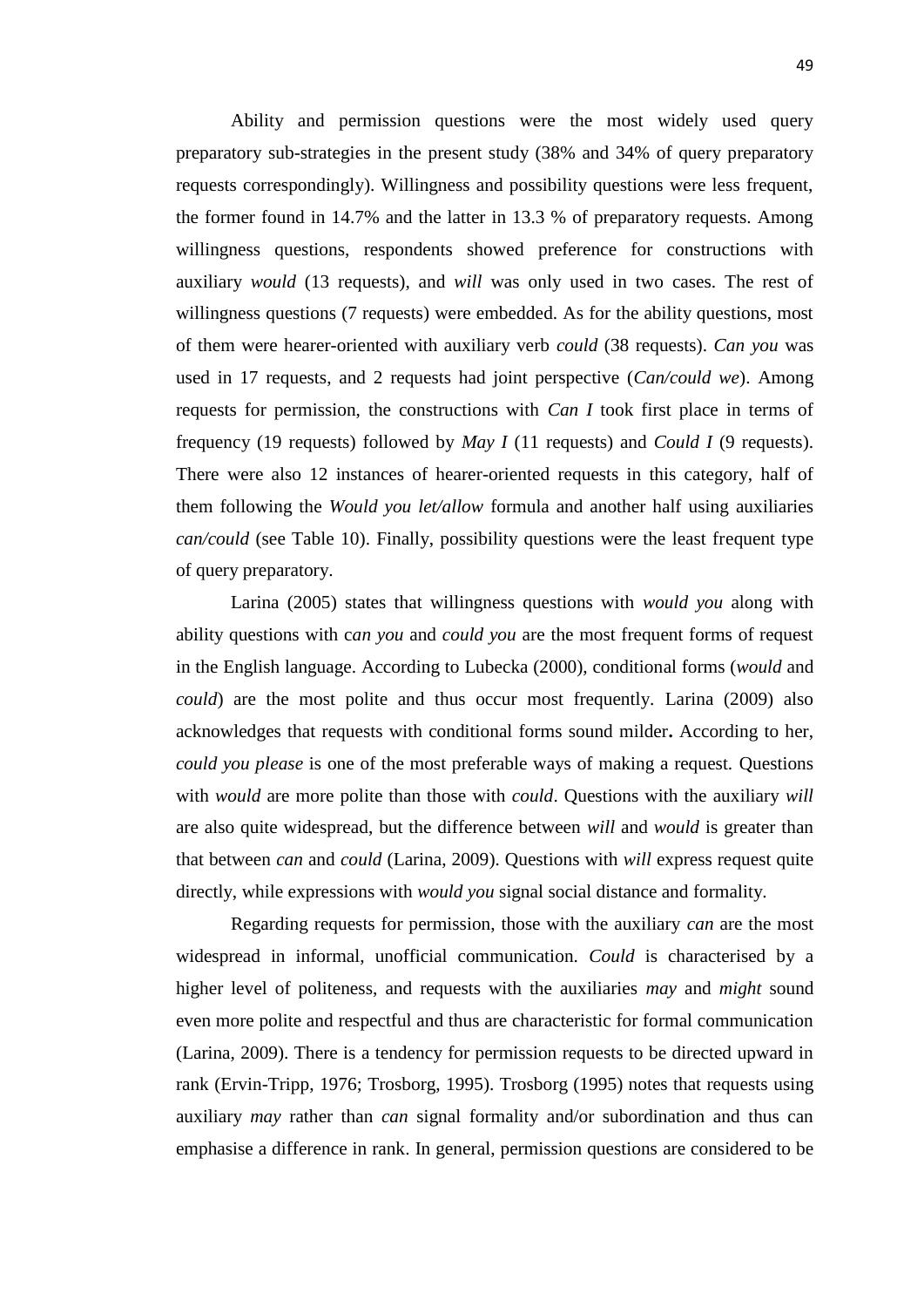very polite since the cost to the addressee is suppressed and the benefit to requester is emphasized (Belza, 2008).

*Non-conventionally indirect strategies (hints).*The category of non conventional indirectness is represented by hints. In most requests of this type, neither the desired action nor the role of agent is specified in the proposition. In this way both interlocutors have the opportunity to legitimately opt out at some stage of their conversation, i.e. S may either deny having made a request or deny its propositional content; on the other hand, H may either ignore the request or make speaker believe he or she misunderstood its content (Weizman, 1993). Despite the common belief that a hint*,* having the most indirect illocution, should be considered as the most polite among all request strategies (Leech, 1983), researchers have proved that people from different speech communities do not perceive hints to constitute the most polite strategy (Blum-Kulka, 1987). Blum-Kulka (1987) found that speakers of English in fact perceive hints as *less* polite than conventionally indirect requests. So it appears hints may not after all be the least face-threatening means to perform a request. In addition, Trosborg (1995) claims that non-native speakers (NNS) may use hints not to convey indirectness, but as compensatory means that balances early learners' lack of proper pragmalinguistic skills.

Blum-Kulka et al. (1989) distinguish between direct and indirect hints (also called strong and mild hints). According to Schreiner (2009), if the desired action is not mentioned at all by the requester, we call it a 'mild hint'. If the speaker partially mentions or alludes to his wishes and desires, the utterance is considered a 'strong hint'. Since hints were very rare in the data (in this study, it was the least frequent request strategy), the present study did not make distinction between strong and mild hints. There were only eight (4%) requests made as hints. Below are some of the examples:

# (35) *Pardon sir, I couldn't get it* (S8)

(36) Sir /Miss. I apologize about our appointment, due to a sudden illness, I will not be able to come on Wednesday. (S6)

The directness level of the head act does not necessarily reflect the degree of politeness of the whole request utterance. The role played by internal and external modifiers, request perspective and alerters and their interaction with the strategy type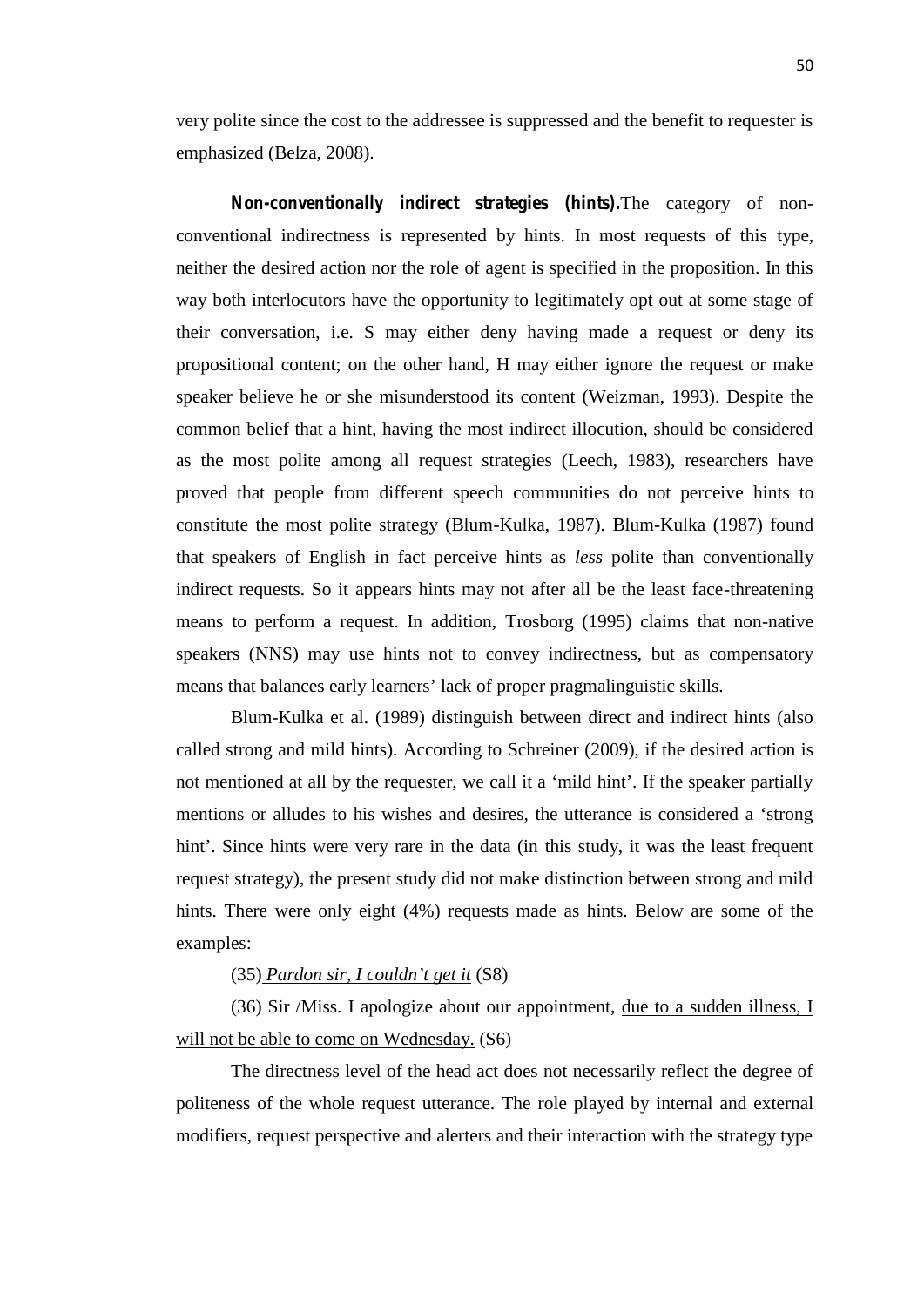of the head act can influence the heater's judgement about politeness, appropriateness and effectiveness of the request.

**Request perspective.**Request perspective can affect the perceived politeness of the request (Blum-Kulka et al., 1989). Four request perspectives, or points of view, are possible. They are listed below from least to most polite (Biesenbach- Lucas, 2007):

- a. hearer-oriented perspective: Sorry, could you write a recommendation letter, because I am applying for M.A.? (S9)
- b. joint perspective: Can we please arrange another meeting next week? (S3)
- c. speaker-oriented perspective: I do apologize, can I see you on the weekend to talk about my thesis?
- d. impersonal perspective: Is it possible to take the test next class? (S4)

Ogiermann (2009b) highlights a connection between grammatical mood and request perspective. She notes that imperative constructions (i.e. mood derivable strategy) are always hearer-oriented and declarative utterances (i.e. performative, hedged performative, want statement and obligation statement) tend to be speaker oriented, and interrogative constructions (suggestoy formulae and query preparatory) tend to take the hearer's perspective. In case of query preparatory requests with modals *can* and *could*, it is the request perspective that determines whether to classify them as ability questions ("Can/could you…") or requests for permission ("Can/could I…").

The choice of request perspective can affect the illocutionary force of the request (Blum-Kulka & Olshtain, 1984; Blum-Kulka et al., 1989). According to Blum-Kulka and Olshtain (1984), H-oriented perspective emphasizes the role of the hearer in the speech event, as it is the hearer whose face is threatened by request, "any avoidance in naming the addressee as the principal performer of the act serves to soften the impact of the imposition" (p.203). Similarly, Leech (1983) states that a request can be softened "by omission of reference to the cost to *h*" and suggests that "Could I borrow this electric drill?" is more polite than "Could you lend me this electric drill?" Thus, H-oriented perspective is likely to strengthen the illocutionary force, while S-oriented perspective may minimise the imposition, and the choice of joint perspective may serve to encode a sense of commonality and solidarity between interlocutors. The findings regarding request perspective are shown in Table 11: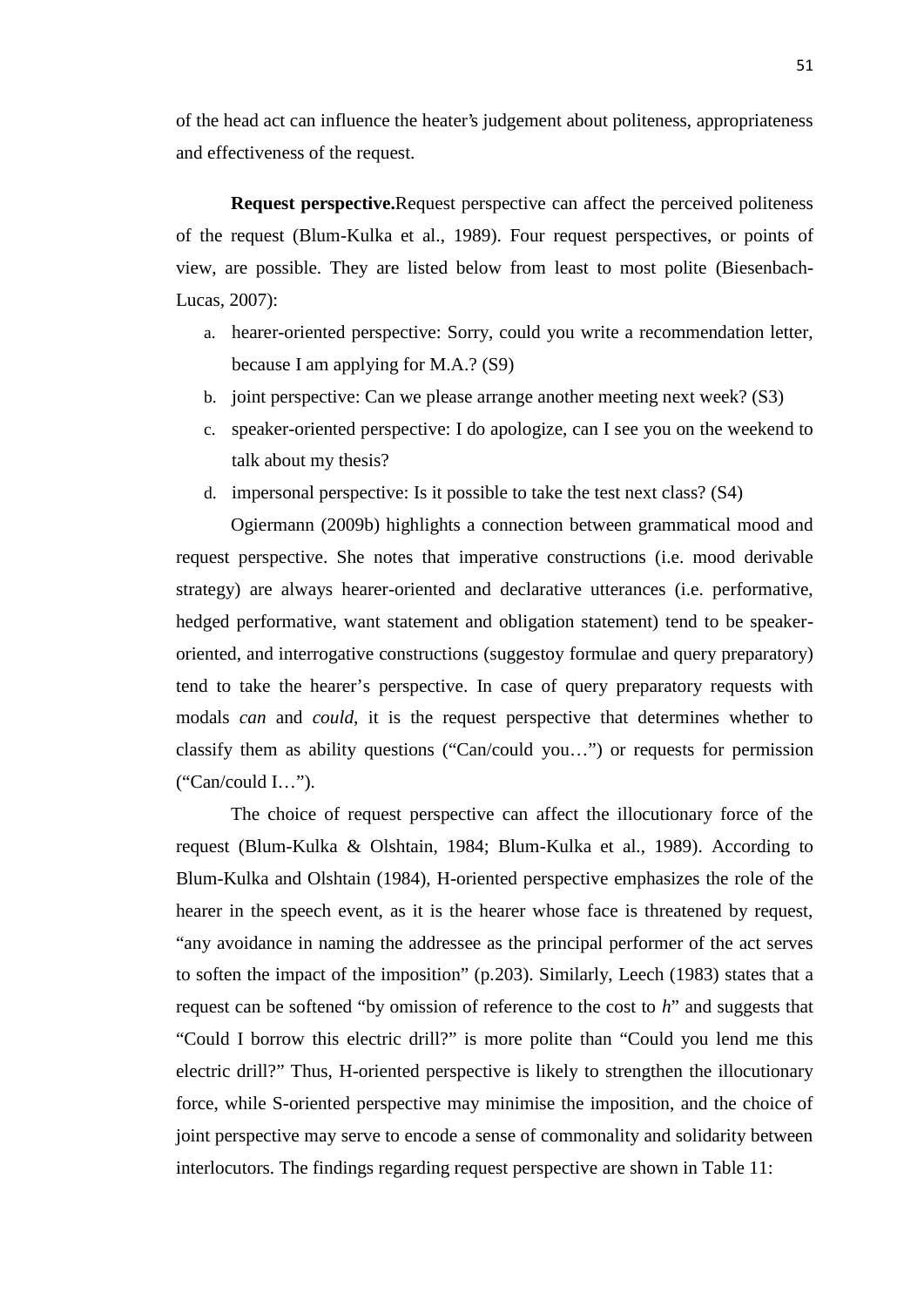|                 | <b>Request Perspective</b><br>H-oriented | S-oriented      | Joint          | Impersonal               | Multiple<br><b>Head Acts</b> | Total |
|-----------------|------------------------------------------|-----------------|----------------|--------------------------|------------------------------|-------|
| S <sub>1</sub>  | $6/20(30\%)$                             | 13/20 (65%)     |                | 1/20(5%)                 |                              | 20    |
| S <sub>2</sub>  | 18/20 (90%)                              | $2/20(10\%)$    |                |                          |                              | 20    |
| S <sub>3</sub>  | $8/20(40\%)$                             | $4/20(20\%)$    | 3/20(15%)      | $4/20(20\%)$             | 1/20(5%)                     | 20    |
| S <sub>4</sub>  | $8/19(42.1\%)$                           | $7/19(36.8\%)$  |                | 3/19                     | $1/19(5.2\%)$                | 19    |
| S <sub>5</sub>  | $5/19(26.3\%)$                           | $12/19(63.1\%)$ | $\overline{a}$ | 1/19                     | $1/19(5.2\%)$                | 19    |
| S6              | $6/18(33.3\%)$                           | 5/18 (27.7%)    | $2/18(11.1\%)$ | 4/18                     | $1/18(5.5\%)$                | 18    |
| S7              | 15/20 (75%)                              | 5/20(25%)       |                |                          |                              | 20    |
| S8              | 18/20 (90%)                              | 1/20(5%)        |                | 1/20(5%)                 |                              | 20    |
| S <sub>9</sub>  | 14/20 (70%)                              | $6/20(30\%)$    |                |                          |                              | 20    |
| S <sub>10</sub> | 6/20(30%)                                | 14/20 (70%)     |                | $\overline{\phantom{a}}$ | $\overline{\phantom{a}}$     | 20    |
| Total           | 104/196 (53%)                            | 69/196 (35.2%)  | 5/196(2.6%)    | $14/196(7.1\%)$          | 4/196(2%)                    | 196   |

Table 11

*Note.*S1.Borrowing a book; S2.Asking the university president for an interview; S3.Asking a teacher to postpone an appointment; S4.Asking a permission to change a test date; S5.Asking for permission to audit a class; S6.Asking for a consultation on the weekend; S7.Asking a teacher to help fixing a computer; S8.Asking a teacher to speak slower; S9.Asking a teacher to write a recommendation letter; S10.Asking for permission to leave the class earlier.

A strong preference for H-oriented (104/196 [53%]) request perspective was found among the students. The second most frequent request perspective was S oriented (69/196 [35.2%]). Impersonal perspective was used only in 14 requests (7.1%), and joint perspective was the least preferred among the respondents (5 [2.6%]). Request perspective in the 4 (2%) utterances with multiple head acts was not taken into account.

As mentioned above, S-oriented perspective is considered more polite. It is consequently preferred by native speakers (Woodfield & Economidou-Kogetsidis, 2010). As for the non-native speakers, several studies among English learners have shown that lower proficiency learners mostly employ H-oriented perspective, but as the level increases, more preference is given to S-oriented requests (Trosborg, 1995; Woodfield & Economidou-Kogetsidis, 2010). The researchers also connect this with the shift from direct requests such as mood derivable to increasing use of query preparatory requests among more proficient learners.

Biesenbach-Lucas (2007) claims that the choice of perspective is to some extent predetermined/influenced by the type of request. In other words, the same request perspective can be more or less appropriate in different situations:

Requests for appointment assume a "we" perspective: action is required from both student and professor to make the appointment happen, as the professor makes time for the appointment and the student needs to go to the professor's office… Requests for extension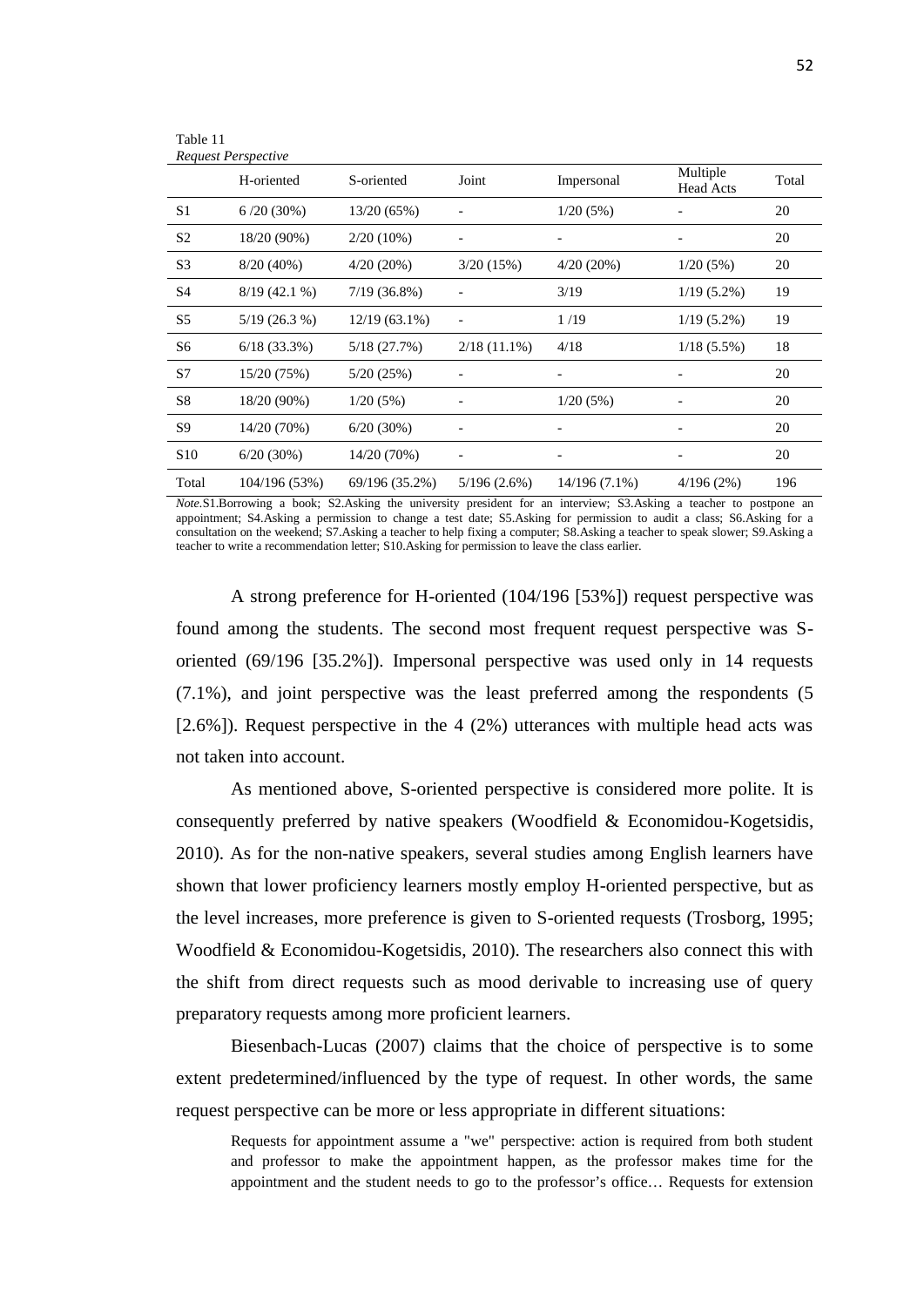can be said to presuppose an "I" perspective: while the professor grants the extension, it is still the student who needs to complete and submit the work. (Biesenbach-Lucas, 2007, p. 71)

Thus, although S-oriented perspective is generally considered more polite, it can be rude in some cases. For example:

(37) Can I change the time to see you, because I am not in a good situation? (S3)

(38) Professor, I know you are so busy, but if it is possible, can I postpone an appointment because of my illness? (S6)

**Internal modification.**Internal modification serves to soften or intensify the impact of a request. In the present study, internal modification was examined in regard to syntactic and lexical/phrasal modifiers (see Chapter 3). As no upgraders were found in the data, the study focused only on downgraders. The results of frequency analysis of syntactic and lexical/phrasal downgraders are presented in Tables 12, 13 and 14 below.

|                 | No downgrader  | One downgrader | More than one<br>downgrader | Total |
|-----------------|----------------|----------------|-----------------------------|-------|
| S <sub>1</sub>  | 4/20(20%)      | 8/20(40%)      | 8/20(40%)                   | 20    |
| S <sub>2</sub>  | $4/20(20\%)$   | 5/20(25%)      | 11/20(55%)                  | 20    |
| S <sub>3</sub>  | 6/20(30%)      | $8/20(40\%)$   | $6/20(30\%)$                | 20    |
| S4              | $1/19(5.3\%)$  | 11/19 (57.9%)  | $7/19(36.8\%)$              | 19    |
| S <sub>5</sub>  | 5/19(26.3%)    | $8/19(42.1\%)$ | 6/19(31.6%)                 | 19    |
| S6              | $6/18$ (33.3%) | $8/18(44.4\%)$ | $4/18(22.2\%)$              | 18    |
| S7              | 5/20(25%)      | 9/20(45%)      | 6/20(30%)                   | 20    |
| S8              | 5/20(25%)      | 5/20(25%)      | $10/20(50\%)$               | 20    |
| S9              | 3/20(15%)      | 9/20(45%)      | $8/20(40\%)$                | 20    |
| S <sub>10</sub> | 7(35%)         | 9(45%)         | 4(20%)                      | 20    |
| Total           | 46/196 (23.5%) | 80/196 (40.8%) | 70/196 (35.7%)              | 196   |

Table 12 *Internal Modification*

*Note*. S1.Borrowing a book; S2.Asking the university president for an interview; S3.Asking a teacher to postpone an appointment; S4.Asking a permission to change a test date; S5.Asking for permission to audit a class; S6.Asking for a consultation on the weekend; S7.Asking a teacher to help fixing a computer; S8.Asking a teacher to speak slower; S9.Asking a teacher to write a recommendation letter; S10.Asking for permission to leave the class earlier.

As demonstrated in the Table 12, most of the requests (76.5% [150/196]) contained internal modification, and 70 of them (35.7%) had more than one modifier. According to Faerch and Kasper (1989), internal modifiers implicitly imply politeness, and their absence can imply impoliteness or inappropriateness as well. In this light, it can be said that such results are indicative of the respondents' pragmatic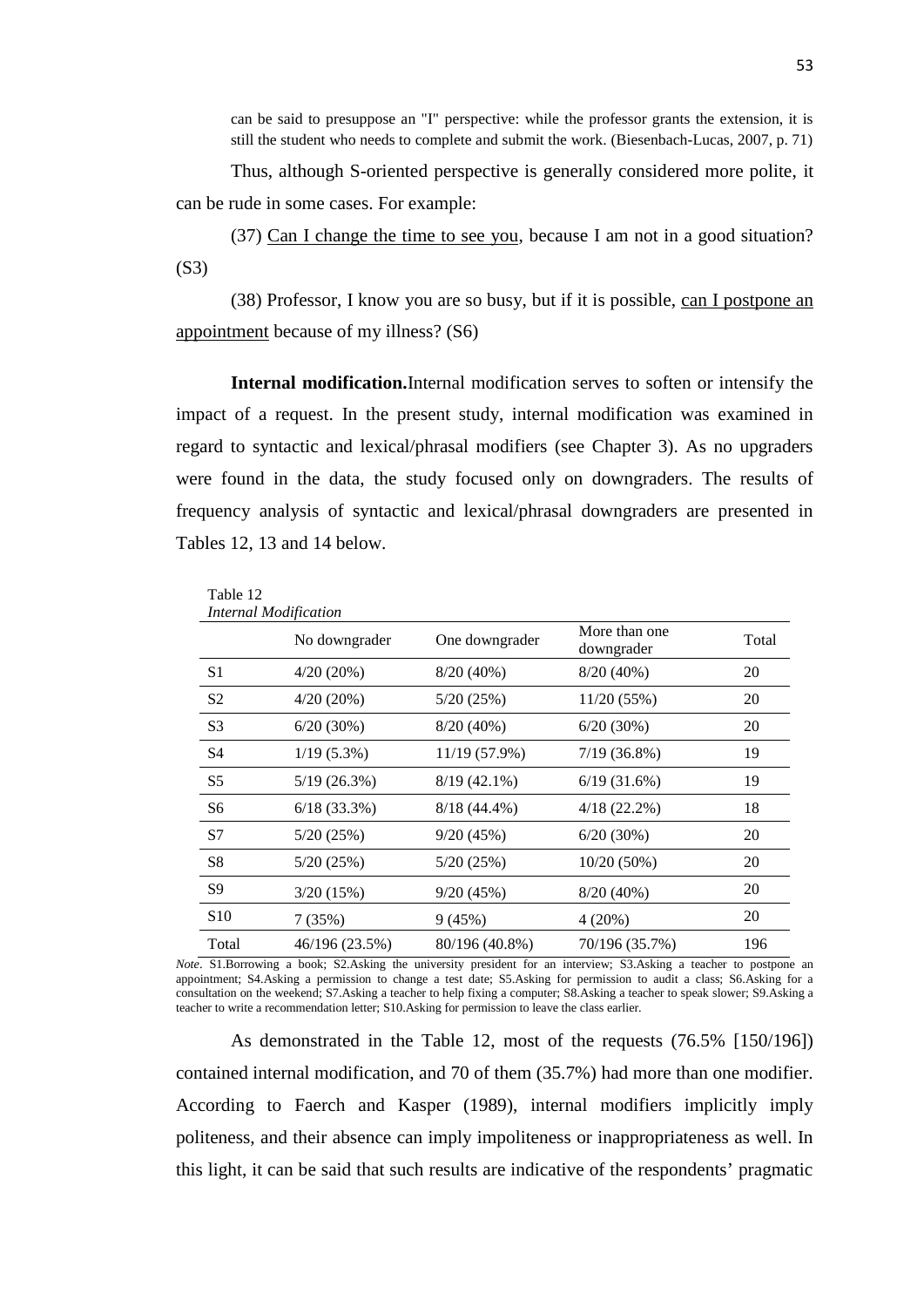awareness. However, it should be noted that there was little variation in the students' use of internal downgraders: they were almost completely limited to the politeness marker "please" among lexical modifiers and conditional structures among syntactic downgraders.

*Syntactic downgrading.*The use of syntactic mitigation softens the impact of the request on the addressee making the request sound less direct. This provides H with some freedom and consequently diminishes the threat to H's face, should he or she decide not to comply with S's wish. Table 13 summarises the findings on syntactic downgraders.

Table 13

*Frequency of Use of Syntactic Downgraders*

| Prequency of Ose of Synucute Downgruuers |                          |                |                  |                     |                     |                    |               |                   |                |                 |                     |
|------------------------------------------|--------------------------|----------------|------------------|---------------------|---------------------|--------------------|---------------|-------------------|----------------|-----------------|---------------------|
|                                          | S1                       | S <sub>2</sub> | S <sub>3</sub>   | S <sub>4</sub>      | S5                  | S6                 | S7            | S8                | S <sub>9</sub> | S <sub>10</sub> | Total               |
| Conditional<br>structure                 | 8/20<br>$(40\%)$         | 14/20<br>(70%) | 8/20<br>$(40\%)$ | 11/19<br>$(57.9\%)$ | 11/19<br>$(57.9\%)$ | 5/18<br>$(27.8\%)$ | 7/20<br>(35%) | 12/20<br>$(60\%)$ | 11/20<br>(55%) | 9/20<br>(45%)   | 96/196<br>(49%)     |
| Conditional<br>clause                    |                          |                | 2/20<br>$(10\%)$ |                     |                     | 2/18<br>$(11.1\%)$ | 1/20<br>(5%)  | 1/20<br>(5%)      | 1/20<br>(5%)   |                 | 7/196<br>$(3.6\%)$  |
| Tense                                    |                          |                | 1/20<br>(5%)     |                     |                     |                    |               |                   |                |                 | 1/196<br>$(0.5\%)$  |
| Aspect                                   | ۰                        |                | 1/20<br>(5%)     |                     | 1/19<br>$(5.3\%)$   |                    |               |                   | 1/20<br>(5%)   |                 | 3/196<br>$(1.5\%)$  |
| Interrogative -                          |                          |                |                  |                     |                     |                    |               |                   |                |                 | $\boldsymbol{0}$    |
| Negation                                 | $\overline{\phantom{a}}$ |                |                  |                     | 1/19<br>$(5.3\%)$   |                    |               |                   |                |                 | 1/196(0)<br>$.5\%)$ |

*Note*. S1.Borrowing a book; S2.Asking the university president for an interview; S3.Asking a teacher to postpone an appointment; S4.Asking a permission to change a test date; S5.Asking for permission to audit a class; S6.Asking for a consultation on the weekend; S7.Asking a teacher to help fixing a computer; S8.Asking a teacher to speak slower; S9.Asking a teacher to write a recommendation letter; S10.Asking for permission to leave the class earlier.

Five types of syntactic downgraders were found in the data: conditional structure, conditional clause, tense, aspect, and negation. Such downgrader as the interrogative was absent from the respondents' requests: although a lot of requests were given in the interrogative mood, all of them belonged to the preparatory strategy where the interrogative is unmarked, that is cannot be considered internal modifier (Blum-Kulka et al., 1989).

Even though syntactic downgraders were used roughly in half of the requests, the learners' repertoire of syntactic modification devices turned out to be almost completely limited to the use of conditional structures (96/196 [49%]). This can be explained by frequent use of the query preparatory with forms such as "Could I…?", "Could you…?", "Would you…?"In addition, conditional structures were used in hedged performatives and to mitigate want statements. Examples:

(39) Please, I was wondering *if you could* write a letter of recommendation to me (S9)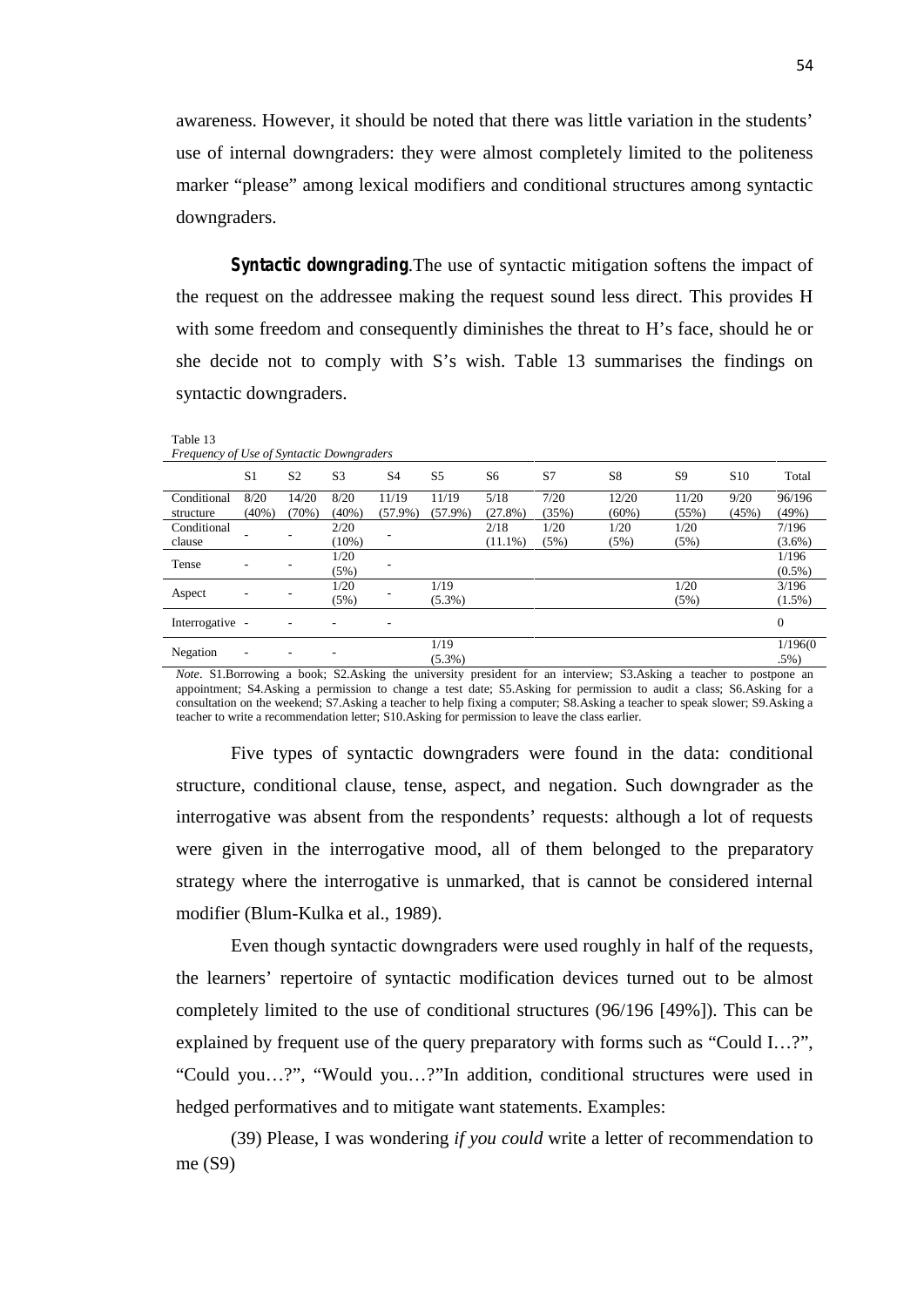(40) *I would like* to use [title] book about second language acquisition, but I cannot find it anywhere, I'm sure you have this book, I hope you'll help me. (S1)

(41) Please, *could I* audit your class since I am really interested in it? (S5)

Other syntactic downgraders took up a much lower percentage (see Table 13). Learners' underuse of syntactic downgraders, especially tense, which is widely used by native speakers, is evidenced in many studies (Trosborg, 1995; Sasaki, 1998; Woodfield, 2006, 2007; Woodfield & Economidou-Kogetsidis, 2010). Woodfield and Economidou-Kogetsidis (2010) presume that learners may simply be unaware of the mitigating function of syntactic downgraders, which is, according to Faerch and Kasper (1989) "is not inherent in the grammatical meaning of syntactic structures: it is a pragmatic, 'acquired' meaning that derives from the interaction of the structure with its context and requires ... extra inferencing capacity on the part of the addressee" (p. 237).

*Lexical and phrasal downgrading.*As for the choice of lexical and phrasal downgraders, most of the respondents simply resorted to politeness marker "please" (40.8% [80/196]). Other lexical/phrasal modifiers found in the data were consultative devices (11.2% [22/196]), understaters and hedges (7.7% [15/196]), and subjectiviser (0.5% [1/196]). The frequency of their use is much lower compared to that of the politeness marker. Such downgraders as downtoner, cajoler and appealer were absent altogether. The lexical and phrasal downgraders used by respondents are listed in Table 14 below.

Table 14

| Frequency of Use of Lexical and Phrasal Downgraders |
|-----------------------------------------------------|
|-----------------------------------------------------|

| $\overline{\phantom{a}}$<br>$\tilde{\phantom{a}}$ | $\cdot$                  |                |                | $\tilde{}$     |                |                |       |                |          |                 |                  |
|---------------------------------------------------|--------------------------|----------------|----------------|----------------|----------------|----------------|-------|----------------|----------|-----------------|------------------|
|                                                   | S <sub>1</sub>           | S <sub>2</sub> | S <sub>3</sub> | S <sub>4</sub> | S <sub>5</sub> | S <sub>6</sub> | S7    | S <sub>8</sub> | S9       | S <sub>10</sub> | Total            |
| Marker                                            | 10/20                    | 8/20           | 6/20           | 8/19           | 5/19           | 6/18           | 8/20  | 12/20          | 10/20    | 7/20            | 80/196           |
| 'please'                                          | $(50\%)$                 | (40%)          | (25%)          | $(42.1\%)$     | (21%)          | $(33.3\%)$     | (40%) | $(60\%)$       | $(50\%)$ | (35%)           | $(40.8\%)$       |
| Consultativ                                       | 2/20                     | 2/20 10%       | 5/20           | 5/19           | 2              | 3/18           | 1/20  | 1/20           | 1/20     |                 | 22/196           |
| e device                                          | $(10\%)$                 |                | (25%)          | $(26.3\%)$     |                | (16.7)         | (5%)  | (5%)           | (5%)     |                 | $(11.2\%)$       |
| Downton                                           |                          |                |                | ۰              |                |                |       |                |          |                 | $\boldsymbol{0}$ |
| er                                                |                          |                |                |                |                |                |       |                |          |                 |                  |
| Understat                                         | 3/20(1)                  | 8/20           | 2/20           |                |                | 1/18           | 4/20  |                |          |                 | 15/196           |
| er/Hedge                                          | 5%)                      | (40%)          | $(10\%)$       |                |                | $(5.6\%)$      | (20%) |                |          |                 | $(7.7\%)$        |
| Subjectiv                                         | $\overline{\phantom{a}}$ |                |                |                |                |                |       |                | 1/20     |                 | 1/196            |
| iser                                              | ۰.                       |                |                | ۰              |                |                |       |                | (5%)     |                 | $(0.5\%)$        |
| Cajoler                                           | ۰.                       |                | ۰              | -              |                |                |       |                |          |                 | $\theta$         |
| Appealer                                          | ۰                        |                |                |                |                |                |       |                |          |                 | $\theta$         |

*Note*. S1.Borrowing a book; S2.Asking the university president for an interview; S3.Asking a teacher to postpone an appointment; S4.Asking a permission to change a test date; S5.Asking for permission to audit a class; S6.Asking for a consultation on the weekend; S7.Asking a teacher to help fixing a computer; S8.Asking a teacher to speak slower; S9.Asking a teacher to write a recommendation letter; S10.Asking for permission to leave the class earlier.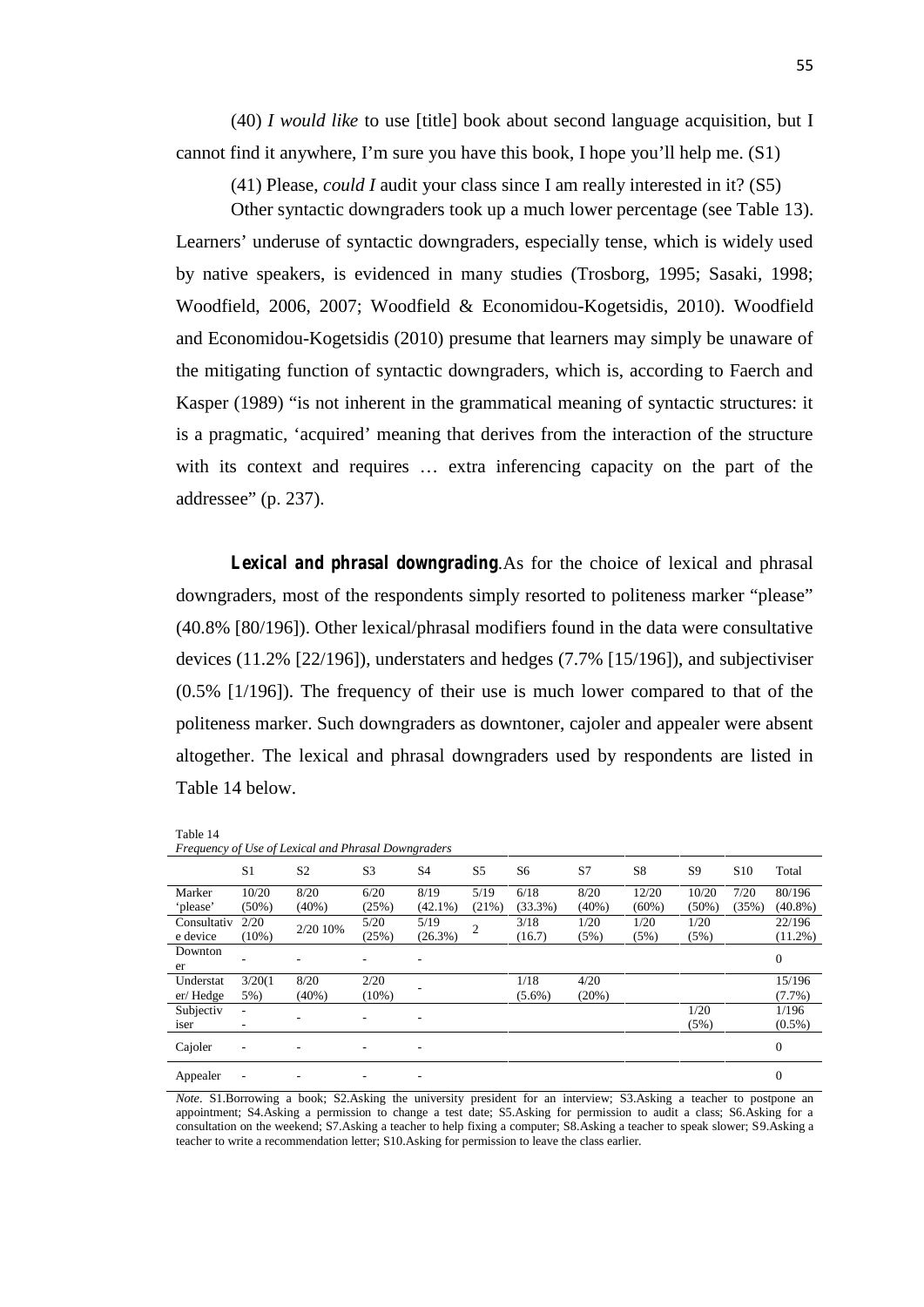*Politeness marker "please".* Because of its syntactic independence, some researchers consider "please" to be an external modifier (Alcon-Soler, Safont Jorda, & Martinez-Flor, 2005; Sifianou, 1992). It can occur in isolation as an utterance in its own right, and it can occur in very short responses such as *Yes please*, and *Please do*. However, some classifications, including the one used in this study, have considered it as an internal lexical/phrasal modifier (e.g. Trosborg, 1995).

It has been observed that *please* co-occurs only with certain kinds of requests, such that occur in 'standard situations' (House, 1989), i.e. situations in which the rights and obligations of participants are clear, which are "not associated with social or communicative difficulty" (p. 107). This means that *please* typically occurs for example in service encounters, where the right to ask for something and the obligation to give it is inherent in the event. It also occurs when what is being requested is a minimal imposition on the hearer (such as passing the salt at table). In situations where the imposition is greater and / or the rights and obligations of the participants are not self-evident, *please* is less likely to occur.

House (1989) has observed that the more indirect or opaque the request, the less likely it is to be accompanied by *please*. This is consistent with the fact that it tends not to occur in 'non-standard' situations. Where rights and obligations are not pre-determined, any request has to take particular care not to offend the hearer's face. This is done by increasing the indirectness, so that the force of the utterance is open to interpretation and the hearer may choose to attend to the propositional meaning rather than any implied request. This accounts for the fact that less conventionalised indirectness strategies (e.g. *I wonder if it would be possible for you to*…) rarely occur with please, and is consistent with the notion of please as being propitiatory, i.e. making well-disposed.

As already mentioned, politeness marker "*please*" was the most frequent among lexical and phrasal downgraders in the present study: learners relied almost exclusively on the politeness marker in order to mitigate their requests. *Please*occurs most commonly with the speech act of request (Wichmann, 2002). It is regarded as the most frequent and most significant modifier in requests, which can signal politeness by softening the imposition carried out by this speech act, and can also elicit cooperative behaviour from the addressee. Wichmann (2002) notes that "please" most often co-occurs with imperatives among direct requests and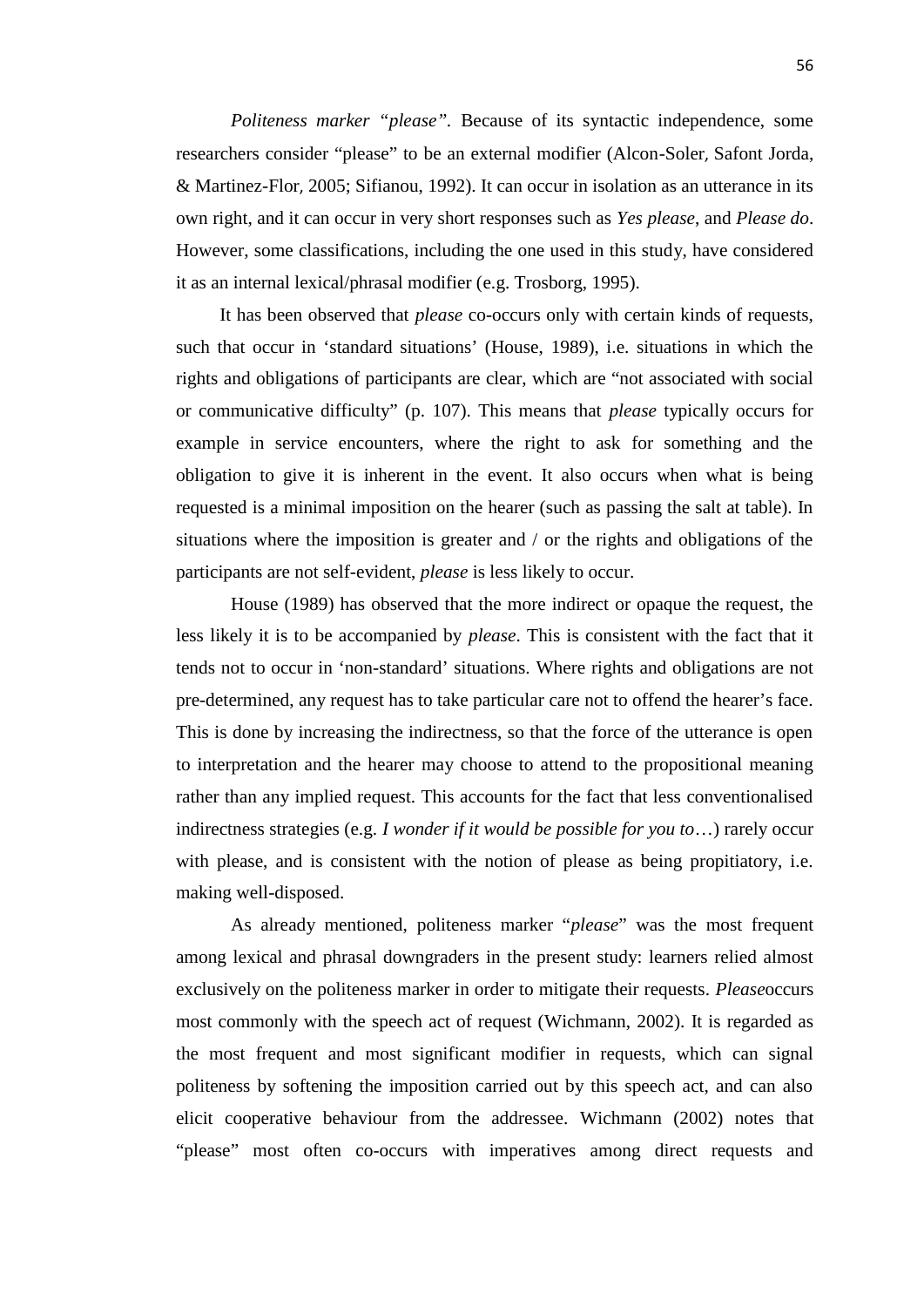interrogatives among indirect. The latter are mostly modal constructions. They are usually in the form of modal interrogatives using the modal verb *can*.

The respondents in the present study tended to almost exclusively rely on the politeness marker and ignored other lexical downgraders. Such overuse of politeness marker *please* is noted in many previous studies (Barron, 2007; Bella, 2012; Faerch & Kasper, 1989; House & Kasper, 1987). One possible explanation for the overuse of the politeness maker involves its extra-sentential status; that is, the learners can simply add it to the beginning or the end of an utterance with the intention to sound polite (Bella, 2012). A further explanation can be found in Faerch and Kasper (1989), who interpret the overuse of the politeness marker 'please' as a result of "its double function as illocutionary force indicator and transparent mitigator … language learners tend to adhere to the conversational principle of clarity, choosing explicit, transparent unambiguous means of expression rather than implicit opaque and ambiguous realizations" (Faerch & Kasper, 1989, p. 233).

*Consultative devices.*Consultative devices are a means by which 'a speaker seeks to involve the hearer directly bidding for cooperation' (Blum-Kulka et al., 1989). They modify the illocutionary force of the request by consulting the hearer's opinion (House & Kasper, 1987):

(42) I know you are very busy and feel really sorry to disturb you, but *would it be possible* for you to spare some time for the interview? (S2)

(43) Sir, *would you mind* giving me some time to interview, because as you know I have to finish my research on time, and I am very sorry that you don't have enough time to spare but I need to interview (S2)

Consultative device was the second most used lexical downgrader and was found in 22 (11.2%) requests, which is in line with Woodfield and Economidou- Kogetsidis (2010) and Trosborg (1995), who notes infrequent use in the requests of the learner and native speaker groups in her study. Ogiermann's (2009b) study, however, found consultative devices to be the most frequent lexical/phrasal modifiers among native English speakers.

*Understaters and hedges.*In this study, understaters and hedges were found in only in15 requests (7.7%). Understatement is used to minimize parts of the proposition, such as the required action or object. By using hedges the speaker avoids specification in making a commitment to the illocutionary point of the utterance, in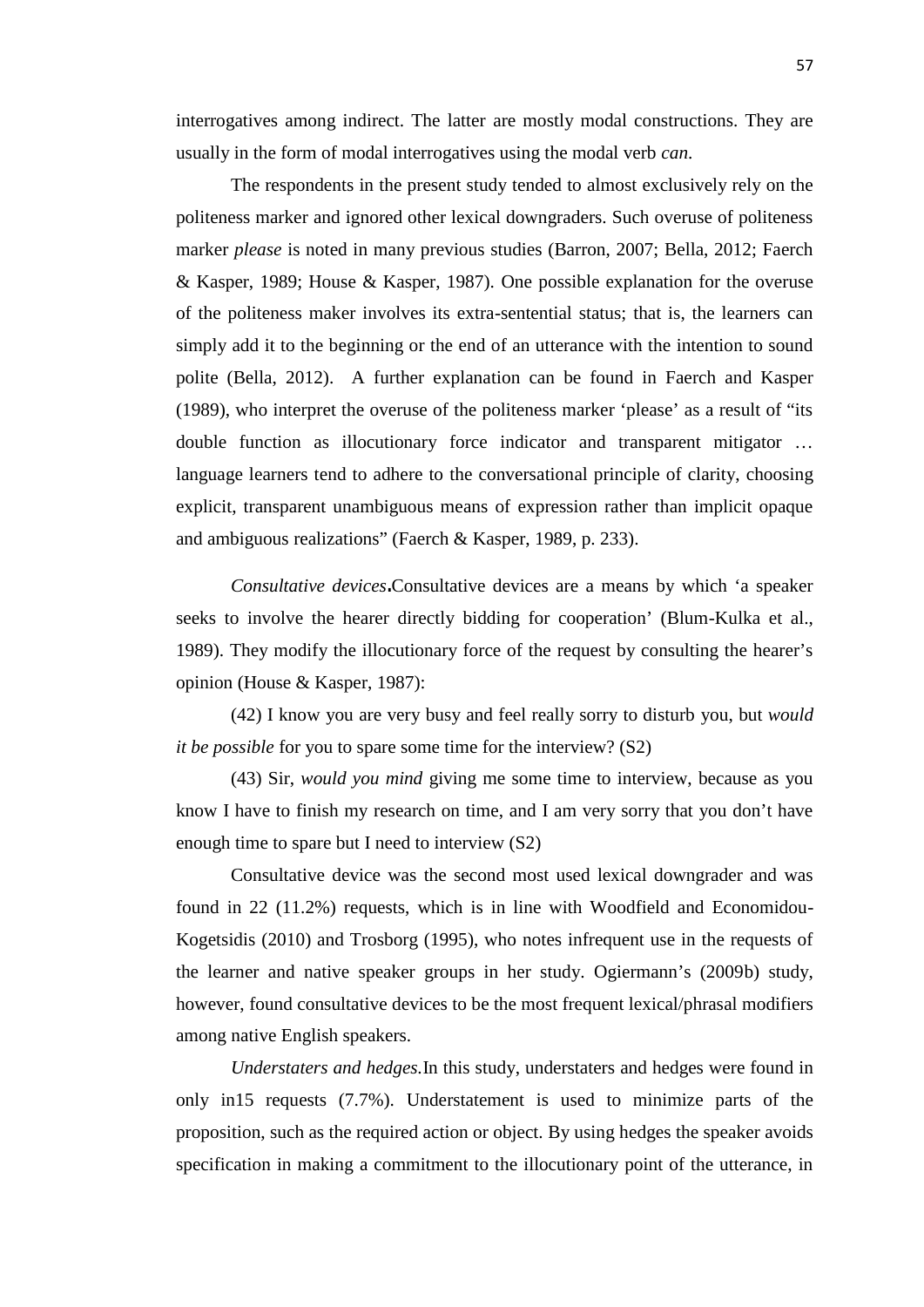naming the required action, in describing the manner in which it is to be performed, or in referring to any other contextual aspect involved in its performance (Blum- Kulka & Olshtain, 1984):

(44) I am sorry, but I have something important. Can you give *a little* of your time?  $(S2)$ 

(45) Could you lend me your book *for a while*?(S1)

Little variance in the use of internal modifications is said to bear evidence of underdeveloped pragmatic competence. Various studies found both quantitative and qualitative differences between native and non-native speakers in the use of internal modifiers. Researchers state that there is generally less frequency and variety in the use of internal downgraders among NNS with lower proficiency compared to NS and learners with higher proficiency (Bella, 2012; Economidou-Kogetsidis, 2009; House & Kasper 1987; Sasaki, 1998; Trosborg, 1995). NS mitigate their requests with the help of a greater variety of external downgraders, while learners in general prefer using external modifications. Their use of internal modifiers is less frequent, and they mostly use a limited range of internal modifiers (Economidou-Kogetsidis, 2011; Hassall, 2001; Sasaki, 1998; Woodfield, 2008; Woodfield & Economidou- Kogetsidis, 2010). This applies even to advanced learners (Trosborg, 1995). Woodfield (2008) found that learners may experience difficulty in combining several internal modification devices in one request. Trosborg (1995) explains that the ''optional'' nature of internal mitigators makes them more difficult to acquire. According to Trosborg, internal modification of speech acts by means of lexical/phrasal mitigators presents inherent difficulties for learners, since it is likely to increase the complexity of the pragmalinguistic structure. Economidou-Kogetsidis (2011) also notes that the mastery over lexical/phrasal modifiers constitutes a rather complicated task for learners of all proficiency levels.

**External modification.**External modifiers (also referred to as supportive moves) are external to the head act, occurring either before or after it, which modify the impact of the act for the purpose of softening or aggravating its force (Blum- Kulka et al., 1989). External modification does not affect the utterance used for realizing the act, but rather the context in which it is embedded, and thus indirectly modifies illocutionary force (Blum-Kulka & Olshtain, 1984). As with internal modification, external modification might serve to either soften or emphasise the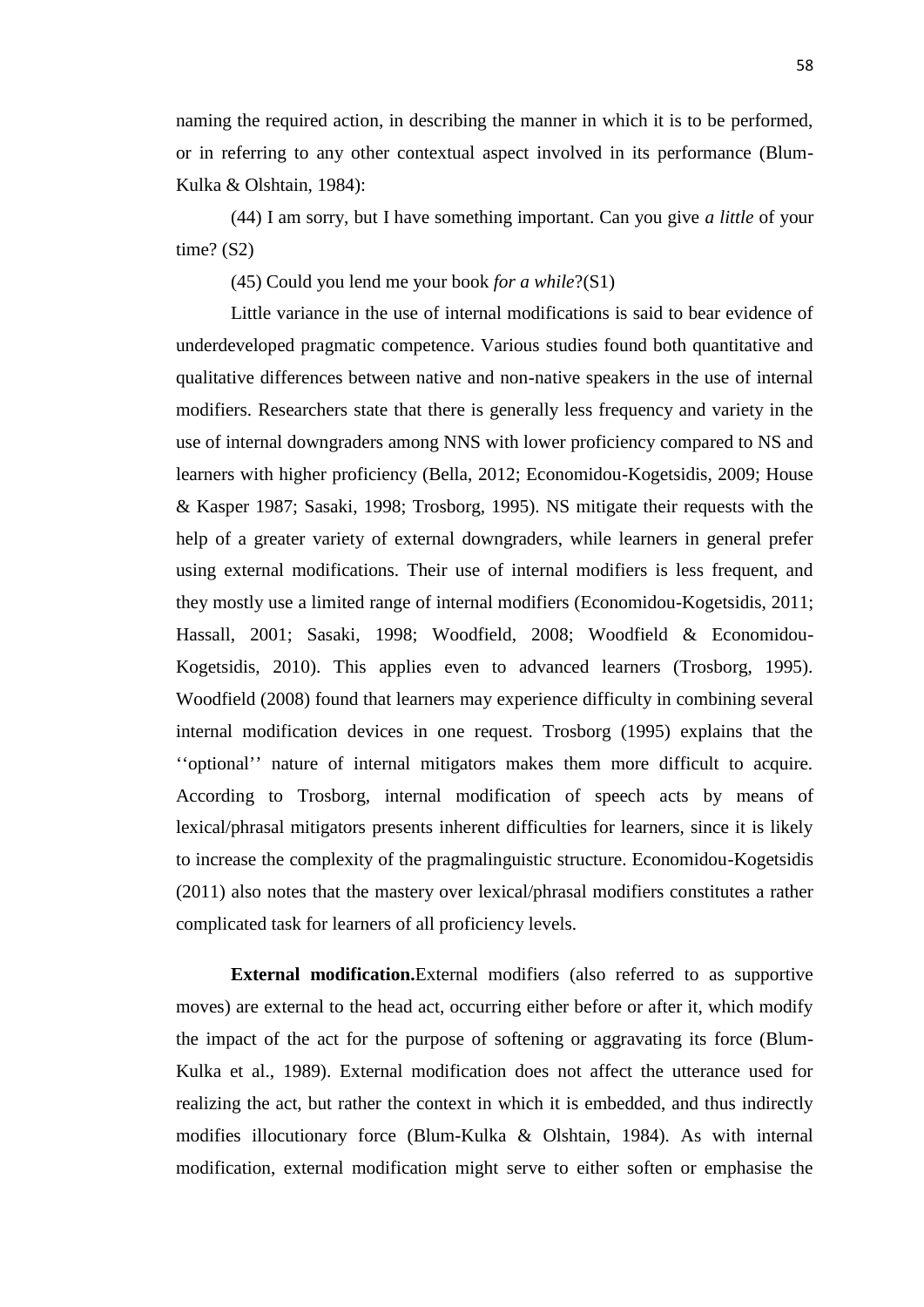force of the whole request. The present study examined external modifiers that soften the request through the use of mitigating supportive moves. It should be noted that although it is the head act that carries the illocutionary force of the request, when used on their own, that is not as adjuncts to the head act, supportive moves can constitute off-record requests (Ogiermann, 2009b). Grounders, in particular, can become hints when used alone. When combined with a head act, however, grounders supply a reason for making the request.

Fequency and the types of supportive moves found in the present study are summarised in Tables 15. and 16.. There was much more diversity in the use of external modifiers in the study compared with internal downgraders, although the frequency of usage of both types of modifiers is almost the same (150/196 [76.5%] for internal modification and 149/196 (76%) for external modification). External modification was widely used across all the request situations. Supportive moves are not mutually exclusive: several types of modifiers may be used in the same request. As demonstrated in Table 15 below, more than one supportive move was found in 68/196 (34.7%) requests.

|                 | No modifiers   | One modifier   | More than one modifier | Total |
|-----------------|----------------|----------------|------------------------|-------|
| S <sub>1</sub>  | 7/20(35%)      | 9/20(45%)      | $4/20(20\%)$           | 20    |
| S <sub>2</sub>  | 5/20(25%)      | $4/20(20\%)$   | 11/20(55%)             | 20    |
| S <sub>3</sub>  | $2/20(10\%)$   | $8(40\%)$      | $10(50\%)$             | 20    |
| S4              | 5/19(26.3%)    | 5/19(26.3%)    | $9/19(47.4\%)$         | 19    |
| S5              | $9/19(47.4\%)$ | $9/19(47.4\%)$ | $1/19(5.3\%)$          | 19    |
| S6              | $1/18(5.6\%)$  | $4/18$ (22.2%) | 13/18 (72.2%)          | 18    |
| S7              | 3/20(15%)      | $4/20(20\%)$   | 13/20 (65%)            | 20    |
| S8              | 9/20(45%)      | 9/20(45%)      | $2/20(10\%)$           | 20    |
| S9              | $4/20(20\%)$   | 13/20(65%)     | 3/20(15%)              | 20    |
| S <sub>10</sub> | $2/20(10\%)$   | 16/20 (80%)    | $2/20(10\%)$           | 20    |
| Total           | 47/196 (24%)   | 81/196 (41.3)% | 68/196 (34.7%)         | 196   |

| Table 15 |                       |
|----------|-----------------------|
|          | External Modification |

 $T_{\rm{C}}$  1.1. 15

Among supportive moves, grounder took the highest percentage and was used in 114/196 or 58.2% of requests. It was also the only supportive move used in every single request situation. Grounder is a type of external modifier in which the speaker indicates the reasons for the request (see Chapter 3). Grounders may precede or follow the head act (Blum-Kulka & Olshtain, 1984). For example: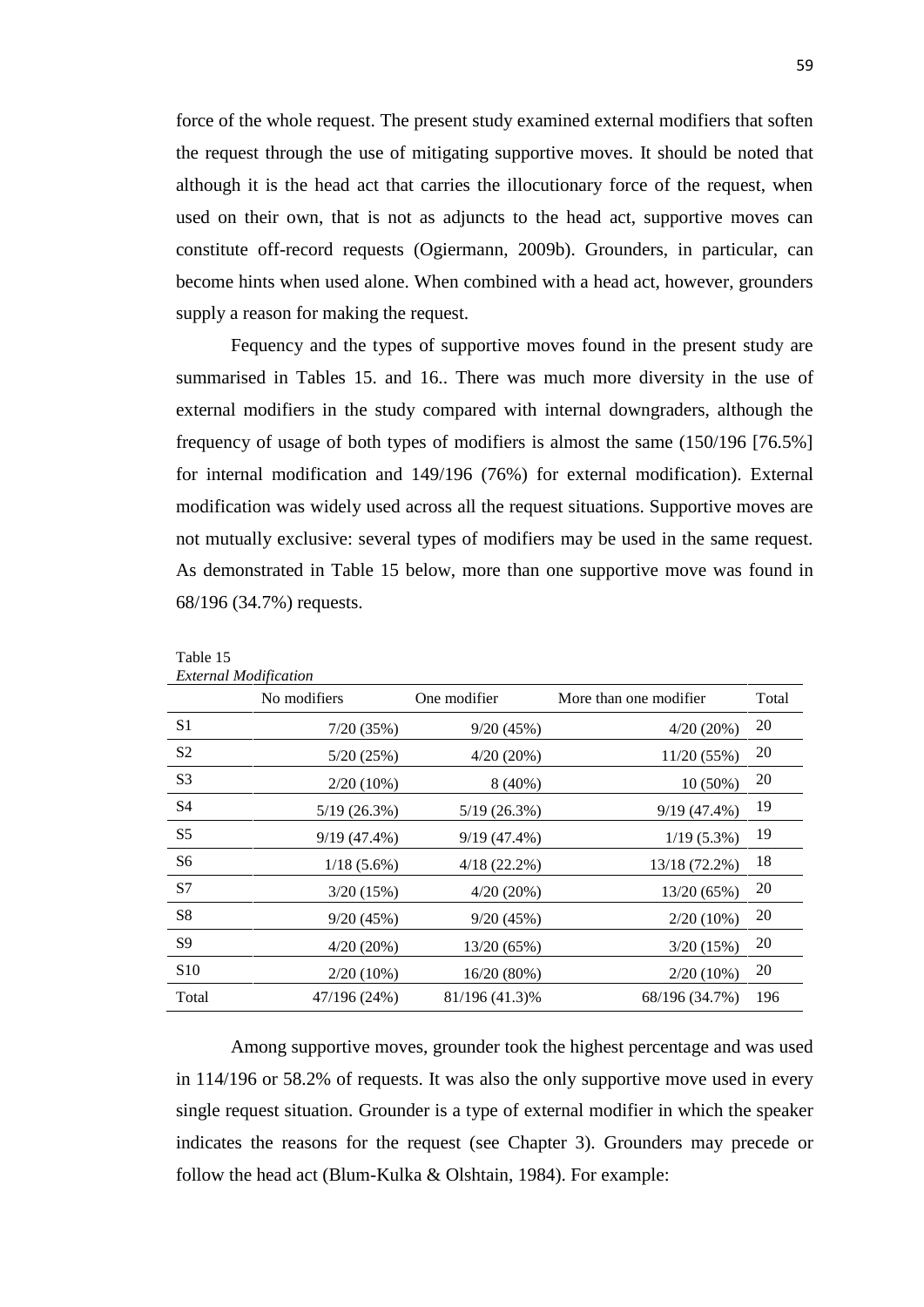(46) Sir, *the test which is in two weeks coinciding with the wedding that I suppose to go to. It will take place out of the town*. So, there is no way for me to attend that class. Is it possible to take it on another day? (S4)

(47) Excuse me (University president's name), I am aware that you are extremely busy, but can you allocate 1-2 hours of your precious time for my interview *as I am approaching the deadline for finishing my thesis project*? (S2)

The remaining types of external modifications occur far less frequently than grounders. As demonstrated in Table 16, apology took the second place with 31/196 (15.8%) instances of use, followed by such modifiers as disarmer (28/196 [14.3%]) and imposition minimizer (21/196 [10.7%]). Other supportive moves, such as preparatory, sweetener, expression of gratitude, and discourse orientation move were considerably underused compared to the ones mentioned above.

Table 16 shows the distribution of various types of external modifiers found in the data.

Table 16

|                                  | <b>Types of External Modifiers</b> |                          |                     |                          |                      |                    |                     |                                  |
|----------------------------------|------------------------------------|--------------------------|---------------------|--------------------------|----------------------|--------------------|---------------------|----------------------------------|
|                                  | Imposition<br>Minimiser            | Preparator               | Sweetener           | Apology                  | Disarmer             | Gratitude          | Grounder            | Discourse<br>orientation<br>move |
| S1                               | $2/20(10\%)$                       |                          | 1/20(5%)            | $\overline{\phantom{a}}$ |                      | $2/20(10\%)$       | 9/20(45%)           | 3/20(15%)                        |
| S <sub>2</sub>                   | 4/20(20%)                          | $\overline{\phantom{a}}$ | 3/20(15%)           | 3/20(15%)                | $8/20(40\%)$         | ÷,                 | $8/20(40\%)$        | $2/20(10\%)$                     |
| S <sub>3</sub>                   | $2/20(10\%)$                       | $\overline{\phantom{a}}$ |                     | 9/20(45%)                | $2/20(10\%)$         | $2/20(10\%)$       | 14/20<br>(70%)      | 1/20(5%)                         |
| <b>S4</b>                        | 3/19<br>$(15.8\%)$                 | $1/19(5.3\%)$            |                     | 4/19<br>$(21.1\%)$       | $1/19(5.3\%)$        | 3/19<br>$(15.8\%)$ | 11/19<br>$(57.9\%)$ | $1/19(5.3\%)$                    |
| S <sub>5</sub>                   | $1/19(5.3\%)$                      | $1/19(5.3\%)$            | 3/19<br>$(15.8\%)$  |                          |                      |                    | 6/19<br>$(31.6\%)$  |                                  |
| S <sub>6</sub>                   | 2/18<br>$(11.1\%)$                 | 2/18<br>$(11.1\%)$       |                     | 7/18<br>$(38.9\%)$       | 5/18<br>(27.8%)      |                    | 15/18<br>$(83.3\%)$ |                                  |
| S7                               | 5/20(25%)                          | $2/20(10\%)$             | $4/20(20\%)$        | $4/20(20\%)$             | 12/20<br>$(60\%)$    |                    | 11/20<br>(55%)      |                                  |
| S8                               |                                    |                          |                     | $2/20(10\%)$             |                      |                    | 10/20<br>$(50\%)$   |                                  |
| S <sub>9</sub>                   | $2/20(10\%)$                       | $\overline{a}$           | 1/20(5%)            | 1/20(5%)                 | $\overline{a}$       |                    | 14/20<br>(70%)      |                                  |
| S <sub>1</sub><br>$\overline{0}$ |                                    |                          | 1/20(5%)            | 1/20(5%)                 | $\overline{a}$       | 1/20(5%)           | 16/20<br>$(80\%)$   |                                  |
| T<br><b>ot</b><br>al             | 21/196<br>$(10.7\%)$ .             | 6/196<br>$(3.1\%)$       | 13/196<br>$(6.6\%)$ | 31/196<br>$(15.8\%)$     | 28/196<br>$(14.3\%)$ | 8/196<br>$(4.1\%)$ | 114/196<br>(58.2)   | 7/196(3.6)                       |

*Note*. S1.Borrowing a book; S2.Asking the university president for an interview; S3.Asking a teacher to postpone an appointment; S4.Asking a permission to change a test date; S5.Asking for permission to audit a class; S6.Asking for a consultation on the weekend; S7.Asking a teacher to help fixing a computer; S8.Asking a teacher to speak slower; S9.Asking a teacher to write a recommendation letter; S10.Asking for permission to leave the class earlier.

A study by Woodfield and Economidou-Kogetsidis (2010) revealed that while the native speakers generally employed rather vague explanations and reasons, the learners went into much greater detail by providing specific reasons and explanations, primarily concerning matters of poor health, family emergencies and so on. Similar tendency to specify explanations was found in the present study. When the possible reasons behind the request were given in request scenarios (e.g. S4, S6,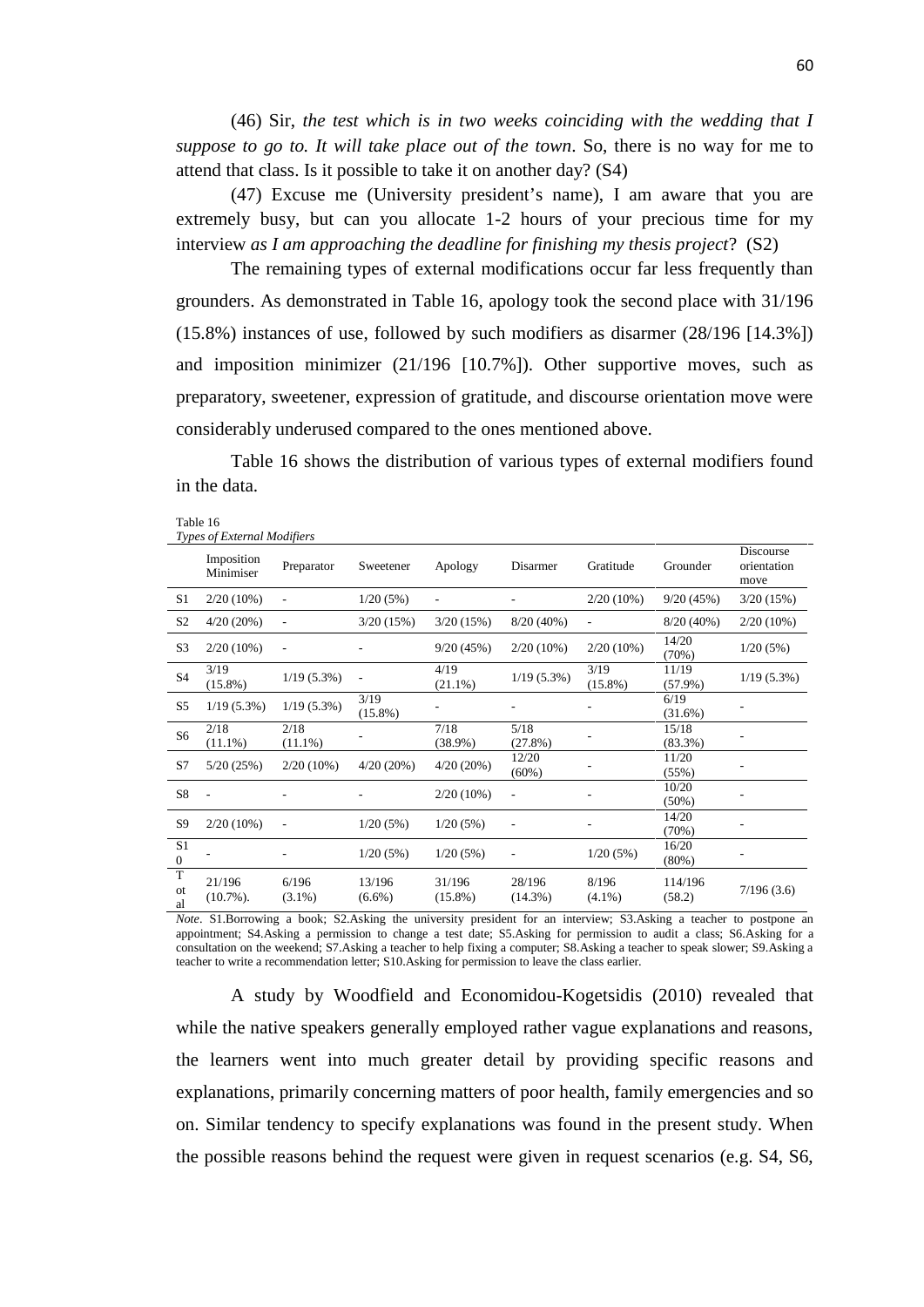S7, S9, S10, see Appendix), respondents were more likely to use them as grounders. However, when the specific reasons were not given, the students made up specific reasons less frequently than they used the ones already present in request scenarios.

Many researchers have found grounders the most frequent external modifiers in both interlanguage requests (Blum-Kulka & Olshtain, 1986; Faerch & Kasper 1989; Hassall, 2001; Schauer, 2007; Woodfield & Economidou-Kogetsidis, 2010) and native English requests (House & Kasper, 1987; Trosborg, 1995). The extensive reliance of the speakers on the grounder is not unexpected as this external modifier, which provides reasons and explanation for the request being made, is a very basic constituent of the requesting act (Schauer, 2007). Explaining why it is necessary to impose on H makes the request more plausible and may thus increase H's willingness to comply with it (Ogiermann, 2009b). Woodfield and Economidou- Kogetsidis (2010) point out that grounder is acquired by learners quite early on, probably due to the fact that offering explanations and/or justifications for the request does not require knowledge of idiomatic (i.e. native-like) use and simply involves the construction of a new, often syntactically simple clause.

*Disarmer* was used in 28/196 or 14.3% of all requests. With this downgrader the speaker indicates his/her awareness of a potential offense, thereby attempting to anticipate possible refusal (Blum-Kulka & Olshtain, 1984):

(48) Mr./Mrs., *I know how busy you are*, but I need you to answer a number of questions that will contribute to my thesis a great deal. Could you spare one or two hours for interview at the earliest convenient time, please? (S2)

(49) Mr./Mrs., there's something happened to my computer, it doesn't work. *I know it's a great deal to ask*, but could you please look it up, if it's not too much trouble? (S7)

Another supportive move that occurs in the data is *cost minimiser*, also called *imposition minimiser*. With the help of cost minimiser the speaker indicates consideration of the 'cost' to the hearer involved in compliance with the request (Blum-Kulka & Olshtain, 1984). Imposition minimisers can be found in 21/196 (10.7%) requests:

(50) Could you help me to write a recommendation letter, *if it is possible*? (S9)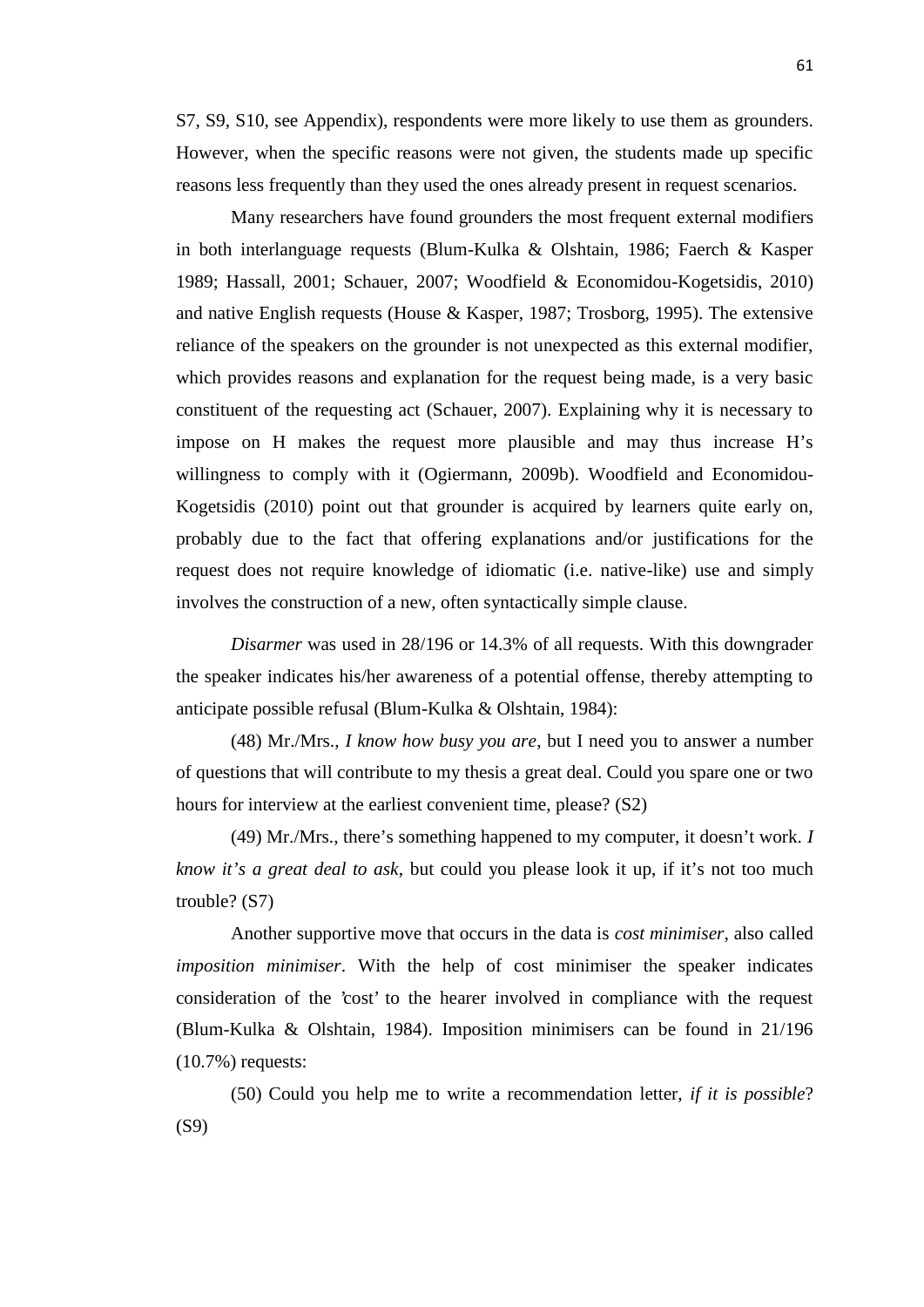(51) Professor, you said that you've got a book about my topic. Is it possible to take it for a while? *I'll return it after 1 week*. (S1)

*Apology* is itself a speech act, but when used in a request, it is considered an external modifier. It is the second most used external downgrader in this study (used in 31/196 [15.8%] of all requests). Apologies co-occur with requests more frequently than with any other speech act (Davies, Merrison, & Goddard, 2007). In addition to minimising the degree of imposition, they have another function. According to Davies, Merrison, and Goddard(2007), since requests are beneficial to S and costly to H, apologies are used to maintain equilibrium between interlocutors. Bella (2012) notes that language learners display higher frequencies of apologies in the higher imposition situations.

(52) I know you are very busy and feel *really sorry to disturb you*, but would it be possible for you to spare some time for the interview? (S2)

(53) Professor, *I am so sorry*, but due to some serious problems I can't come to the appointment. I wanted to ask if it would be possible for you to make it next week. (S3)

*Preparators* occur infrequently in the data: they were used in 6/196 (3.1%) of all cases. The term preparator has been applied to several related strategies in previous literature, all of them "preparing the hearer for the ensuing request by announcing it or asking permission to perform it" (House & Kasper, 1987, p. 1277). Trosborg (1995) distinguishes four types of preparators: those preparing the content; the speech act; those checking on availability; and those getting a pre-commitment. Ogiermann (2009b) divides preparators into two categories: checking on availability and introducing the request. In Blum-Kulka and Olshtain's (1984) study, checking on availability and introducing a request are presented as two different types of external modifiers. Since there are very few preparators in the study, no sub-classification was made here, and all such external modifiers were listed under one category – preparator. Examples:

(54) Doctor, *I need to ask you some questions about my research*. May I send you an e-mail this weekend? (S6)

(55) Mr./Mrs., *I have something to ask you for*. Would you allow me to audit a class taught by you? (S5)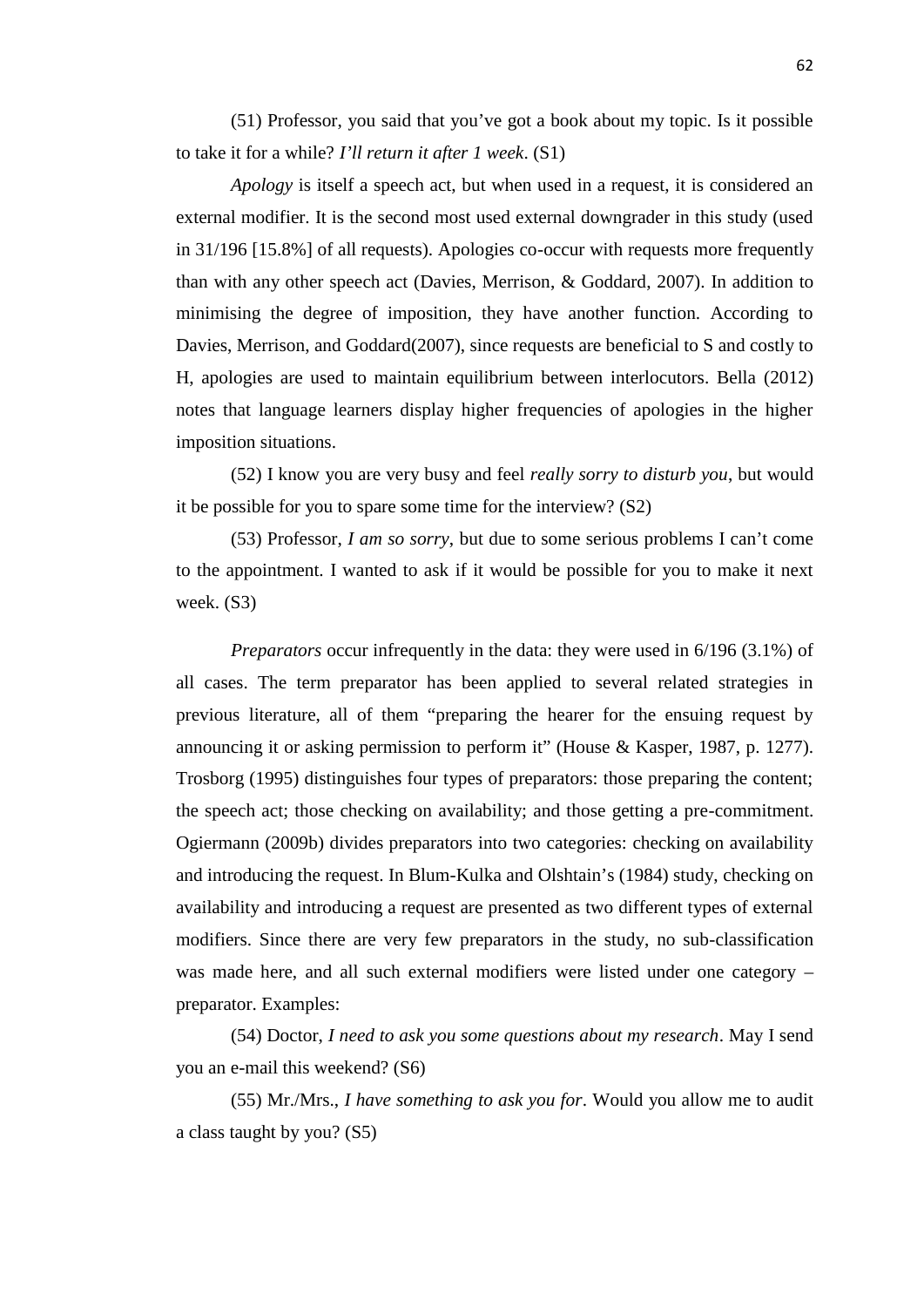*Expression of gratitude.* Similarly to apology, expression of gratitude is a speech act that, when included in request, becomes a supportive move. Formulaic acknowledgments of debt such as *I owe you one* can also be included into this category. In the present study, expressions of gratitude only occur eight times (4.1%) in the data.

(56) Hello (teacher's name), I am extremely sorry; I know you are too busy, but my computer is down, can you help me to fix it in your free time please? *Thanks a lot*. (S7)

(57) Sir, if it will be possible I would like to ask for your permission to attend a very important wedding on your test day*. I will be very grateful* if I can do the test on another day. (S4)

*Discourse orientation moves.* In their taxonomy for external modification, Woodfield and Economidou-Kogetsidis (2010) identified a discourse orientation move which is neutral with regard to mitigation. The orientation move functions to establish the focus of the request and operates at an interpersonal level, serving to establish the extent of shared knowledge between the speaker and hearer. Seven (3.6%) discourse orientation moves were found in the data.

(58) Mrs./Mr., *I know you have that book I badly need for my research paper*. Could I borrow it from you just for a couple of days, please? (S1)

(59) Sir, *currently I'm doing research on curriculum development*. Your opinion can be crucial in this area of investigation. Could you please give me one hour to ask some questions about the problems that the teacher and a president of the university face in that field? I need to know the strategies that you are using while dealing with the curriculum issues: these strategies can help other managers to do learning process more effective. (S2)

Frequent use of external modification by learners in this study is in line with the findings of other studies on foreign language requests. Previous research findings assert that the overwhelming use of external modification, especially in high imposition situations, is a rather common phenomenon in the intermediate (and often also in advanced) learners' speech act performance (Blum-Kulka & Olshtain, 1986; Economidou-Kogetsidis, 2009; Faerch & Kasper, 1989; Hassall, 2001). The reason for this is related to the nature of external modifiers, in the sense that these particular devices ''derive their politeness value precisely from their propositional meaning and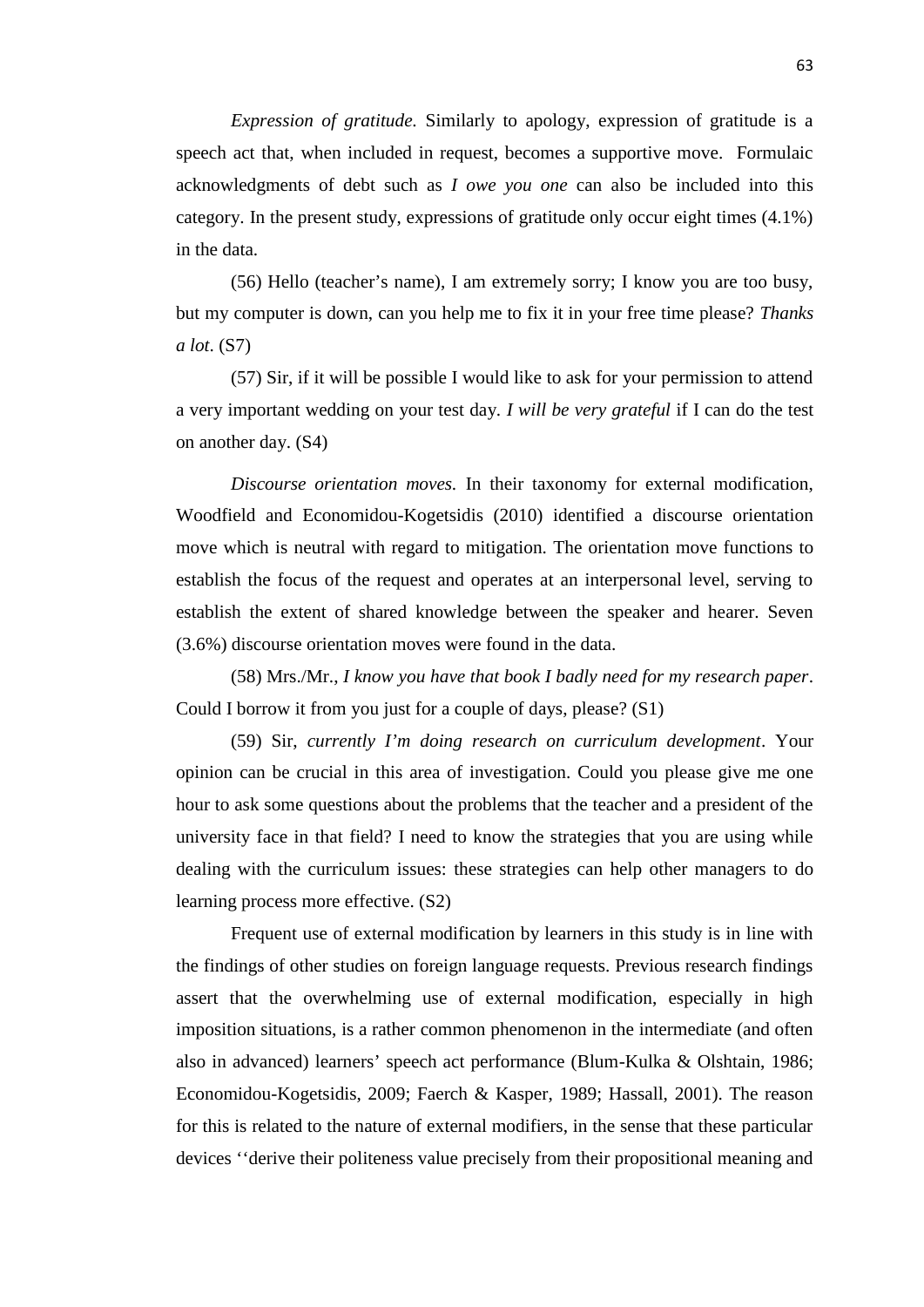illocutionary force (to justify, praise, minimize, etc.)'' (Faerch & Kasper, 1989, p. 239). Due to this fact, external modifiers appear to satisfy the learners' concern for clarity and propositional explicitness (Blum-Kulka & Olshtain, 1986; Economidou- Kogetsidis, 2009; Hassall, 2003; Faerch & Kasper, 1989).A second reason for the overwhelming use of external modifiers by learners can be found in the fact that ''external modifiers do not require knowledge of native-like use and they simply involve the construction of a new, often syntactically simple clause. As such, external modifiers tend to be syntactically less demanding and pragmalinguistically less complex'' (Economidou- Kogetsidis, 2009, p. 102). It appears then, that the use of these modifiers demands neither particularly high linguistic competence nor too much processing effort. It is possible that learners use excessive external modification as a form of compensation for the lack of adequate internal (especially lexical/phrasal) modification attested in their requestive behaviour. It is also suggested that learners' over-reliance on supportive moves may also find its roots in their lack of confidence resulting from their non-native linguistic proficiency (Economidou- Kogetsidis, 2009) and their social role as overseas students. House and Kasper (1987) also comment on 'the insecure social status associated with the foreigner role' as being a reason why learners employ more supportive moves' (p. 1285). This might be particularly important in the academic encounter examined as the status balance needs to be maintained and students must perform a request to a higher status interlocutor. When examining the acquisition of pragmatic competence in academic advising sessions, Bardovi-Harlig and Hartford (1993) noted how non native speaker students differed from native speakers in their ability to employ appropriate speech acts and negotiate successfully. This over-reliance on grounders on the part of the learners might therefore serve as a form of compensation for their lack of confidence both as speakers and as university students.

**Alerters.**In addition to request head acts and type of request modification, the current study also analysed data in terms of alerters. Alerters are an optional category in requests. They constitute the opening move of the request and serve to gain the hearer's attention (Lorenzo-Dus & Bou-Franch, 2003). Alerters include attention getters (greetings and apologies) and address terms, which can sometimes be combined together in phrases like "*Excuse me, Miss*". There are 26 instances of combination of attention-getters and terms of address in the data. Altogether, alerters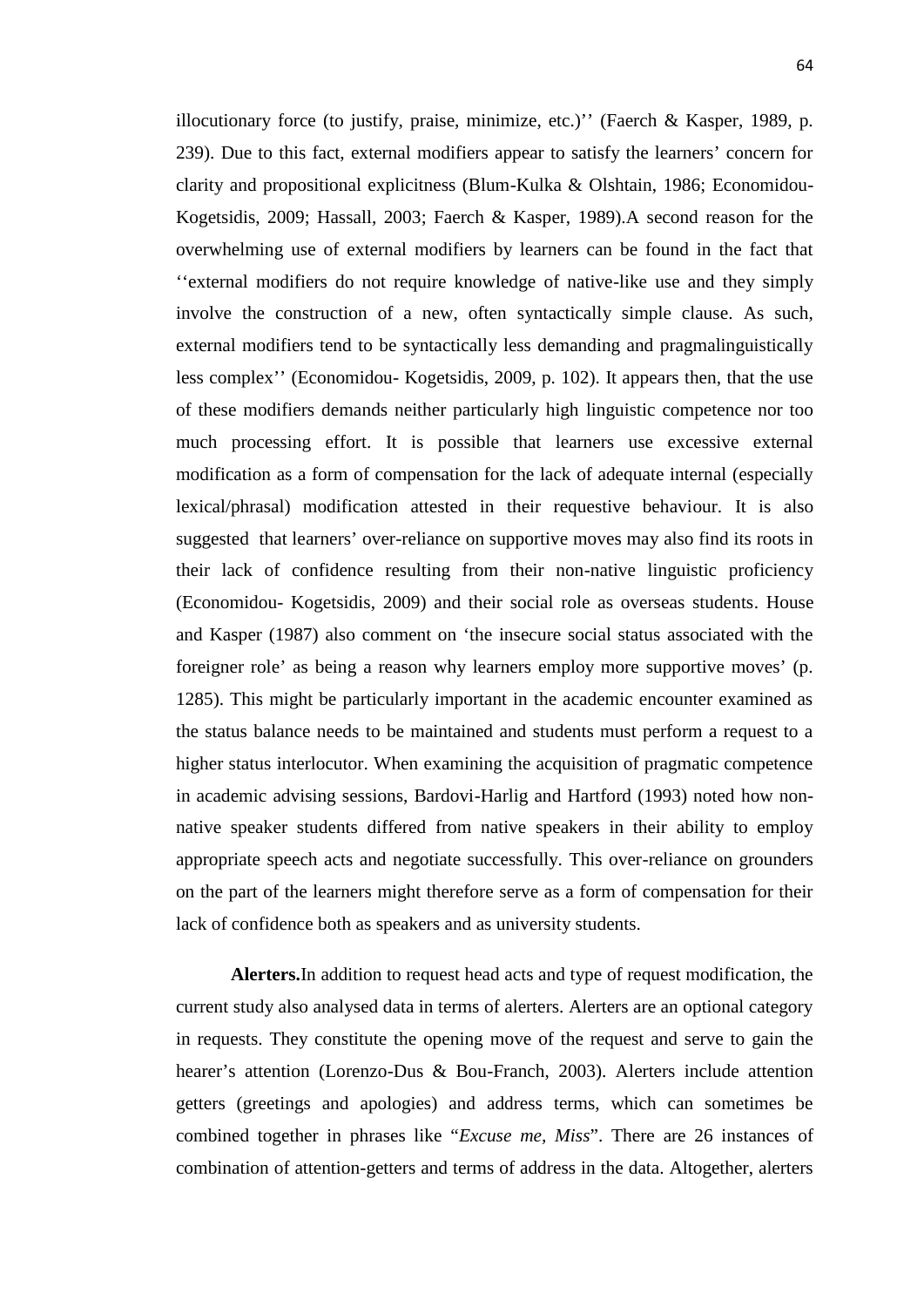of either type occur in 84/196 (42.9%) of responses (see Table 17 below). It should be taken into account that the written medium of the questionnaire may have reduced the respondents' use of alerters, since there was no actual interlocutor to communicate with. In comparison, in a study by Dong (2009) which also used written DCT as a data collection tool, alerters occur in only 109/349 (31.2%) of the American English responses.

| Zero alerter    | Address term         | Attention getter | Attention getter+address term |
|-----------------|----------------------|------------------|-------------------------------|
| 13/20(65%)      | 3/20(15%)            |                  | 4(20%)                        |
| 13/20 (65%)     | $6/20(30\%)$         |                  | 1/20(5%)                      |
| 13/20 (65%)     | 5/20(25%)            |                  | $2/20(10\%)$                  |
| $8/19(42.1\%)$  | $7/19(36.8\%)$       |                  | 4/19(21%)                     |
| 13/19 (68.4%)   | $4/19(21.1\%)$       |                  | $2/19(10.5\%)$                |
| $8/18(44.4\%)$  | $7/18(38.9\%)$       | 1/20(5%)         | $2/18(11.1\%)$                |
| 13/20(65%)      | $6/20(30\%)$         |                  | 1/20(5%)                      |
| $10/20(50\%)$   | 1/20(5%)             | 5/20(25%)        | $4/20(20\%)$                  |
| $10/20(50\%)$   | 6/20(30%)            | 1/20(5%)         | 3/20(15%)                     |
| 11/20 (55%)     | 6/20(30%)            |                  | 3/20(15%)                     |
| 112/196 (57.1%) | 52/196 (26.5%)       | $7/196(3.6\%)$   | 25/196 (12.8%)                |
|                 | Table 17<br>Alerters |                  |                               |

*Note*. S1.Borrowing a book; S2.Asking the university president for an interview; S3.Asking a teacher to postpone an appointment; S4.Asking a permission to change a test date; S5.Asking for permission to audit a class; S6.Asking for a consultation on the weekend; S7.Asking a teacher to help fixing a computer; S8.Asking a teacher to speak slower; S9.Asking a teacher to write a recommendation letter; S10.Asking for permission to leave the class earlier.

*Attention getters*are *greetings* and *apologies.* Their primary functions in requests would seem to be phatic, i.e., to attract the addressee's attention:

(60) *Excuse me* Miss/Sir, could I borrow that book please? (S1)

(61) *Hello* (Teacher's name), I would like to audit this class if possible*.* (S5)

Table 18 below includes attention getters that were used both on their own  $(7/196 \; [3.6\%])$  and in combination with address terms  $(25/196 \; [12.8\%])$ , that is 32 alerters altogether.

| Table 18 | <b>Attention Getters</b> |           |             |        |             |
|----------|--------------------------|-----------|-------------|--------|-------------|
|          | Greetings                |           | Apologies   |        |             |
|          | Hello                    | Excuse me | (I am)sorry | Pardon | I apologise |
|          |                          |           |             |        |             |
| Total    |                          |           | 24          |        |             |

As demonstrated in Table 18, most of the attention getters (24/32) took the form of apologies. Dong's (2009) notes that "I am sorry*"* as an attention-getter is different from "I am sorry"used as an external modification serving as a real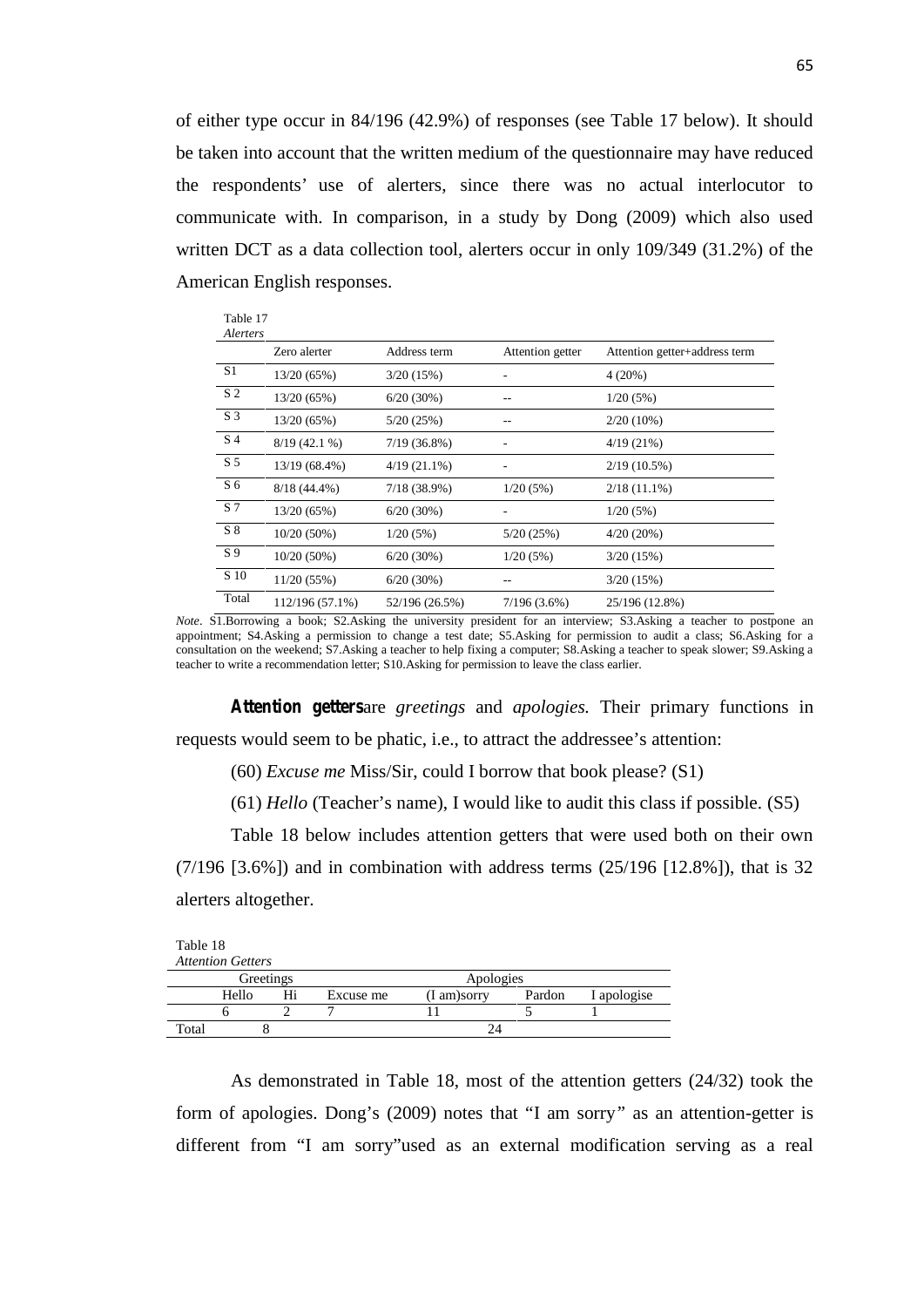apology: its primary goal is to get the addressee's attention. Furthermore, attention getter "I am sorry"always stands in the beginning of requests:

(62) *I am sorry,* I couldn't get your point, can you explain this point in more detail? (S8)

(63) *Excuse me* (teacher's name), I have to be at airport at 11 am to pick up my mum, can I leave at 10 am please? (S10)

*Address terms.* In the present study, address terms occurred more often than attention getters— in 77/196 requests (39.3%). This is a rather high percentage taking into account the fact that these requests were produced in a written questionnaire: there was no real interlocutor, and no names were given in the DCT. In comparison, in a study by Dong (2009), terms of address occurred in only 23/349 (6.6%) of the possible cases in requests of NSs of American English. In another study by Lorenzo-Dus and Bou-Franch (2003) featuring native English speakers, participants also frequently avoided naming strategies. In this study, "despite the fact that participants could be reasonably expected to know the full name of their interlocutor (one of their lecturers), naming avoidance was the most frequent strategy in the Peninsular Spanish (and the British English) data" (p.6).Bargiela et al. (2002) also point out that "[m]any British people have adopted the strategy of not using names at all in certain circumstances to avoid the difficulty of finding the appropriate form of address" ( p. 12). Formentelli's (2009) study of British English speakers also found that there was a preference for avoidance strategies which was interpreted as an attempt for students to find a neutral compromise between formality (i.e. the use of honorific or 'title  $+$  last name' (TLN)) and informality (i.e. first name (FN). This dilemma was also noticed by Duranti (1986), who pointed out that the particular ways students addressed their professors demonstrated the tension between power and solidarity. In his study focusing on e-mail requests to professors, he found that many American students used the professors' FN to signal solidarity. When FN was used, it helped to shorten the distance and lessen the status difference between student and professor. The use of the first-name strategy was also associated with an informal, conversational tone conveyed in the message, indicating a relatively friendly, close relation with the professor. On the other hand, when the request was written to a professor that the student was not familiar with, a formal address term was used and the tone of language in the e-mail tended to be more formal as well.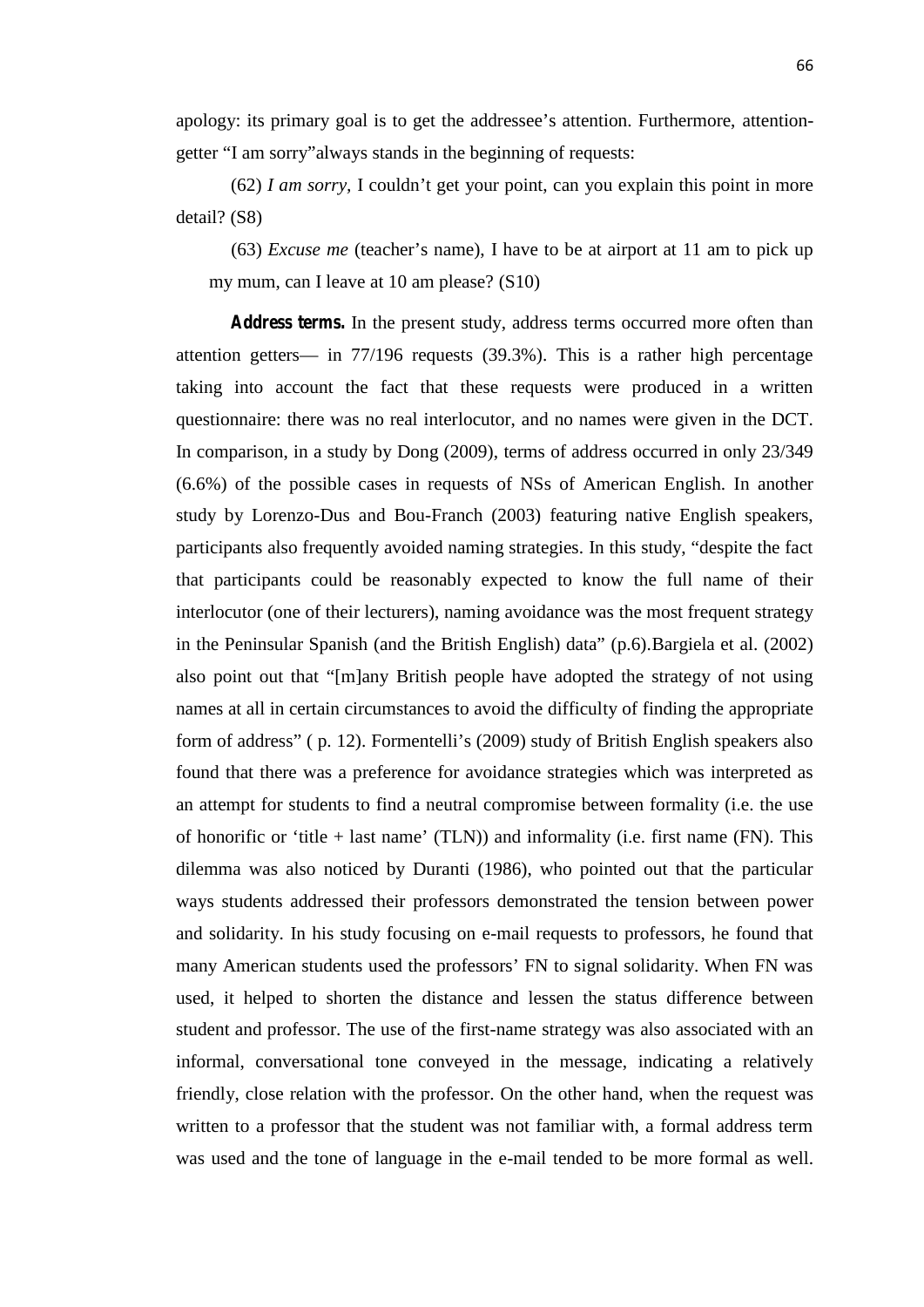For the American students, the use of address terms became strategic in that they used titles and last names to show deference politeness but first names to show solidarity politeness.

The problems described above might also apply to the respondents in the present study. Being NNSs, they had even more reasons to be confused over which form of address to choose. In addition to dilemma between formality and solidarity, difficulties in choosing forms of address might arise due to not knowing the English norms; not knowing whether to adhere to norms of English NSs or the norms of the Turkish-speaking community in North Cyprus.The frequency of address terms used by the respondents is demonstrated in Table 19:

| Table 19             |                |
|----------------------|----------------|
| <b>Address Terms</b> |                |
| Sir                  | 30             |
| Professor            | 14             |
| Mr.Ms.               | 10             |
| Other                | 9              |
| Doctor               | 7              |
| Teacher              | 5              |
| Sir/Ms               | $\mathfrak{D}$ |
| Total                |                |
|                      |                |

As evident from Table 19, participants preferred to use formal address terms that signal of negative politeness. Brown and Levinson (1987, p. 276) state that honorifics are ''direct grammatical encodings of relative social status between participants, or between participants and persons or things referred to in the communicative event.'' At the same time, the respondents also tended to use address terms incorrectly (e.g. using "Teacher" as a term of address).

The most frequently used address term in the study was "Sir" occurring in 32 requests, 30 of them without the corresponding female counterpart. The use of only masculine form can be justified in S2, S7, and S8, where the gender of the teacher is specified through the use of pronouns: "The president was your teacher and you know *him* quite well" (S2), "You know he has been very busy recently, but you still want to ask *him* to fix your computer" (S7), "You do not follow what *he* is saying, so you want to ask your teacher to say it again" (S8). In these situations, the pronouns personal pronouns were used due to my inattentiveness. Otherwise, the study avoided identifying the gender of the potential addressee. Avoiding gender markers was the reason why no names were used in the questionnaire in the first place: it would be, on the one hand, useful to assign a name to the addressee in each DCT scenario to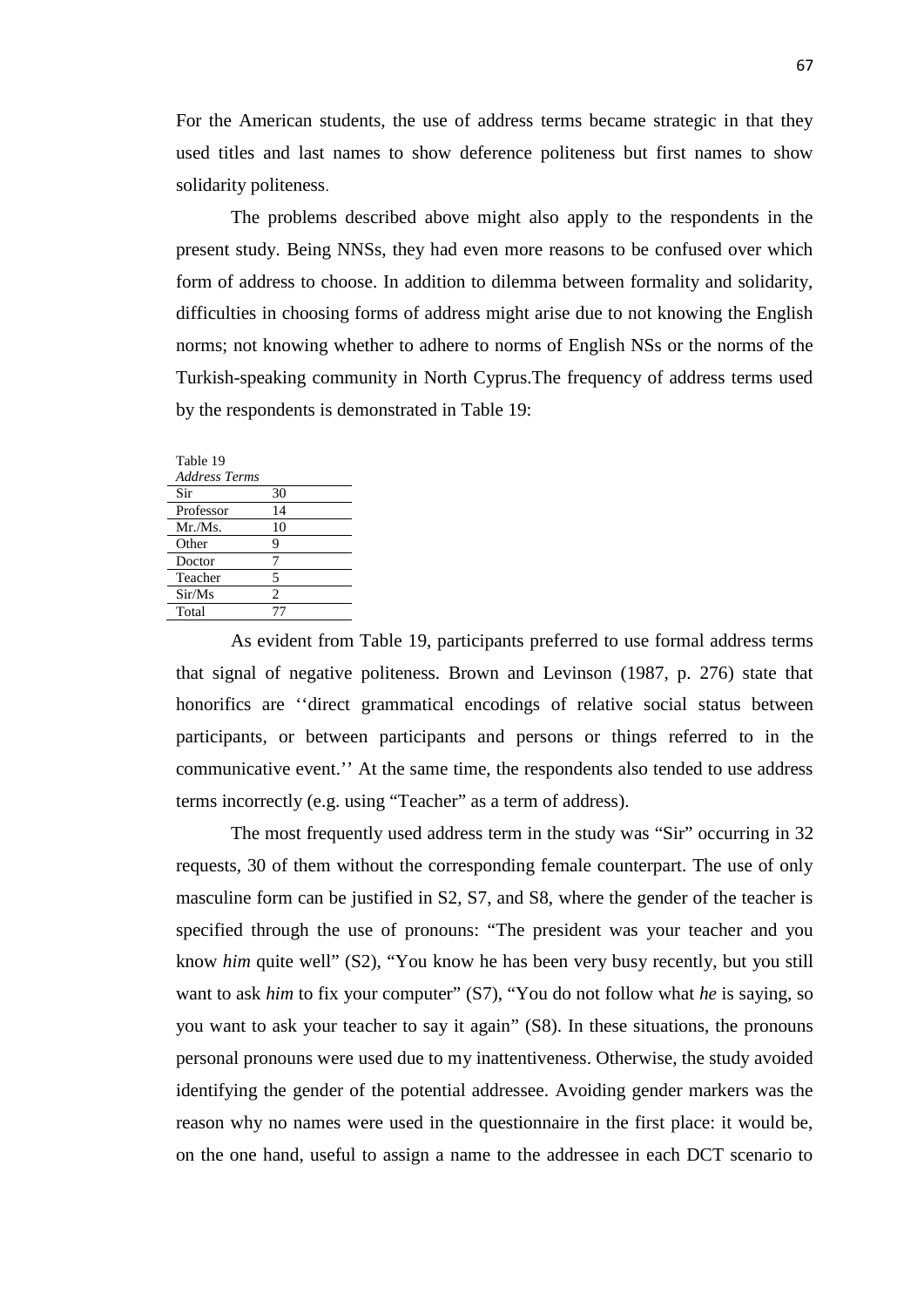see how personal names would be used by respondents, but on the other hand, some researchers insist on omitting personal names in order to avoid gender bias (Fukushima, 2003).

Courtesy term "Sir" occurred twice in S2, thrice in S8, and five times in S7. Other address terms used in these scenarios were gender-neutral (e.g. *Professor, Doctor*). In addition, one participant did not notice the masculine personal pronouns and used "Mr./Mrs." in all ofthese situations. So the preference of the address term of masculine gender might be not only due to the personal pronouns in those DCT scenarios: as this example shows, the respondents may be inattentive and miss the gender markers. The remaining 20 instances of the address term "Sir" without its female counterpart were found in the seven scenarios in which the gender of the addressee was not mentioned. This can be partially explained by the fact that masculine is the "default" grammatical gender in English. On the other hand, an inference can be made that some respondents simply assumed that the potential interlocutor, a university teacher, would be of masculine gender. This would have made sense if the university faculty had been predominantly male, but three of five professors teaching MA courses at the time the questionnaire was given out were female. That is why the option that the respondents chose only masculine address term thinking about their own teachers is unlikely. In addition, some other address terms frequently in the requests – *Doctor, Professor,* and *Teacher*—are gender neutral. Considering that many respondents used both "Sir" and "Doctor" or "Professor" across situations as mutually interchangeable, they might have been imagining addressing a male interlocutor in all DCT scenarios.

Among other address terms, there were seven instances of respondents simply writing "Professor's name" or "teacher's name and two instances of addressing university president in S2 as "president", despite the fact that in theDCTscenario *"*the president was your teacher and you know him quite well*"* :

(64) *Mr. president*, I know you are really busy, but could you please reserve some of your valuable time for an interview ?

(65) *Dear President*, I'm writing my graduate thesis and I would appreciate if you spent a little time for the interview which I would like to conduct with you. It will be quite beneficial for me.

Since the names of the addressees were not specified in the DCT, some respondents indicated that they would address the interlocutor by writing "teacher's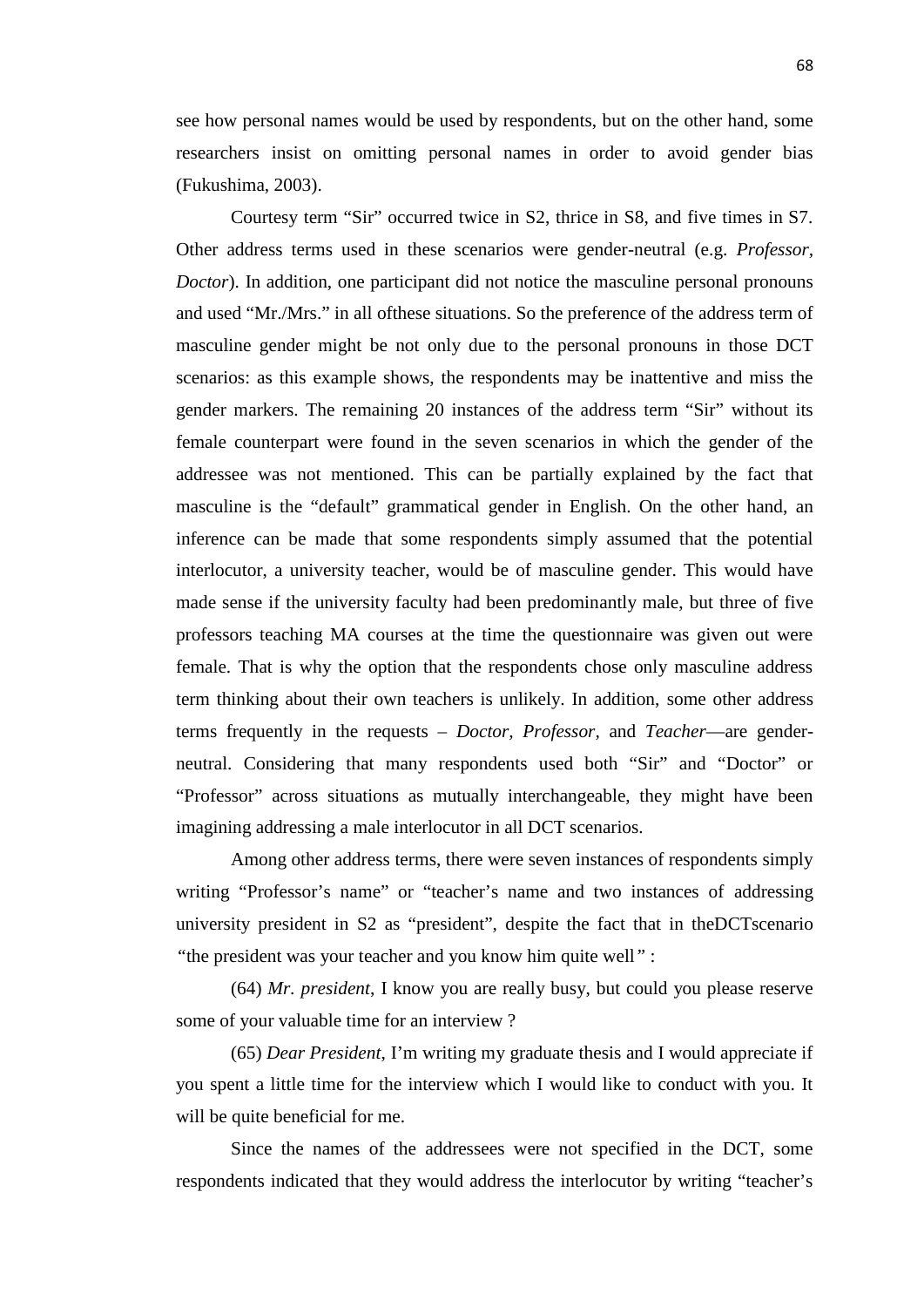name" in brackets, which makes it unclear what kind of address they would use. The most literal interpretation would be that the students meant to use FN on its own (which never happened among students at our department in my memory). However, by "teacher's name" they might have meant TLN, title+FN, title+FN+LN, or even "teacher" +FN. The only thing that can be understood is that they were going to somehow include a personal name into the address term.

In nine requests, address terms included the salutation "dear" usually used when addressing letters. This might be explained by the influence of the written data collection tool. There were five instances of addressing the imaginary interlocutor as "Dear Professor", two instances of "Dear Teacher", one "Dear Sir", and one "Dear President" (when addressing a university president in S2). However, it should be taken into account that the salutation "dear" was used by the same fourrespondents: two of them added "dear" to address terms once each, and the remaining two used it thrice and four times correspondingly.

(68) Dear Professor, may I please have your book for a couple of days? (S1)

(69) Dear President, I'm writing my graduate thesis and I would appreciate if you spent a little time for the interview which I would like to conduct with you. It will be quite beneficial for me. (S2)

It can be concluded that the respondents have demonstrated inappropriate use of address terms, which can be explained by such factors as the written medium of the data collection tool and the absence of a real interlocutor, the fact that no names were provided in the DCT making the standard formula TLN impossible to use, and, finally, lack unawareness of the appropriate forms of address among the respondents.

# **Apologies**

This section will focus on the realisation patterns of apology strategies. Apology is considered an inherently polite speech act that benefits to the hearer. Since apologies are preceded by an offence, their performance is expected: H's face has already been damaged by the offence and the apology must restore it. The lack of apology can be interpreted as another offence (Ogiermann, 2009a).

When analysing apologies, both hearer's and speaker's positive and negative face needs should be taken into account (Deutschmann, 2003; Ogiermann, 2009a), since it is face considerations that determine the choice of apology strategies.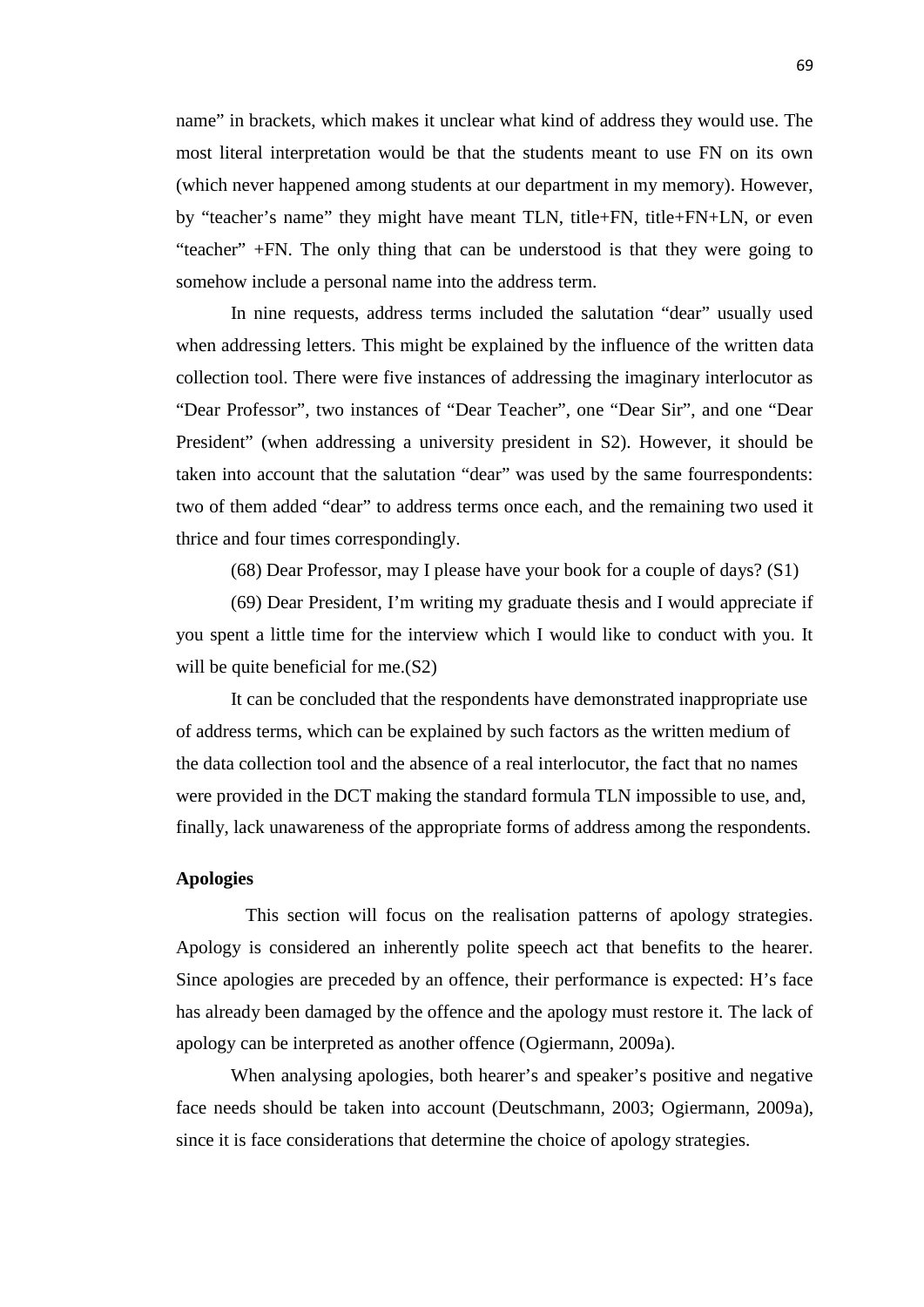According to Brown and Levinson (1987), apologies threaten S's face. They claim that by uttering an apology, the speaker humiliates him or herself and admits responsibility. Thus,to restore H's face damaged by the offence, S performs a speech act which is costly to his or her own face, which makes apologies "face-saving for the H and face-threatening for the S" (Olshtain, 1989, p. 156). Therefore, people are often very reluctant to perform this FTA: apologies restrict apologisers' freedom of action, i.e. threaten their negative face (Ogiermann, 2009a). However, Brown and Levinson state that it is S's *positive face* that is damaged by apologies. Ogiermann (2009a) argues that it is not the apology but "the offence that damages S's positive face because, obviously, we do not approve of people who offend us" (p. 52). Damage to positive face has already been caused by the offence and will be even greater if no apology takes place. We do not risk our positive face when apologising but attempt to restore it, which is why apologies are oriented towards satisfying S's positive face needs, at the expense of S's negative face. Apologies benefit the speaker since they serve as a means of image restoration. Edmondson and House (1981) point out that the apologies are uttered not only for H's sake, but also to restore one's own social status. Fraser (1981) claims that apologies relieve the offender of some moral responsibility, and Meier (1992) refers to research conducted in the field of psychology when arguing that apology is a face-saving device as regards S (not H), and concern for H's face is only a by-product of the attempt to save S's face. Thus, the apologiser's positive face needs are central to all apologies, for if we did not care about what others think of us, we would see no reason for putting things right and humiliating ourselves by doing so.

The apology restores H's negative and/or positive face as well as S's positive face, but some damage to S's negative face is unavoidable. The apologiser not only has "two points of view – a defensive orientation toward saving his own face and a protective orientation toward saving the other's face" (Goffman, 1972, p. 325), but is also caught in a conflict between his or her positive and negative face needs. The speaker's face plays a central role in the performance of an apology Strategy choice oriented more towards S's negative face than H's face needs can lead to a rejection of the apology. Without the speaker's positive face needs, there might be no apology, which is uttered despite threat to negative face. Hence, whenever an apology takes place, positive face needs can be said to supersede negative face needs.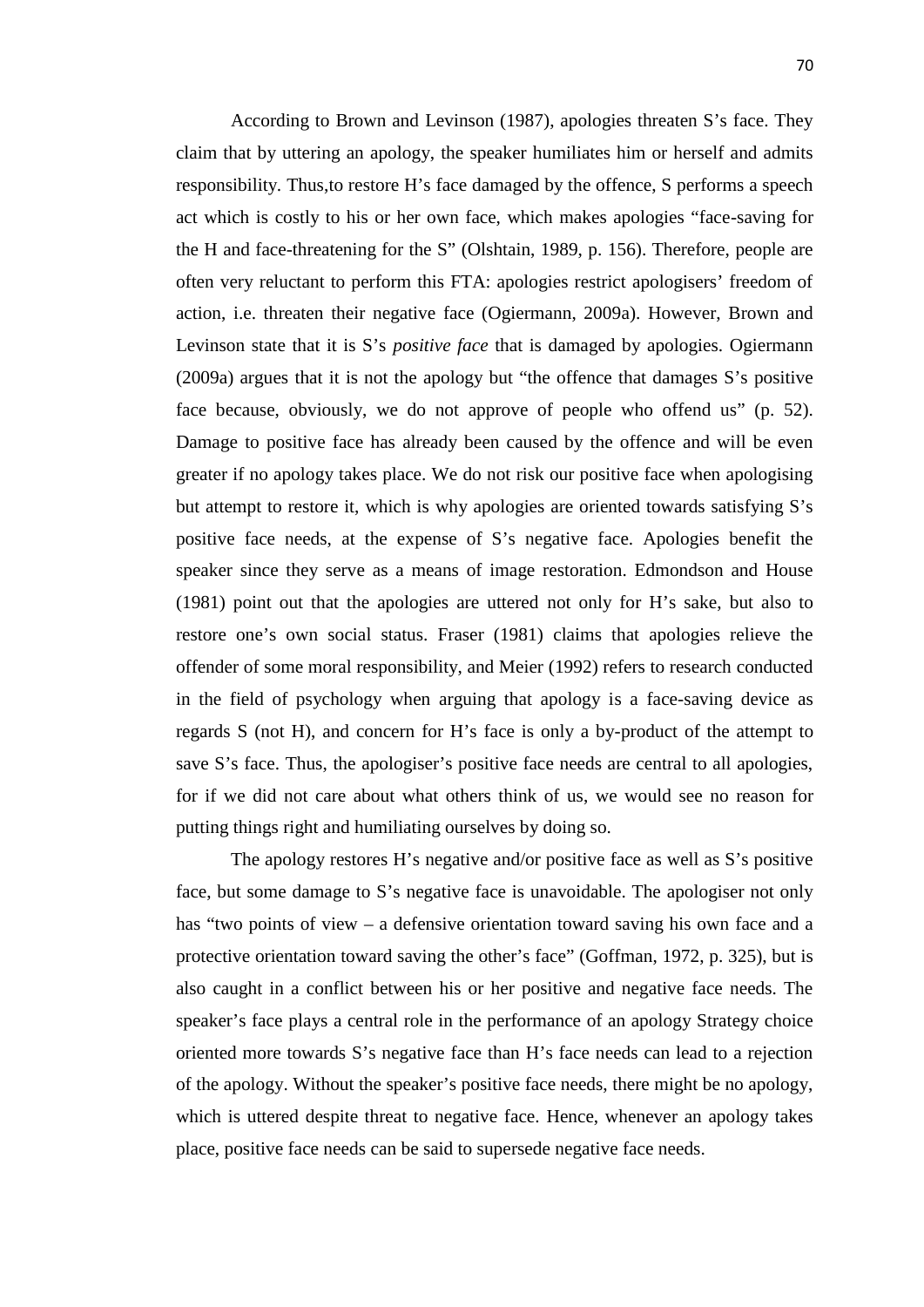While in requests indirectness serves to cater for the H's needs, in apologies it is employed out of consideration for the speaker. Request threatens H's negative face, since it is one of the speech acts that invade H's private territory. Through the use of downgrading strategies, the threat is minimised, the speech act becomes less direct and more polite. Apologies, on the other hand, threaten S's negative face, not H's. Ogiermann (2009a) explains that although indirectness is usually associated with politeness, this does not apply to apologies: speech acts that are beneficial to the hearer generally do not constitute an imposition on the beneficiary's face, and therefore directness is fully acceptable (e.g. in direct offers, such as: "Have a chocolate"). When SA is beneficial to H, no redress of H's negative face is necessary, and hedges on the illocutionary force will not make it more polite. Indirectness is used in apologizing to minimise threat to the S's face. Brown and Levinson (1987) explain that the more an act threatens *S's* or H's face, the more S will want to choose a higher-numbered strategy. Apologies are "essentially threats to S's face" (p. 76), and it is the damage to the speaker's face that can be minimised. Basically, by choosing a higher-numbered category on Brown and Levinson's scale (the lowest being bold on record FTA, and the highest— withholding the FTA, i.e. opting out), we are being more polite to ourselves, or rather more protective towards our own face. Redress of the speaker's negative face does not result in politeness but in strategies aiming at minimising the offence or transferring the responsibility to external factors. Thus, a direct, on record apology is likely to be successful, but it is at the same time highly face-threatening for the speaker. The employment of indirect and downgrading strategies, in contrast, not only makes the apology less polite but also reduces damage to S's face.

In this study, coding categories for apologies were based on that of Blum- Kulka et al. (1989)and Ogiermann (2009a). While some apology strategies, such as *an expression of an apology*("I am sorry") and *an acknowledgement of responsibility* ("It's my fault") are universal and can be used in any situation, other strategies, such as *explanation* ("it was because of the traffic jam"), *offer of repair* ("I promise I will buy a new one for you"), and *promise of forbearance* ("I will not be late again"), are situation-specific indirect apology realisations (Blum-Kulka et al., 1989). According to Searle (1975), apologies can be realised by performing a different speech act.

In the study, 20 participants had to give responses in 10 situations, which was supposed to elicit 200 responses. However, in 13 cases, respondents chose to opt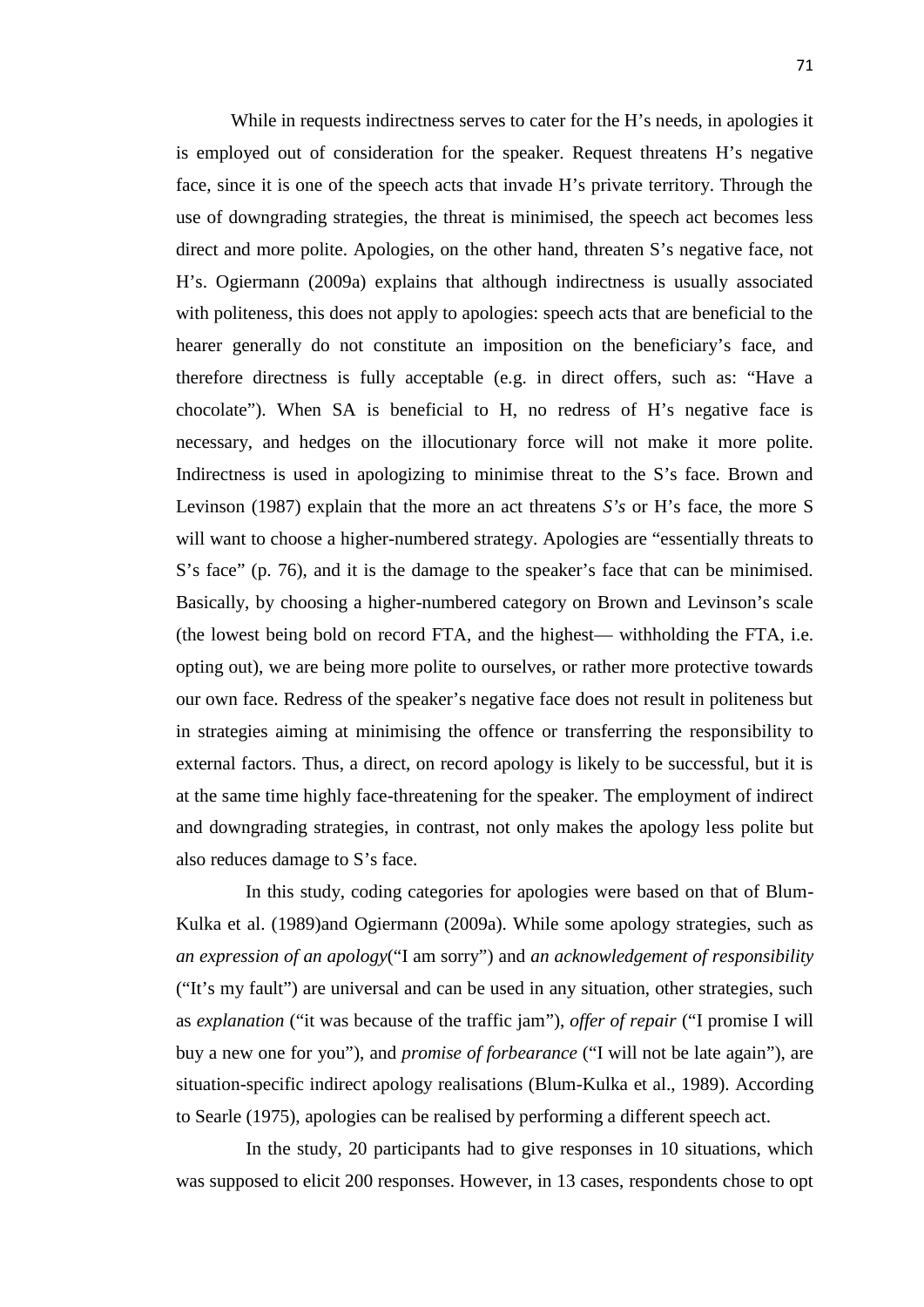out, that is withhold the FTA. In addition, some of the strategies analysed here cannot be described as apology strategies, but merely as strategies used to deal with offensive situations, since they do not acknowledge responsibility for the offence. Such non-apologetic strategies will be analysed as well as genuine apologies.The distribution of strategies used by respondents to deal with DCT situations aimed at eliciting apologies, including opting out and those strategies that do not constitute an apology (e.g. denying guilt), is shown in Table 20. Besides that, in several DCT scenarios aimed at eliciting apologies, some respondents produced the speech act of request in addition to or instead of apology (percentage of requests is also demonstrated in Table 20). Such requests were included into analysis because in some situations they contributed to or even substituted an apology.

|                |                 |                 |                          |                 |                 |                 |                 |                          |                 |                 |                 | T            |
|----------------|-----------------|-----------------|--------------------------|-----------------|-----------------|-----------------|-----------------|--------------------------|-----------------|-----------------|-----------------|--------------|
|                |                 |                 |                          |                 |                 |                 |                 |                          |                 |                 |                 | $\mathbf{o}$ |
|                |                 | S <sub>11</sub> | S <sub>12</sub>          | S <sub>13</sub> | S <sub>14</sub> | S <sub>15</sub> | S <sub>16</sub> | S <sub>17</sub>          | S <sub>18</sub> | S <sub>19</sub> | S <sub>20</sub> |              |
|                |                 |                 |                          |                 |                 |                 |                 |                          |                 |                 |                 | a            |
|                |                 |                 |                          |                 |                 |                 |                 |                          |                 |                 |                 | 1            |
|                | Opting out      |                 | 3/20                     | 1/20            |                 | 1/20            | 3/20            | $\overline{\phantom{m}}$ |                 |                 | 5/20            | 13/200       |
|                |                 |                 | (15%)                    | (5%)            |                 | (5%)            | (15%)           |                          |                 |                 | (25%)           |              |
|                | <b>IFID</b>     | 16/20           | 15/17                    | 18/19           | 17/20           | 19/19           | 12/17           | 17/20                    | 18/20           | 19/20           | 5/15            | 156/187(     |
|                |                 | $(80\%)$        | $(88.2\%)$               | (94.7)          | (85%)           | $(100\%)$       | $(70.6\%)$      | (85%)                    | $(90\%)$        | (95%)           | (33.3%)         | 83.4%)       |
|                | Explanation     | 2/20            | 5/17                     | 11/19           | 5/20            | 6/19            | 3/17            | 4/20                     | 4/20            | 3/20            | 4/15            | 47/187       |
|                |                 | $(10\%)$        | $(29.4\%)$               | $(57.9\%)$      | (25%)           | (31.6%)         | $(17.6\%)$      | (20%)                    | (20%)           | (15%)           | (26.7%)         | $(25.1\%)$   |
|                | Offer of        | 10/20           |                          | 3/19            | 8/20            |                 | 14/17           |                          | 4/20            | 14/20           |                 | 53/187       |
|                | repair          | (50%)           |                          | $(15.8\%)$      | $(40\%)$        |                 | $(82.3\%)$      |                          | (20%)           | (70%)           | $\overline{a}$  | (28.3%)      |
|                |                 |                 |                          |                 |                 |                 |                 | 5/20                     |                 |                 |                 |              |
|                | Promise of      | $\overline{a}$  | 1/17                     | 2/19            |                 | 2/19            |                 |                          |                 |                 |                 | 10/187       |
|                | nonrecurrence   |                 | $(5.9\%)$                | $(10.5\%)$      |                 | $(10.5\%)$      |                 | (25%)                    |                 |                 |                 | $(5.3\%)$    |
|                | Concern for     | 1/20            | $\overline{\phantom{a}}$ | --              | --              | --              |                 | $-$                      | 8/20            | 1/20            | $-$             | 10/187       |
|                | the Hearer      | (5%)            |                          |                 |                 |                 |                 |                          | $(40\%)$        | (5%)            |                 | $(5.3\%)$    |
|                | Request         | 1/20            | 8/17                     |                 | 14/20           | 5/19            |                 | --                       | --              | $\overline{a}$  | 1/15            | 21/187       |
|                |                 | (5%)            | $(47.1\%)$               |                 | (70%)           | (26.3%)         |                 |                          |                 |                 | $(6.7\%)$       | $(11.2\%)$   |
|                | Denying         |                 |                          |                 |                 | 1/19            |                 | 1/20(5%)                 |                 |                 | 5/15            | 7/187        |
|                | guilt           |                 |                          |                 |                 | $(5.3\%)$       |                 |                          |                 |                 | (26.7%)         | $(3.7\%)$    |
|                | Minimis         |                 |                          |                 | 2/20            | 1/19            |                 | $-1$                     |                 | $\sim$          | 1/15            | 4/187        |
|                | ation           |                 |                          |                 | $(10\%)$        | $(5.3\%)$       |                 |                          |                 |                 | $(6.7\%)$       | $(2.1\%)$    |
|                | Admission 15/20 |                 | 2/17                     | 1/19            | 12/20           | 2/19            | 13/17           | 7/20                     |                 |                 | 2/15            | 52/187       |
|                | of fact         | (75%)           | $(11.8\%)$               | $(5.3\%)$       | $(60\%)$        | $(10.5\%)$      | $(76.5\%)$      | (35%)                    |                 |                 | $(13.3\%)$      | (27.8%)      |
|                | Lack of         |                 |                          | $\overline{a}$  |                 | $\overline{a}$  | $-$             |                          | 3/20            | 6/20            | 2/15            | 12/187       |
| Responsibility | intent          |                 |                          |                 |                 |                 |                 | 1/20(5%)                 | (15%)           | (30%)           | $(13.3\%)$      | $(6.4\%)$    |
|                | Expressio       |                 |                          |                 |                 |                 |                 |                          |                 |                 |                 |              |
|                | n of            | 1/20            | $-$                      |                 |                 |                 |                 | 2/20                     | 1/20            |                 |                 | 4/187        |
|                | embarrass       | (5%)            |                          |                 |                 |                 |                 | $(10\%)$                 | (5%)            |                 |                 | $(2.1\%)$    |
| Taking on      | ment            |                 |                          |                 |                 |                 |                 |                          |                 |                 |                 |              |
|                | Expression      |                 |                          |                 |                 |                 |                 | 2/20                     | 1/20            | 3/20            |                 | 6/187        |
|                | of self-        |                 |                          |                 |                 |                 |                 | $(10\%)$                 | (5%)            | (15%)           |                 | $(3.2\%)$    |
|                | deficiency      |                 |                          |                 |                 |                 |                 |                          |                 |                 |                 |              |
|                | Explicit        |                 |                          |                 |                 |                 |                 | 1/20(5%)                 | 1/20            |                 |                 | 2/187        |
|                | self-blame      |                 |                          |                 |                 |                 |                 |                          | (5%)            |                 |                 | $(1.1\%)$    |

| Strategies Used by Respondents in Situations Requiring an Apology |  |  |
|-------------------------------------------------------------------|--|--|

Table 20

*Note*. S11. Forgetting to return a borrowed book; S12.Being late for the class; S13.Missing a class; S14.Forgetting to do an assignment; S15.Being late for an appointment; S16. Losing a dictionary borrowed from a teacher; S17. Forgetting to turn to a meeting with one's advisor for the second time; S18.Bumping into a teacher in the corridor, the teacher falls; S19.Bumping into a teacher in the library, the teacher drops books; S20.Being overheard by a teacher complaining to a friend about him or her.

As shown in Table 20, IFIDs were the most frequently used strategy (156/187 [83.4%] responses), followed by offer of repair (53/187 [28.3%]), a sub-strategy of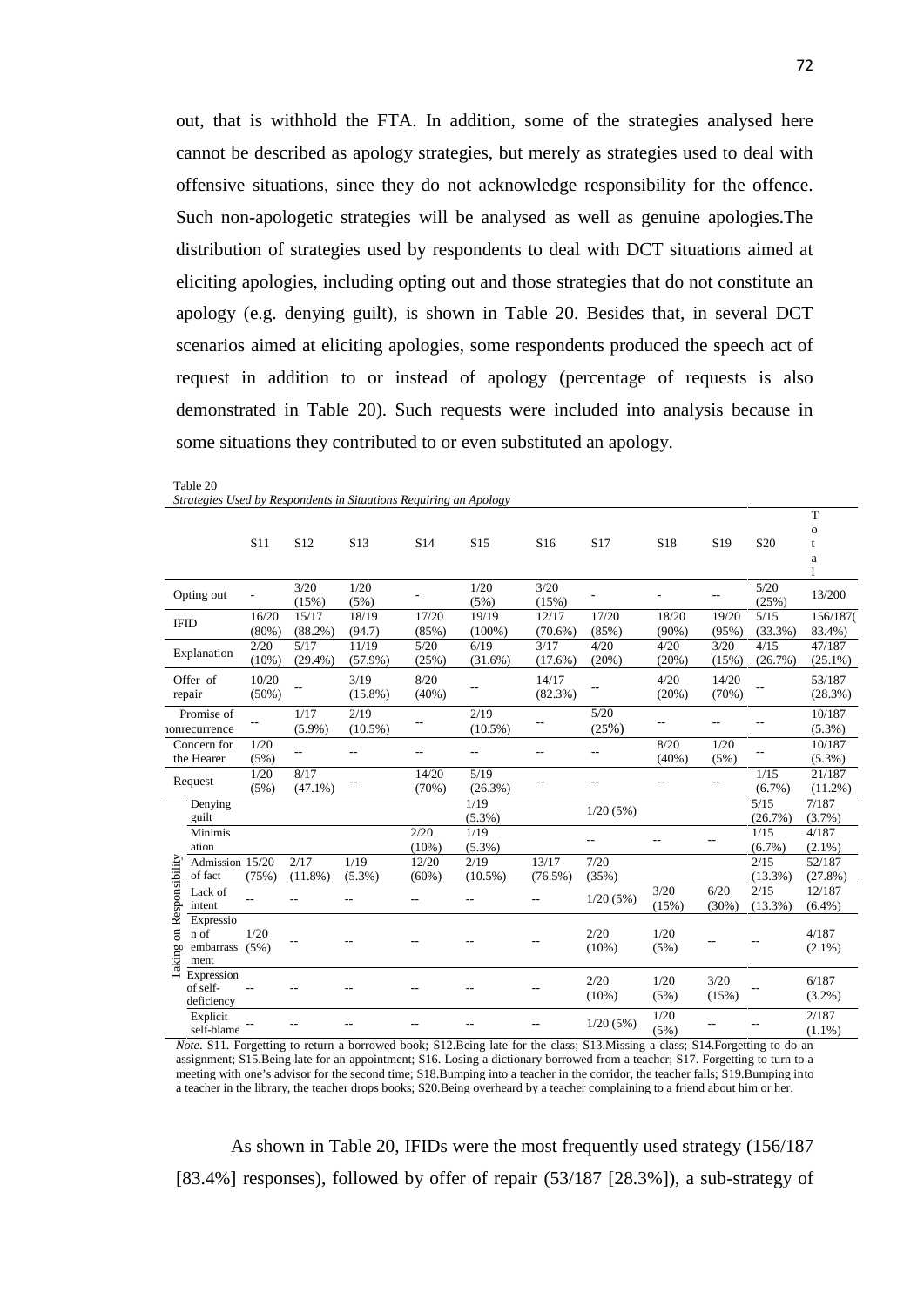"taking on responsibility" admission of fact (52/187, or 27.8%), and explanation (47/187 [25.1%]). Other strategies were used much less frequently. These findings are similar to that in Gonda's (2011) study, where IFID and repair were the most frequently used strategies by both native and non-native English speakers. In studies by Olshtain (1989) and Bergman and Kasper (1993), however, IFID and expression of responsibility were the most preferred ones. The preference for repair may be interpreted as an effect of the specific situations used in the questionnaire (Gonda, 2011). The strategies found in the study will be further discussed below.

**Opting out.**This category includes all non-verbal reactions aiming at avoiding confrontation (Ogiermann, 2009a). Although the strategy opt out is, strictly speaking, not an apology strategy, it has been included in the data analysis as the most face-saving option in Brown and Levinson's chart of strategies used to perform an FTA and a non-verbal way of denying responsibility. Opting out can be regarded as the most face-protective approach taken in offensive situations. By remaining silent or ignoring the offended party, the speaker refuses not only to accept responsibility but also to deal with the situation. While in case of requests opting out is considered polite because it is the hearer's face that is threatened by the request, in case of apologies, when the damage to the header's face has already been done by an offence, doing the FTA of apology is necessary to restore it. The decision to refrain from apology is made because of S's concern for his or her own negative face, and protection of one's own face does not result in politeness.

This strategy was chosen by students in several types of situations:

-when the offence was minor: some respondents apparently found that apologising might be unnecessary (S12-being late for a class; S15- being 15 minutes late for a meeting);

-when they did not want to draw attention to their misdemeanour hoping that it will would not be noticed (S12, S15, S13- seeing a teacher the next day after missing their class; S16- losing a borrowed dictionary);

-in the situations when the offence was severe and the face-threat for the students would be high in case of apologising, so they preferred not to deal with the situation and avoid responsibility (S16- losing a dictionary; S20- being overheard complaining about a teacher). The students opted out most frequently in S20: five respondents found it difficult to deal with the situation and chose to stay silent rather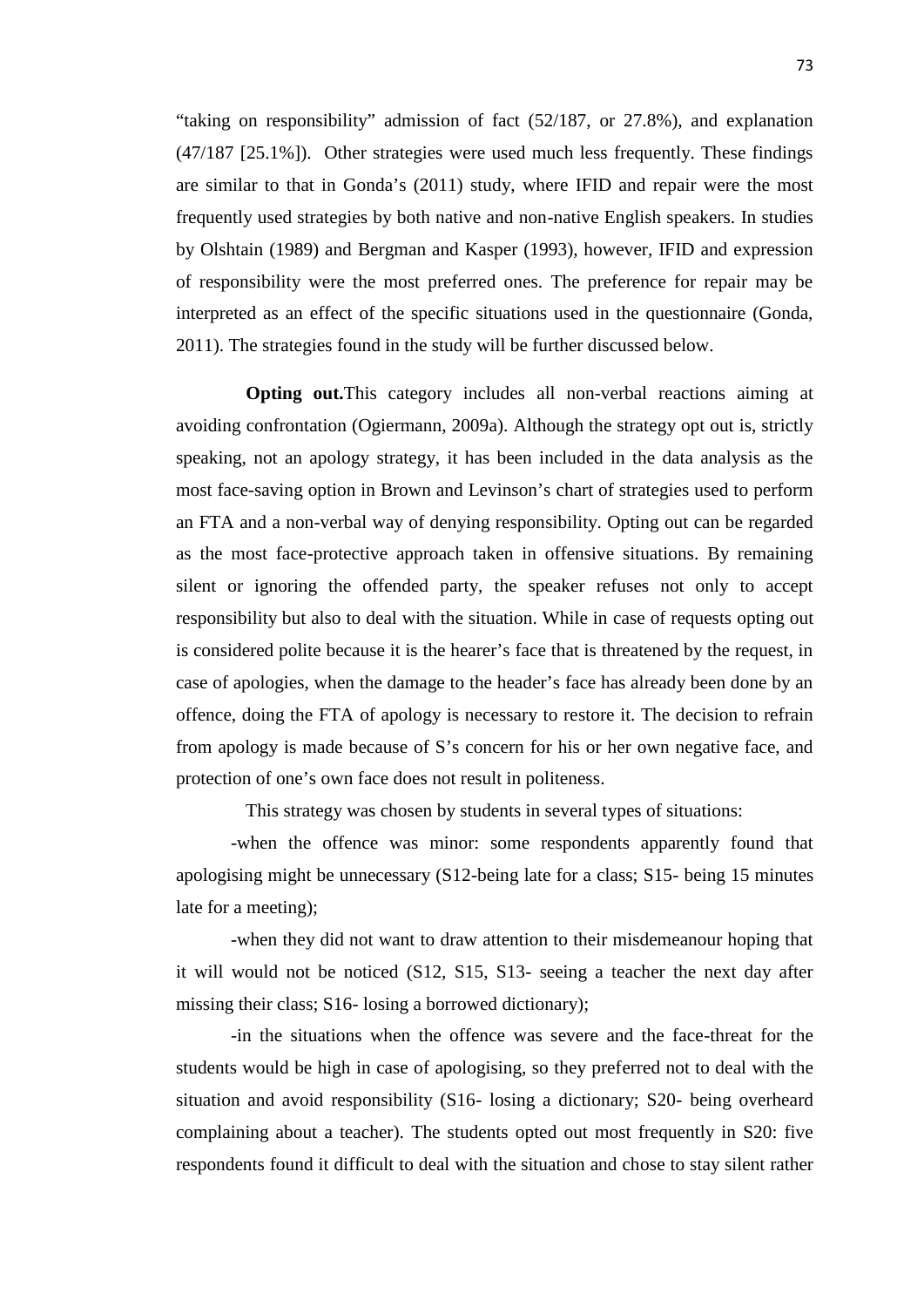than do the FTA of apology. A few of the respondents also noted that in S20 they would first observe the teacher, remain silent until the teacher reacted in some way, and only then choose a course of actions.

**Illocutionary force indicating devices (IFIDs).** The term "illocutionary force indicating device" (IFID) was coined by Searle (1969) and adopted by Blum- Kulka et al. (1989). IFIDs contain a word or phrase with a performative verb, such as *apologise, forgive, excuse*, or *be sorry*. IFIDs are highly routinized and have been classified as negative politeness strategies (Deutschmann, 2003). Nevertheless, they most explicitly signal S's interest in the restoration of social equilibrium

In this study, the majority of utterances contained an IFID (156/187 [83.4%]). Twenty-five of those 156 responses (14%) were limited to IFID only, and 131 (84%) included a combination of IFID and one or several other strategies. IFIDs constitute the most frequent apology strategy in the data and appear in all DCT scenarios.

The high frequency of IFIDs can be explained by the fact that this apology strategy is the most used in English and is also easy to acquire for language learners. Several studies have pointed out that foreign language learners frequently overuse lexically transparent expressions of apology in English (Rose, 2000; Sabaté i Dalmau & Curell i Gotor, 2007; Trosborg, 1995).

#### Table 21

|  |  | Types of IFIDs used by Respondents |  |
|--|--|------------------------------------|--|
|--|--|------------------------------------|--|

|                 | No IFID       | <i>Lypes of If IDs used by Respondents</i><br>Expression | Offer of      | Request for   | $Regret+Apo$             | $Regret + For$ | Disarming     | Total |
|-----------------|---------------|----------------------------------------------------------|---------------|---------------|--------------------------|----------------|---------------|-------|
|                 |               | of Regret                                                | Apology       | Forgiveness   | logy                     | giveness       | softener      |       |
| S <sub>11</sub> | 4/20(20%)     | 11/20(55%)                                               | $2/20(10\%)$  | 1/20(5%)      | 1/20(5%)                 |                | 1/20(5%)      | 20    |
| S <sub>12</sub> | 2/17          | 13/17                                                    |               |               |                          |                |               |       |
|                 | $(11.8\%)$    | $(76.5\%)$                                               | $1/17(5.9\%)$ |               | $1/17(5.9\%)$            |                | ٠             | 17    |
| S <sub>13</sub> | $1/19(5.3\%)$ | 15/19                                                    | 2/19          |               |                          |                | $1/10(5.3\%)$ | 19    |
|                 |               | $(78.9\%)$                                               | $(10.5\%)$    |               |                          |                |               |       |
| S <sub>14</sub> | 3/20(15%)     | 16/20(80%)                                               | 1/20(5%)      |               |                          |                |               | 20    |
| S <sub>15</sub> |               | 16/19                                                    | 3/19          |               | $\overline{\phantom{a}}$ | ٠              | ٠             | 19    |
|                 |               | $(84.2\%)$                                               | $(15.8\%)$    |               |                          |                |               |       |
| S <sub>16</sub> | 5/17          | 8/17                                                     | $1/17(5.9\%)$ | $1/17(5.9\%)$ | $1/17(5.9\%)$            |                | $1(5.9\%)$    | 17    |
|                 | $(29.4\%)$    | $(47.1\%)$                                               |               |               |                          |                |               |       |
| S17             | 3/20(15%)     | $12/20(60\%)$                                            | 3/20(15%)     |               | 2/20                     |                |               | 20    |
|                 |               |                                                          |               |               | (10%)                    |                |               |       |
| S18             | $2/20(10\%)$  | 14/20 (70%)                                              | 1/20(5%)      |               | 1/20(5%)                 | $2/20(10\%)$   | ٠             | 20    |
| S <sub>19</sub> | 1/20(5%)      | 17/20 (85%)                                              |               | ۰.            | $2/20(10\%)$             |                |               | 20    |
| S <sub>20</sub> | 10/15         | 5/15                                                     |               |               |                          |                |               | 15    |
|                 | (66.7%)       | $(33.3\%)$                                               |               |               |                          |                |               |       |
| Total           | 31/187        | 127/187                                                  | 14/187        | 2/187         | 8/187                    | 2/187          | 3/187         | 187   |
|                 | $(16.6\%)$    | $(67.9\%)$                                               | $(7.5\%)$     | $(1.1\%)$     | $(4.3\%)$                | $(1.1\%)$      | $(1.6\%)$     |       |

*Note*. S11. Forgetting to return a borrowed book; S12.Being late for the class; S13.Missing a class; S14.Forgetting to do an assignment; S15.Being late for an appointment; S16. Losing a dictionary borrowed from a teacher; S17. Forgetting to turn to a meeting with one's advisor for the second time; S18.Bumping into a teacher in the corridor, the teacher falls; S19.Bumping into a teacher in the library, the teacher drops books; S20.Being overheard by a teacher complaining to a friend about him or her.

There are several types of IFIDs: (a) an expression of regret (*I'm sorry*); (b) an offer of apology (*I apologise*); (c) a request for forgiveness (*forgive me*), and (d)

disarming softener (*I'm afraid, unfortunately*) (the latter is controversial since not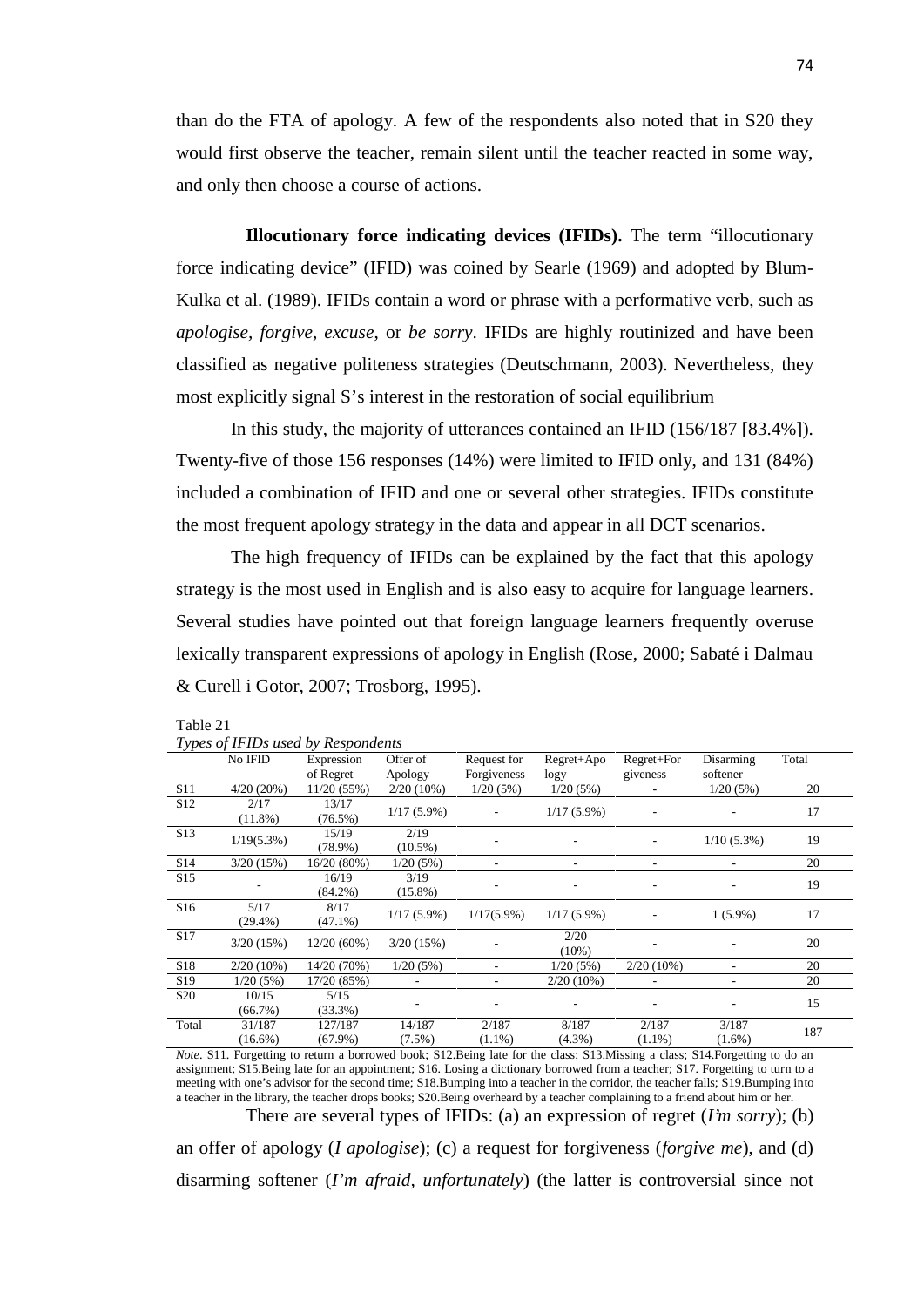everyone recognises it as an IFID). IFIDs consisting of the an offer of apology are most explicit, requests for forgiveness are characterised by involving the hearer in the process of apologising, while expressions of regret make the most indirect apologies. According to Ogiermann (2009a), the request for forgiveness and the expression of regret vary greatly in the degree to which they threaten face. By requesting forgiveness, offenders not only place themselves at the hearer's mercy, but also threaten H's negative face by assigning him or her an active role in the process of forgiving. The expression of regret, on the other hand, implies a much lower degree of imposition for both parties involved. Suszczy ska (1999) sees the preference for the expression of regret in English as being "in accordance with the general assumption that contemporary English displays features of avoidance-based negative politeness" (p. 1059) As for the offer of apology, it relies exclusively on the apologizer performing the act and therefore appears to be more face-threatening to S than it is to H.

*Expression of regret* was the most used IFID in the data, occurring in 137/187 (73.3%) apologies (used as the only IFID in 127/187 (67.9%) cases, combined with the offer of apology in 8/187 (4.3%) cases, and with request for forgiveness in 2/187 (1.1% cases). Other types of IFIDs were considerably underused compared to expression of regret (see Table 21).

The frequent use of expression of regret is consistent with other studies of apologies. Olshtain and Cochen (1983) claim that in English the substrategy expression of regret is most common.Ogiermann (2009a) also states that the expression of regret is the most frequent IFID realisation in English and plays the central role in the English concept of apologising. In her study, expression of regret was used in 635/645 (98%) situations by native English speakers. A study conducted by House (1989) suggests that 80% of all apology realisations in British English are represented by *(I'm) sorry*, whereas Aijmer's results (1996) exhibit a frequency of 83.7%.

The preference for this sub-strategy can be thus explained by the fact that, firstly, it is the most widely used IFID type in English, and secondly, it is the least direct and the least threatening to the speaker's face among all IFID types. Ogiermann (2009a) points out that expression of regret "is not particularly facethreatening to the speaker, nor does it entail a great imposition on the hearer's face"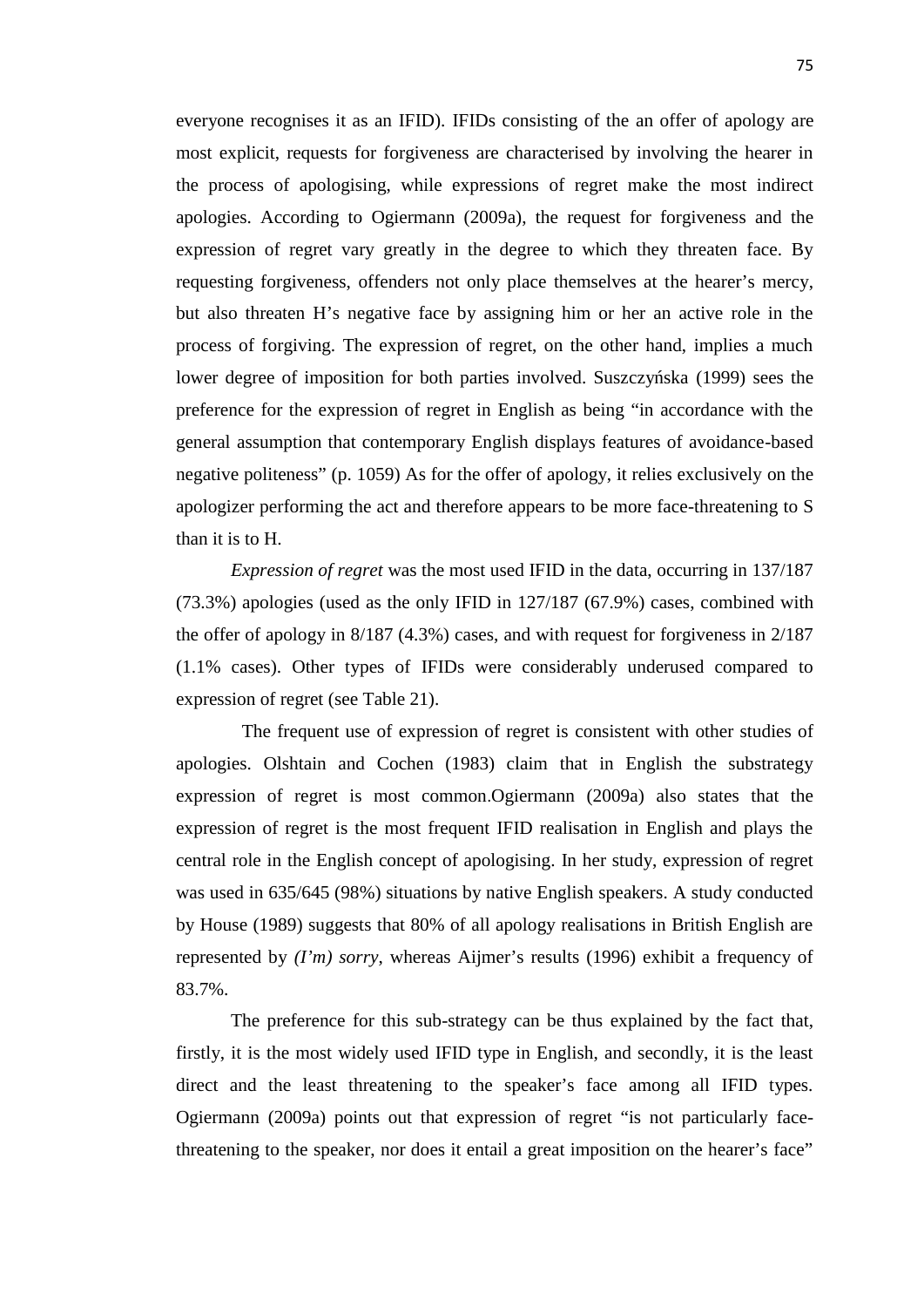and that "the IFID realisation preferred in English, being face-saving for both parties involved, can be classified as a negative politeness strategy" (p. 236).

*Offer of apology* is comparatively infrequent in this study, found in 22/187 or 11.8% of all cases. This IFID type was used on its own in 14/187 (7.5%) responses, for instance:

(70) *I do apologize* for being late. May I come in please? (S15)

(71)*I really apologise* for missing a class yesterday. (S13)

It was also combined with expression of regret in 8/187 (4.3%) apologies, such as:

(72) *I apologize* very much since I forgot to bring the book. Could I bring it tomorrow please? *I am so sorry*. (S11)

(73)Sir, I know I have done the same mistake two times, *I am really sorry* to have missed the meeting with you again, *please accept my apologies*. (S17)

Offer of apologyis considered to be largely limited to formal contexts, involving official apologies uttered in public or offered in writing (Trosborg, 1995; Aijmer, 1996). It may also be given preference in situations in which "absolute unambiguity is required". They are used very rarely in spoken English. In her cross cultural study of apologies, Ogiermann found only one expression including the noun *apology* in English NS data.

*The request for forgiveness*. The classification of requests for forgiveness as English apology strategies can be justified by their fulfilling the function of apologies, i.e. restoring social balance. The pronoun 'me' in the English request for forgiveness clearly identifies the speaker as the person to be forgiven and thus responsible for the offence.

There are only 4/187 (2.1%) instances of the IFID "request for forgiveness" in the data. Twice it occurs as the only IFID:

(74)Sir, despite the fact that I had promised to return your book, I unfortunately left it at home, *please forgive me*. (S11)

(75)Sir, *please forgive me*. I have lost your dictionary. I promise I will buy a new one for you. (S16)

and twice combined with expression of regret:

(76)*I am really sorry* dear teacher*, please forgive me*. If you're hurt, let me take you to the hospital. (S18)

(77)Oh my god *I am really sorry*, Sir, *please forgive my silliness*!! (S18)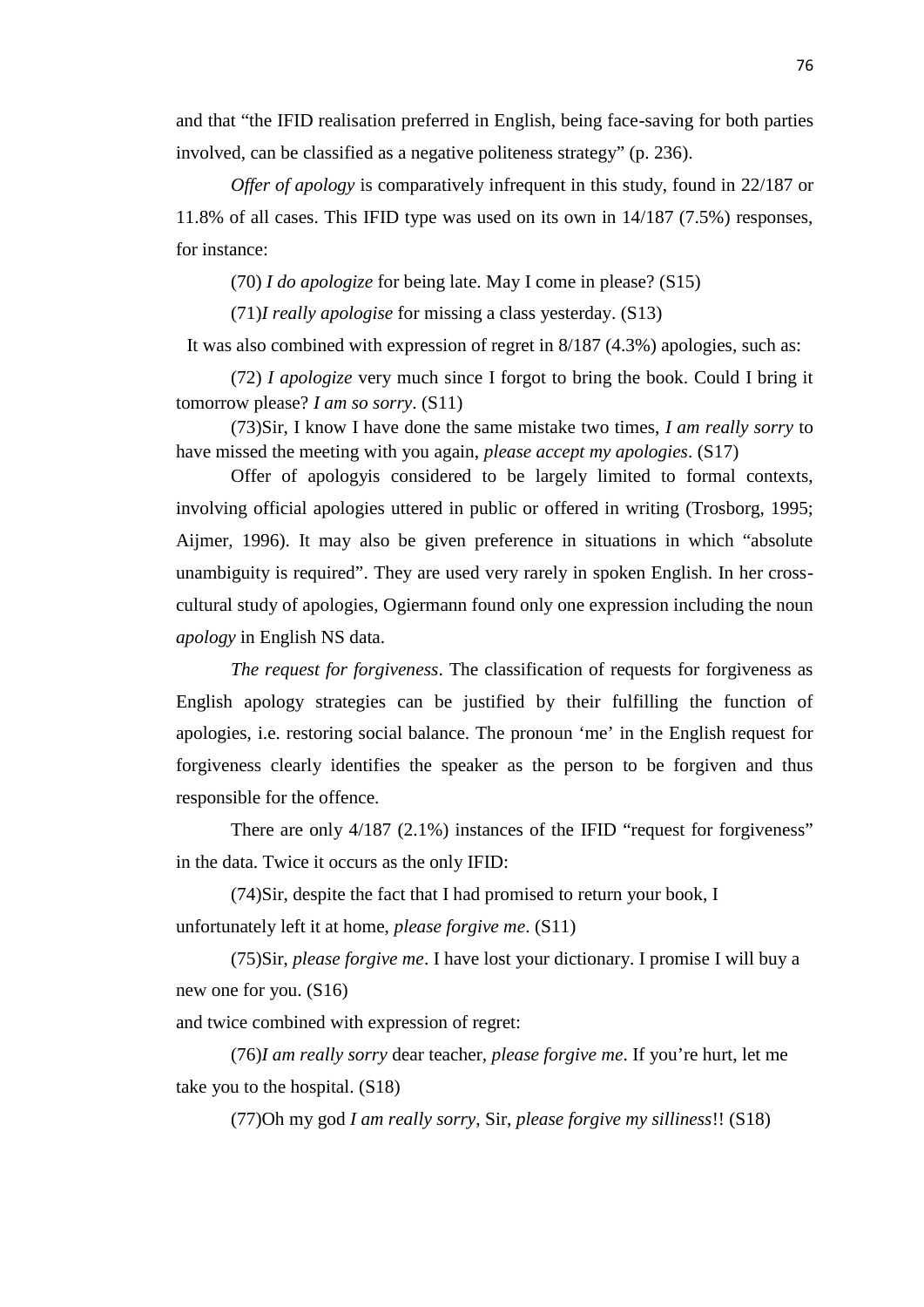*Disarming Softener.*The classification of disarming softeners ("*unfortunately", "I'm afraid")* as apology strategies is controversial. The only disarming softener found in the data is "I am afraid", and it was used only in three (1.6%) responses:

(78) *I am afraid* I forget to take the book back, but I promise to give it back tomorrow. (S11)

(79) *I am afraid* I could not come yesterday; I had to visit my uncle. (S13)

(80) *I am afraid* I have lost the dictionary, but let me buy you a new one. (S16)

The expression *I'm afraid* especially takes on an apologetic function when combined with a confession, and some earlier apology studies (e.g. Blum-Kulka et al., 1989; Deutschmann, 2003) regard it as an explicit apology strategy. Aijmer (1996) maintains that *I'm afraid* "has the function to apologize just as much as *I'm sorry*" (p. 84) but, at the same time, she compares its function to that of the adverbs *regrettably* and *unfortunately*. Edmondson and House (1981) describe the expression *I'm afraid* as "a softener with a disarming function" (p. 156), and this term was adopted by Ogiermann (2009a).

*Intensification of IFIDs.*Although speakers do not seem to reflect upon the exact meaning and illocutionary force of the apologetic routine formulae they use, the addition of intensification can be interpreted as a conscious attempt to emphasise one's apologetic attitude (Ogiermann, 2009a). Intensifiers include adverbial intensifiers, the politeness marker *please*, exclamations, and repetitions. The findings on the use of intensifiers in the present study are summarised in Tables 22a and 22b.

| Table 22a                   |            |                        |           |
|-----------------------------|------------|------------------------|-----------|
| <b>IFID</b> Intensification |            | Table 22b              |           |
| Intensifier                 | Frequency  | Types of Iintensifiers |           |
|                             |            | Intensifier            | Frequency |
| No intensifier              | 91 (58.3%) | Repetition             |           |
| One intensifier             | 51 (32.7%) | Adverbial              | 57        |
|                             |            | Intensifier            |           |
| More than one intensifier   | 14 (9%)    | Politeness parker      | 6         |
|                             |            | Exclamation            | 20        |
| Total                       | 156 (100%) | Total                  | 84        |
|                             |            |                        |           |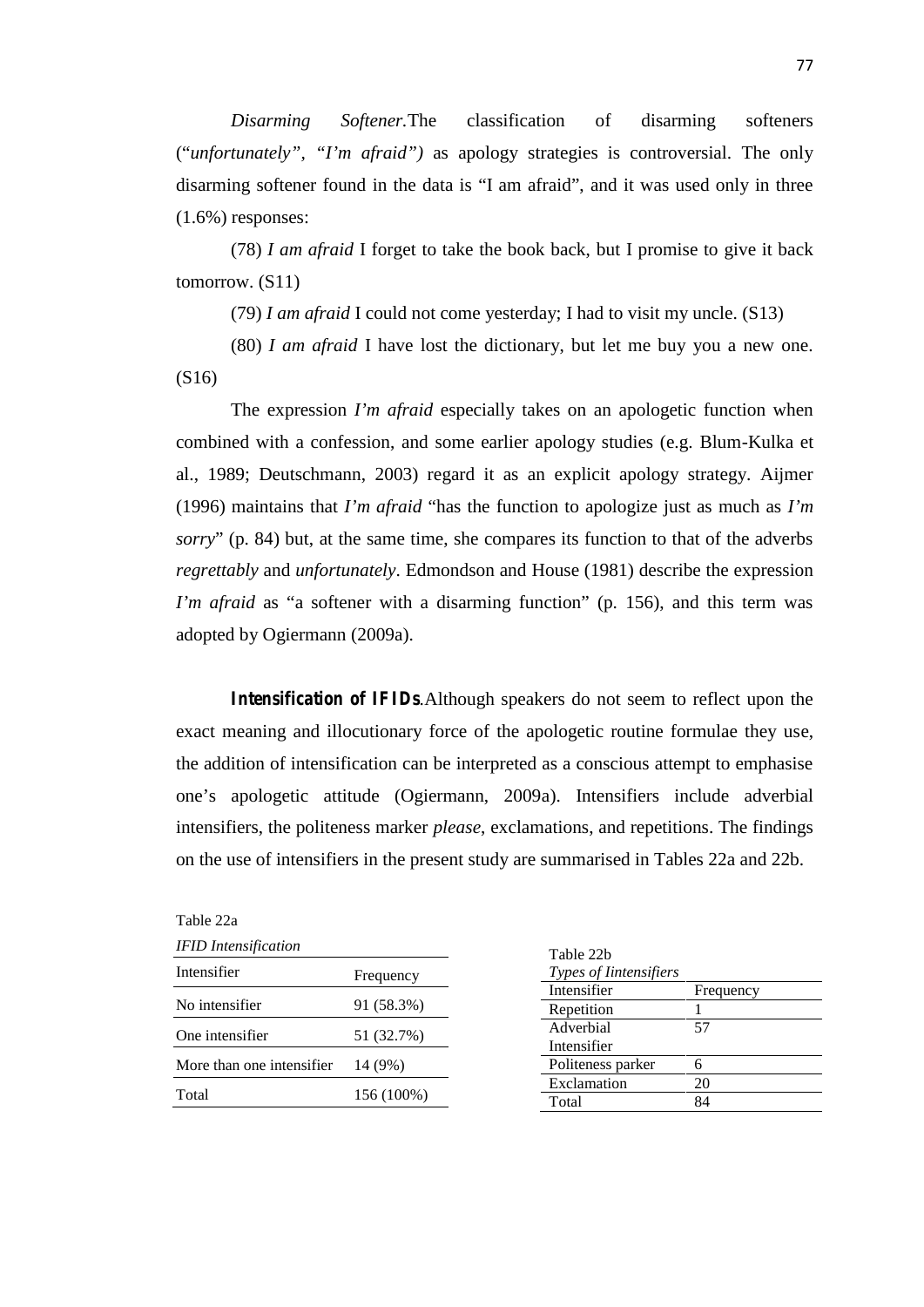The respondents added intensifiers to 65 out of 156 IFIDs, that is 41.7% (the results are comparable to that of English NSs in Ogiermann's (2009a) study where intensifiers were added to 42% of all IFIDs). Most IFIDs were accompanied by only one intensifier (see Table 22a).

*Adverbials* were the most frequently used intensification devices (see Table 22b), but only four adverbs appear in the data: *so*, *very, really*, and *terribly*. They usually accompanied the expression of regret (*I am sorry*), and occasionally—offer of apology (*I apologise*):

(81)I am *so sorry*, I forgot to do the assignment, but I promise to do it next time. (S14)

(82)I *apologize very much* since I forgot to bring the book. Could I bring it tomorrow please? I am *so* sorry. (S11)

Morning, sir. I am *very sorry* for missing your class yesterday. (S13)

(83)I *really apologize*. I forgot to do the assignment. (S14)

(84)I am *terribly sorry* for being late, sir. (S15)

*Exclamations* usually precede the IFID and also have an intensifying effect. It has even been argued that an exclamation, given the appropriate contextual conditions, can serve as an apology on its own (Fraser, 1981; Holmes, 1990). One example of an exclamation without an IFID or any other apology strategies was found in the data, although taking into account the circumstances in S20, it can hardly serve as an apology in this context:

(85)*Oh my God are you here?* (S20)

The main and most obvious function of exclamations, however, is to express surprise, which is why they were used frequently in scenarios with an unexpected outcome. Obviously, exclamations are unlikely to be used in situations in which the apology is simultaneously a confession, or when it is preceded by a complaint. Hence, exclamations can be regarded as situation-specific devices emphasising nonintentionality rather than intensifiers co-occurring with formulaic apologies (Ogiermann, 2009a). Predictably, subjects tended to intensify their IFIDs through the use of exclamations to express unintentionality of the offence caused (that is why they were mostly used in S18 and 19 that involved accidentally bumping into people):

(86) *Oww my god*. I am terribly sorry. Did anything happen to you? May I help you? (S18)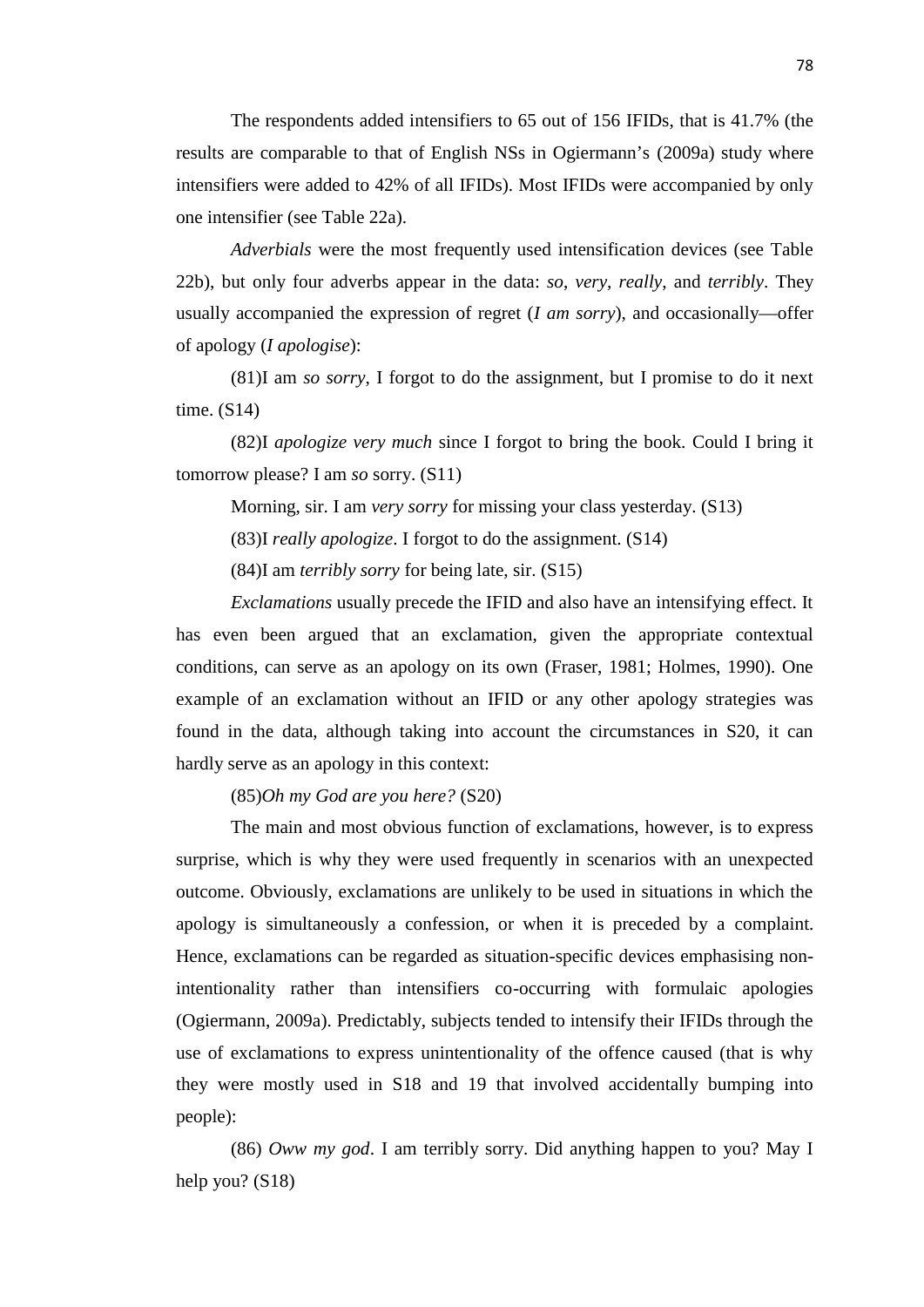(87) *Oh,* sorry. I didn't see you (S19)

Wierzbicka (1985) argues that exclamations in English "are a conventional device aimed at 'being nice' to the addressee rather than any spontaneous and unrestrained outburst of the heart" (p. 163). Finally, it should be borne in mind that the present data have been elicited by means of a written questionnaire, which is not a reliable instrument for examining linguistic devices expressing spontaneity and emotionality.

*Politeness marker please* was found in six apologies. In five of them it was combined with the IFID request for forgiveness (*please forgive me*), and in one case it accompanied an offer of apology:

(88)Sir, *please* forgive me. I have lost your dictionary. I promise I will buy a new one for you. (S16)

(89)Sir, I know I have done the same mistake two times, I am really sorry to have missed the meeting with you again, *please* accept my apologies. (S17)

*Repetition*. Only one example of repetition was found in the data:

(90)I am *really-really* very sorry to forget about my second meeting. (S17)

**Taking on responsibility.** The acceptance of responsibility is generally regarded as an indispensable element of apologies, necessary for the restoration of social equilibrium (Ogiermann, 2009a). It has been argued that expressions acknowledging responsibility can fulfil the function of an apology in any context (Olshtain & Cohen, 1983; House, 1989), which classifies them as direct apology strategies. Olshtain (1989) maintains that expressions of responsibility make particularly effective and sincere apologies. Blum-Kulka et al. (1989) define taking on responsibility as follows:

In the attempt to placate the hearer, the speaker often chooses to express responsibility for the offence which created the need to apologize (…) The subcategories for this strategy may be placed on a continuum from strong self-humbling on the speaker's part to a complete and blunt denial of responsibility. (p. 21)

While an explicit acknowledgement of responsibility may result in a more convincing apology than would a routinized IFID formula, there are various possibilities of expressing one's responsibility for an offence, and not all of them are equally effective. Whereas some of the strategies related to responsibility can serve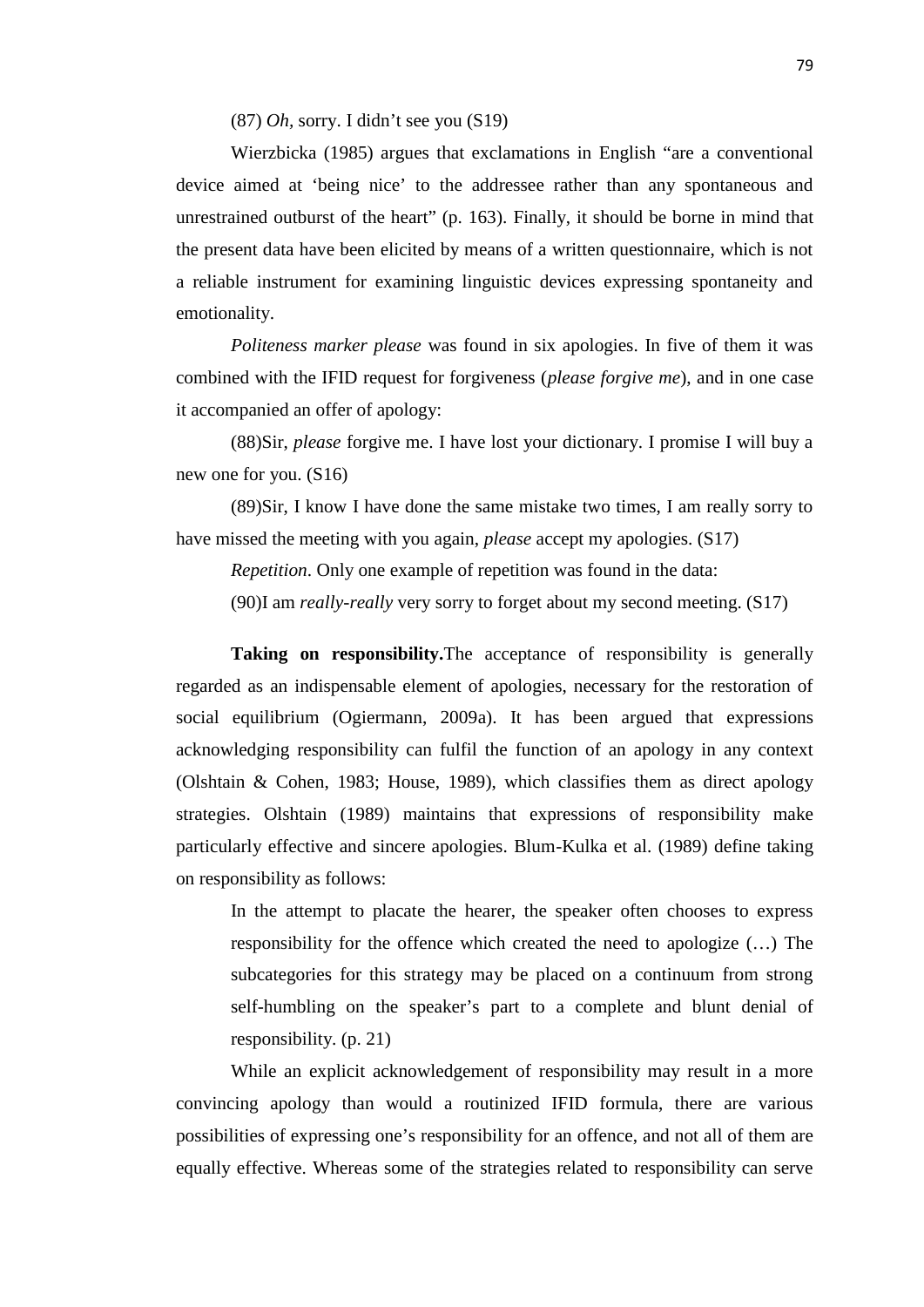as direct apologies, others are employed to deny rather than accept responsibility*.*These strategies, from the lowest to the highest degree of responsibility, include: (a) denial of fault, (b) minimization, (c) admission of fact; (d) lack of intent; (e) expression of self-deficiency; (f) expression of embarrassment; (g) explicit self-blame (see Chapter 3).

Strategies referring to S's responsibility for the offence reflect S's attitude towards the hearer and the offence. They are good indicators of S's willingness to allow threat to S's own face in the process of restoring H's face. Strategies that accept responsibility and threaten S's negative face reflect willingness to restore the damaged relationship and both interlocutors' positive face at the expense of S's negative face. The strategies intended to reduce the offender's responsibility provide evidence for the speaker's intention to save negative face. Compared to IFIDs, strategies expressing responsibility acceptance are less conventionalised and more threatening to S's negative face. At the same time, they pay more attention to H's positive face than do IFIDs, thus constituting an efficient means of eliciting forgiveness from the offended party. Denials of guilt, in contrast, can be successfully employed to protect S's face in situations where they are plausible; otherwise they jeopardise the offender's positive face and the relationship with the victim. The taxonomy used in the present study encompasses all the strategies related to responsibility, whether they constitute apologies or not. The inclusion of strategies avoiding responsibility in the analysis shows the extent to which speakers are willing to risk losing face when referring to the offence. The order in which strategies have been presented suggests a continuum of increasing responsibility acceptance and face-threat.

*Denial of responsibility.*As already mentioned, denial of responsibility is a face-saving strategy used to protect mainly S's negative face.This strategy includes all the utterances negating the speaker's involvement in the offence and shifting the blame to other people or the hearer. By refusing to acknowledge guilt, the offender denies his or her involvement in the offence and rebuffs accepting responsibility. Naturally, denials of responsibility are not regarded as apologies, and even when combined with IFIDS, cancel out the apologetic function of the IFIDs they accompany (Ogiermann, 2009a).

Seven instances of denying responsibility were found in this study, and three of them were combined with IFIDs. According to Ogiermann (2009a), IFIDs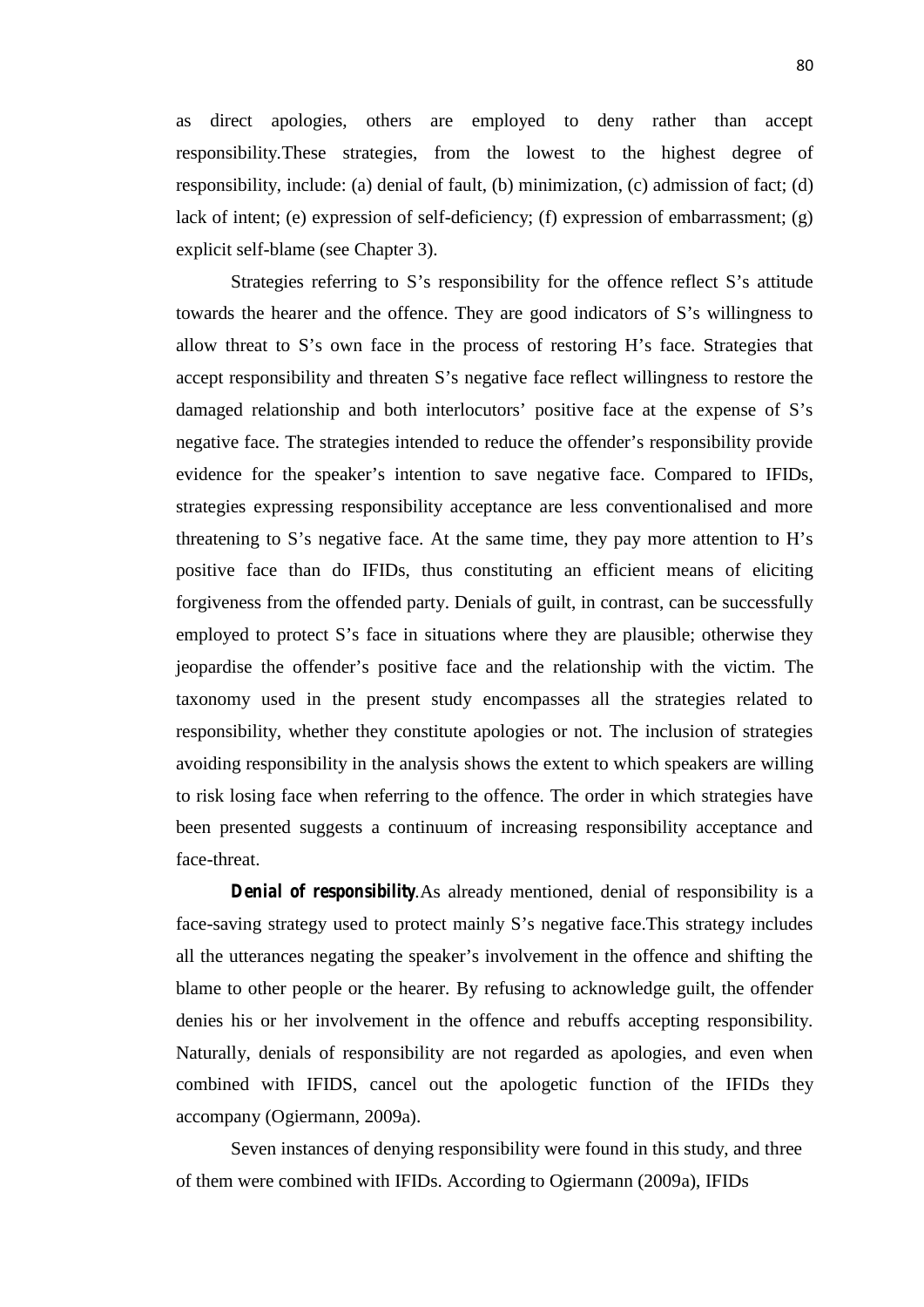accompanied by denials of responsibility serve as face-saving devices for the speaker:

(91)I am sorry for coming after the office hour is over, *I had no choice*. (S15)

(92)I am sorry, I know this is the second time I forgot, but *it really was out of my control*. (S17)

(93)I will tell the teacher the truth: "*I am not interested in your class and it seems to me to be boring.* But I am very sorry I hurt you." (S20)

The greatest discrepancies arise in connection with the first two examples that, in addition to being accompanied by IFIDs, seem to acknowledge and deny guilt at the same time: "sorry for coming after the office hour is over" but "I had no choice"; "I know this is the second time I forgot" but "it really was out of my control".

By denying responsibility for the offence, people seek to avoid confrontation and try to protect their own face, so this strategy, while being ineffective in restoring social harmony and having the potential to result in a new offence, is nevertheless used in offensive situations. However, responsibility acceptance is an indispensable element of an apology, and an apologetic formula combined with a denial of responsibility will not result in a successful apology. According to Ogiermann (2009a), in the context of student-teacher dynamics, Denials of responsibility display a rather careless attitude towards H's higher social status, whereas admissions of responsibility suggest not only that those using them are concerned about the future relationship with the professor, but perhaps also that they do not assess the situation as particularly face-threatening. (S2 (S11-book))

It follows that the more offensive the situation the more likely the speaker is to deny responsibility because with the severity of the offence grows the face-threat to the offender. It is not surprising, therefore, that three of five instances of denying guilt were found in S20 (which is also the DCT scenario with most "opting out" choices, the situation most offensive for the hearer and therefore making apology most face-threatening to the speaker). Interestingly, in a study by Olshtain and Cohen (1983) which focused on apologies produced by elementary students in response to offending actions of varying severity, it was found that children tended to deny responsibility when apologizing at the highest degree of severity of the offence, since they expected strong reaction (e.g. reprimand) from the recipient. At the same time, at the lowest severity level, most frequently used strategies were IFID and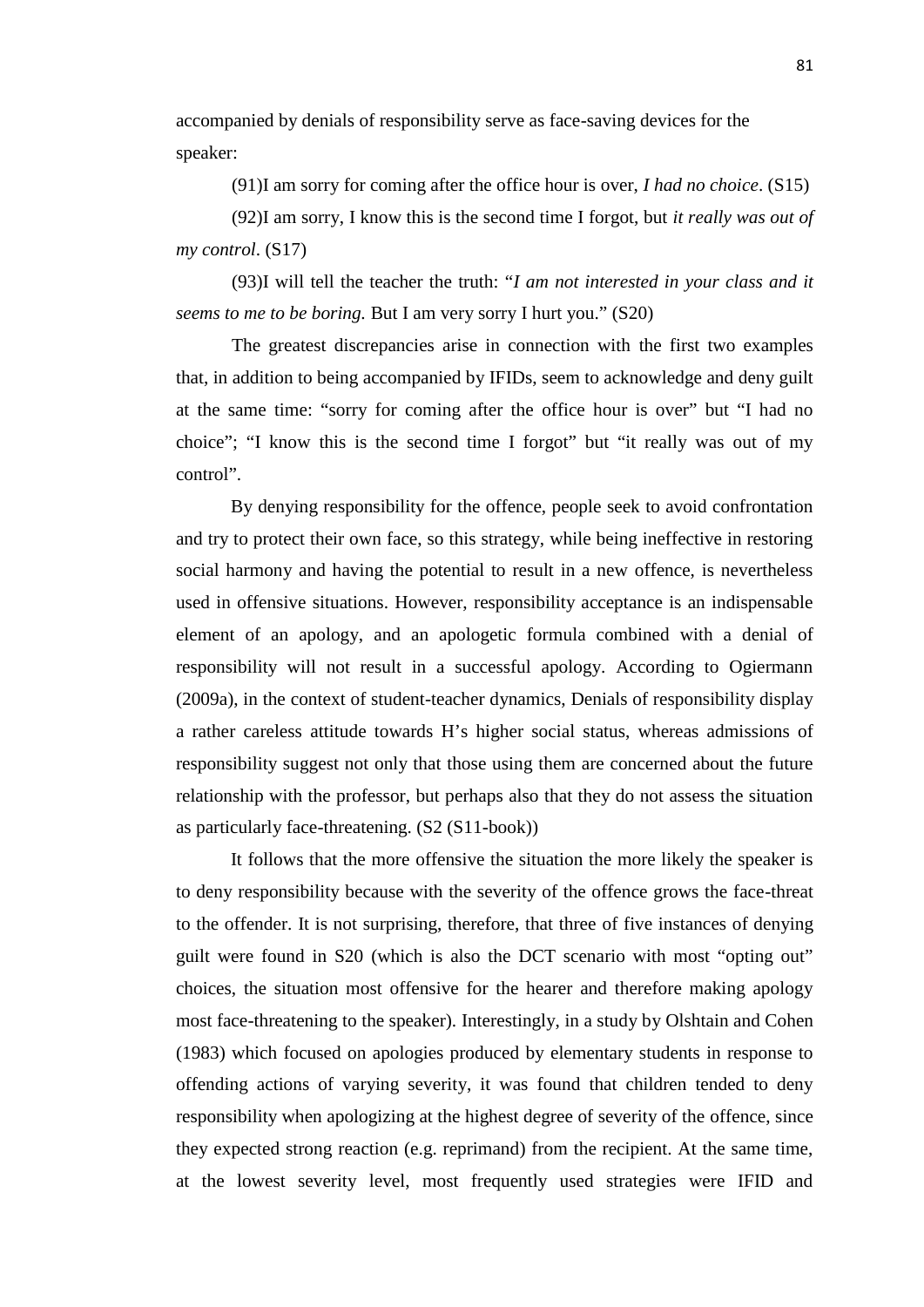substrategy of accepting responsibility – "lack of intent", and at the two higher degrees of severity, offenders used strategy "offer of repair". In Trosborg's 1987 study with Danish learners of English, denial of responsibility also correlated with the degree of the severity of the offence.

It can be concluded that in highly face-threatening situations, that is in cases of committing comparatively severe offences, the offenders' concern for their face is likely to outweigh their concern for H's face, the desire to be polite and restore the damaged relationship with H. Ironically, although it would seem logical that the greater the offence the more one should expect the offender to apologise, the reverse tends to happen.

*Minimisation.*In the present study, this strategy was rather rare (4/187 [2.1%]). Minimisation is not primarily related to the degree of responsibility but rather to that of imposition for it reduces the offensiveness of the situation and not necessarily the offender's responsibility for it (Ogierman, 2009). However, the less offensive the act, the less face-loss it entails to admit responsibility, which classifies minimisation as a strategy reducing threat to the speaker's face:

(94)*This is the first time that I have forgotten an assignment*; I don't know how it happened. Please, give me extra time to complete it. (S14)

(95)Sir, I am very sorry for not doing my assignment on time. *You know it is not my habit.* I promise to do it today and bring it tomorrow to your office. (S14)

(96)*It is not my habit*, I'm really sorry for being late… (S15)

Combined with an IFID, the latter two examples seem to function as apologies.

According to Trosborg (1987), infrequent use of minimisation is characteristic for language learners but not English native speakers and is a sign of insufficient pragmatic knowledge.

*Admission of facts.*Among the strategies related to responsibility, "admission of facts", neutral in terms of responsibility acceptance, was used in the majority of situations, while strategies that explicitly admitted or denied guilt were minimally used. Admissions of facts occupy a middle position on the responsibility scale: they neither reduce nor accept it. However, when used on its own, without IFIDs or other apology strategies, admission of facts is face-saving and serves to distance S from the offence. The strategy is situation-specific: admissions of facts are most likely to appear in scenarios requiring S to inform H about the offence. Scenarios where H is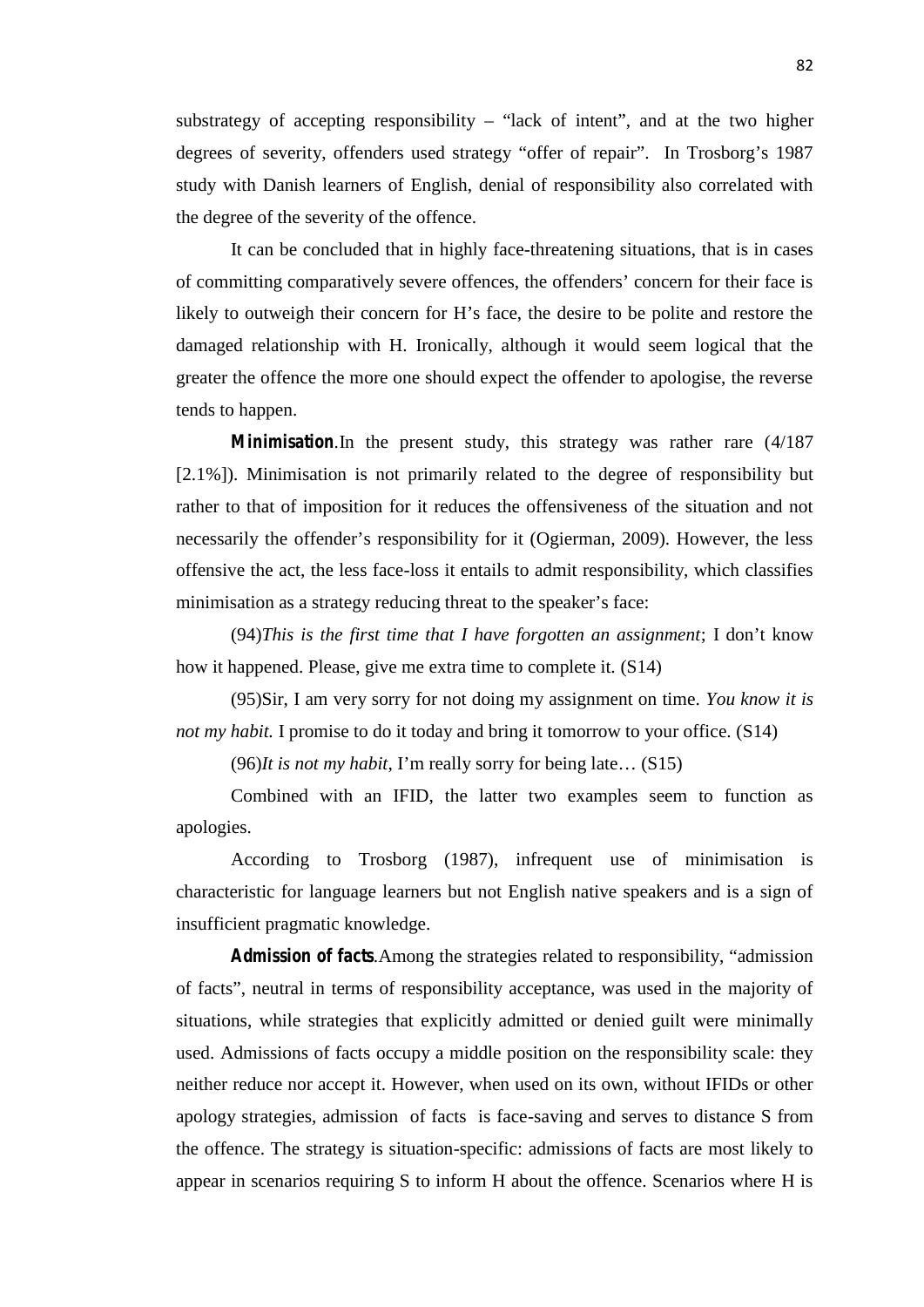absent while the offence takes place and unaware of the exact circumstances leading up to it are likely to elicit a high number of admissions of facts. In this study, this strategy was mostly used in the following situations: S11 (15/20 [75%]) (forgetting to bring back a borrowed book), S14 (12/20 [60%]) (forgetting to do an assignment), S16 (13/17 [76.5%]) (losing a borrowed dictionary). Admissions of facts were entirely absent in S18 and S19 where the apology took place immediately after the offence committed in H's presence (see Table 20 for the use of the strategy "admission of facts" across DCT scenarios).

Admission of facts was used in 52/187 (27.8%) cases. In 49 of them it was combined with at least one other strategy, and only in 3 responses it was employed on its own. Being neutral in terms of responsibility acceptance, admission of facts is the strategy type which is most likely to carry divergent illocutionary forces when combined with other strategies. The face-threat involved in admitting facts depends to a great extent on the strategies with which it is combined (Ogiermann, 2009a). This strategy frequently co-occurred with IFID in this study: since admissions of facts do not accept responsibility, they are not sufficient to constitute an apology on their own. IFIDs co-occurred with admissions of facts in 46 situations. Out of those 46 responses, more than half of (25) contained one more apology strategy in addition to IFID and admission of facts, as in the examples below:

(97)Sir, please forgive me. I have lost your dictionary. I promise I will buy a new one for you. (S16)

(98)I'm sorry teacher, I have forgotten your book, I hope you don't need it today, I'm sorry again. (S11)

*Lack of intent.* This strategy was employed in 12/187 (6.4%) cases. The category "lack of intent" does not attempt to reduce the speaker's responsibility by transferring it somewhere else, thus resulting in greater responsibility acceptance, because, as Ogiermann (2009a) argues, saying 'I did not mean to do it' automatically implies 'I have done it'. Expressions of lack of intent are generally associated with neutral formulations, such as '*I did not mean to'*, which can be followed by naming the offence. No realisations naming the offencewere found in the study. All of the utterances assigned to this category in the current study do not refer to the offence:

(99)(As I am collecting the books) I am very sorry sir, *I didn't mean it. It unintentionally happened.* (S19)

(100)I am sorry, *I didn't mean that*. (S20)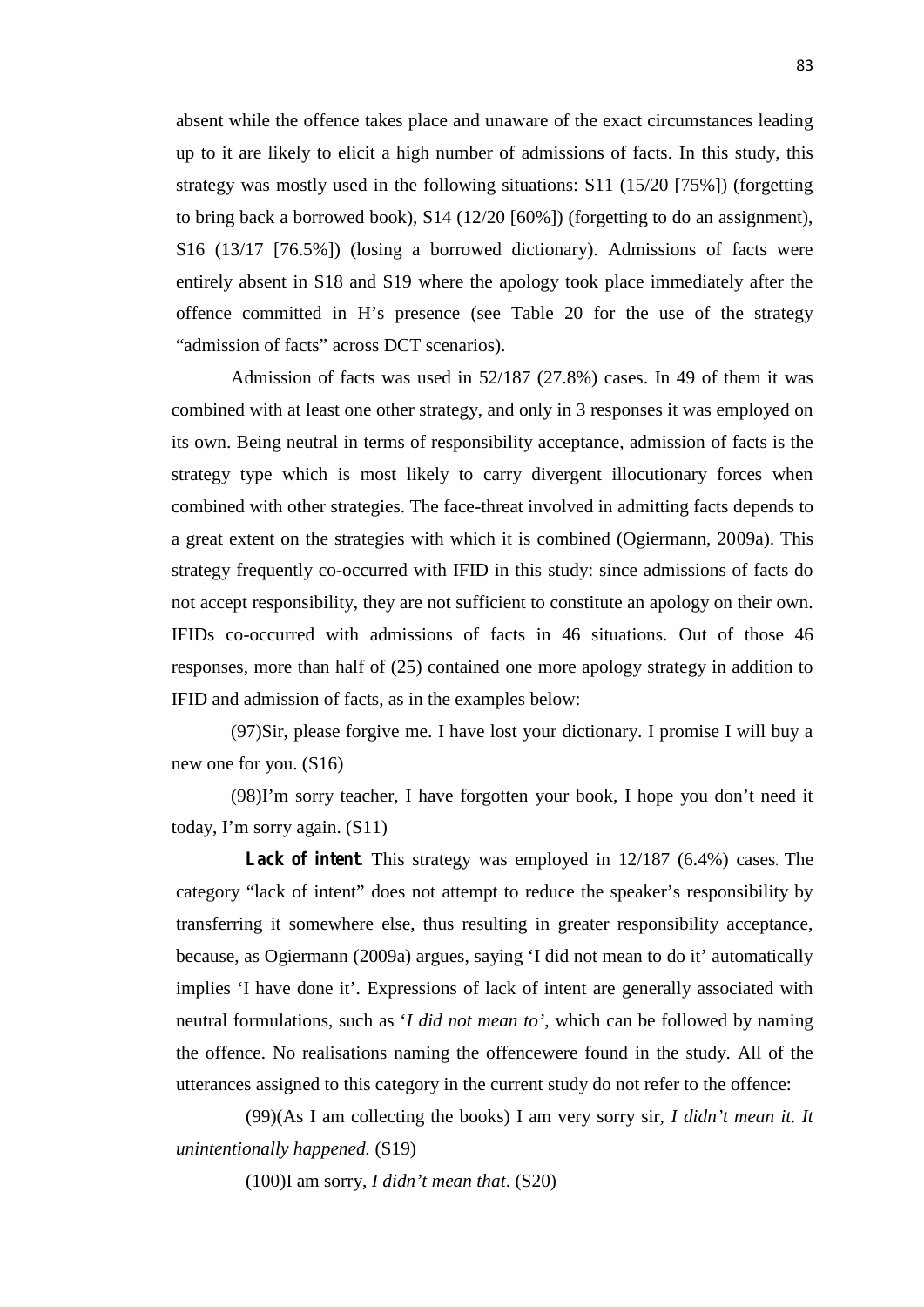The involuntary character of the offence can also be emphasised by claiming lack of foresight:

(101)I am so sorry sir, *I didn't expect this happen*. I was trying to get to the class as soon as possible. (S18)

The strategy "lack of intent" never occurred in the data on its own: in all 12 cases where this strategy was used it accompanied an IFID, and in four of them the strategy "offer of repair" was employed in addition to these two. It can be concluded that lack of intent was only used as an additional strategy.

Expression of lack of intent also seems to be a situation-specific strategy (see Table 20). It was used in S17 (one instance) S18 (three instances), S19 (six instances), and S20 (two instances), where "I didn't mean to" practically meant trying to take back one's words:

(102)I am sorry, *I didn't mean that*. (S20)

(103)I am terribly sorry, sir.*I didn't mean to*. (S20)

Strategies admitting guilt, that is embarrassment, self-criticism, and explicit self-blame, were used minimally, which can be explained by their high threat to the speaker's face.The strong preference for admissions of guilt seems to be, on the one hand, related to the speaker's responsibility being so obvious that the face threat involved in admitting it is relatively low. On the other hand, the admissions of guilt were mostly used in connection with offers of repair, thus providing the reason for offering compensation (offer of repair also mitigates the face-threat to S thus making it easier to admit guilt).

*Expression of embarrassment.*This strrategyoccurred in only 4/187 (2.1%) cases and always in combination with other strategies. Expressions of embarrassment usually consist of formulaic phrases focusing on the discomfort the speakers experience due to their offensive behaviour. Thus, these accounts only implicitly accept responsibility. In the context of an offence, an expression of embarrassment can be interpreted as the offender's admission to have committed an act offensive enough to be embarrassed about:

(104)Sir, I know this is second time when I missed the meeting. *I feel awkwardness for the situation*. I promise it won't happen again. (S17)

(105)Mr. /Mrs., *I feel really awkward*, I forgot to bring you the book. I promise I will bring it you tomorrow. (S11)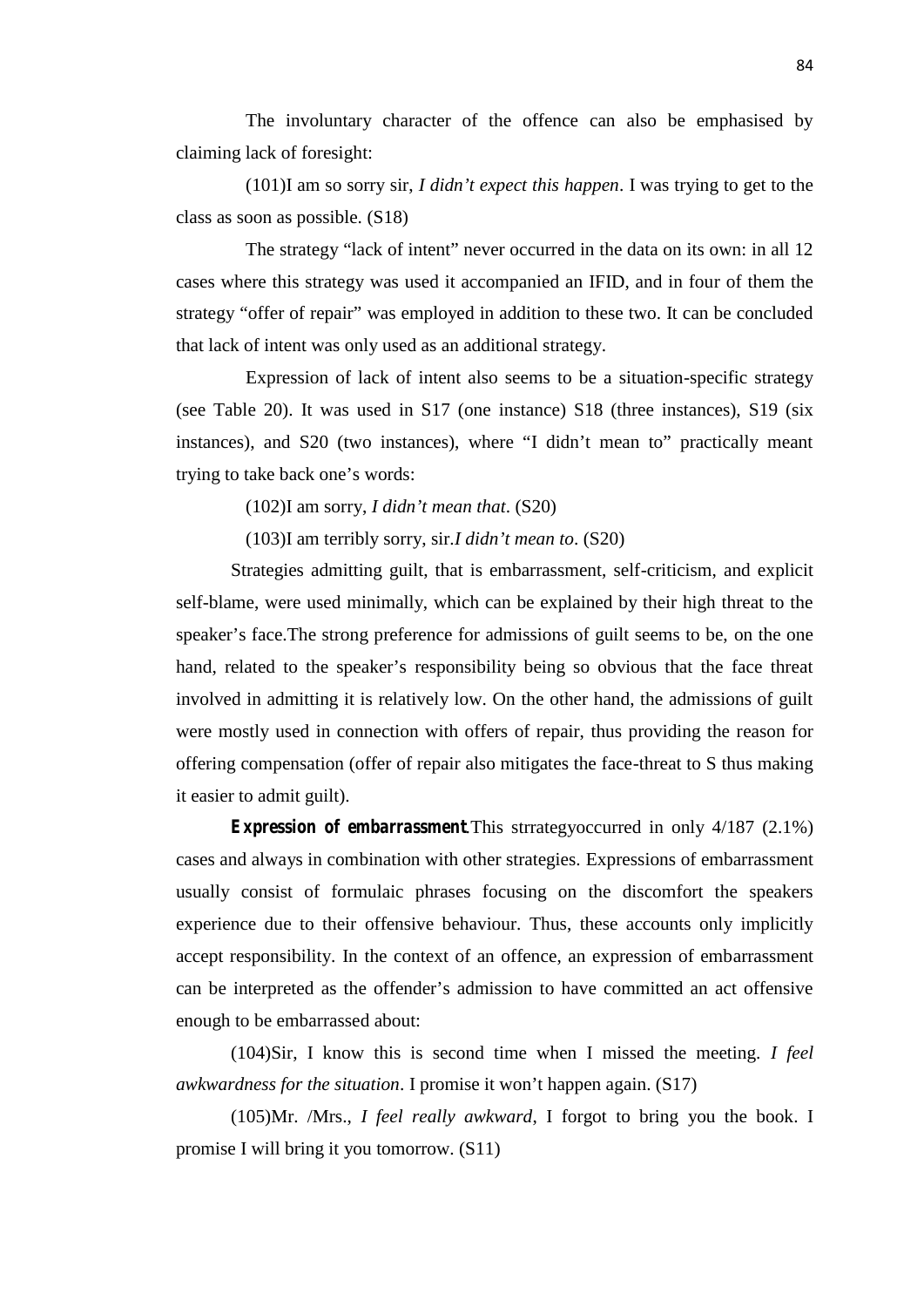*Expressionsof self-criticism.*Although expressions of self-criticism do not explicitly acknowledge responsibility, they are highly face-threatening and humiliating and can be described as strongly hearer-oriented. They disregard the speaker's negative face needs and may even damage his or her positive face. In expressing self criticism in an offensive context, S enhances H's face by taking over the role of the accuser. Self-criticism not only confirms the victim's right to be offended, but often also exaggerates the offender's guilt, showing a particular concern for the hearer's damaged face (Ogiermann, 2009a). Considering this, it is not surprising that this strategy was used only in 6/187 (3.2%) cases, four of them being situations where the offence happened in H's presence and was undeniable (S17, S18, and S19):

(106)Mr. /Mrs. I am sorry! *I'm so absentminded!* Let me help with those books, please! (S19)

(107)Oh my god I am really sorry, sir, please forgive *my silliness*!! (S18)

*Explicit self-blame.*Explicit expressions of guilt are a direct, contextindependent apology strategy (Ogiermann, 2009a). When selecting this strategy, the apologizer explicitly admits being guilty. Although S's self-humbling threatens his or her face, it helps appease H, as the offender wants to restore social harmony. In the present study, this strategy was found only in 2/187 (1.1%) situations:

(108)Oh my God, I am so sorry teacher I am running just not to miss the lesson but I *did something worst.* (S18)

(109)I forgot about the meeting Sir/Mam.*It's completely my fault.* (S17)

In general, the category "taking on responsibility" was frequently used (87/187 [46.5%]). It was mostly represented by sub-strategy "admission of facts", while other sub-strategies were rarely used and limited to certain situations.

| Co-occurrence of "Responsibility" with Other Strategies |                 |
|---------------------------------------------------------|-----------------|
| <b>RESP</b>                                             | 9/187(4.9%)     |
| IFID+RESP                                               | 32/187 (17.1 %) |
| <b>REPR+RESP</b>                                        | $4/187(2.1\%)$  |
| RESP+FORB                                               | $1/187(0.5\%)$  |
| <b>RESP+ REOU</b>                                       | $1/187(0.5\%)$  |
| RESP+EXPL                                               | $1/187(0.5\%)$  |
| IFID+RESP+REPR                                          | 22/187 (11.8%)  |
| IFID+RESP+ REOU                                         | 5/187(2.7%)     |
| IFID+RESP+EXPL                                          | 5/187(2.7%)     |
| IFID+RESP+FORB                                          | $4/187(2.1\%)$  |
| $IFID+RESP+EXPI+$                                       | $2/187(1\%)$    |
| <b>REPR</b>                                             |                 |
| IFID+RESP+Concern                                       | $1/187(0.5\%)$  |
| Total:                                                  | 87/187 (46.5%)  |

*Co-occurrence of "Responsibility" with Other Strategies*

Table 23

*Note*. RESP= responsibility; EXPL=explanation; REPR=offer of repair; FORB=promise of forbearance; Concern= concern for the hearer; REQU=request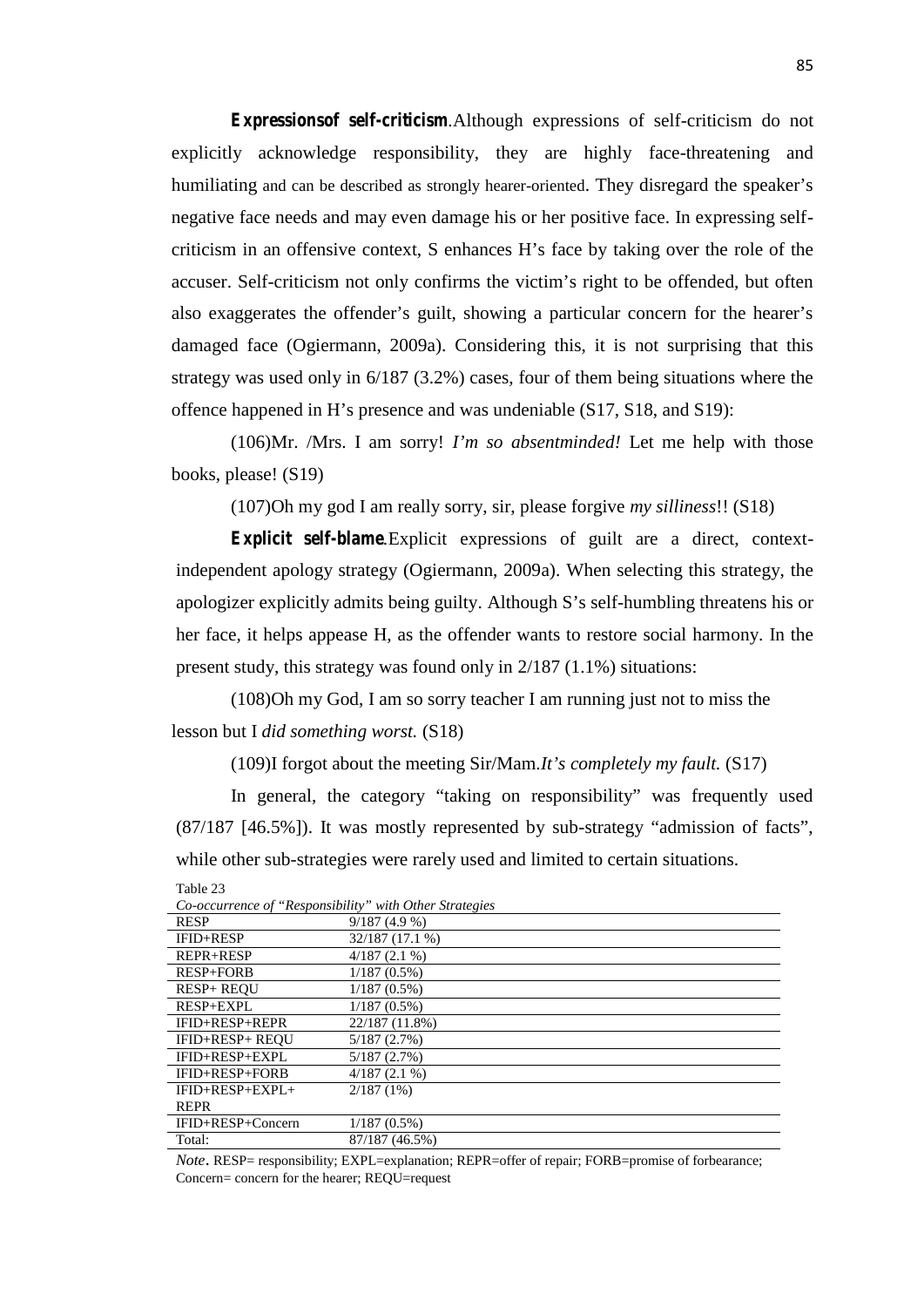**Explanation.**Blum-Kulka, Housse and Kasper (1989) define explanation as "self-justification by explaining the source of the offence as caused by external factors over which the speaker has no control" (p. 21). Explanations are indirect apology strategies, though most researchers agree that they can perform an apology on their own (Aijmer, 1996). Wolfson,Marmor, and Jones (1989) suggest that the acceptability of an explanation as an apology may be culture-dependent.

Explanations were found in 47/187 (25.1%) cases and were present across all scenarios (see Table 20). They were usually combined with other strategies, usually with IFIDs (39 instances), which suggests that the respondents found explanations not sufficient to constitute an apology on their own. There are only four examples of explanation being used as the only strategy (one in S12 and three in S20):

(110)I mean the last class was very difficult, and I couldn't understand therefore for me it was boring. (S20)

(111)I wanted to tell you about the class which was boring, but I didn't dare to tell you. To feel relaxed I said that to my friend. (S20)

Ogiermann (2009a) states that "arguments making one's behaviour more understandable are clearly involvement strategies, though, when used in response to an offence, they focus on redress of the *speaker's* positive face and may not necessarily classify as politeness strategies" (p. 237). Using explanation as the only strategy in such highly offensive situation as S20 once again shows the respondents' concern for their face outweighing politeness considerations.This strategy most often co-occurred with IFIDs: there are 39 instances, 21 of which were limited to Explanations+IFIDs only, and 18 combined with one or two more strategies, e.g.:

(112)I am sorry for being late; it was because of the bus, it will not happen again. Are you free right now? (S15)

| 140E <sub>24</sub>                                   |                |
|------------------------------------------------------|----------------|
| Co-occurrence of "Explanation" with Other Strategies |                |
| EXPL                                                 | $4/187(2.1\%)$ |
| IFID+EXPL                                            | 21/187 (11.2%) |
| EXPL+REPR                                            | 3/187(1.6%)    |
| RESP+EXPL                                            | $1/187(0.5\%)$ |
| IFID+RESP+EXPL                                       | 5/187(2.7%)    |
| $IFID+EXPI+REPR$                                     | $4/187(2.1\%)$ |
| IFID+RESP+EXPL+ REPR                                 | $2/187(1\%)$   |
| IFID+EXPL+Concern                                    | $2/187(1\%)$   |
| IFID+EXPL+ REOU                                      | 2/187(1%)      |
| EXPL+REPR+ REOU                                      | $1/187(0.5\%)$ |
| IFID+EXPL+REPR+ REOU                                 | $1/187(0.5\%)$ |
| IFID+EXPL+FORB+ REOU                                 | $1/187(0.5\%)$ |
| Total:                                               | 47/187 (25.1%) |

 $T_{\rm T}$   $T_{\rm A}$ 

*Note*. RESP= responsibility; EXPL=explanation; REPR=offer of repair; FORB=promise of forbearance; Concern= concern for the hearer; REOU=request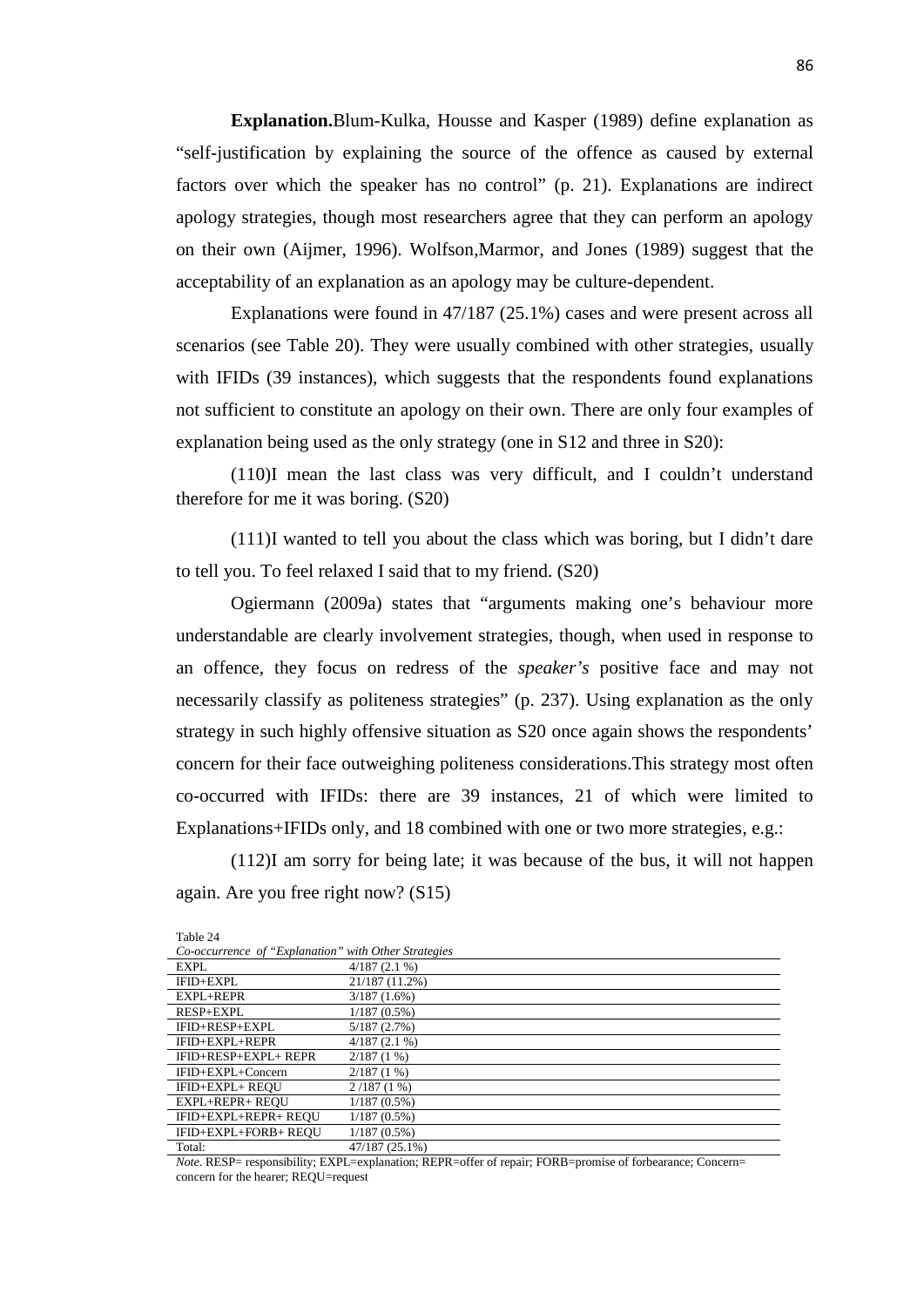Explanations can refer not only to the real circumstances but also to invented information. The hearer's ignorance of the exact circumstances of the offence makes it possible to present him or her with a less offensive version of it and to minimise damage to both parties' face. Since DCTs provide the respondents with contextual information establishing the circumstances of the offence, explanations deviating from that information can be identified. The arguments that conceal the real offence constitute face-saving strategies minimising the severity of the offence. In the case of apologies, the face-saving mechanisms making the speech act less face-threatening are related to the speaker's face needs, and, as already mentioned, protection of one's own face does not result in politeness.

Explanations contradicting the information given in the DCT were found in S11, S14, and S17. In S11, a respondent lied that she did not bring a borrowed book because she still needed it, which is a better explanation than simply forgetting it at home as specified in the DCT. She also added a request to return it later:

(113)Thank you very much for allowing me to use the book. It was very useful, but *I haven't finished my assignment* so can it stay with me for one more day? I promise I will return it tomorrow. (S11)

Four of the five explanations found in S14 also were lies – students did not admit simply having forgotten to do the assignment:

(114)Sorry, Doctor. *I couldn't complete it*. Can I give it to you tomorrow? (S14)

(115)I am sorry, *I forgot to bring my assignment for the course today, I got up late this morning and I had to be hurry for the class*. (S14)

(116)Sorry, teacher*, I thought you gave assignment for next class*. At home I will do my assignment and send you by e-mail.  $(S14)$ 

(117)*I will lie and say: "I forgot the assignment at home*, but I will bring it during the next class". (S14)

Finally, three of four times this strategy was used in S17, the explanations were also made-up:

(118)Sorry, Doctor. I know that it's not an excuse, but this time I also *have a serious reason for not coming on time*. Sorry. *My friend had a car accident, and I was with him. I don't have your phone number, therefore I come to apologize, and I need to go and be with him today in the hospital.*(S17)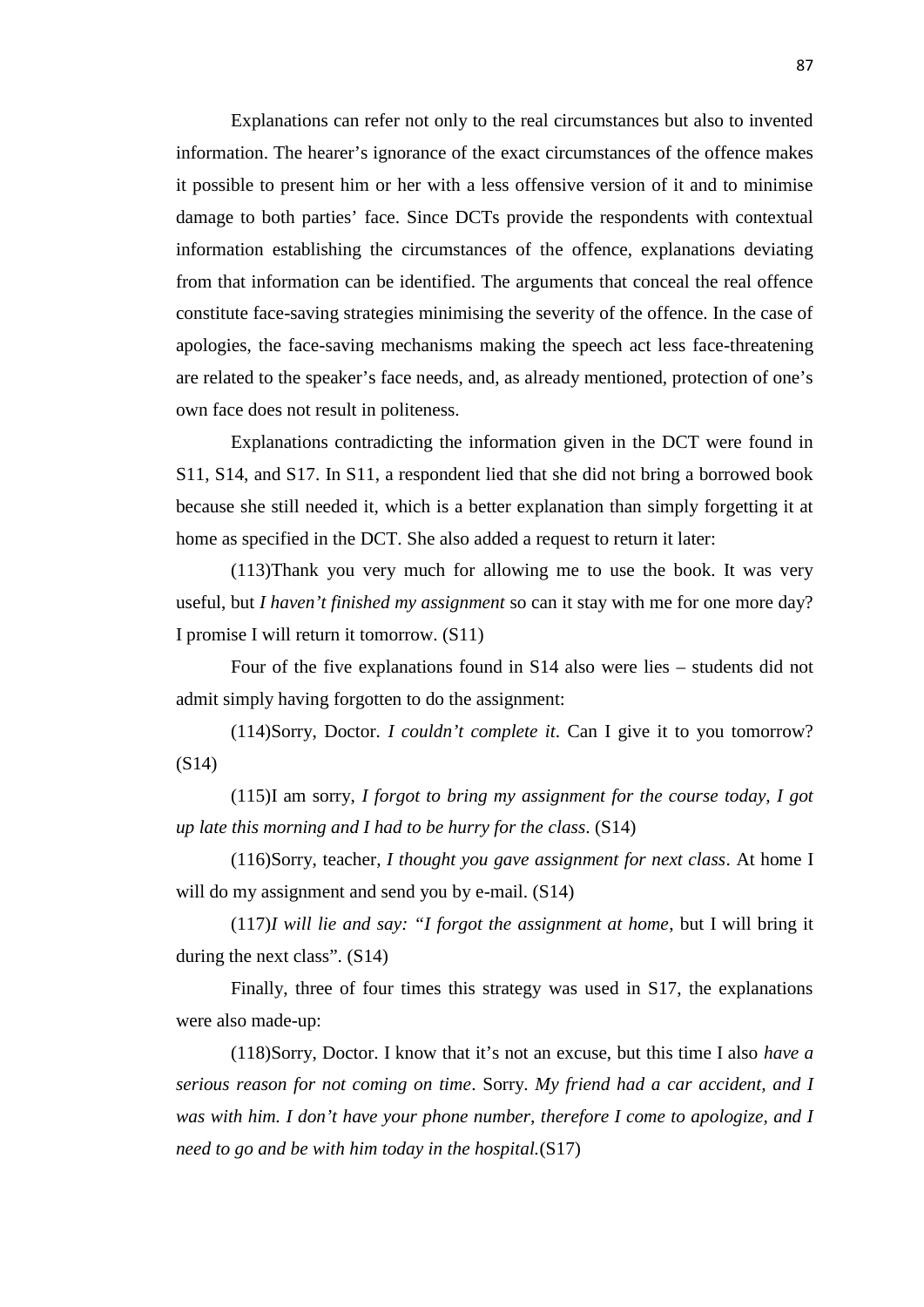(119)I am very sorry. I know it's not the first time but *I had a serious problem and I didn't even have the time to let you know*. (S17)

(120)I do apologize for missing a crucial meeting with you for the second time*; I had two other appointments at the same day which made me completely forget about yours.* (S17)

According to Ogiermann (2009a), such selection of strategies illustrates the respondents' awareness of the importance of maintaining harmony with a status superior addressee. The decision to reveal or conceal the real circumstances of the offence is indicative of the perceived face-threat underlying the encounter and of considerations concerning the ensuing consequences for the future relationship with the professor. By concealing the true nature of the offence, the respondents reduced its severity and the corresponding damage to the hearer's *and* the speaker's positive face. At the same time, lying brings with it the danger of misjudging the hearer's knowledge, which is very likely to result in a new offence. When S's attempt to save face is recognised by H, more damage occurs to both H's and S's face as well as to their relationship. Hence, the speaker's interest in maintaining his or her reputation and the relationship with the victim generally makes repair work necessary.

**Offer of repair.** Such apology strategies as offer of repair, promise of forbearance (also referred to as promise of non-recurrence), and concern for the hearer are indirect strategies, since "their apologetic function is context-dependent and they are not applicable to all offensive situations" (Ogierman, 2009, p. 179). They all appear in Brown and Levinson's (1987) chart of positive politeness strategies as "offer", "promise", and "attend to H", respectively. Expression of concern, offer of repair and promise of forbearance attend to the speaker's and the hearer's (mutual) positive face needs with the aim of restoring the equilibrium and maintaining it in the future. The strategy "concern for the hearer" classifies as a positive politeness strategy because it attends to the victim's needs, which have been negatively affected by the offence. At the same time, an offender showing concern for the hearer avoids damage to his or her own self-image. Offer of repair and promise of forbearance are directed to both interlocutors' positive face as they emphasise the speaker's interest in maintaining the relationship. While the former has the function of restoring the equilibrium by repairing the damage in a more than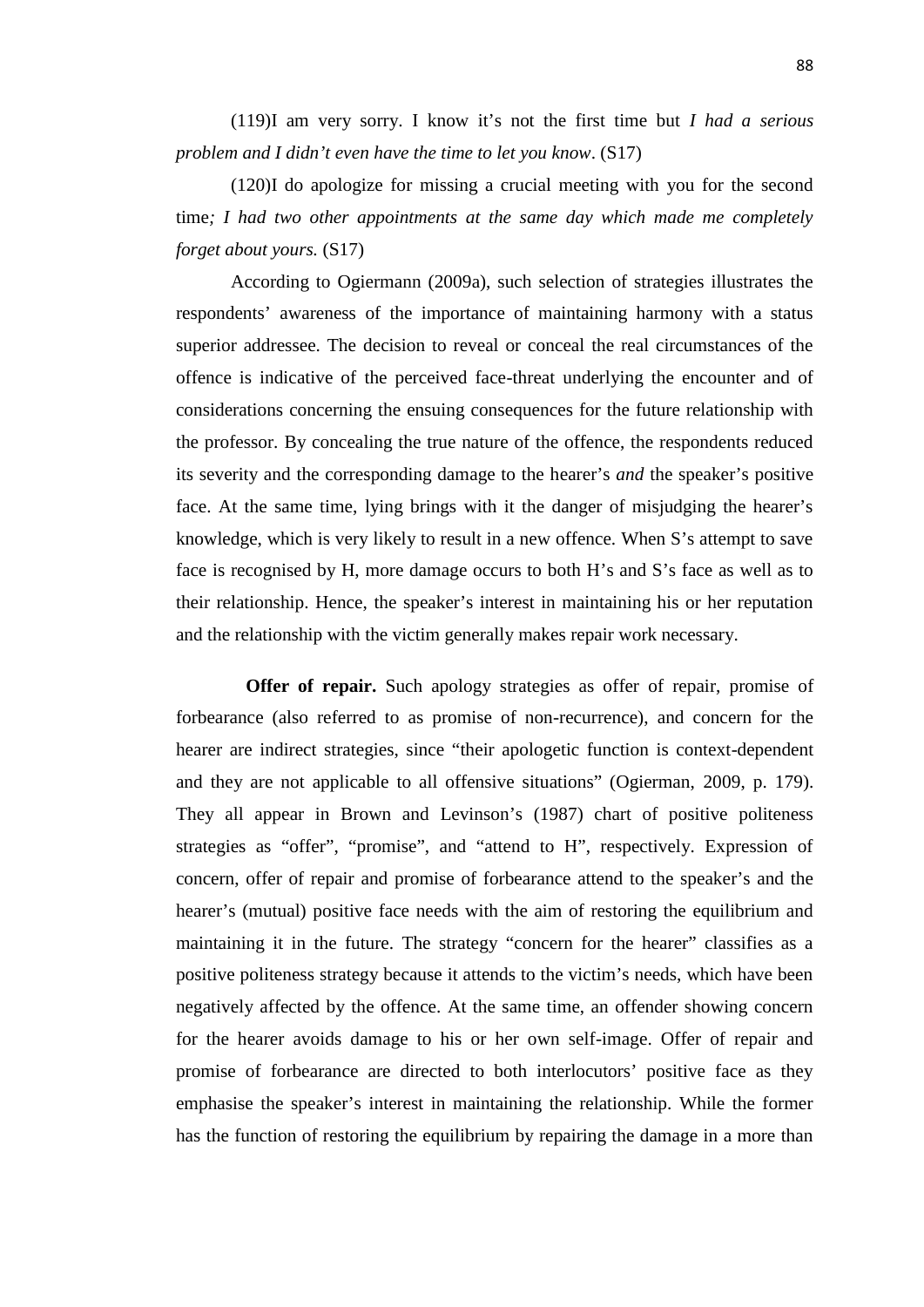verbal way, the latter is used to ascertain the smooth functioning of the relationship in the future.

The situation-specific nature of the strategy offer of repair restricts its applicability to offences causing damage which can be compensated for. When offering repair, the offender "makes a bid to carry out an action or provide payment for some kind of damage that resulted from the infraction" (Cohen & Olshtain, 1994, p. 144). It is questionable whether offer of repair presupposes acceptance of responsibility. Ogiermann (2009a) argues that the function of offers of repair in combination with explicit apology strategies differs from the one they serve when used on their own, in which case they substitute rather than constitute an apology. She points out that offering material compensation *instead* of apologising is a face saving strategy: it does not necessarily entail responsibility, nor does it attend to the hearer's positive face.

In the present study, offer of repair was employed in 53/187 (28.3%) responses. As mentioned above, this strategy is situation-specific. Offer of repair was found in six out of the ten DCT scenarios in the study, mostly in situations that involve causing damage which can be compensated for, which in this study were S11 (forgetting to return a borrowed book); S14 (forgetting to do an assignment); S16 (losing a borrowed dictionary); S19 (bumping into a teacher with a stack of books; several books fall down). Its frequent occurrence in responses can therefore be explained by the frequency of DCT situations involving causing repairable damage. In addition, making amends somewhat reduces the guilt and serves to restore S's face:

(121)Mr./Mrs., I feel really awkward, I forgot to bring you the book. *I promise I will bring it you tomorrow.* (S11)

(122)Sir, I am very sorry for not doing my assignment on time. You know it is not my habit. *I promise to do it today and bring it tomorrow to your office*. (S14)

In S16, respondents either promised to buy a new dictionary or used the past tense claiming they had already bought a new one. Such an approach consists in informing the hearer about the compensation rather than offering it, and it does not really fit with the description of the scenarios. Nevertheless, it minimises threat to both interlocutors' face and may even make the apology dispensable. Nearly all respondents using this strategy combined it with a confession informing the hearer about the offence, thus making the confession less face-threatening: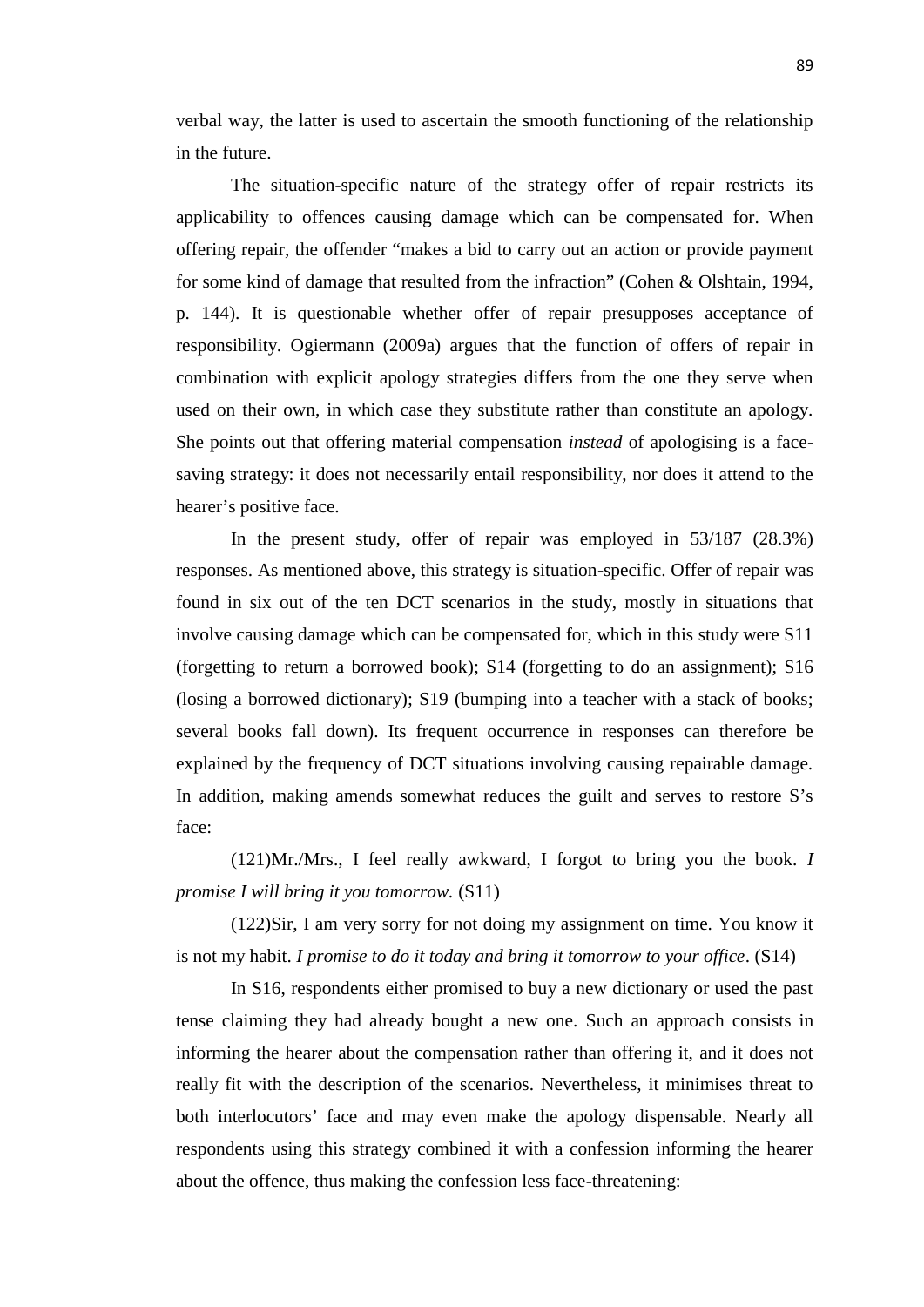(123)Sorry, Doctor. I lost your dictionary, and *I bought a new one.* It's a bit different, could you please accept it? (S16)

There are only two instances of utterances which consist solely of an offer of repair:

(124)Would you like me to buy you a dictionary when I go shopping? (S16)

(125)I will give you my assignment as soon as possible. (S14)

According to Ogiermann, offers of repair assume responsibility for compensating for the offence but not necessarily for committing it, and used on their own, may substitute the apology, in which case they have a face-saving function for the speaker. She nevertheless suggests that the offers of repair used on their own are to be regarded as strategies assuming responsibility for the offence due to the lack of contrary evidence.

The remaining 51 offers of repair co-occur with other strategies, and are likely to serve the function of positive politeness strategies emphasising the sincerity of the apology and the speaker's interest in maintaining the relationship with the hearer. Forty-two offers of repair co-occur with IFIDs, 22 of them with IFIDs only. This strategy was also combined with the strategy "taking on responsibility" in 28 cases. Other combinations are less frequent (see Table 25). As for co-occurrence of offer of repair and taking responsibility, there is a tendency to combine explicit admissions of guilt with direct offers of repair (Ogiermann, 2009a). When the offender's responsibility for the offence is obvious, it is easier to admit it (or more difficult to deny it), and, therefore, more necessary to repair the damage. Offers of repair evolve from admissions of guilt and also have a face-saving function for the offender once his or her responsibility for the offence has been established.

| Co-occurrence of "Repair" with Other Strategies |                 |
|-------------------------------------------------|-----------------|
| <b>REPR</b>                                     | $2/187(1\%)$    |
| IFID+RESP+REPR                                  | 22/187(11.8%)   |
| <b>IFID+REPR</b>                                | $12/187(6.4\%)$ |
| REPR+RESP                                       | $4/187(2.1\%)$  |
| IFID+EXPL+REPR                                  | $4/187(2.1\%)$  |
| $EXPI + REPR$                                   | $3/187(1.6\%)$  |
| IFID+RESP+EXPL+ REPR                            | $2/187(1\%)$    |
| $Concern + REPR$                                | $1/187(0.5\%)$  |
| IFID+REPR+Concern                               | $1/187(0.5\%)$  |
| EXPL+REPR+ REOU                                 | $1/187(0.5\%)$  |
| IFID+EXPL+REPR+ REOU                            | $1/187(0.5\%)$  |
| Total                                           | 53/187 (28.3%)  |

| Table 25.   |                                                |                     |
|-------------|------------------------------------------------|---------------------|
|             | Co-occurrence of "Repair" with Other Strategie |                     |
| <u>nonn</u> |                                                | $0.1107 \times 100$ |

*Note*. RESP= responsibility; EXPL=explanation; REPR=offer of repair; FORB=promise of forbearance; Concern= concern for the hearer; REOU=request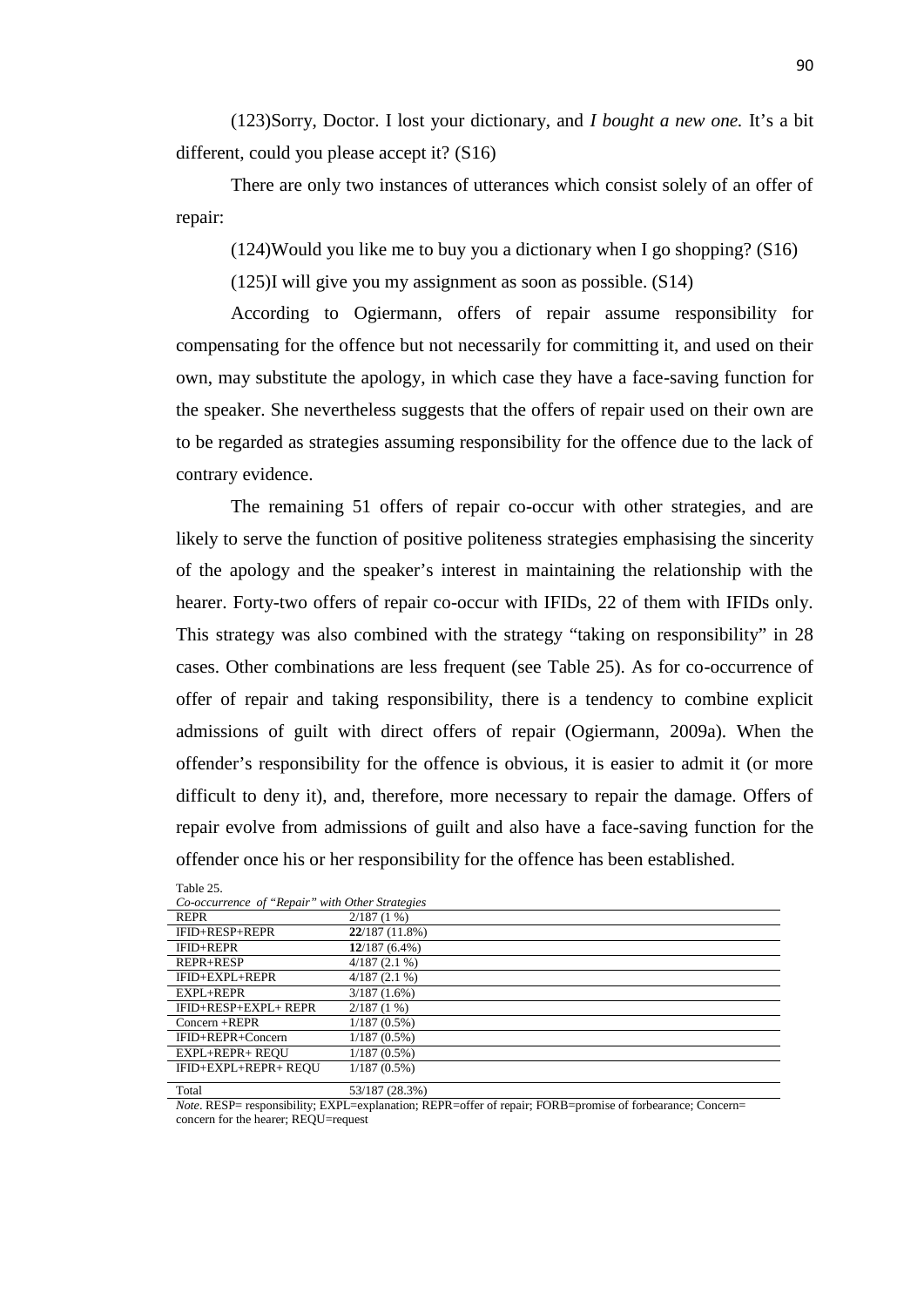**Promise of forbearance.**Promises of forbearance are context-specific and are generally offered in potentially recurrent offensive situations (Ogiermann, 2009a). In case of repeatedly committed offence this strategy becomes a central element of the apology, but in offensive situations happening for the first time it has mainly an intensifying function. Promises of forbearance are positive politeness strategies and are employed when the future harmony between S and H is particularly important to S. The majority of promises of forbearance consist of formulaic expressions negating the recurrence of the offence:

(126)I apologize for being late. *It won't happen again.* (S12)

These formulations do not refer to the circumstances of the offence and can be employed in any potentially recurring offensive situation. Other promises of forbearance explicitly address the circumstances of the offence:

(127)I apologize, I know it is my second time, but *I will not be late anymore.* (S17)

This strategy was minimally used by respondents, which is in accordance with previous findings (Cohen, Olshtain, & Rosenstein, 1986; Trosborg, 1987). The total of promises of forbearance amounts to 10/187 (5.3%) instances, and half of them were found in S17 (forgetting about a meeting for the second time, i.e. context in which the offence has been committed repeatedly). Other situations where this strategy is used involve being late (S12, S15) and missing a class (S13):

(128)I am terribly sorry because I couldn't attend the class, *I will do my best for not being absent again*. (S13)

(129)I am sorry for being late; it was because of the bus, *it will not happen again*. Are you free right now? (S15)

The strategy "offer of forbearance" never occurred on its own in the data, but only in combination with other strategies, mostly with IFID (9 out of 10, see Table 26). That is consistent with Ogiermann's (2009a) claim that promises of forbearance minimise the offence by portraying it as exceptional and therefore cannot fulfil the function of apologies.

| Table 26             |                                                      |  |  |  |  |
|----------------------|------------------------------------------------------|--|--|--|--|
|                      | Co-occurrence of "Forbearance" with Other Strategies |  |  |  |  |
| IFID+FORB            | $4/187(2.1\%)$                                       |  |  |  |  |
| IFID+RESP+FORB       | $4/187(2.1\%)$                                       |  |  |  |  |
| IFID+EXPL+FORB+ REOU | $1/187(0.5\%)$                                       |  |  |  |  |
| <b>RESP+FORB</b>     | $1/187(0.5\%)$                                       |  |  |  |  |
| Total                | $10/187(5.3\%)$                                      |  |  |  |  |

*Note*. RESP= responsibility; EXPL=explanation; REPR=offer of repair; FORB=promise of forbearance; REQU=request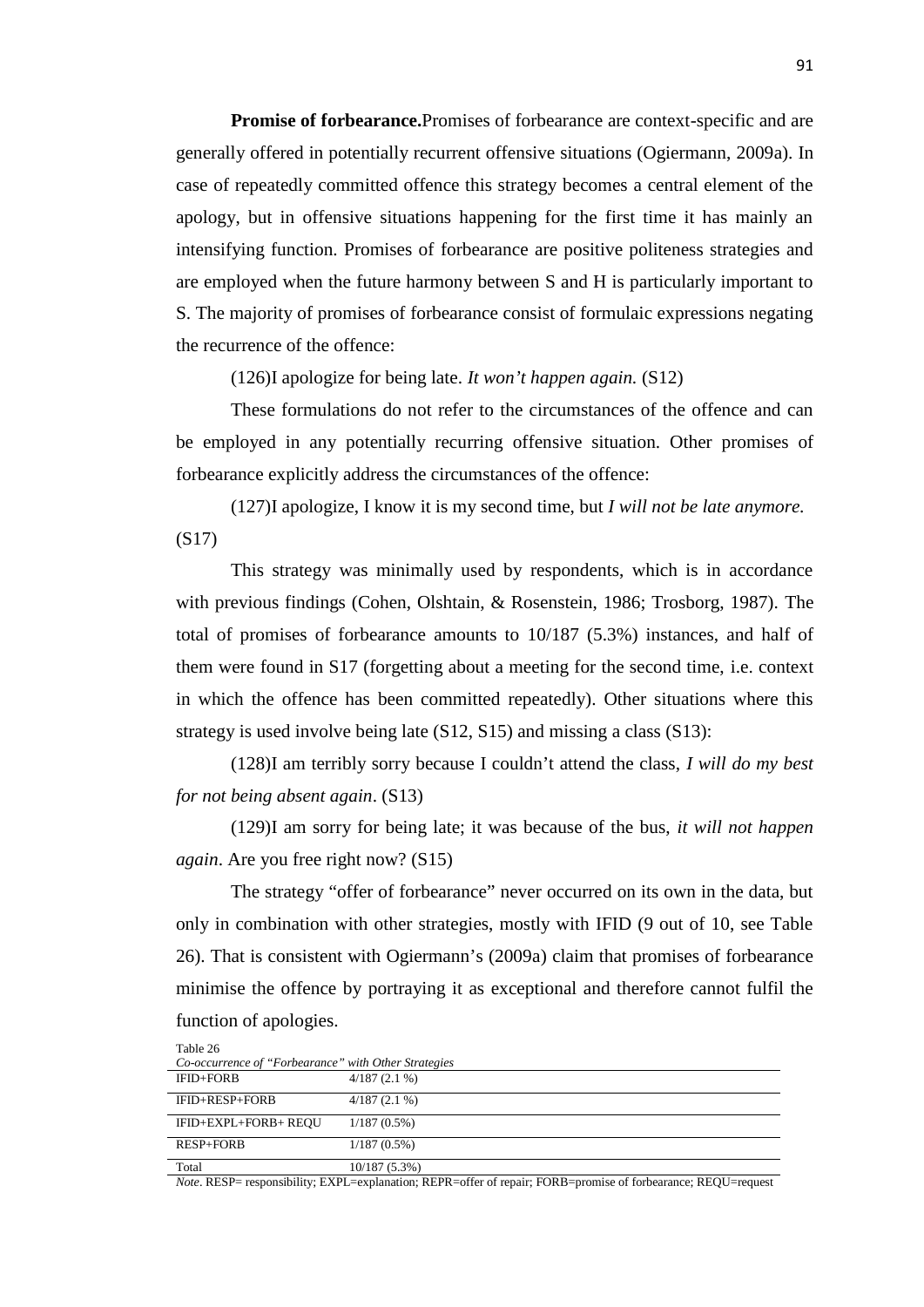**Concern for the hearer.**The occurrence of the strategy "concern for the hearer" is largely limited to offences causing physical damage (Ogiermann, 2009a). This strategy was employed in 10/187 (5.3%) cases. Nearly all occurrences (8 of 10) were found among the responses to the offence described in S18 (bumping into a teacher and knocking him or her off their feet):

(130)OMG, I'm so sorry. *Are you alright?* (S18)

(131)Oww my god. I am terribly sorry. *Did anything happen to you? May I help you?* (S18)

In half of the cases respondents used formulaic realisations *Are you OK?* and*Are you alright?* Nearly all instances of the strategy "concern for the hearer" co occurred with an IFID (see Table 27)

| Table 27                                                                               |                                                                                                                                                 |  |
|----------------------------------------------------------------------------------------|-------------------------------------------------------------------------------------------------------------------------------------------------|--|
| Co-occurrence of "Concern" with Other Strategies                                       |                                                                                                                                                 |  |
| IFID+ Concern                                                                          | $4/187(2.1\%)$                                                                                                                                  |  |
| IFID+EXPL+Concern                                                                      | $2/187(1\%)$                                                                                                                                    |  |
| IFID+REPR+Concern                                                                      | $1/187(0.5\%)$                                                                                                                                  |  |
| $IFID+RESP+$                                                                           | $1/187(0.5\%)$                                                                                                                                  |  |
| $Concern+Repr$                                                                         | 1/187                                                                                                                                           |  |
| Concern                                                                                | $1/187(0.5\%)$                                                                                                                                  |  |
| Total                                                                                  | $10/187(5.3\%)$                                                                                                                                 |  |
| $\mathbf{F}$ $\mathbf{F}$<br>$\mathbf{r}$ , $\mathbf{r}$ , $\mathbf{r}$ , $\mathbf{r}$ | ٠<br>$^{cc}$<br>$\overline{c}$ $\overline{c}$ $\overline{1}$<br><b>DEDD</b><br>$\mathcal{C}$<br>$F \cap F$<br>$\sim$<br>EXTER<br>$\blacksquare$ |  |

*Note*. RESP= responsibility; EXPL=explanation; REPR=offer of repair; FORB=promise of forbearance; Concern= concern for the hearer; REQU=request

**Request.**In several of the situations aimed to elicit apologies, some respondents added requests (21/187 [11.2%]). Although requests are not included into any coding category for apologies, in the context of several DCT scenarios, such as being late or forgetting to do an assignment, they can be very appropriate. A request following an offence that would have been unnecessary had that offence not taken place makes the apology more polite: by uttering a request, S acknowledges that because of the offence (s)he lost some privilege and therefore has to ask permission from the offended party. For instance, under normal circumstances, a student does not need permission to enter the class where (s)he is having a lesson. However, if the student is late, a request for permission to come in is a way to acknowledge one's fault and thus indirectly apologise. Therefore, in this study, the speech act of request was added as an additional strategy, and it was found to be highly context-specific. Requests were found in 21/187 (11.2%) responses and were mostly used alongside apology strategies in S12 (being late for the class), S14 (forgetting to do the assignment) and S15 (being late for an appointment with a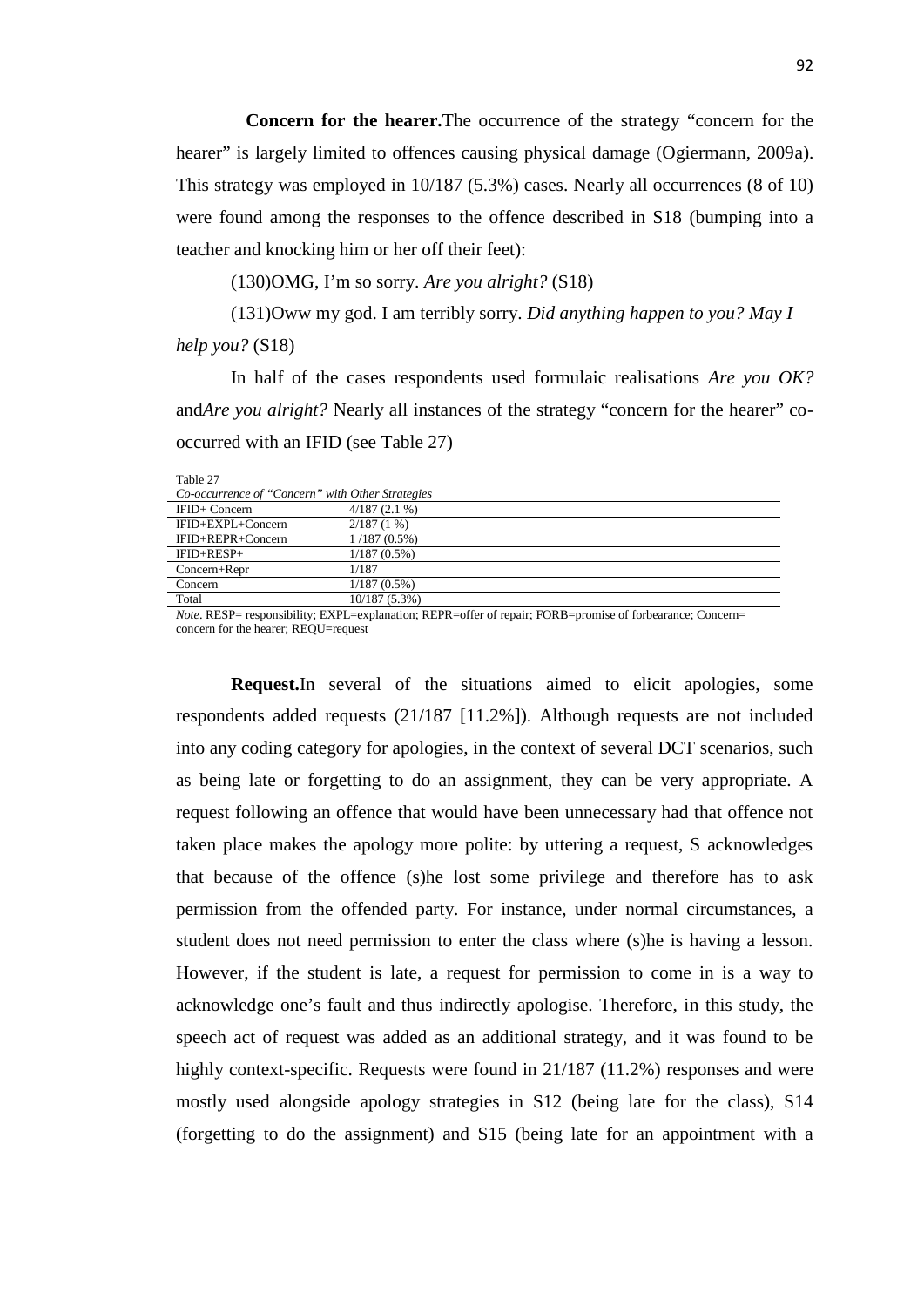teacher). In S12, eight respondents used the standard phrase "May I come in?" after apologising for being late:

(132)Excuse me please, I apologize for being late, *may I come in?* (S12)

Similarly*,* in S15, 5/19 (26.3%) respondents asked if they could still have an appointment with the professor in spite of being late. Two of them used the formulaic "May I come in", and three asked if they could still see the professor/ if the professor was not busy:

(133)I do apologize for being late. *May I come in please*?

(134)I am terribly sorry for being late, sir. *I wonder if I could still see you, please?*

In S14, respondents asked if they could still bring the assignment later, thus admitting the teacher's right to decide whether to still accept it:

(135)I apologize very much, but I really forgot about the assignment. *Could I send it to you later as soon as I accomplish it?*

(136) I am sorry I somehow forgot to do the assignment, Sir. *Could you please extent the dead-line for a day, please?*

| Table 28                                         |                |
|--------------------------------------------------|----------------|
| Co-occurrence of "Request" with Other Strategies |                |
| <b>REOU</b>                                      | $2/187(1\%)$   |
| IFID+ REOU                                       | $8/187(4.3\%)$ |
| <b>RESP+ REOU</b>                                | $1/187(0.5\%)$ |
| IFID+RESP+ REOU                                  | 5/187(2.7%)    |
| IFID+EXPL+ REOU                                  | $2/187(1\%)$   |
| <b>EXPL+REPR+ REOU</b>                           | $1/187(0.5\%)$ |
| IFID+EXPL+REPR+ REOU                             | $1/187(0.5\%)$ |
| IFID+EXPL+FORB+ REOU                             | $1/187(0.5\%)$ |
| Total                                            | 21/187 (11.2%) |

*Note*. RESP= responsibility; EXPL=explanation; REPR=offer of repair; FORB=promise of forbearance; REQU=request

In addition, request was also used instead of apology in S12 and S20:

(137)*Knock on the door*: "May I come in?" (S12)

(138) What do you thing about my telling and feelings, Sir? Can we do different things together to make our lesson enjoyable? (S20)

**Combinations of strategies.**The majority of speech acts produced by respondents (143/187 [76.5%]) included a combination of two or more apology strategies, and only 44/187 (23.5%) were limited to one strategy (which was IFID in more than half of the cases). As demonstrated in Table 29, the most common formula found in the data was IFID+RESP (32/187 [17.1 %]). Another commonly used strategies were IFIDs used on their own (25/187 [13.4 %]), IFID+RESP+REPR (22/187 [11.8%]), and IFID+EXPL (21/187 [11.2%]). Each of the other strategies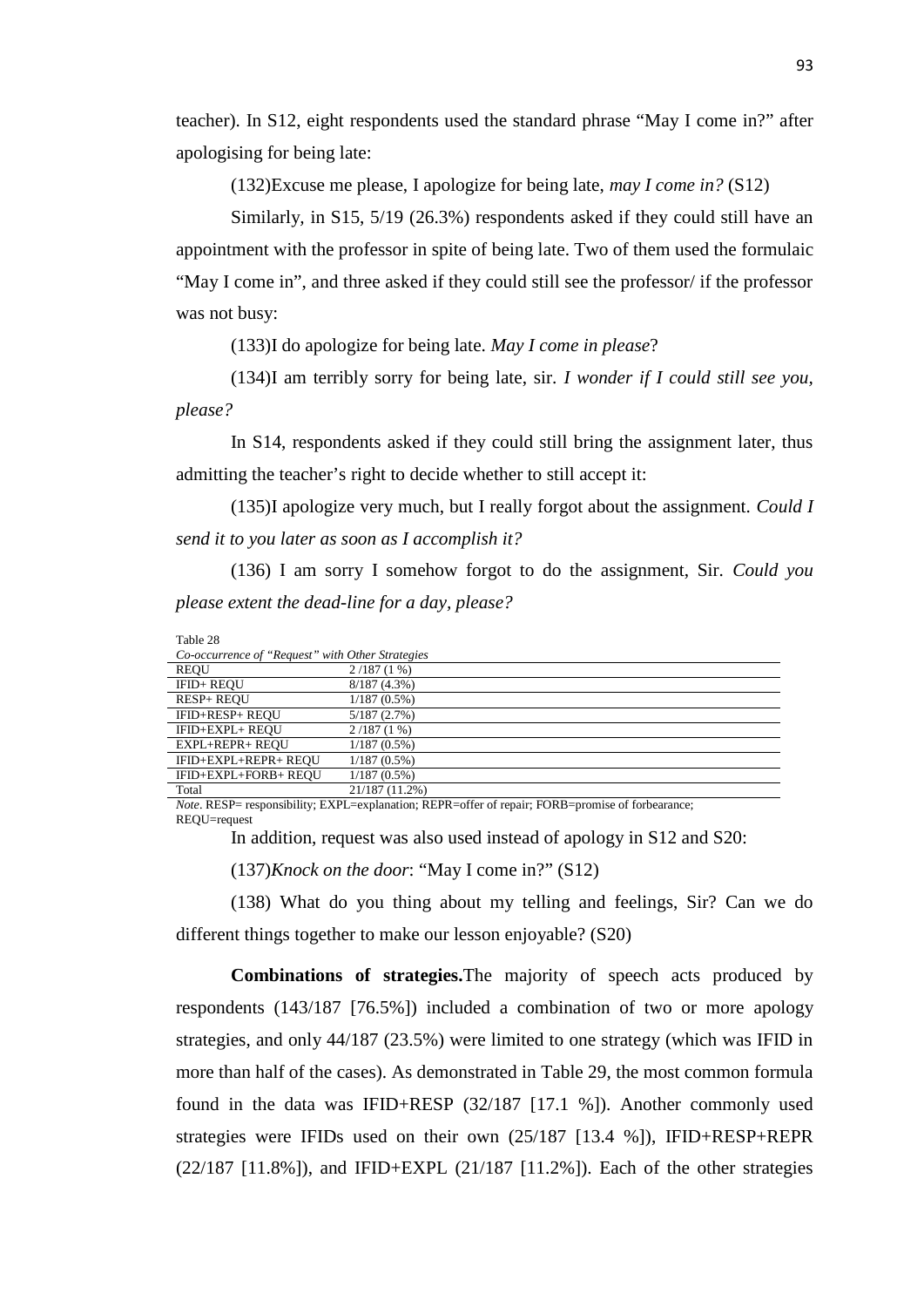and combinations of strategies were each used in less than 10% of all responses. This is not surprising, since IFIDs, offer of repair, a substategy of "taking on responsibility" admission of fact, and explanation were the top most used strategies in the study.

Table 29

*Strategies and their Combinations*

| One strategy |                 | Combination of two strategies |                 | Combination of three and more strategies |                |
|--------------|-----------------|-------------------------------|-----------------|------------------------------------------|----------------|
| Strategy     | Frequency       | <b>Strategies</b>             | Frequency       | IFID+RESP+REPR                           | 22/187 (11.8%) |
| <b>IFID</b>  | 25/187 (13.4 %) | IFID+RESP                     | 32/187(17.1%)   | IFID+RESP+ REQU                          | 5/187(2.7%)    |
| <b>RESP</b>  | $9/187(4.9\%)$  | IFID+EXPL                     | 21/187 (11.2%)  | IFID+RESP+EXPL                           | 5/187(2.7%)    |
| <b>EXPL</b>  | $4/187(2.1\%)$  | IFID+REPR                     | $12/187(6.4\%)$ | IFID+RESP+FORB                           | $4/187(2.1\%)$ |
| <b>REPR</b>  | $2/187(1\%)$    | IFID+ REOU                    | $8/187(4.3\%)$  | IFID+EXPL+REPR                           | $4/187(2.1\%)$ |
| <b>REQU</b>  | $2/187(1\%)$    | IFID+FORB                     | $4/187(2.1\%)$  | IFID+RESP+EXPL+ REPR                     | $2/187(1\%)$   |
| Concern      | $1/187(0.5\%)$  | IFID+Cocern                   | $4/187(2.1\%)$  | IFID+EXPL+Concern                        | $2/187(1\%)$   |
| Intensifier  | $1/187(0.5\%)$  | <b>REPR+RESP</b>              | $4/187(2.1\%)$  | IFID+EXPL+ REOU                          | $2/187(1\%)$   |
|              |                 | EXPL+REPR                     | $3/187(1.6\%)$  | IFID+REPR+Concern                        | $1/187(0.5\%)$ |
|              |                 | <b>RESP+FORB</b>              | $1/187(0.5\%)$  | IFID+RESP+Concern                        | $1/187(0.5\%)$ |
|              |                 | <b>RESP+ REOU</b>             | $1/187(0.5\%)$  | <b>EXPL+REPR+ REOU</b>                   | $1/187(0.5\%)$ |
|              |                 | <b>RESP+EXPL</b>              | $1/187(0.5\%)$  | IFID+EXPL+REPR+                          | $1/187(0.5\%)$ |
|              |                 |                               |                 | <b>REOU</b>                              |                |
|              |                 | Concern+Repr                  | $1/187(0.5\%)$  | IFID+EXPL+FORB+                          | $1/187(0.5\%)$ |
|              |                 |                               |                 | <b>REQU</b>                              |                |
| $T - 1$      | $44/107/22$ CD/ | $T - 1$                       | 0.21107(10.20)  | $T = 1$                                  | 21/107/2720    |

Total 44/187 (23.5%) Total 92/187 (49.2%) Total 51/187 (27.3%) *Note*. RESP= responsibility; EXPL=explanation; REPR=offer of repair; FORB=promise of forbearance; Concern= concern for the hearer: REOU=request

The fact that almost a third of the responses were a combination of more than two different strategies may evidence in favour of the respondents' politeness. However, employing four or five strategies in the same apology might be interpreted as an indication of waffling: the "excessive use of linguistic forms to fill a specific discourse 'slot' or 'move' " (Edmondson & House, 1991, p. 273). In other words, the researchers claim that learners lack knowledge of formulaic routines and "talk too much" to make up for it. They point out that "waffling is exclusively an interlanguage phenomenon in terms of statistical significance, and it occurs independently of the learners' mother tongue" (1991, p. 279). Oversuppliance of different strategies by NNSs was also found in Gonda's (2001) study where NNS's used combinations of strategies much more frequently than English NSs. Edmondson and House also claim that waffling is usually found in data collected from DCTs but not role-plays and thus may be an instrument effect of DCT. They suggest that waffling is not manifest in face-to-face situations, simply because the native speaker addressee negotiates or accommodates. Thus, what could have become waffle does not have a chance to evidence itself verbally. DCTs, on the other hand, provide learners with opportunity for knowledge display that is precluded for many NNSs by the cognitive demands of face-to-face interaction.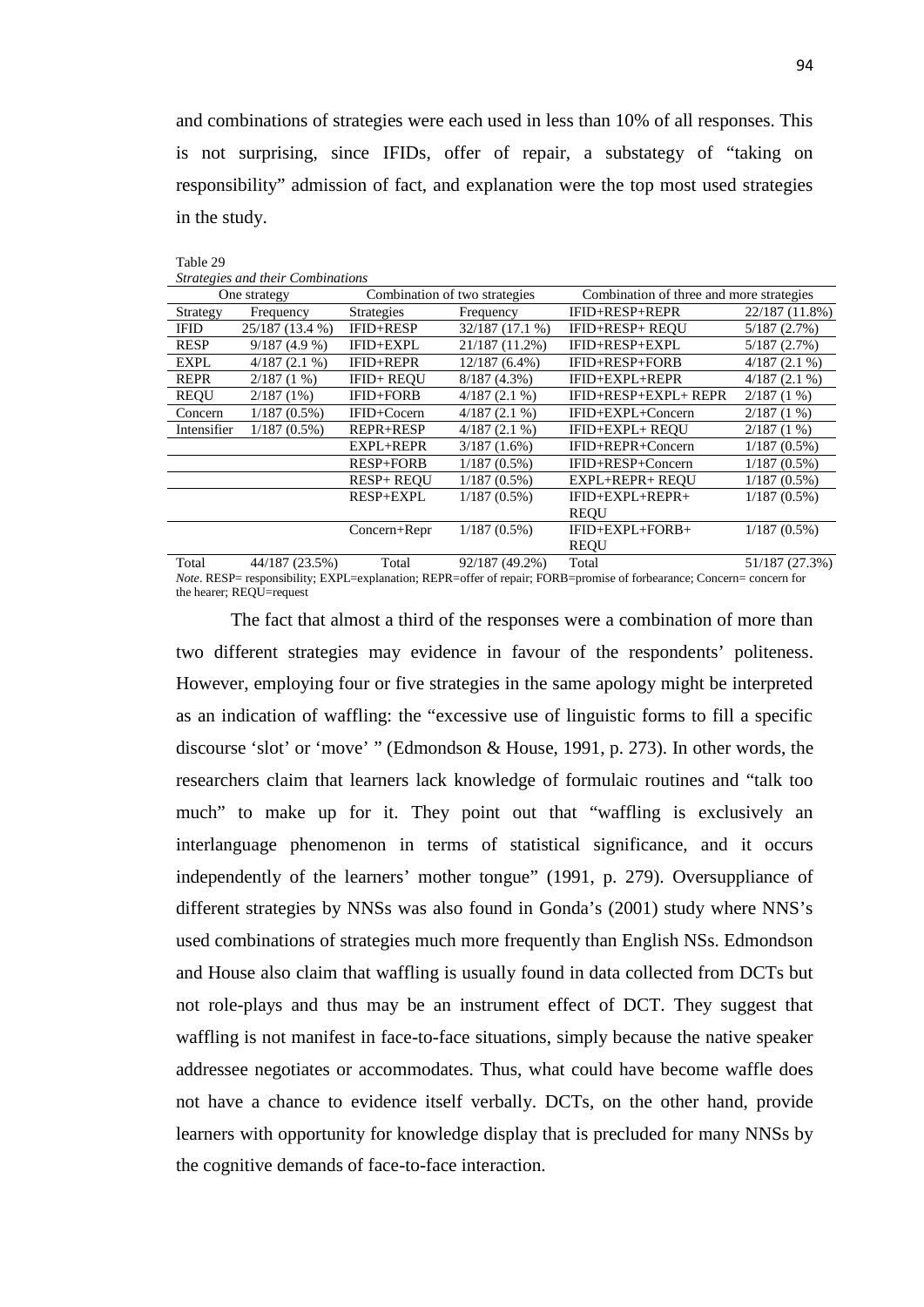### **CHAPTER V**

# **CONCLUSIONS AND RECOMMENDATIONS**

This chapter provides the conclusions of the study, points out the pedagogical implications of the study and makes recommendations for further research.

# **Conclusions**

The aim of the present study was to analyse realizations of speech acts of request and apology by EFL learners. My focus has been to analyse requests and apologies that occur in situations typical for university students' life, in the course of teacher-student communication.

**Requests.**The respondents mostly demonstrated appropriate choice of request head act strategies, choosing conventional indirectness and employing negative politeness. However, they also showed low variety in the use of internal modifiers and excessively relied on external modifiers, especially grounders, which, is characteristic of foreign language learners and is indicative of underdeveloped pragmatic competence. Previous research (Blum-Kulka & Olshtain, 1986; Economidou-Kogetsidis, 2009; Faerch & Kasper, 1989; Hassall, 2001) has shown that the correct use of internal and external modification poses a problem to intermediate and even advanced learners.

Some patterns have emerged in the data collected in the present study. The respondents showed preference for negative politeness strategies, such as conventional indirectness, lexical and syntactic downgraders, formal address terms.

On studying the request strategies chosen by the respondents, it was found that the students maximally used conventionally indirect request strategies (in nearly 80% of all requests), particularly the strategy "query preparatory". Direct requests were scarce and non-conventionally indirect ones even more so. In the rare cases when direct strategies were used, they were usually mitigated by politeness marker "please" and other internal and external modifiers. Such findings are in line with previous studies. It is generally accepted that query preparatory request strategy is the most polite and appears to be the main request type of native speakers not only of English, but of many other languages (Blum-Kulka et al., 1989). The frequency of use of conventionally indirect strategies increases with proficiency of language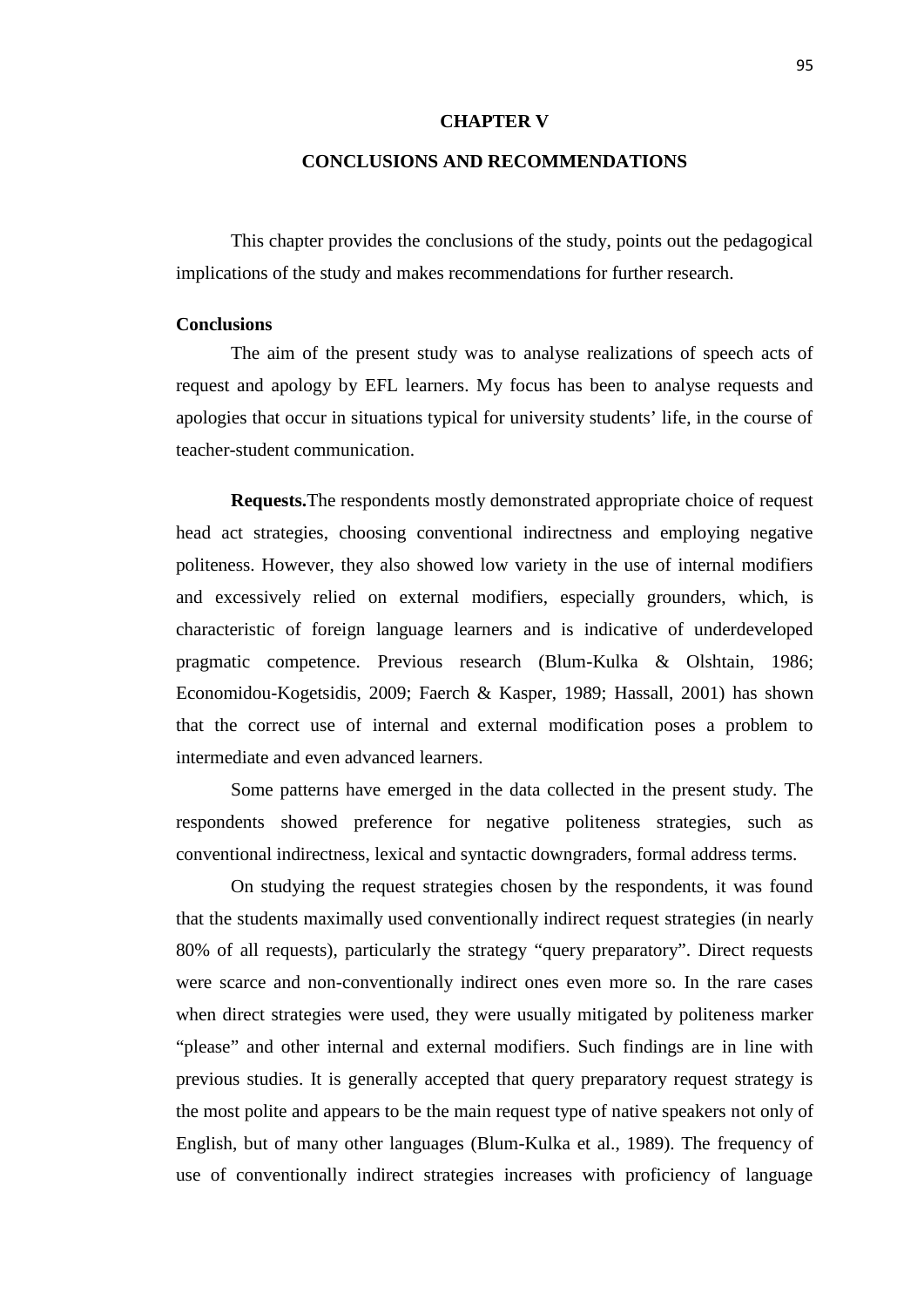learners, while the preference for direct strategies appears to be typical of the lower proficiency groups' performance. Thus, the preference for query preparatory rather than direct strategies and hints in this study are indicative of the students' pragmatic awareness. In addition, in query preparatory requests, the respondents frequently used syntactic downgraders: they preferred to formulate questions using conditional forms *would* and *could* more often than *will* and *can.* Willingness questions with "w*ould you"* along with ability questions with "c*an you"* and *"could you"* are the most frequent forms of request in the English language (Larina, 2005). The use of conditional structures (that were the most frequently used syntactic downgrader in the study) is a negative politeness strategy, since questions with conditionals signal social distance and formality. The use of permission questions, which was widely used in the study, is also an indication of negative politeness: permission requests are often directed upward in rank (Ervin-Tripp, 1976; Trosborg, 1985)and are considered to be very polite since the cost to the addressee is suppressed and the benefit to requester is emphasized (Belza, 2008).

As for request perspective, H-oriented perspective was the most frequent (53%), followed by speaker-oriented S-oriented perspective (35.2%). According to some researchers, the latter is considered more polite and is consequently preferred by native speakers (Woodfield & Economidou-Kogetsidis, 2010). Several studies among English learners have shown that lower proficiency learners mostly employ H-oriented perspective, but as the level increases, more preference is given to S oriened requests (Trosborg, 1995; Woodfield & Economidou-Kogetsidis, 2010). However, it should also be taken into account that the choice of perspective is to some extent predetermined by the type of request, and the same request perspective can be more or less appropriate depending on the situation (Biesenbach-Lucas, 2007).

Although more than 75% of the requests contained internal modification and nearly half of them had more than one modifier, there was little variation in the students' use of internal downgraders: they were almost completely limited to the politeness marker "please" among lexical modifiers and conditional structures among syntactic downgraders. The overuse of politeness marker "please"is noted in many previous studies (Barron, 2007; Bella, 2012; Faerch & Kasper, 1989; House & Kasper, 1987) and may be explained by its extra-sentential status; that is, the learners can simply add it to the beginning or the end of an utterance with the intention to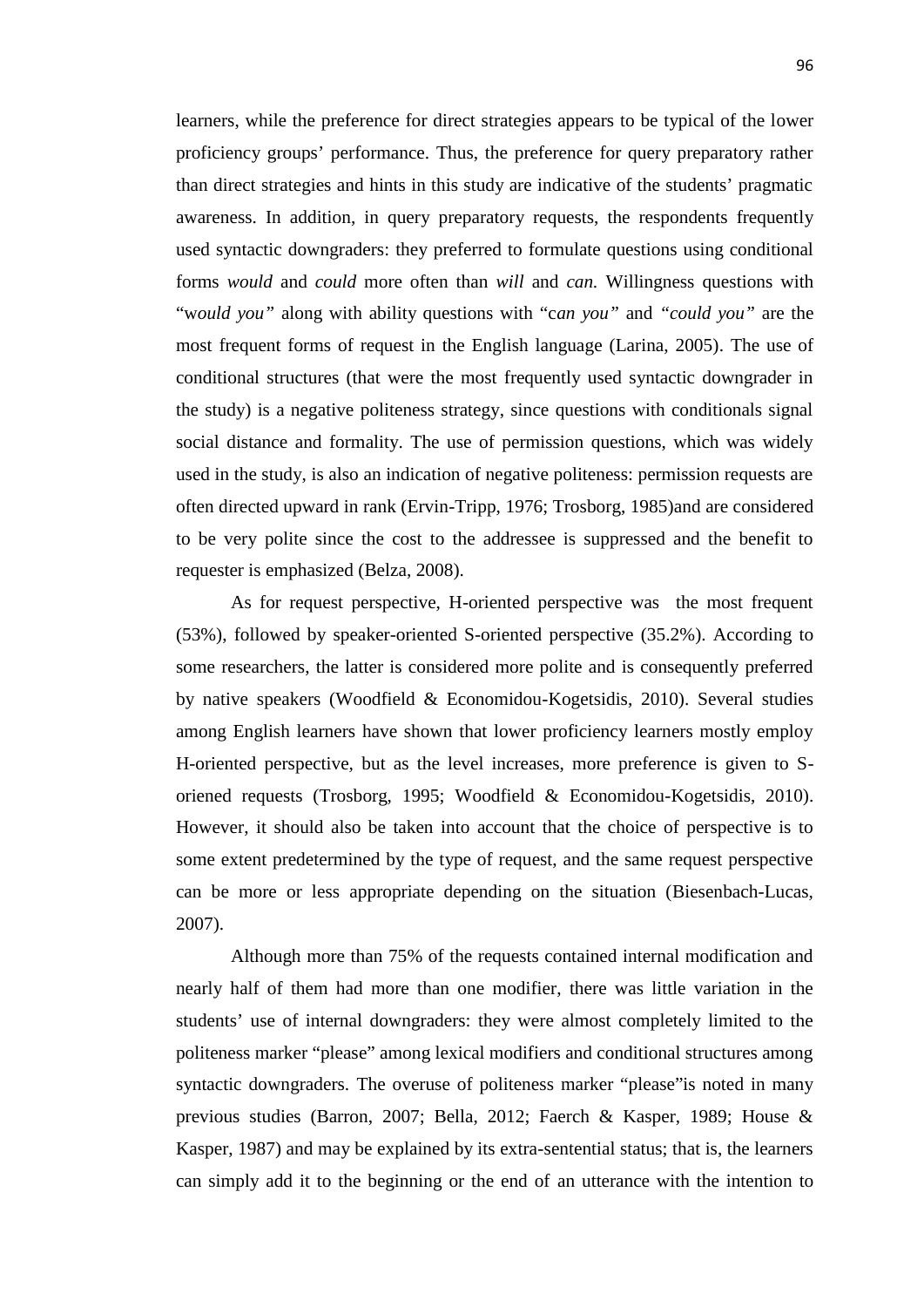sound polite (Bella, 2012). Little variance in the use of internal modifications is said to bear evidence of underdeveloped pragmatic competence. Various studies found both quantitative and qualitative differences between native and non-native speakers in the use of internal modifiers. Researchers state that there is generally less frequency and variety in the use of internal downgraders among NNSs with lower proficiency compared to NSs and learners with higher proficiency (Bella, 2012; Economidou-Kogetsidis, 2009; House & Kasper 1987; Sasaki, 1998; Trosborg, 1995). NSs mitigate their requests with the help of a greater variety of internal downgraders, while learners in general prefer using external modifications. Their use of internal modifiers is less frequent, and they mostly use a limited range of internal modifiers (Economidou-Kogetsidis, 2011; Hassall, 2001; Sasaki, 1998; Woodfield, 2008; Woodfield & Economidou-Kogetsidis, 2010). According to Trosborg (1995), lexical/phrasal mitigation present difficulties for learners, since it increases the complexity of the pragmalinguistic structure. The mastery over lexical/phrasal modifiers constitutes a rather complicated task for learners of all proficiency levels – even advanced learners (Trosborg, 1995; Economidou- Kogetsidis, 2011). Similarly, learners' underuse of syntactic downgraders, especially tense, which is widely used by native speakers, is evidenced in many studies (Trosborg, 1995; Sasaki, 1998; Woodfield, 2006, 2007; Woodfield & Economidou-Kogetsidis, 2010). Woodfield and Economidou-Kogetsidis (2010) presume that learners may simply be unaware of the mitigating function of syntactic downgraders.

There was more diversity in the use of external modifiers compared with internal ones, although the frequency of usage of both types of modifiers is almost the same. Among supportive moves, grounder took the highest percentage and was used in 58.2% of requests. Grounder was also the only supportive move found in every single request situation. Apology took the second place (present in15.8% of requests), followed by disarmer (14.3%) and imposition minimizer (10.7%). Other supportive moves, such as preparatory, sweetener, expression of gratitude, and discourse orientation move were much less frequent in the data.

Many researchers have found grounders the most frequent external modifiers in both interlanguage requests (Blum-Kulka & Olshtain, 1986; Faerch & Kasper, 1989; Hassall, 2001; Schauer, 2007; Woodfield & Economidou-Kogetsidis, 2010) and native English requests (House & Kasper, 1987; Trosborg, 1995). Woodfield and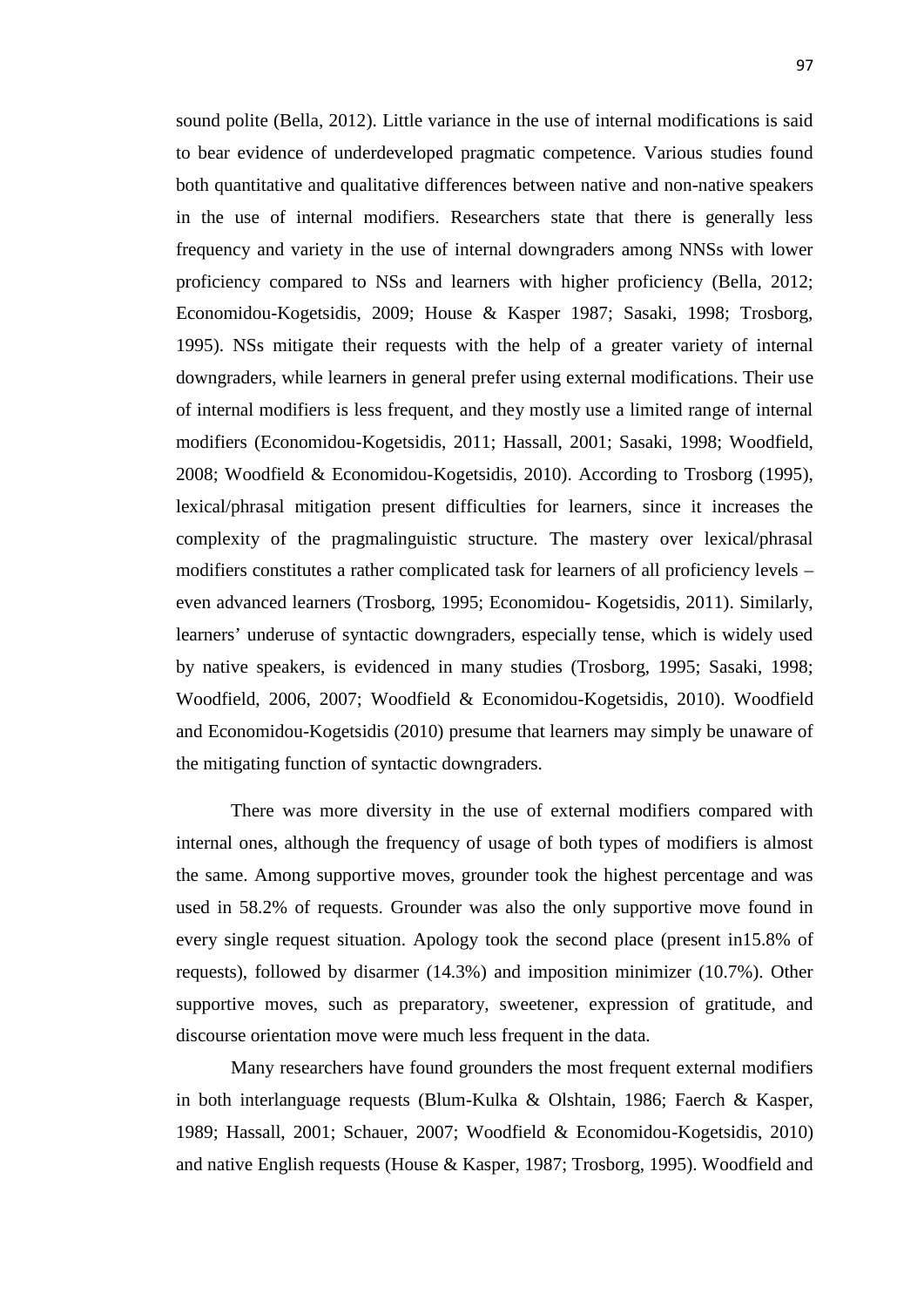Economidou-Kogetsidis (2010) point out that grounder is acquired by learners quite early on, probably because grounder does not require knowledge of idiomatic use and simply involves the construction of a new, often syntactically simple clause.

A study by Woodfield & Economidou-Kogetsidis (2010) revealed that while the native speakers generally employed rather vague explanations and reasons, the learners went into much greater detail by providing specific reasons and explanations, primarily concerning matters of poor health, family emergencies and so on. Similar tendency to specify explanations was found in the present study.

Frequent use of external modification by learners in the study is in line with the findings of other studies on foreign language requests. Previous research findings assert that the overwhelming use of external modification, especially in high imposition situations, is a rather common phenomenon in the intermediate (and often also in advanced) learners' speech act performance (Blum-Kulka&Olshtain, 1986; Economidou-Kogetsidis, 2009; Faerch& Kasper, 1989; Hassall, 2001). External modifiers appear to satisfy the learners' concern for clarity and propositional explicitness (Blum-Kulka & Olshtain, 1986; Economidou-Kogetsidis, 2009; Hassall, 2003; Faerch & Kasper, 1989). A second reason for the overwhelming use of external modifiers by learners can be found in the fact that ''external modifiers do not require knowledge of native-like use and they simply involve the construction of a new, often syntactically simple clause. As such, external modifiers tend to be syntactically less demanding and pragmalinguistically less complex'' (Economidou- Kogetsidis, 2009, p. 102). It appears then, that the use of these modifiers demands neither particularly high linguistic competence nor too much processing effort. It is possible that learners use excessive external modification as a form of compensation for the lack of adequate internal (especially lexical/phrasal) modification attested in their requestive behaviour. It is also suggested that learners' over-reliance on supportive moves may also find its roots in their lack of confidence resulting from their non-native linguistic proficiency (Economidou-Kogesidis 2009) and their social role as overseas students. This might be particularly important in the academic encounter examined as the status balance needs to be maintained and students must perform a request to a higher status interlocutor. Bardovi-Harlig & Hartford (1993), when examining the acquisition of pragmatic competence in academic advising sessions noted how non-native speaker students differed from native speakers in their ability to employ appropriate speech acts and negotiate successfully. Over-reliance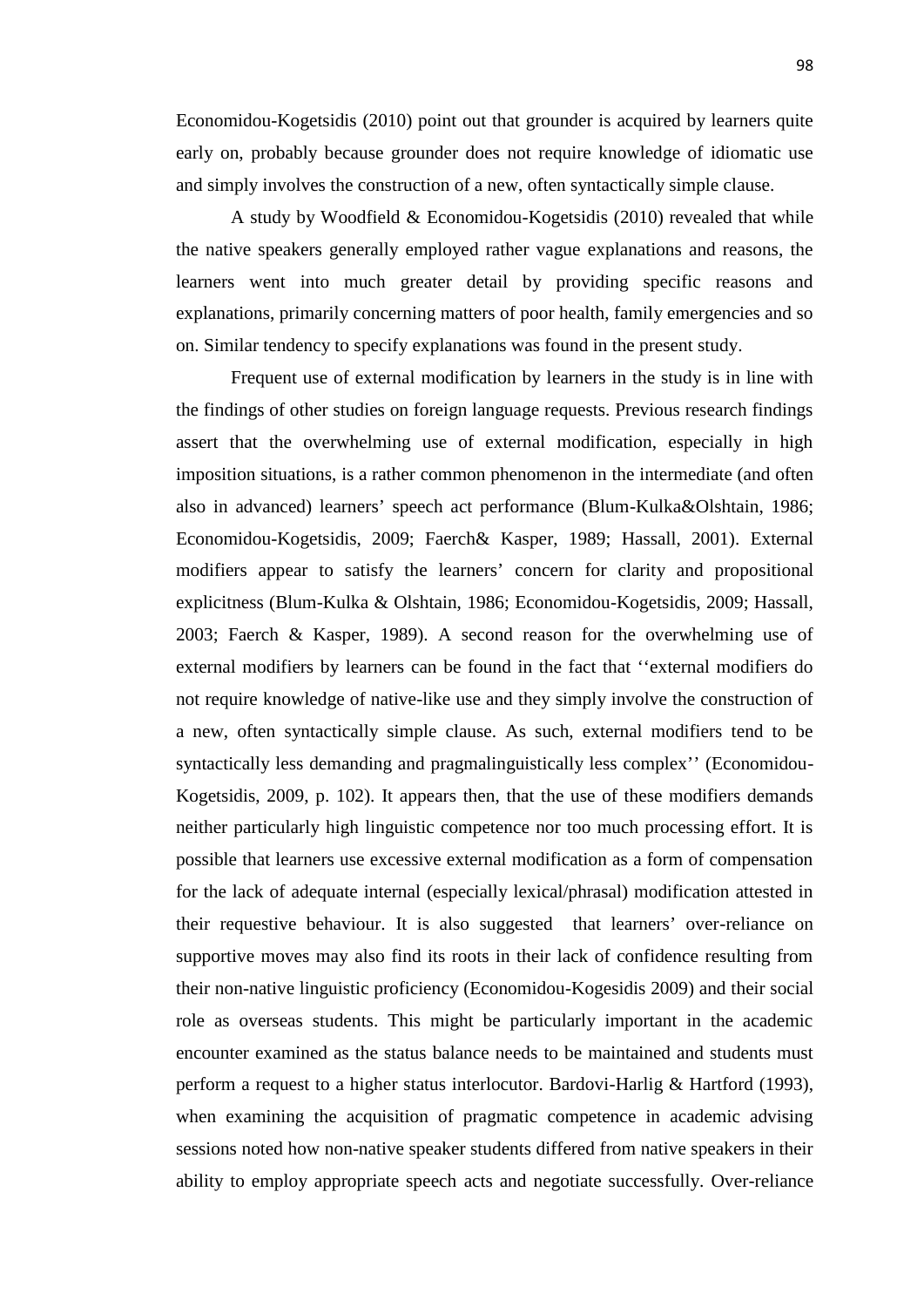on grounders on the part of the learners might therefore serve as a form of compensation for their lack of confidence both as speakers and as university students.

Alerters occurred in 42.9% requests, and it should be taken into account that the written medium of the questionnaire may have reduced the respondents' use of alerters, since there was no actual interlocutor to communicate with. Attention getters were used in 16.3% requests, and apologies were more frequent than greetings. Address terms occurred more often than attention getters— in 39.3% requests. This is a rather high percentage taking into account the fact that these requests were produced in a written questionnaire with no real interlocutor. Participants preferred to use formal address terms that signal of negative politeness. At the same time, the respondents also tended to use address terms incorrectly (e.g. using "Teacher" as a term of address). The most frequently used address term in the study was "Sir" occurring in 32 requests, 30 of them without the corresponding female counterpart. This can be partially explained by the fact that masculine is the "default" grammatical gender in English. On the other hand, an inference can be made that some respondents simply assumed that the potential interlocutor, a university teacher, would be of masculine gender. This would have made sense if the university faculty had been predominantly male, but three of five professors teaching MA courses at the time the questionnaire was given out were female. That is why the option that the respondents chose only masculine address term thinking about their own teachers is unlikely. In addition, some other address terms frequently in the requests – *Doctor, Professor*—are gender-neutral. Considering that many respondents used both "Sir" and "Doctor" or "Professor" across situations as mutually interchangeable, they might have been imagining addressing a male interlocutor in all DCT scenarios.

In nine requests, address terms included the salutation "dear" (e.g. *Dear Professor, Dear Doctor,* and even *Dear Teacher)* usually used when addressing letters. This might be explained by the influence of the written data collection tool. However, it should be taken into account that the salutation "dear" was used by the same four respondents.

It can be concluded that the respondents have demonstrated non-native like and inappropriate use of address terms, which can be explained by such factors as the written medium of the data collection tool and the absence of a real interlocutor, the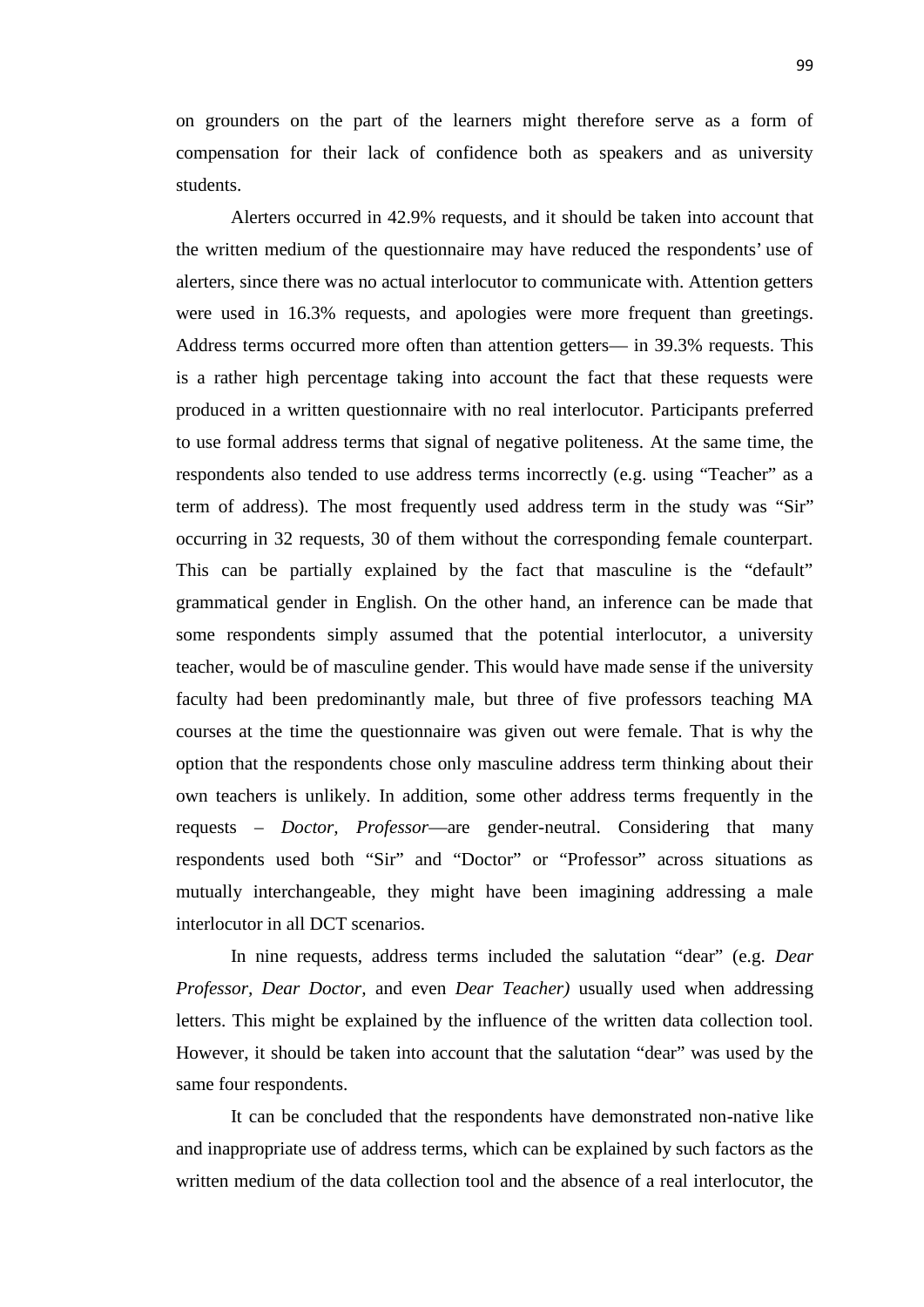fact that no names were provided in the DCT making the standard formula TLN impossible to use, and, finally, lack unawareness of the appropriate forms of address among the respondents.

**Apologies.**Among apology strategies, IFIDs were the most frequent, followed by offer of repair, a sub-strategy of "taking on responsibility" admission of fact, and explanation. The high frequency of IFIDs is in agreement with findings of Blum- Kulka et al. (1989), Olshtain (1989), and Bergman and Kasper (1993). There was also a tendency to combine other strategies, especially indirect, contextual ones, with IFIDs. Since strategies maximally used in the data— such as explanation, offer of repair, and admission of facts— are also indirect (i.e. they do not directly admit guilt and express apology), adding IFIDs made apologies explicit. This is also true for less frequent strategies such as concern for the hearer, offer of forbearance, and lack of intent. In combination with IFIDs (or strategies admissions of guilt), indirect strategies may make the apology sound more polite, but used on their own they might not function as valid apologies. In general, there was a tendency to combine several strategies together, which, on the one hand, can be a sign of aspiration to be polite and show consideration for the hearer, but can be also interpreted as waffling, which is common among language learners who lack knowledge of formulaic routines and "talk too much" to make up for it (Edmondson & House, 1991). Oversuppliance of different strategies by NNSs was also found in Gonda's (2001) study where NNS's used combinations of strategies much more frequently than English NSs.

In any case, the tendency to employ IFIDs and to avoid using indirect strategies as the only apologies indicates that the respondents preferred directness, and in case of apologies directness means politeness since it is a speech act beneficial to H and face-threatening to S. In the case of apologies, the face-saving mechanisms making the speech act less face-threatening are related to the speaker's face needs, and protection of one's own face does not result in politeness. For example, opting out, while being polite in requests, in apologies, on the contrary, results in impoliteness: H's face was already damaged by the offence, so not doing the FTA of apology is highly impolite and may itself become a new offence. Opting out can be regarded as the most face-protective approach taken in offensive situations and is a non-verbal way of denying responsibility. By remaining silent or ignoring the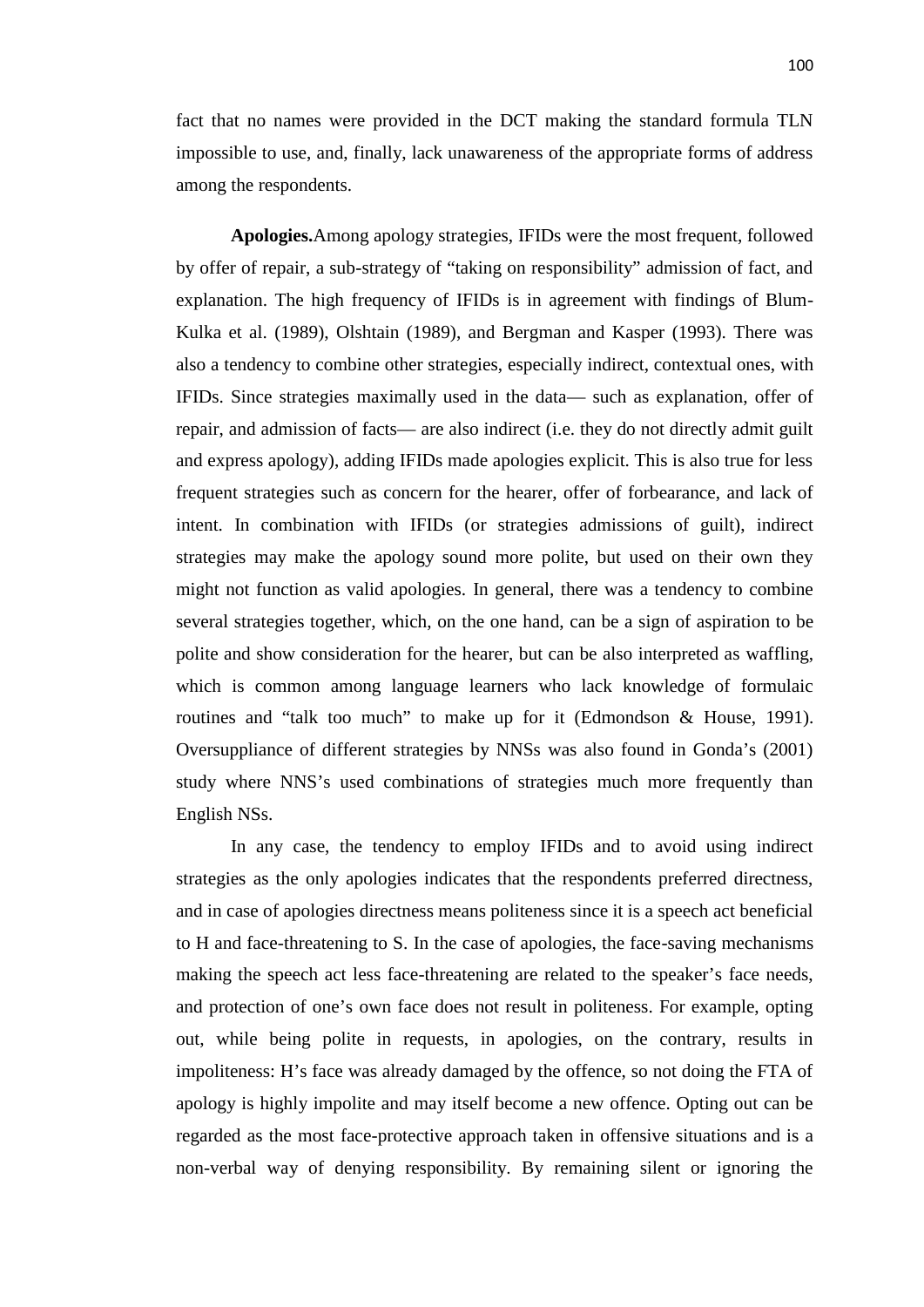offended party, the speaker refuses not only to accept responsibility but also to deal with the situation. The decision to refrain from apology is made because of S's concern for his or her own negative face, and protection of one's own face does not result in politeness. In the present study, opting out was chosen by students in several types of situations: when the offence was trivial and apologising could be considered unnecessary; and when S did not want to draw attention to the offence; when the offence was severe and apology would be highly face-threatening. The latter results from the fact that, ironically, the threat to S's negative face and therefore the need to protect it increases with the severity of the offence. Olshtain (1989) pointed out that "severity of the offence is the representative factor in the socio-pragmatic set of apology" (p. 160). Bergman and Kasper also concluded that "severity of the offence is systematically related to the offender's obligation to apologise" (1993, p. 89), and it would be reasonable to expect most offensive behaviour to result in most elaborate apologies. However, since the most severe offences also make apologising most face-threatening for the offender, they are also likely to elicit most denials of guilt and least explicit apologies. In other words, the more offensive the situation, the more likely the speaker is to opt out, deny responsibility, or employ indirect and downgrading strategies. Thus, avoiding explicit apologies result from the respondents' attempts to save face. In addition, Ogiermann suggests people's reluctance to deal with an offensive situation and thus risk face loss increases with decreasing social distance: in contrast to strangers, relationships with friends and acquaintances need to be maintained. Offensive behaviour clearly threatens these relationships, which might explain why several respondents chose to save face by concealing the offence instead of allowing damage to both parties' face by revealing the offence.

In agreement with that pattern, highly offensive situations (especially S20) elicited less IFIDs and most denials of responsibility and opting out (altogether, there were 7 instances of denying guilt and 13 of opting out). Situations describing minor offences and giving the opportunity to easily repair the damage resulted in most IFIDs and sub-strategies of "taking on responsibility" that admit guilt. Similarly, in a study by Olshtain and Cohen (1983) which focused on apologies produced by elementary students in response to offending actions of varying severity, it was found that children tended to deny responsibility when apologizing at the highest degree of severity of the offence, since they expected strong reaction (e.g. reprimand) from the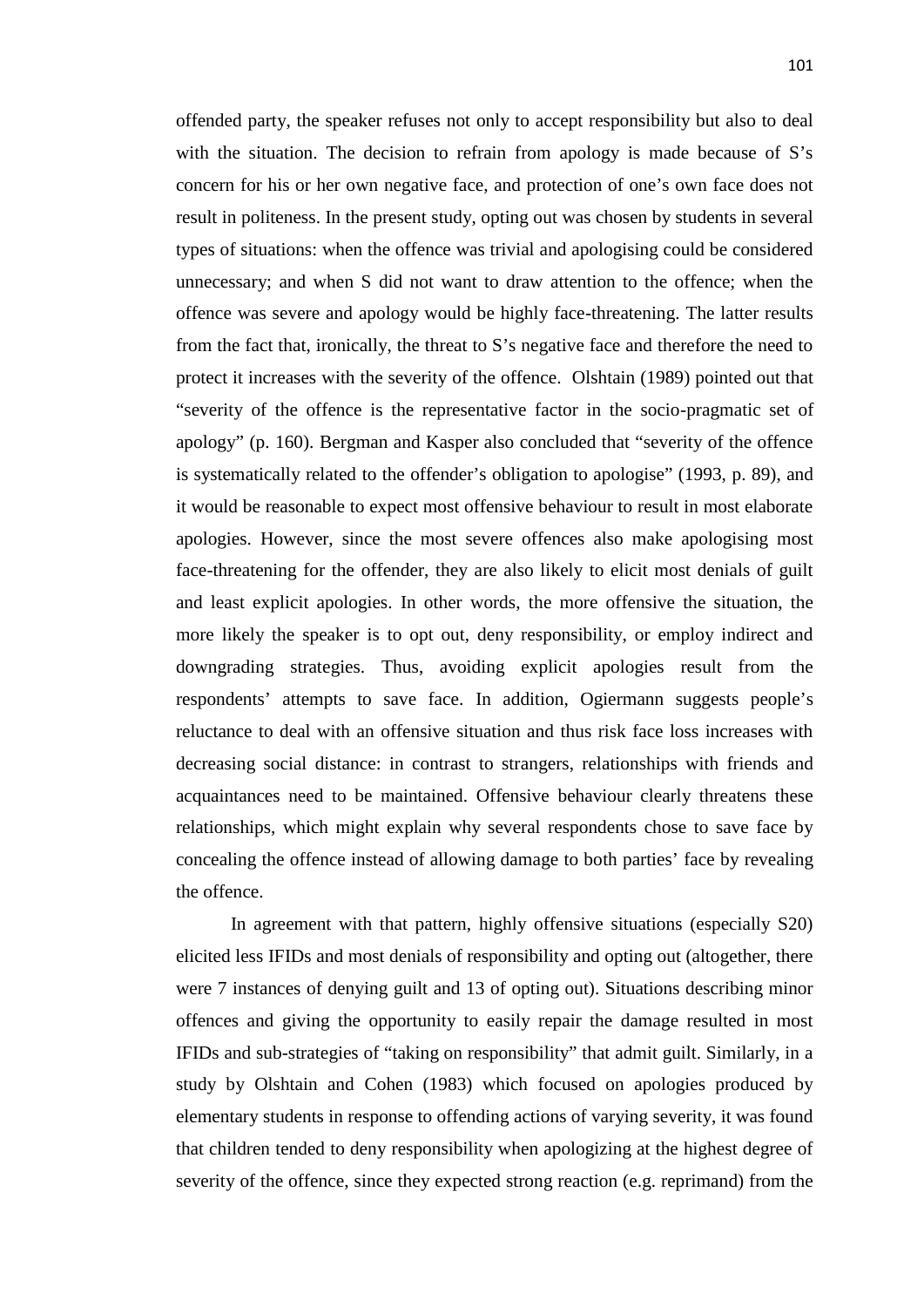recipient. At the same time, at the lowest severity level, most frequently used strategies were IFID and substrategy of accepting responsibility – "lack of intent". In Trosborg's 1987 study with Danish learners of English, denial of responsibility also correlated with the degree of the severity of the offence. It can be concluded that in highly face-threatening situations, that is in cases of committing comparatively severe offences, the participants' concern for their face can prevail over their concern for the hearer's face and the desire to be polite. However, it should be also mentioned that according to Gonda (2011), one more reason for not using IFIDs in high severity offences may be that a routinized formula is insufficient to make amends for the offence. An extension of apology propositionally related to the specific offence might be a more adequate response and more likely to convey the sincerity of the speaker's regret.

Ogiermann (2009a) claims that in the context of student-teacher dynamics, denials of responsibility display a rather careless attitude towards the hearer's higher social status. She also states that admissions of responsibility suggest not only that those using them are concerned about the future relationship with the professor, but perhaps also that they do not assess the situation as particularly face-threatening.

Strategies admitting guilt, that is embarrassment, self-criticism, and explicit self-blame, were used minimally in the study, which can be explained by their high threat to the speaker's face.The choice of strategies that admit guilt seems to be related to the speaker's responsibility being so obvious that the face threat involved in admitting it is relatively low. All three strategies accepting responsibility – expression of embarrassment, expression of self-deficiency (of self-criticism), and explicit self-blame– were used in situations where H knew about the offence and it was impossible to deny it (S17, 18 and 19). The one exception is one example of expression of embarrassment in S11. The admissions of guilt were mostly used in connection with offers of repair, thus providing the reason for offering compensation (offer of repair also mitigates the face-threat to S thus making it easier to admit guilt). When the offender's responsibility for the offence is obvious, it is easier to admit it (or more difficult to deny it), and, therefore, more necessary to repair the damage. Offers of repair evolve from admissions of guilt and also have a face-saving function for the offender once his or her responsibility for the offence has been established.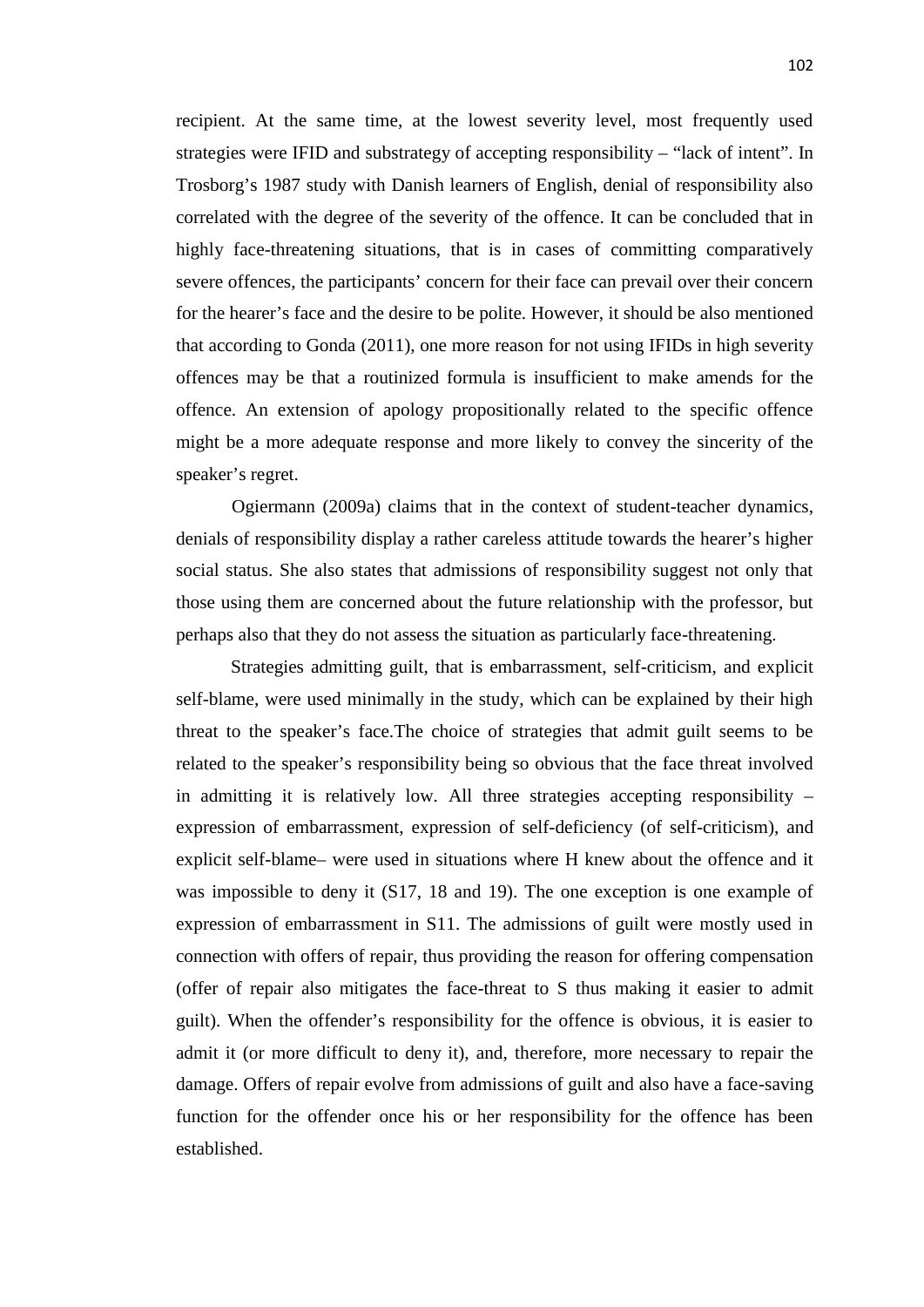It is easy to see that among **t**he category "taking on responsibility", sub strategies that explicitly admitted or denied guilt were minimally used and limited to certain situations. In contrast to that, sub-strategy "admission of facts", neutral in terms of responsibility acceptance, was used in the majority of situations. Thus, most of the time the respondents gave preference to the strategy that had little face-threat to both parties, trying to balance between their positive and negative face needs. It should be added, however, that most admissions of facts found in the data co-occurred with IFIDs, thus serving as additions to direct apologies, as already mentioned above. Furthermore, this sub-strategy is situation-specific and its high frequency can be explained by the presence of certain types of scenarios in the DCT.

Ogiermann (2009a) explains that among the situation-specific factors that influences strategy choice is the victim's prior knowledge about the offence and/or its circumstances. H's knowledge of the circumstances leading up to the offence determines the choice of formulaic realisations vs. formulations semantically reflecting the contents of the offence. The more obvious the circumstances are, or the better the victim is informed about them, the more likely will the account take a formulaic form. When he or she is unaware of the offence, more information needs to be supplied. The analysis showed that admissions of facts indeed were predominant in situations that required informing H about the offence – S11 (forgetting a borrowed book), S14 (forgetting to do an assignment), and S16 (losing a borrowed dictionary). Predictably, this strategy was infrequent in scenarios that involved H witnessing the offence – S12 (being late for a class), S15 (being late for an appointment), S18 (bumping into a teacher), S19 (bumping into a teacher; books falling), S20 (being overheard complaining). S13 (missing a class) and S17 (forgetting about a meeting for the second time) are peculiar in the sense that although H already knows about the offence, the apology takes place somewhat later, so S might need to remind what he or she is apologizing for. Admission of facts was used in seven responses in S 17 and in one response in S13. Admissions of facts were entirely absent in S18 and S19 where the apology took place immediately after the offence committed in H's presence. They are also the scenarios where respondents chose strategies admitting guilt.

The hearer's ignorance of the exact circumstances of the offence also leaves room for manipulation. Whenever the victim is not aware of the offence – as in scenarios 11, 14, and 17 – the damage to the offender's face is delayed until a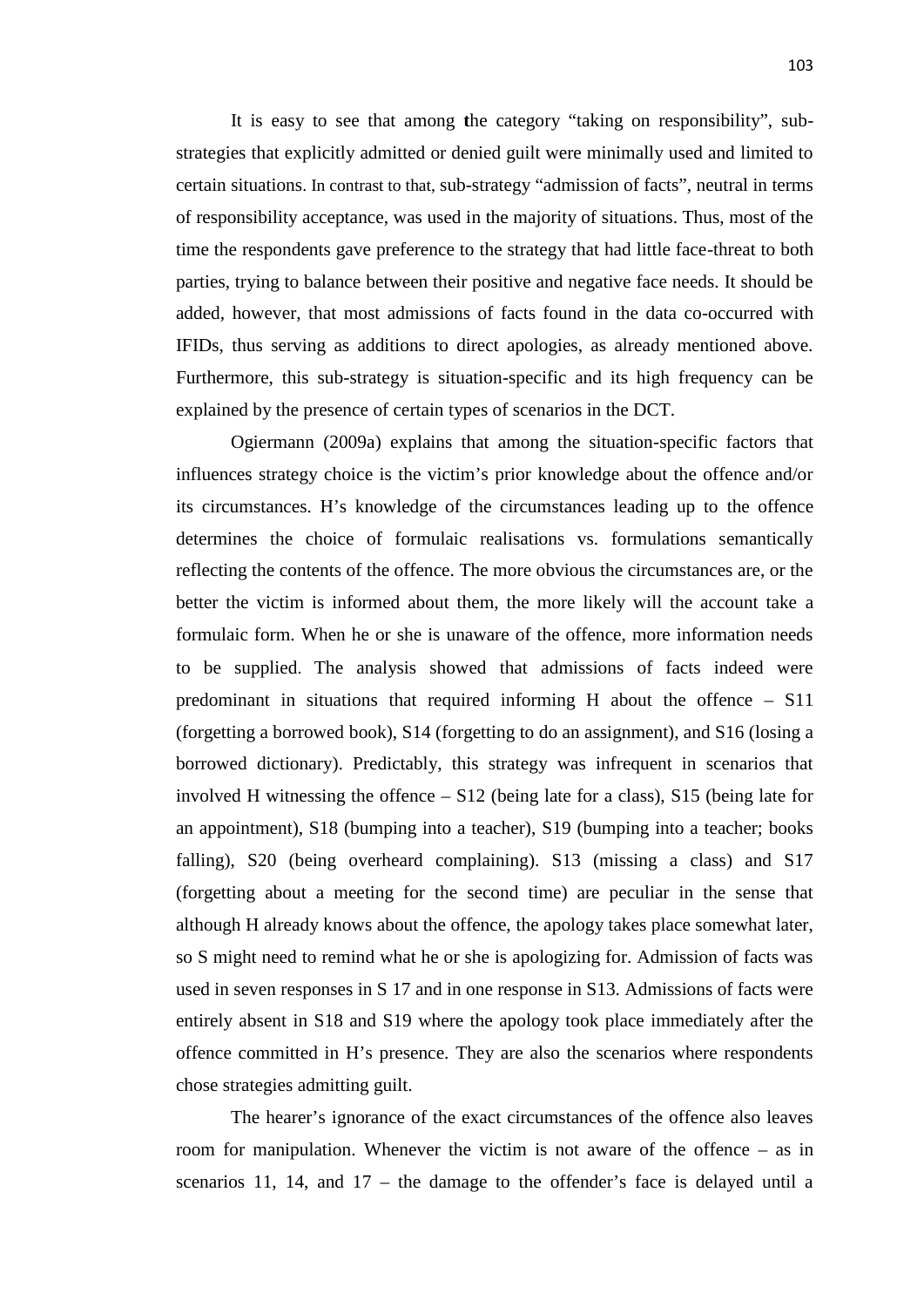confession has been offered. Such offences may tempt the offender to protect his or her face by redefining the offence or denying responsibility. Offences happening with both parties present largely preclude this possibility. In connection with that, when using explanations (one of the most frequent strategies in the data), respondents referred not only to the circumstances described in the DCT but also to invented information.Explanations contradicting the information given in the DCT were found in S11 (forgetting a borrowed book), S14 (forgetting to do home assignment), and S17 (forgetting about a meeting for the second time). Such explanations constitute face-saving strategies minimising the severity of the offence. In the case of apologies, the face-saving mechanisms making the speech act less face-threatening are related to the speaker's face needs, and – as already mentioned – protection of one's own face does not result in politeness. According to Ogiermann (2009a), such selection of strategies illustrates the respondents' awareness of the importance of maintaining harmony with a status superior addressee. The decision to reveal or conceal the real circumstances of the offence is indicative of the perceived face-threat underlying the encounter and of considerations concerning the ensuing consequences for the future relationship with the professor. By concealing the true nature of the offence, the respondents reduced its severity and the corresponding damage to the hearer's *and* the speaker's positive face. At the same time, an approach in which the speaker distances him- or herself from the offence could make an apology dispensable. Taking advantage of such an opportunity, however, brings with it the danger of misjudging the hearer's knowledge, which is very likely to result in a new offence. When S's attempt to save face is recognised by H, more damage occurs to both H's and S's face as well as to their relationship. Hence, the speaker's interest in maintaining his or her reputation and the relationship with the victim generally makes repair work necessary.

In several of the situations aimed to elicit apologies, some respondents added requests. Although requests are not included into any coding category for apologies, in the context of several DCT scenarios, such as being late or forgetting to do an assignment, they can be very appropriate. A request following an offence that would have been unnecessary had that offence not taken place makes the apology more polite: by uttering a request, S acknowledges that because of the offence (s)he lost some privilege and therefore has to ask permission from the offended party. For instance, under normal circumstances, a student does not need permission to enter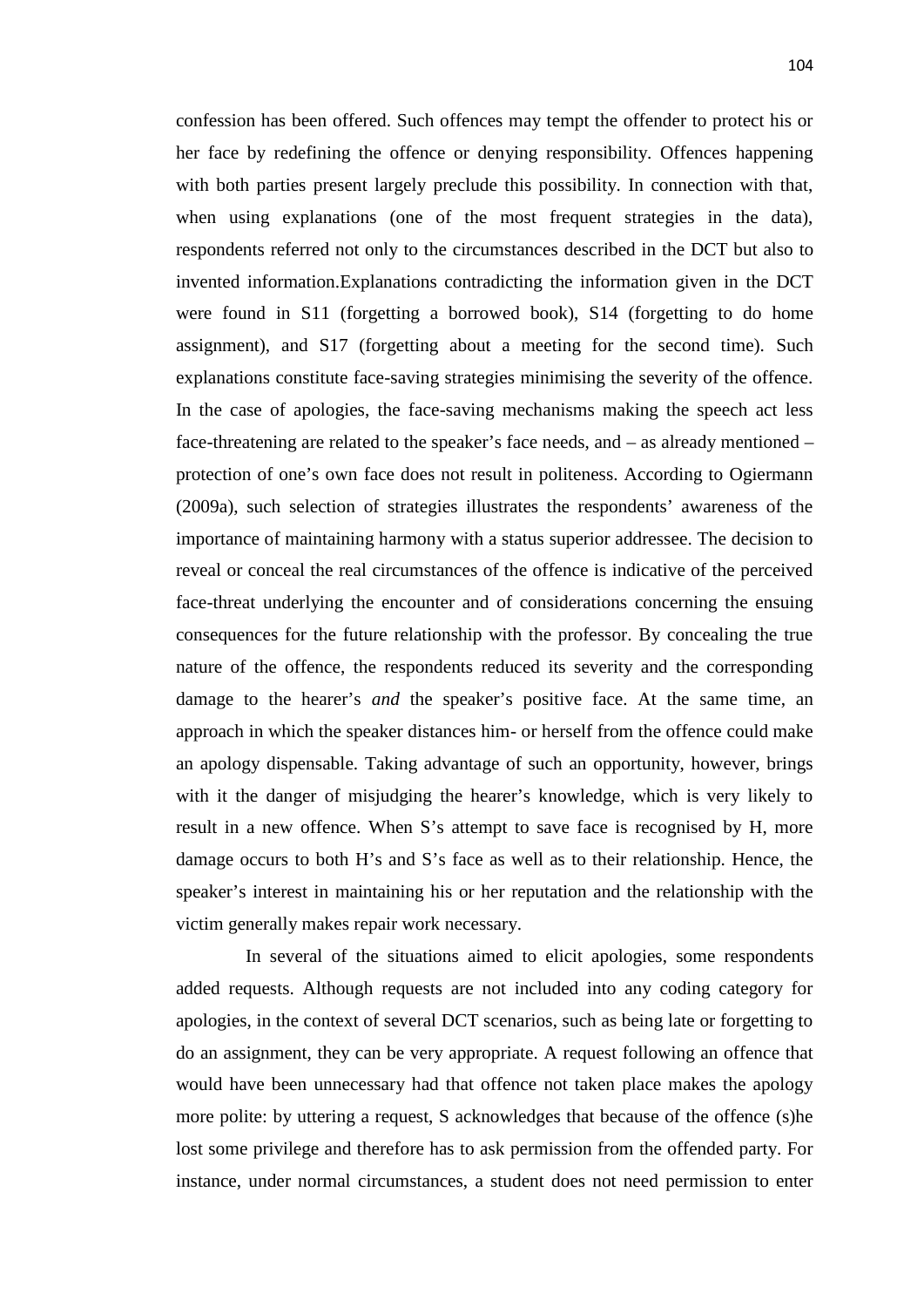the class where (s)he is having a lesson. However, if the student is late, a request for permission to come in is a way to acknowledge one's fault and thus indirectly apologise. Therefore, in this study, the speech act of request was added as an additional strategy, and it was found to be highly context-specific. Requests were mostly used alongside apology strategies in S12 (being late for the class) and S15 (being late for an appointment with a teacher) and included variations of the standard phrase "May I come in?" after apologising for being late. In S14 (forgetting to do the assignment), request to bring the assignment later meant admitting the teacher's right to decide whether to still accept it.

## **Pedagogical Implications**

The results of the study confirmed that even MA students majoring in English still face problems linked to their pragmatic competence. Their deviations from English norms can lead to problems in communication with university faculty. Situations that require making requests and apologising often arise in teacher-student communication, and university students need to learn appropriate ways of voicing these speech acts in order to successfully interact with academic staff. Pragmatic failures can result in miscommunication, inability to achieve students' communicative goals, and problems in interpersonal relationships. The learners may seem to be rude and behave inappropriately when speaking in, therefore causing important social misunderstandings.

Teachers of EFL/ESL should be aware of students' language problems and take pragmatic aspects into account. Many scholars have voiced the necessity of inclusion of pragmatics in language learning and teaching (Bardovi-Harlig, 1992, 1996; Bardovi-Harlig & Dörnyei, 1998; Rose & Kasper 2001; Crandall & Basturkmen, 2004; Woodfield, 2006). In general, explicit instruction in pragmatics has proven to be an effective means to assist learners in learning L2 pragmatic norms (cf. Bouton, 1999; Kasper, 1997; Rose & Kasper, 2001) and could alter the sequencing of developments that have been observed in uninstructed contexts. Thus, students should be taught the appropriate ways to perform requests and apoologies, as well as other speech acts. Ideally, developing pragmatic competence should already begin in the very first year of FL acquisition process. Differences between the cultures and the languages should be pointed out. The significance of pragmatic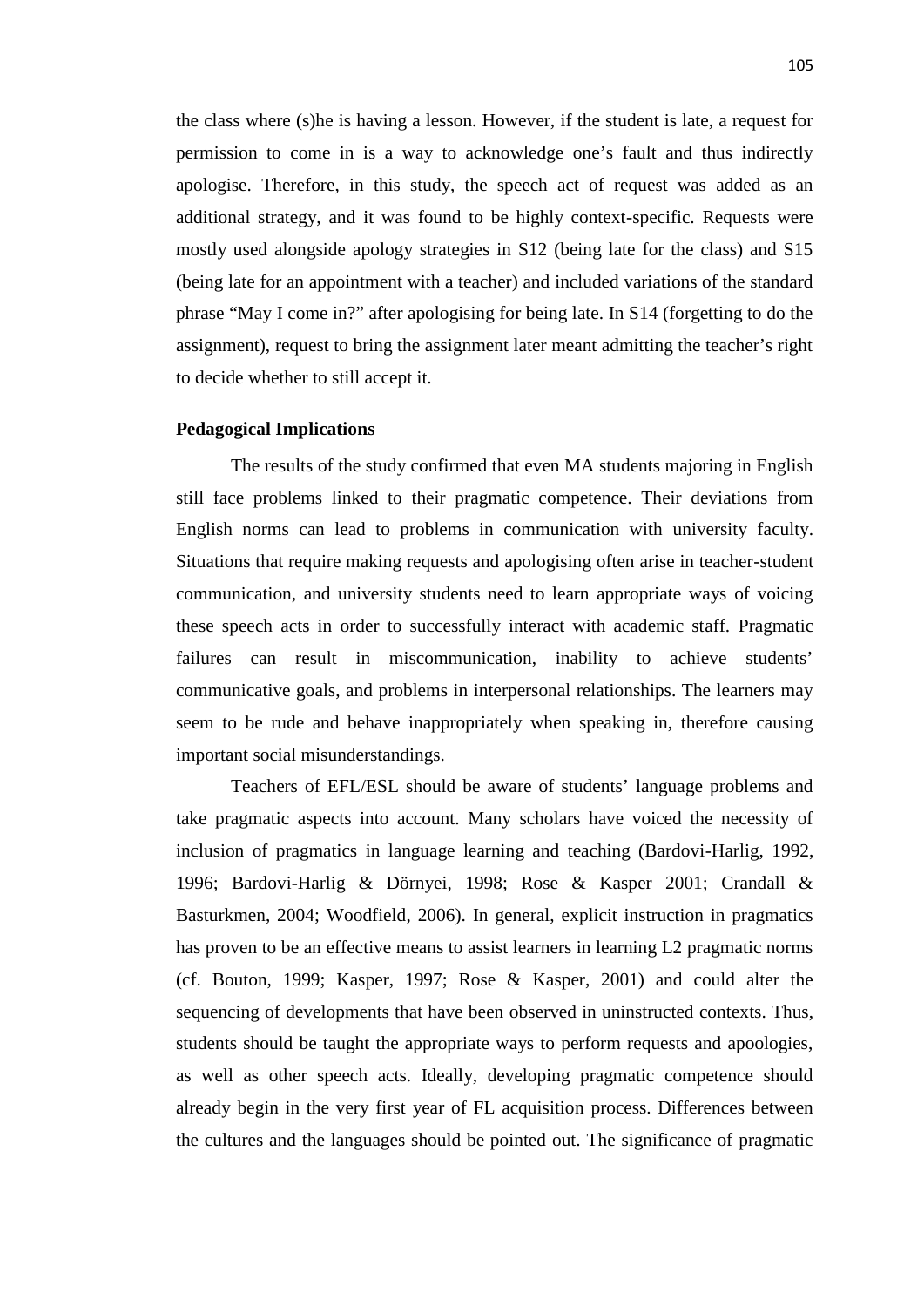competence for successful communication in the target language should be emphasised, so that being unintentionally rude or impolite can be avoided.

Students should be exposed to English speaking environment, to interact more with NSs and use them as role-models. Students should be encouraged to communicate in English with native speakers in their spare time, make friends and acquaintances, which brings exposure to NS speech patterns. Such communication will help to create informal learning environment which can be a strong stimulus to improvement in language competence. However, for this to have a positive effect, learners should be aware of pragmatic aspect of language learning and pay conscious attention to the available pragmatic input. Similarly, students should pay attention to production of speech acts in books and films for in order to enrich their speech repertoire through videos and literature. Language learners should learn to notice diverse speech patterns in both in the media and communication with NSs. This is especially important for learners who, like the students in the present study, already have some pragmatic skills (e.g. performing conventionally indirect query preparatory requests rather than direct requests), and need to further learn to perform less routinized SAs using more diverse linguistic forms rather than stick to standard formulaic expressions of requests and apologies.

## **Recommendations for Further Research**

A suggestion for further research would be to broaden both the number and the nature of the sample to include respondents other than university students in order to check variation across educational background, among other things. Because the number of respondents in this study was not large, the results may be very different if DCT data are collected from a broader demographic base of students. There should be studies of request and apology strategies by other groups of participants, such as different educational levels and proficiency levels (BA students, school-level English learners). The results from such study can be generalized and be used to guideline a course syllabus henceforth.

In addition to written DCTs, other data collection instruments involving spoken data should be used, such as role plays and naturally occurring data, in order to study speech acts in the actual spoken language of learners of English. To increase the validity of the methodology, a combination of different methods could be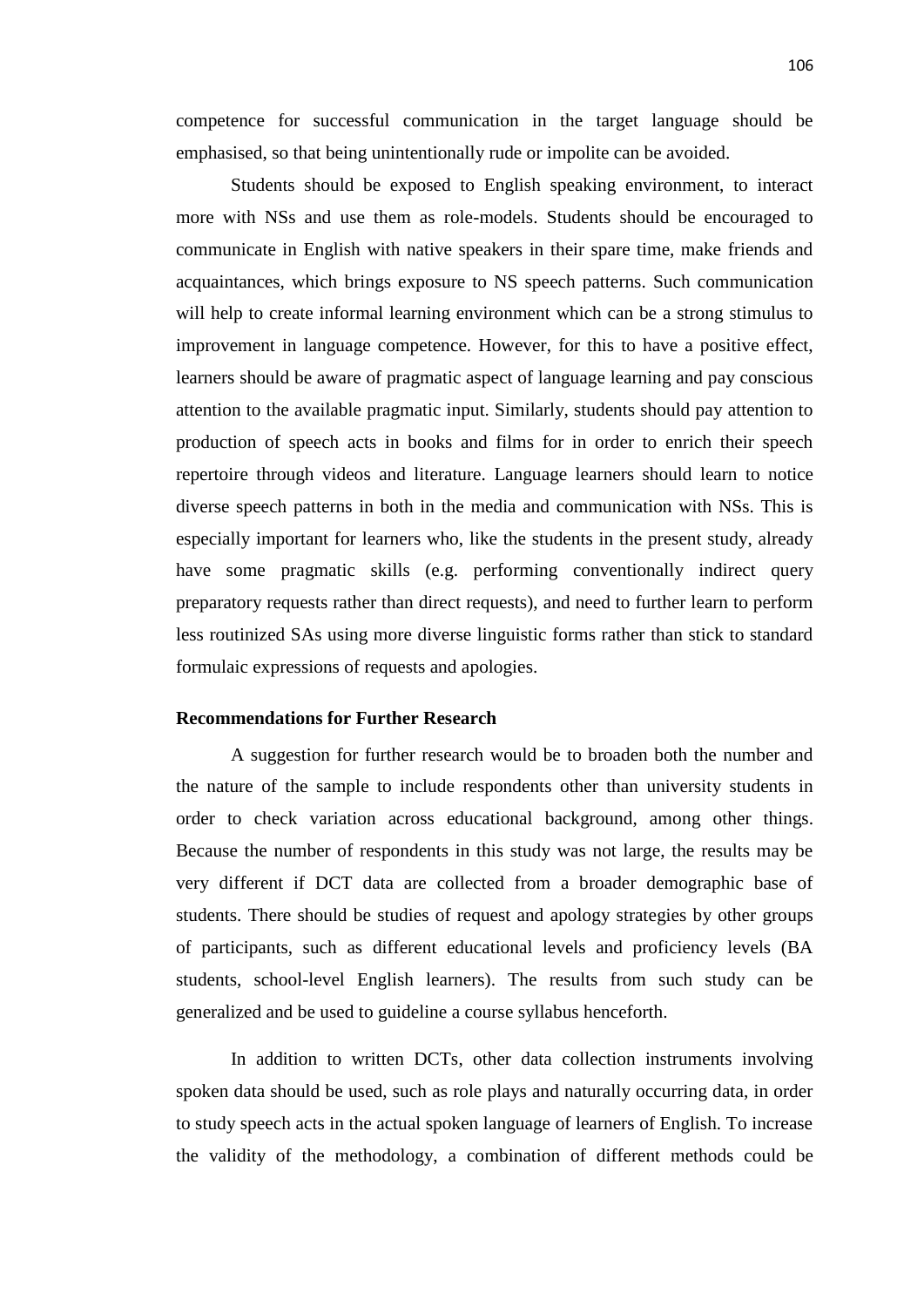employed. Wolfson et al. (1989) note that "research into human behavior is notoriously "squishy" and requires multiple approaches in order to reach a level of validity which will give our analyses both predictive power and generalizability" (p. 194). The use of a combination of different approaches is also supported by Cohen and Olshtain (1994) who point out that no single method will thoroughly assess the behaviour in question.

Other speech acts besides requests and apologies should be studied in order to gain more understanding on EFL learners' communicative competence which can be used as a guideline for the development of teaching methods and syllabus designs for the EFL classroom.

The majority of research has focused on oral communication, but clearly the ability to communicate in writing is a goal for many language learners. In order to address these needs in the classroom, specific problem areas must first be identified. Studies on written communication should focus on electronic modes such as email, blogs, chat rooms, and social media such as Twitter and Facebook.

More broadly speaking, continued crosslinguistic work, incorporating yet unexplored languages is also needed. Speech act data from more languages would allow better understanding and appreciation of cross-cultural differences in what is socially and linguistically appropriate. Clearly, languages differ in the strategies they employ for performing different speech acts, and findings from future studies would contribute to the body of pragmatic literature and potentially inform the field of second language acquisition.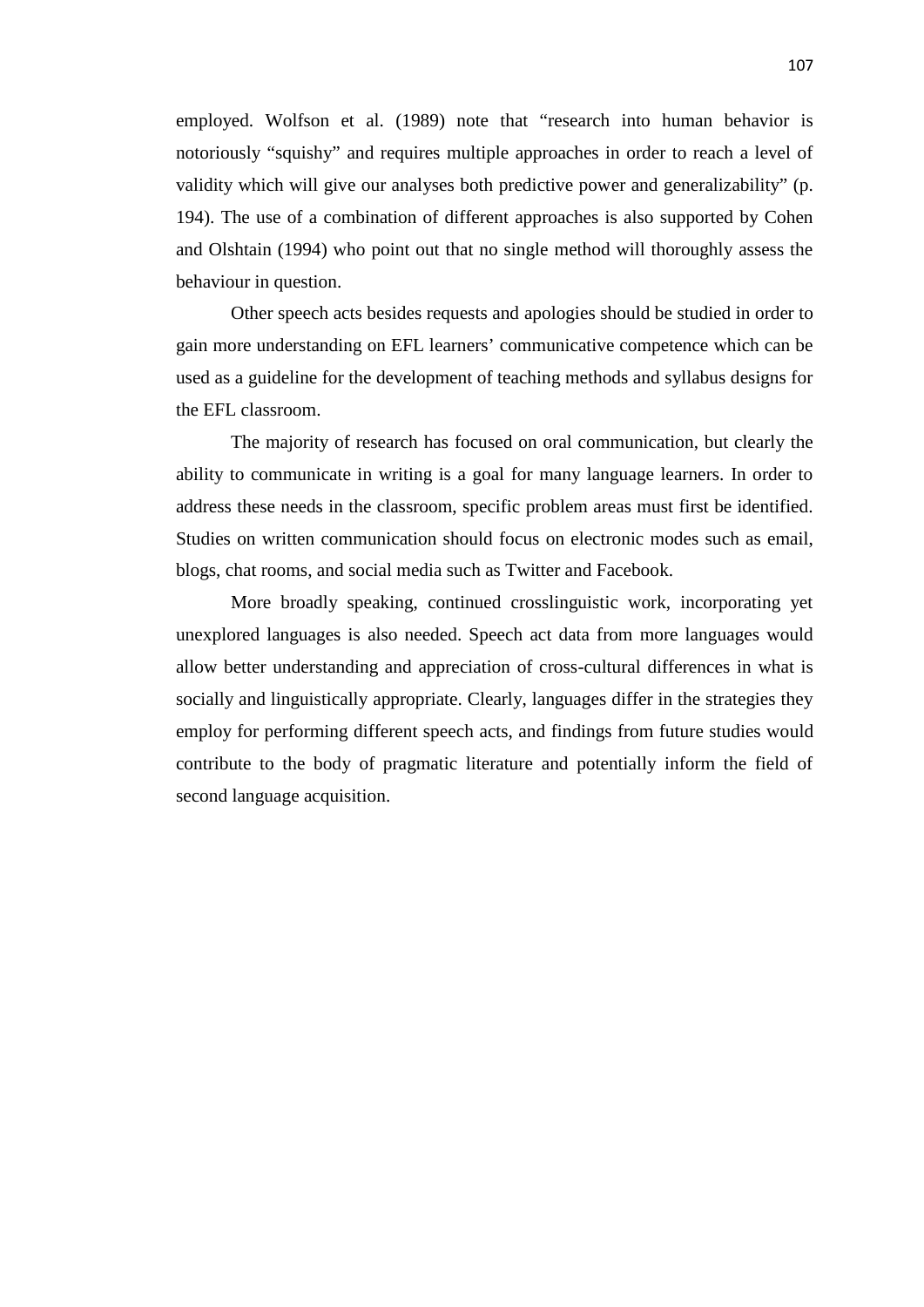#### **REFERENCES**

- Al-Ali, M. N., & Sahawneh, M. B. (2008).An investigation into the generic features of English requestive e-mail messages.*LSP & Professional Communication, 8*(2), 40-64.
- Austin, J. L. (1962). *How to do things with words.* London: Oxford University Press.
- Aijmer, K. (1996). *Conversational routines in English: Convention and creativity*. London: Longman.
- Alcon-Soler, E., Safont Jorda, P., & Martinez-Flor, A. (2005). Towards a typology of modifiers for the speech act of requesting: A sociopragmatic approach. *Ræl, Revista Electrónica de Lingüística Aplicada, 4,* 1-35.
- Bardovi-Harlig, K., & Hartford, B. S. (1993).*Natural conversations, institutional talk, and interlanguage pragmatics*.Unpublished manuscript. Bloomington: Indiana University, Program in Applied Linguistics.
- Bargiela, F., Boz, C., Gokzadze, L., Hamza, A., Mills, S., & Rukhadze, N. (2002).Ethnocentrism, politeness and naming strategies.Working Papers on the Web. Retrieved June 18, 2015from http://www.shu.ac.uk/wpw/politeness/bargiela.htm
- Barron, A. (2003). *Acquisition in interlanguage pragmatics: Learning how to do things with words in a study-abroad context*. Amsterdam: John Benjamins.
- Barron, A. (2007). Contrasting requests in Inner Circle Englishes: A study in variational pragmatics. In M. Pütz & J. Neff van Aertselare (Eds.), *Developing contrastive pragmatics: Interlanguage and cross-cultural perspectives* (pp. 355-402)*.* Berlin – New York: Mouton de Gruyter.
- Bella, S. (2012). Pragmatic development in a foreign language: A study of Greek FL requests. *Journal of Pragmatics, 44,* 1917-1947.
- Belza, A. (2008). *Questionnaire-based comparative study of Irish English and Polish speech act of requesting* (Doctoral dissertation). University of Silesia, Poland.
- Bergman, M.L., & Kasper, G. (1993).Perception and performance in native and nonnative apology.In G. Kasper, & S. Blum-Kulka (Eds.), *Interlanguage pragmatics* (pp. 82-107). Oxford: Oxford University Press.
- Breuer, A. & Geluykens, R. (2007). Variation in British and American English requests: A contrastive analysis. In B. Kraft & R. Geluykens (Eds.), *Cross cultural pragmatics and interlanguage English,* (pp. 107-126). München: LINCOM.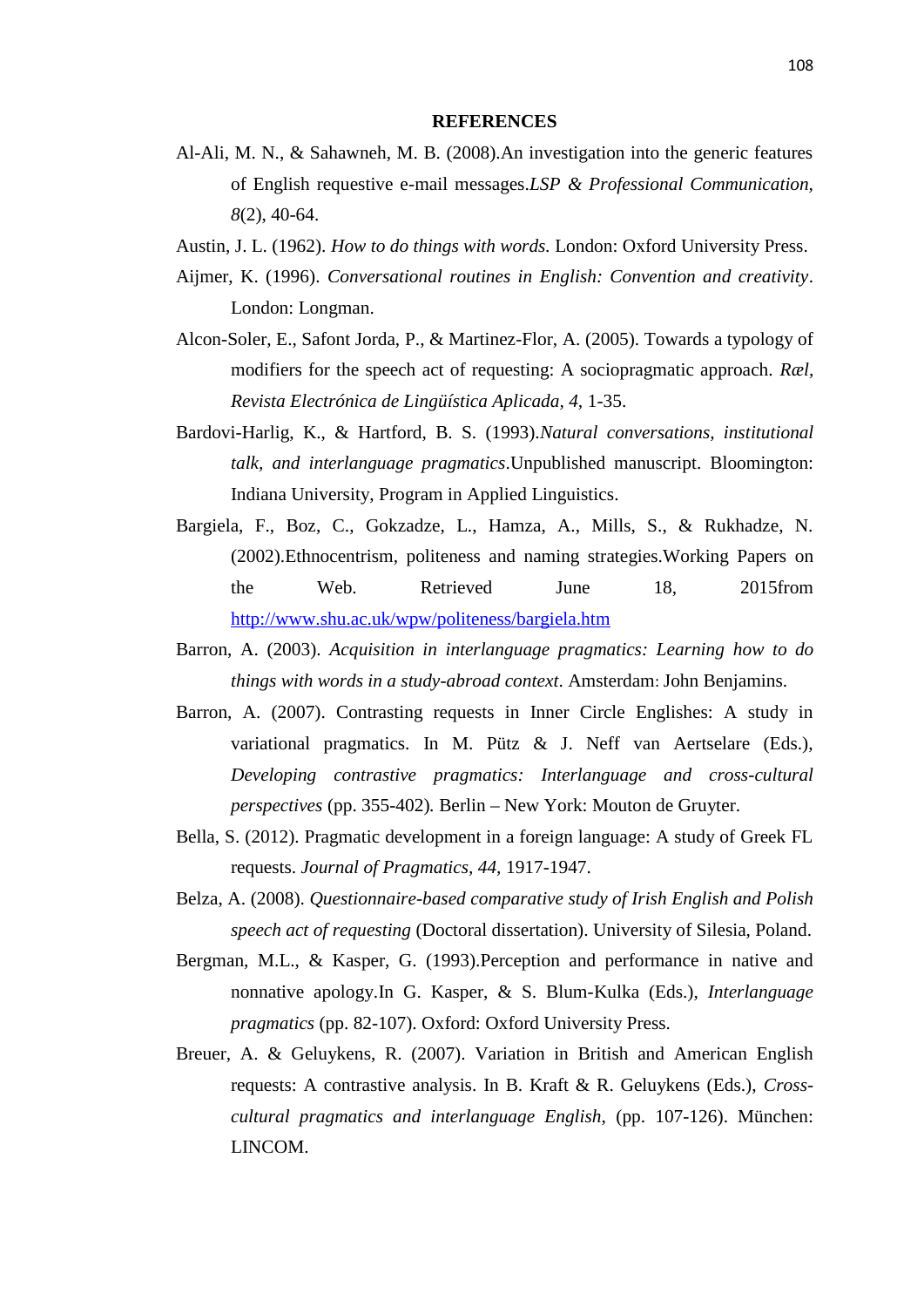- Biesenbach-Lucas, S. (2007). Students writing emails to faculty: An examination of e-politeness among native and non-native speakers of English. *Language Learning & Technology, 11*(2), 59-81.
- Blum-Kulka, S. (1987). Indirectness and politeness in requests: Same or different?*Journal of Pragmatics,11*(1), 131-46.
- Blum-Kulka, S., & Olshtain, E. (1984).Requests and apologies: A cross-cultural study of speech act realization patterns(CCSARP*)*. *Applied Linguistics, 5*(3), 196-213.
- Blum-Kulka, S., & Olshtain, E. (1986). Too many words: Length of utterance and pragmatic failure. *Studies in Second Language Acquisition,8*(2), 165-79.
- Blum-Kulka, S., House, J., & Kasper, G. (Eds.) (1989).*Cross-cultural pragmatics: Requests and apologies*. Norwood, N.J.: Ablex.
- Borg, W.R., & Gall, M.D. (1989).*Educational research: An introduction*, 5<sup>th</sup> ed. White Plains, NY: Longman.
- Brown, P., & Levinson, S. (1978). Universals in language usage: Politeness phenomena. In E. N. Goody (Ed.), *Questions and politeness* (pp. 56-289). Cambridge: Cambridge University Press.
- Brown, P., & Levinson, S. (1987). *Politeness: Some universals in language usage*. Cambridge: Cambridge University Press.
- Byon, A. S. (2005). Apologizing in Korean: Cross-cultural analysis in classroom settings.*Korean Studies, 29*, 137-166.
- Byon, A. S. (2006). Korean cultural values in request behaviors.In H. Sohn (Ed.), *Korean language in culture and society* (pp. 174-188)*.*Honolulu: University of Hawaii Press.
- Chang, Y. F. (2010). 'I no say you say is boring': The development of pragmatic competence in L2 apology. *Language Sciences, 32*, 408–424.
- Chen, C.-F.E. (2001).*Making e-mail requests to professors: Taiwanese vs. American students.*Paper presented at the Annual Meeting of the American Association for Applied Linguists, St. Louis, February 2001. (Eric Document Reproduction Service No.ED 461 299).
- Chen, C.-F.E. (2006). The development of e-mail literacy: From writing to peers to writing to authority figures. *Language Learning and Technology, 10*(2), 35- 55.
- Cohen, A. D., & Olshtain, E. (1981).Developing a measure of sociocultural competence: The case of apology.*Language Learning*, 31(1), 113–134.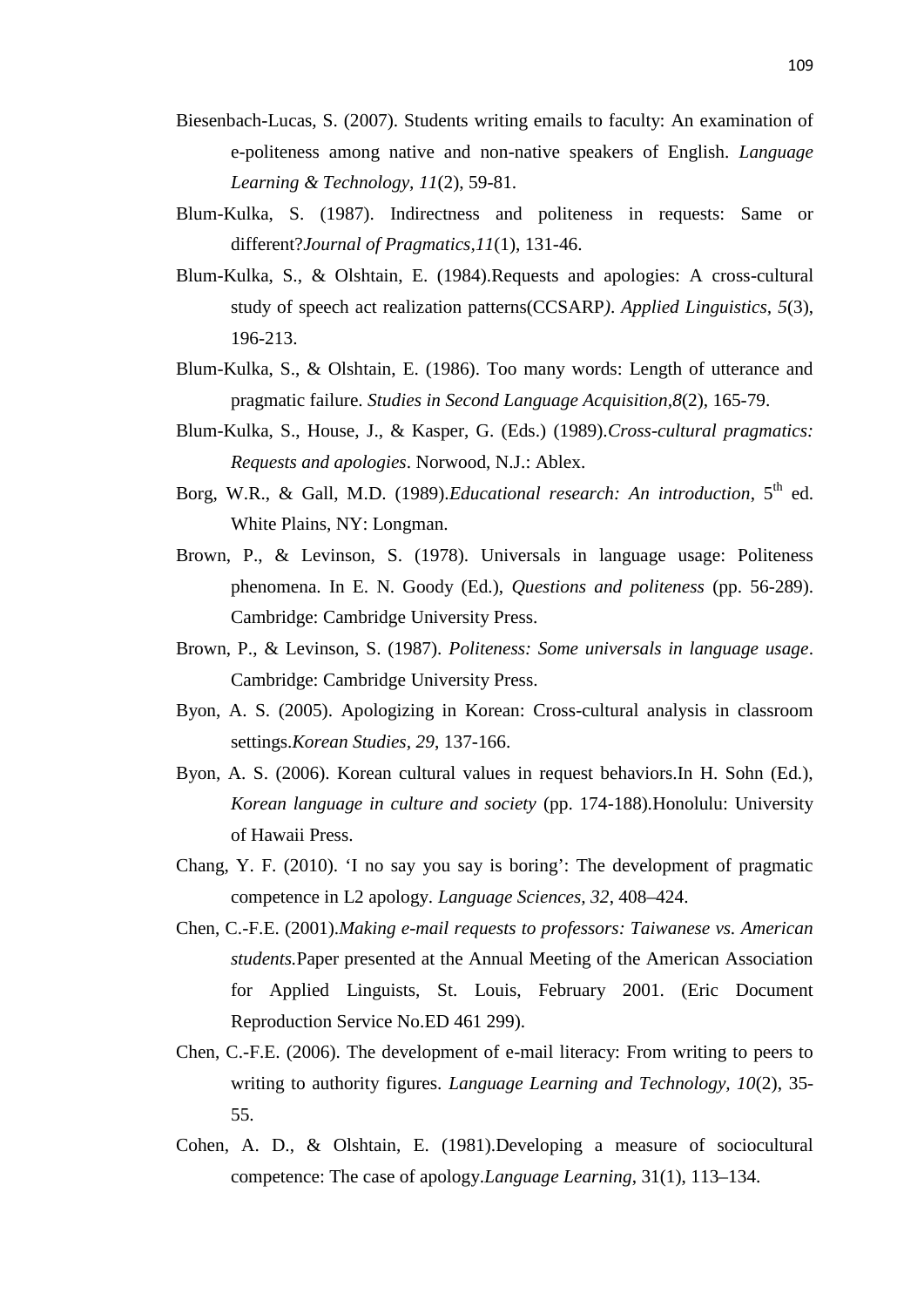- Cohen, A. D., & Olshtain, E. (1985).Comparing apologies across languages.In K. R. Jankowsky (Ed.), *Scientific and humanistic dimensions of language* (pp. 175- 184)*.* Amsterdam: John Benjamins.
- Cohen, A. D., & Olshtain, E. (1994).Researching the production of second-language speech acts. In E. Tarone, S. Gass, & A.D. Cohen (Eds.), *Research methodology in second-language acquisition* (pp. 143-156). Hillsdale, NJ: Lawrence Erlbaun Associations.
- Cohen, A. D., Olshtain, E., & Rosenstein, D. S. (1986).Advanced EFL apologies: What remains to be learned?*International Journal of the Sociology of Language*, *62*(6), 51-74.
- Davies, B. L., Merrison, A. J., & Goddard, A. (2007). Institutional apologies in UK higher education: Getting back into the black before going into the red. *Journal of Politeness Research, 3,* 39-63.
- Deutschmann, M. (2003).*Apologising in British English*. Umeå: Umeå Universitet.
- Dong, X. (2009).*Requests in academic settings in English, Russian and Chinese* (Unpublished doctoral dissertation).Ohio State University, Columbus, Ohio.
- Duranti, A. (1986). Framing discourse in a new medium: Openings in electronic mail. *Quarterly Newsletter of the Laboratory of Comparative Human Cognition, 8*, 64-81.
- Edmondson, W., & House, J. (1981).*Let's talk and talk about it.* München: Urban & Schwarzenberg.
- Edmondson, W., & House, J. (1991). Do learners talk too much? The waffle phenomenon in interlanguage pragmatics. In R. Phillipson, E. Kellerman, L. Selinker, M. Sharwood Smith, & M. Swain (Eds.), *Foreign/second language pedagogy research: A commemorative volume for Claus Faerch* (pp. 273-87). Clevedon: Multilingual Matters.
- Economidou-Kogetsidis, M. (2009). Interlanguage request modification: the use of lexical/phrasal downgraders and mitigating supportive moves. *Multilingua, 28*(1), 79–111.
- Economidou-Kogetsidis, M. (2011). "Please answer me as soon as possible": Pragmatic failure in non-native speakers' e-mail requests to faculty. *Journal of Pragmatics, 43*(31), 93-3215.
- Ellis, R. (1994). *The study of second language acquisition*. Oxford: Oxford University Press.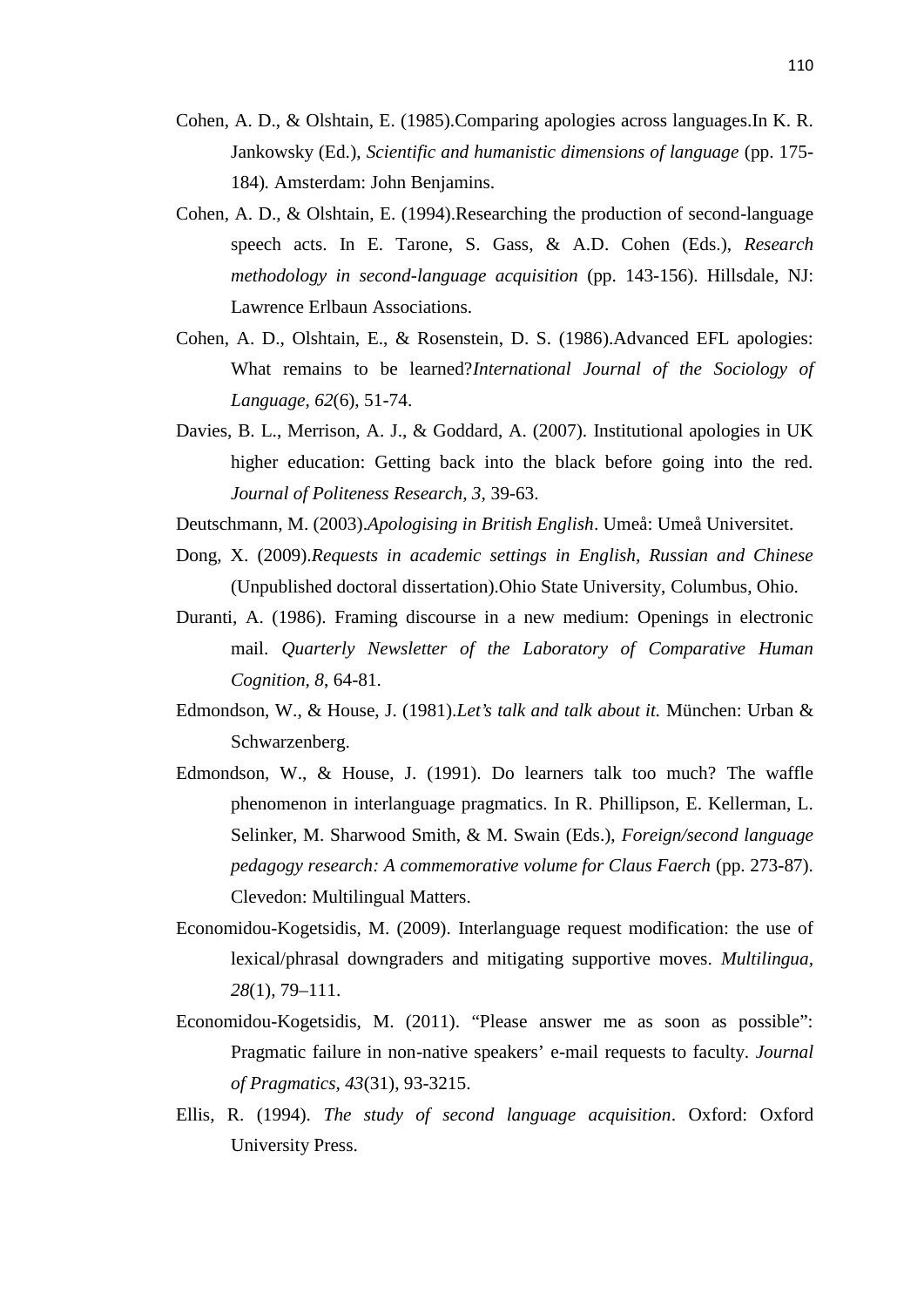- Ervin-Tripp, S. (1976). Is Sybil there? The structure of some American English directives.*Language in Society, 5*, 25-66.
- Faerch, C., & Kasper, G. (1989).Internal and external modification in interlanguage request realization. In S. Blum-Kulka, J. House, & G. Kasper (Eds.), *Cross-cultural pragmatics: Requests and apologies* (pp. 221-247). Norwood,NJ: Ablex.
- Formentelli, M. (2009). Address strategies in a British academic setting. *Pragmatics*, *19*, 179-196.
- Fraser, B. (1981). On apologising. In F. Coulmas (Ed.), *Conversational routine: Exploration in standardized communication situations and prepatterned speech*, (pp. 259-271). The Hague: Mouton.
- Fukushima, S. (1996).Request strategies in British English and Japanese.*Language Sciences, 18*(3-4), 671-688.
- Fukushima, S. (2003).*Requests and culture: Politeness in British English and Japanese*. Bern: Peter Lang.
- Garcia, C. (1989). Apologizing in English: Politeness strategies used by native and nonnative speakers.*Multilingua, 8*(1), 3-20.
- Glass, G.V., & Hopkins, K.D. (1984).*Statistical methods in education and psychology*. Englewood Cliffs, NJ: Prentice Hall.
- Goffman, E. (1967). On face-work.In E. Goffman (Ed.), *Interactional ritual* (pp. 5- 45). Garden City, NY: Doubleday and Company.
- Goffman, E. (1972). On face-work: An analysis of ritual elements in social interaction. In Laver, J., & Hutcheson, S. (Eds.). *Communication in face-toface interaction* (pp. 319–346). Harmondsworth: Penguin.
- Gonda, T. (2001).*The speech act of apology: Apology behavior of British English and advanced Greek speakers of English* (MA thesis). University of Essex, Colchester, Essex.
- Hassall, T. (2001).Modifying requests in a second language. *IRAL, 39*(4), 259-283.
- Hassall, T. (2003).Requests by Australian learners of Indonesian.*Journal of Pragmatics*.*35,* 1903-1928.
- Hassall, T. (2006).Learning to take leave in social conversations: A diary study.In M. A. DuFon & E. Churchill (Eds.), *Language learners in study abroad contexts* (pp. 31-58). Clevedon: Multilingual Matters.
- Hartford, B.S., & Bardovi-Harlig, K. (1992).Experimental and observational data in the study of interlanguage pragmatics.In L.F. Bouton, & Y. Kachru, (Eds.),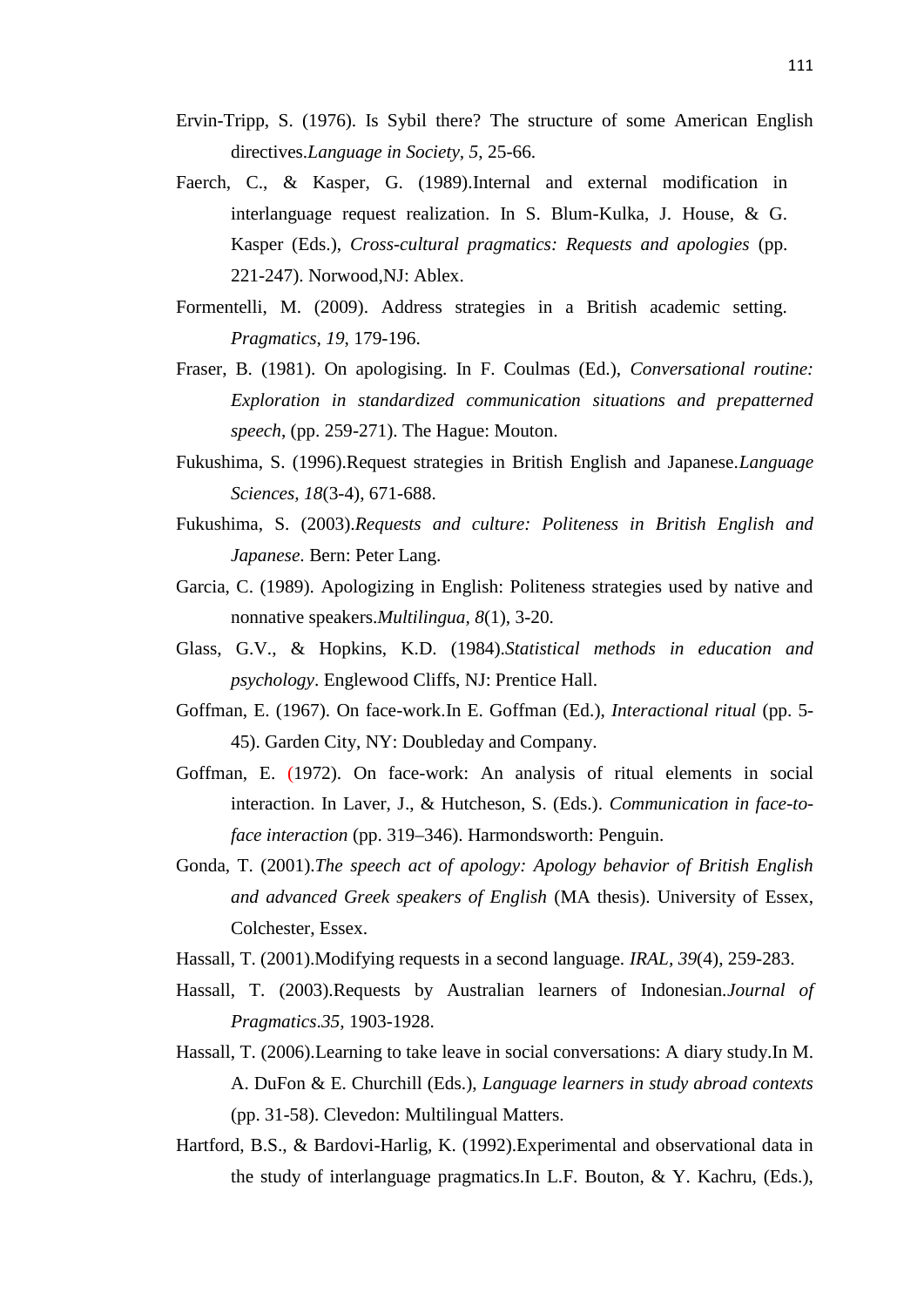*Pragmatics and language learning* (vol.3, pp. 33-52). Urbana-Champaign: Division of English as an International Language, University of Illinois.

- Hartford, B. S., & Bardovi-Harlig, K. (1996). "At your earliest convenience": Written student requests to faculty. In L. F. Bouton (Ed.), *Pragmatics and language learning,* (Vol. 7, pp. 55-69). University of Illinois, Urbana- Champaign: Division of English as an International Language.
- Hendriks, B. (2010). An experimental study of native speaker perceptions of non native request modification in e-mails in English.*Intercultural Pragmatics, 7*(2), 221–255.
- Hill, T. (1997). *The development of pragmatic competence in an EFL context*.(Unpublished doctoral dissertation). Tokyo: Temple University of Japan.
- Holmes, J. (1990). Apologies in New Zealand English.*Language in Society, 19*, 155– 199.
- House, J. (1989). Politeness in English and German: The functions of 'please' and 'bitte'. In S. Blum-Kulka, J. House, & G. Kasper (Eds.), *Cross-cultural pragmatics: Requests and apologies* (pp. 96-119)*.* Norwood, NJ: Ablex.
- House, J., & Kasper, G. (1987). Interlanguage pragmatics: Requesting in a foreign language. In W. Lörscher & R. Schulze (Eds.), *Perspectives on language in performance* (pp. 1250-1288). Tübingen: Narr.
- İstifçi, İ. (2009).The use of apologies by EFL learners.*English Language Teaching, 2*(3), 15-25.
- Jakubowska, E. (1999). *Cross-cultural dimensions of politeness in the case of Polish and English.*Katowice: Wydawnictwo Uniwersytetu l skiego.
- Jonassen, D. H. (Ed.).(2001). Handbook of Research for Educational Communications and Technology. Mahwah, New Jersey: Lawrence Erlbaum Associations, Inc.
- Kasper, G. (1989). Variation in interlanguage speech act realisation. In Gass, S., Madden, C., Preston, D. & Selinker, L. (Eds.), *Variation in second language acquisition: Discourse & pragmatics* (pp. 37–58). Clevedon: Multilingual Matters.
- Kasper, G. (1996). Introduction: interlanguage pragmatics in SLA. *Studies of Second Language Acquisition, 18*, 145-148.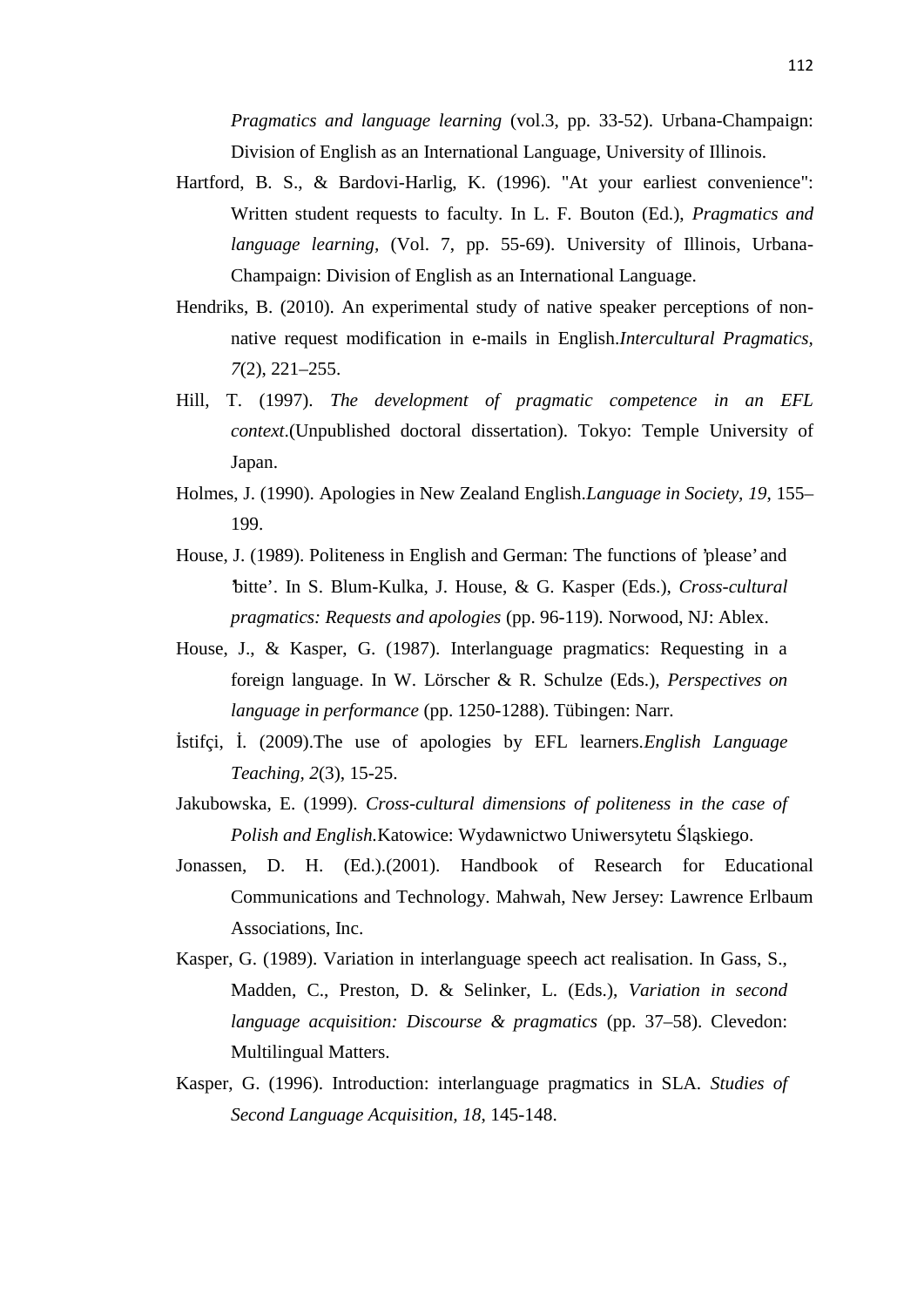- Kasper, G. (2000). Data collection in pragmatics research. In H. Spencer-Oatey (Ed.), *Culturally speaking: Managing rapport through talk across culture* (pp. 316–341). London/NY: Continuum.
- Kasper, G., & Dahl, M. (1991).Research methods in interlanguage pragmatics.*Studies in Second Language Acquisition, 13*, 215-247.
- Kasper, G., & Rose, K. (2002).*Pragmatic development in a second language*.Oxford: Blackwell.
- Kondo, S. (1997). The development of pragmatic competence by Japanese learners of English: longitudinal study of interlanguage apologies. *Sophia Linguistics, 41*, 265–284.
- Krulatz, A. M. (2012). *Interlanguage pragmatics in Russian: The speech act of request in email* (Doctoral dissertation). The University of Utah.
- Lakoff, R. (1975). *Language and woman's place*. New York: Harper and Row.
- Larina, T. V. (2005). Cultural values and negative politeness in English and Russian.*Respectus Philologicus,8*(1**3), 25-39.**
- Larina, T. V. (2009). *Kategoriya vejlivoti I stil kommunikatsii: Sopostavleniye angliyskih i russkih lingvo-kulturnih traditsiy* [Category of politeness and the style of communication: British and Russian linguistic and cultural traditions compared]. Moskva: Yazyki Slavianskikh Kultur.
- Leech, G. N. (1983). *Principles of pragmatics*. London: Longman.
- Lin, M. (2008).Pragmatic failure in intercultural communication and English teaching in China.*China Media Research, 4*(3), 43-52.
- Lorenzo-Dus, N., & Bou-Franch, P. (2003). Gender and politeness: Spanish and British Undergraduates' Perceptions of Appropriate Requests. In José Santaemilia (Ed).*Género, lenguaje y traducción* (pp. 187-199).Valencia: Universitat de Valencia.
- Lubecka, A. (2000). *Requests, invitations, apologies and compliments in American English and Polish: A cross-cultural communication perspective.* Kraków: Ksi garnia Akademicka.
- Maeshiba, N., Yoshinaga, N., Kasper, G., & Ross, S. (1996). Transfer and proficiency in interlanguage apologizing. In S. Gass & J. Neu (Eds.), *Speech acts across cultures* (pp. 155–187). Berlin: Mouton de Gruyter.
- Marazita, L. R. A. (2009).The role of negative politeness in request: The strategies that non-native speakers apply and fail to apply when performing request. *Journal of NELTA, 14,* 82-90.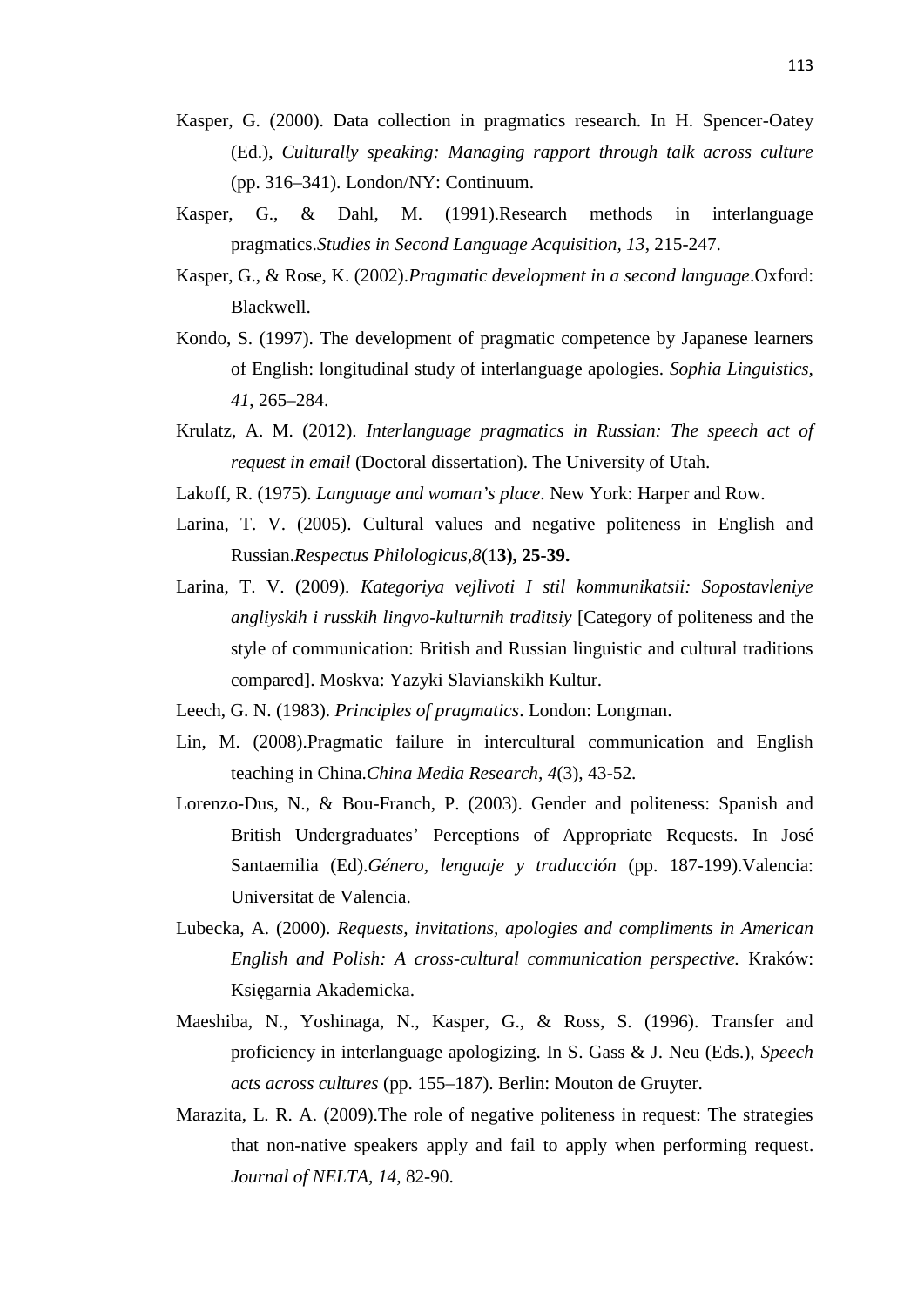- Márquez Reiter, R. (2000). *Linguistic politeness in Britain in Uruguay: A contrastive study of requests and apologies*. Amsterdam: John Benjamins.
- Meier, A. (1992). Brown & Levinson's legacy of politeness.*Views*, *1*(1), 15–35.
- Mir, M. (1992). Do we all apologize the same? An empirical study on the act of apologizing by Spanish speakers learning English.*Pragmatics and Language Learning, 3*, 1-19.
- Norrick, N. R. (1978). Expressive illocutionary acts. *Journal of Pragmatics,* 2, 277– 291.
- Nurani, L. M. (2009). Methodological issue in pragmatic research: Is discourse completion test a reliable data collection instrument? *Jurnal Sosioteknologi Edisi, 17*(8), 667-678.
- Nwoye, O. G. (1992). Linguistic politeness and socio-cultural variations of the notion of face.*Journal of Pragmatics*, *12*, 309–328.
- Ogiermann, E. (2009a). *On apologising in negative and positive politeness cultures*. John Benjamins.
- Ogiermann, E. (2009b). Politeness and in-directness across cultures: A comparison of English, German, Polish and Russian requests. *Journal of Politeness Research, 5*, 189-216.
- Olshtain, E. (1989). Apologies across languages. In S. Blum-Kulka, J. House, & G. Kasper (Eds.), *Cross-cultural pragmatics: Requests and apologies* (pp. 155- 173). Norwood, N. J.: Ablex.
- Olshtain, E., & Cohen, A. D. (1983). Apology: A speech act set. In N. Wolfson, & E. Judd (Eds.), *Sociolinguistics and language acquisition* (pp. 18-35). Rowley, MA: Newbury House Publishers, Inc.
- Owen, M. (1983).*Apologies and remedial interchanges: A study of language use in social interaction.* Berlin: Mouton de Gruyter.
- Rintell, E., & Mitchell, C.J. (1989).Studying requests and apologies: An inquiry into method. In S. Blum-Kulka, J. House, & G. Kasper (Eds.), *Cross-cultural pragmatics: Requests and apologies*. Norwood, NJ: Ablex.
- Rose, K. (1994). On the validity of the discourse completion task in non-western contexts.*Applied Linguistics, 15*(1), 1-14.
- Rose, K.R. (2000). An exploratory cross-sectional study of interlanguage pragmatic development.*Studies in Second Language Acquisition,22*(1), 27-67.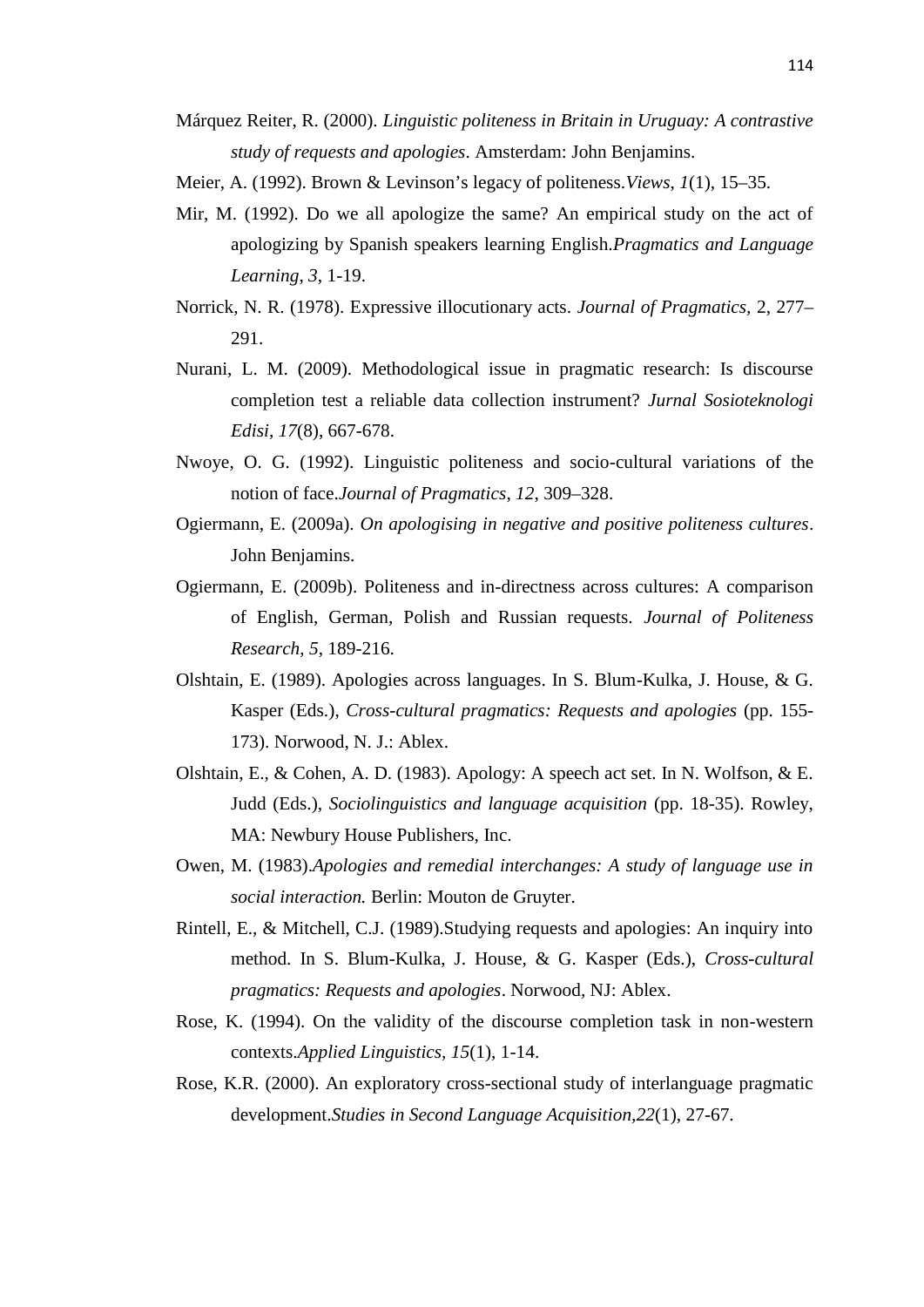- Sabaté i Dalmau, M., & Curell i Gotor, H. (2007). From 'Sorry very much' to 'I'm ever so sorry:' Acquisitional patterns in L2 apologies by Catalan learners of English. *Intercultural Pragmatics, 4*(2), 287–315.
- Saeed, J. I. (1997) Semantics. Oxford: Blackwell.
- Sasaki, M. (1998).Investigating EFL students' production of speech acts: A comparison of production questionnaires and role plays.*Journal of Pragmatics*, *30*, 457–484.
- Schauer, G. (2007). Finding the right words in the study abroad context: the development of German learners' use of external modifiers in English.*Intercultural Pragmatics, 4*, 193–220.
- Schreiner, B. (2009). *Language transfer and pragmatic failure: a study of German and Spanish learners of English as a second language* (Master thesis). Vienna, University of Vienna.
- Searle, J. R. (1969). *Speech acts. An essay in the philosophy of language*. Cambridge: Cambridge University Press.
- Searle, J. R. (1975). Indirect speech acts. In P. Cole & J. L. Morgan (Eds.), *Syntax and semantics: Vol. 3. Speech acts* (pp. 59-82). New York: Academic Press.
- Searle, J. R. (1979). *Expression and meaning*. Cambridge: Cambridge University Press.
- Sifianou, M. (1992).*Politeness phenomena in England and Greece: A cross-cultural perspective*. Oxford: Clarendon Press.
- Sifianou, M. (1997).Silence and politeness. In A. Jaworski (Ed.), *Silence: Interdisciplinary perspectives* (pp. 63–84). Berlin: Mouton de Gruyter.
- Shively, R. L., & Cohen, A. D. (2008).Development of Spanish requests and apologies during study abroad.*Íkala, Revista de Lenguaje y Cultura, 13*(20), 57-118.
- Su, I. (2010). Transfer of pragmatic competences: A bi-directional perspective. *The Modern Language Journal*, *94*(1), 87-102.
- Suszczy ska, M. (1999).Apologizing in English, Polish and Hungarian: Different languages, different strategies.*Journal of Pragmatics, 31*, 1053–1065.
- Trosborg, A. (1987). Apology strategies in natives/ non-natives.*Journal of Pragmatics, 11*, 147–167.
- Trosborg, A. (1995). *Interlanguage pragmatics.Requests, complaints and apologies.*Berlin: Mouton de Gruyter.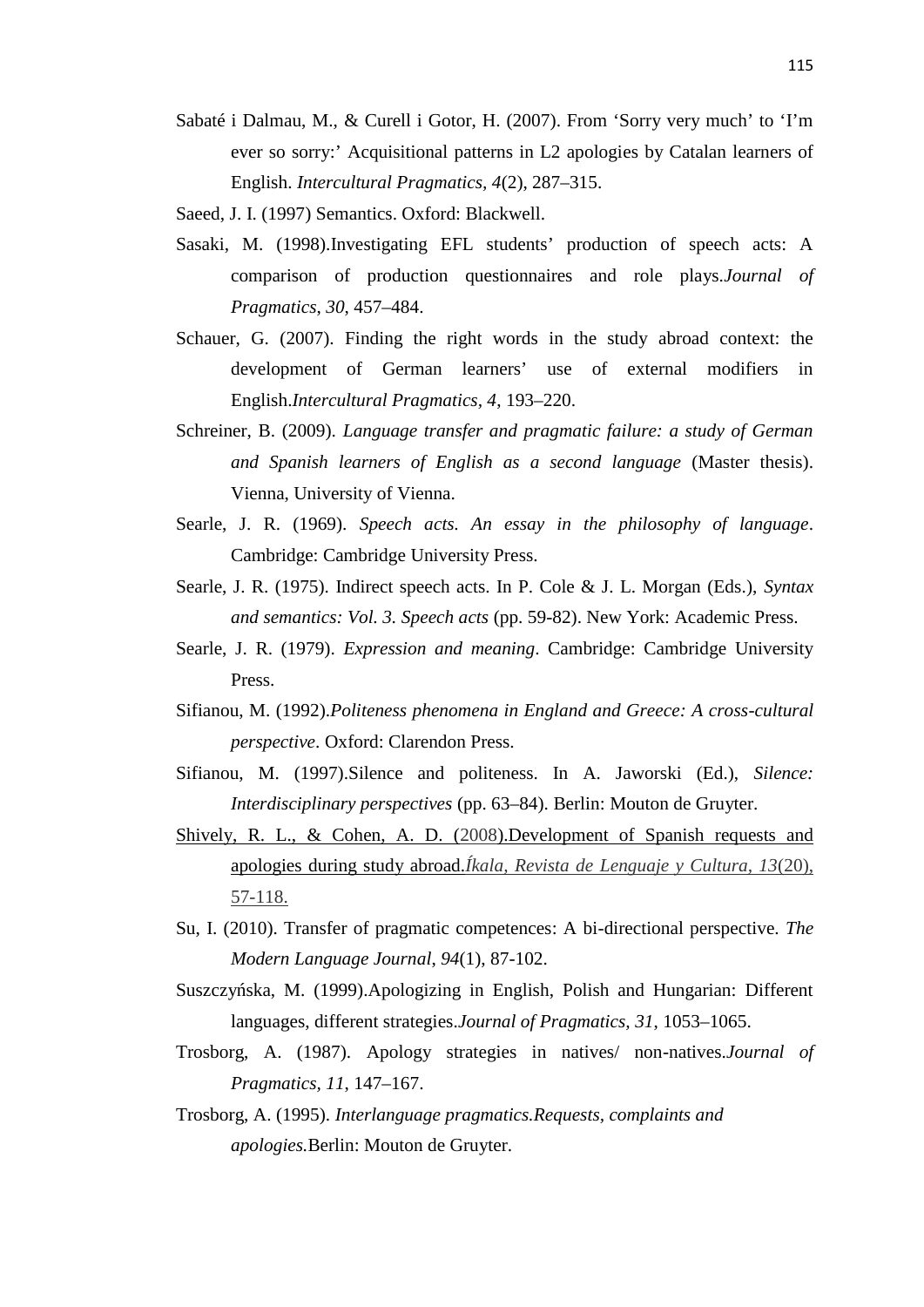- Wichmann, A. (2002). The prosody of Please-requests: A corpus based approach. *UCREL Technical Papers,15*, 1-24.
- Weizman, E. (1993). Interlanguage requestive hints. In G. Kasper, & S. Blum-Kulka (Eds.), *Interlanguage Pragmatics* (pp. 123–137). Oxford: Oxford University Press.
- Wierzbicka, A. (1985). Different cultures, different languages, different speech acts. Polish vs. English.*Journal of Pragmatics,* 9, 145–178.
- Wierzbicka, A. (1991). *Cross-cultural pragmatics: The semantics of human interaction.* Berlin: Mouton de Gruyter.
- Wierzbicka, A. (2006). Anglo scripts against 'putting pressure' on other people and their linguistic manifestations In C. Goddard (Ed.), *Ethnopragmatics: Understanding discourse in cultural context* (pp. 31-63)*.* Berlin: Mouton de Gruyter.
- Wolfson, N., Marmor, T., & Jones, S. (1989). Problems in the comparison of speech acts across cultures. In S. Blum-Kulka, J. House, & G. Kasper (Eds.), *Cross cultural pragmatics: Requests and apologies* (pp. 174-196). Norwood, NJ: Ablex.
- Woodfield, H. (2006). Requests in English: ESL learners' responses to written discourse completion tasks. In: Paper Presented at the 31st International LAUD Symposium. Intercultural Pragmatics, Linguistics, Social and Cognitive Approaches, Landau/Pfalz, Germany.
- Woodfield, H. (2007). Interlanguage requests in English: Some evidence from an empirical study*.* Paper presented at the Annual Conference for the American Association for Applied Linguistics, Costa Mesa, CA, April 21-24.
- Woodfield, H. (2008). Interlanguage requests in English: A contrastive study. In M. Pütz & J.A. N. Van Aertselaer (Eds.), *Contrastive pragmatics: Interlanguage and cross-cultural perspectives* (pp. 231-264). Berlin/New York: Mouton De Gruyter.
- Woodfield, H., & Economidou-Kogetsidis, M. (2010). "I just need more time": A study of native and non-native students' requests to faculty for late submission*. Multilingua: Journal of Cross-cultural and Interlanguage Communication*, *29*(1), 77-118.
- *Yule, G. (1996). Pragmatics.*Oxford: Oxford University Press.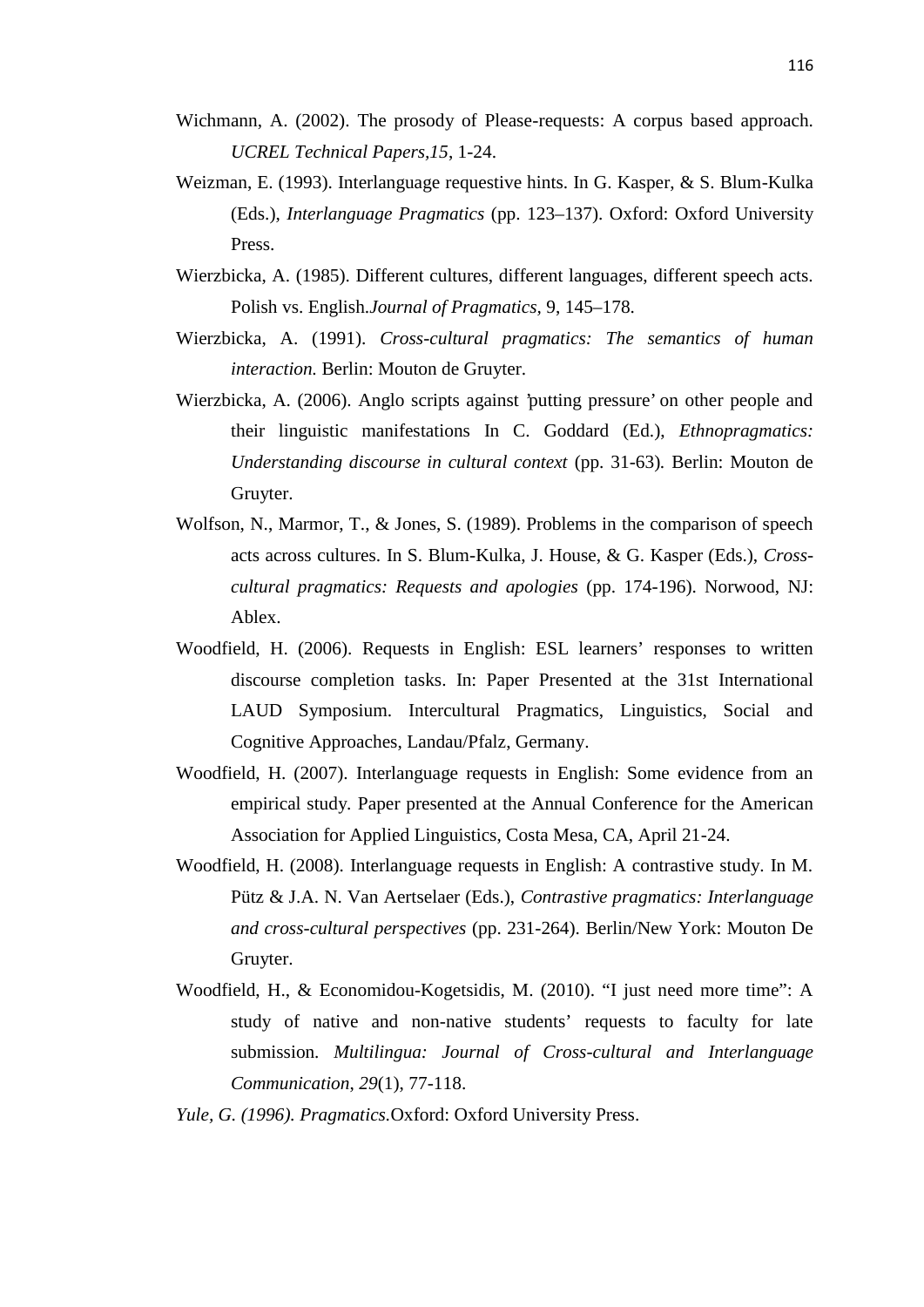### **APPENDIX**

## **Discourse Completion Test**

Dear Respondent,You are kindly requested to complete this questionnaire. This is NOT A TEST; there is no right or wrong answer. Your responses will be dealt with in purely academic manner and will never be used for any purposes other than the present research. Thank you for your help and cooperation.

## **Background Information**

- 1. Name (Optional):
- 2. Age: 18-20 21-23 24-29 30-39 40-49 50+
- 3. male female
- 4. Country of Birth:\_\_\_\_\_\_\_\_\_\_\_\_\_\_\_\_\_\_\_\_\_\_
- 5. Nationality:
- 6. Mother Tongue:  $\Box$
- 7. If non-native English speaker, rate your speaking ability: Excellent Good Fair Poor
- 8. Time spent in English-speaking community, if any: vears, months
- 9. Previous use of English with native speakers: Frequent Occasional Rare
- 10. Current use of English with native speakers: Frequent Occasional Rare

# **Imagine yourself in the situations below and try to react as spontaneously as possible (don't think). Please, use direct speech.**

Example:

You are returning a book at the library and the librarian notices that you have spilled coffee over it:

*I am terribly sorry. My little brother pushed me when I was reading in the kitchen.*

1. You are currently preparing a research paper about second language acquisition. There is a very good book that could be essential for your research. You know your teacher has it and decide to ask if you could borrow the book. You say:

2. You are writing your graduate thesis and need to interview the president of your university. The president was your teacher and you know him quite well. You know the president is very busy and has a very tight schedule. You still want to ask the president to spare one or two hours for your interview. You say:

\_\_\_\_\_\_\_\_\_\_\_\_\_\_\_\_\_\_\_\_\_\_\_\_\_\_\_\_\_\_\_\_\_\_\_\_\_\_\_\_\_\_\_\_\_\_\_\_\_\_\_\_\_\_\_\_\_\_\_\_\_\_\_\_\_\_\_\_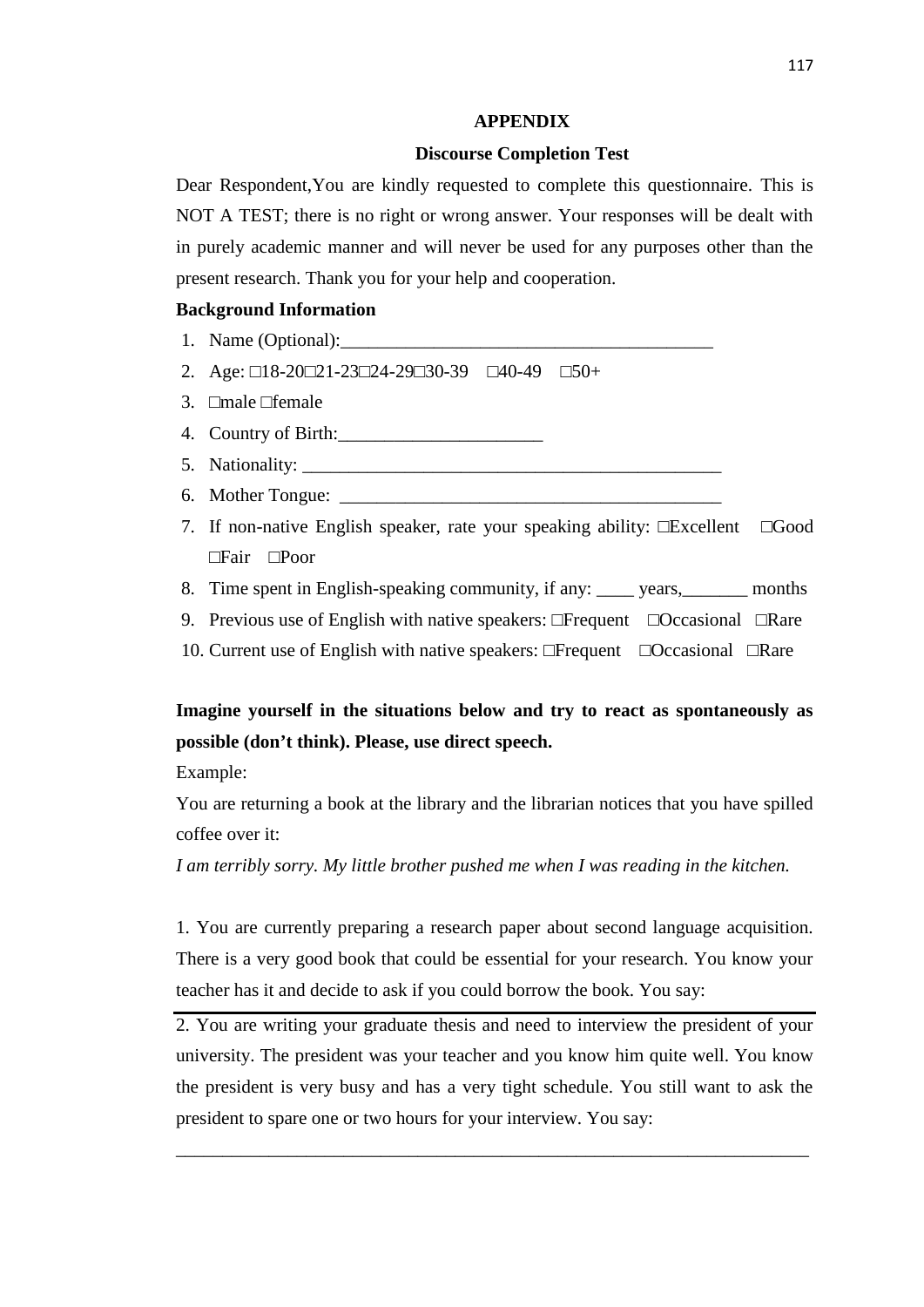3. You have an appointment with a professor who will kindly help you with an important topic for your final exam. However, due to a serious problem, it is impossible for you to go to this appointment. You know you had a hard time getting an appointment but you have decided to ask the professor to change the appointment for the next week, if possible. You say:

4. There is a test in class in two weeks, but you'll miss class that day because you have to go to an out-of-town wedding. Class has just ended, and you want to ask your professor whether you can take the test on another day. How do you go about doing so?

\_\_\_\_\_\_\_\_\_\_\_\_\_\_\_\_\_\_\_\_\_\_\_\_\_\_\_\_\_\_\_\_\_\_\_\_\_\_\_\_\_\_\_\_\_\_\_\_\_\_\_\_\_\_\_\_\_\_\_\_\_\_\_\_\_\_\_

\_\_\_\_\_\_\_\_\_\_\_\_\_\_\_\_\_\_\_\_\_\_\_\_\_\_\_\_\_\_\_\_\_\_\_\_\_\_\_\_\_\_\_\_\_\_\_\_\_\_\_\_\_\_\_\_\_\_\_\_\_\_\_\_\_\_\_\_

\_\_\_\_\_\_\_\_\_\_\_\_\_\_\_\_\_\_\_\_\_\_\_\_\_\_\_\_\_\_\_\_\_\_\_\_\_\_\_\_\_\_\_\_\_\_\_\_\_\_\_\_\_\_\_\_\_\_\_\_\_\_\_\_\_\_\_\_

\_\_\_\_\_\_\_\_\_\_\_\_\_\_\_\_\_\_\_\_\_\_\_\_\_\_\_\_\_\_\_\_\_\_\_\_\_\_\_\_\_\_\_\_\_\_\_\_\_\_\_\_\_\_\_\_\_\_\_\_\_\_\_\_\_\_\_\_

\_\_\_\_\_\_\_\_\_\_\_\_\_\_\_\_\_\_\_\_\_\_\_\_\_\_\_\_\_\_\_\_\_\_\_\_\_\_\_\_\_\_\_\_\_\_\_\_\_\_\_\_\_\_\_\_\_\_\_\_\_\_\_\_\_\_\_\_

\_\_\_\_\_\_\_\_\_\_\_\_\_\_\_\_\_\_\_\_\_\_\_\_\_\_\_\_\_\_\_\_\_\_\_\_\_\_\_\_\_\_\_\_\_\_\_\_\_\_\_\_\_\_\_\_\_\_\_\_\_\_\_\_\_\_\_\_

\_\_\_\_\_\_\_\_\_\_\_\_\_\_\_\_\_\_\_\_\_\_\_\_\_\_\_\_\_\_\_\_\_\_\_\_\_\_\_\_\_\_\_\_\_\_\_\_\_\_\_\_\_\_\_\_\_\_\_\_\_\_\_\_\_\_\_\_

5. You are very much interested in auditing a class taught by one of your teachers. You already have taken two classes from the professor, and you know each other well. So you decide to ask this professor's permission to audit. You say:

6. Because of your sudden terrible illness, you will have to cancel your Wednesday appointment with your supervisor for a thesis consultation. Since you have a deadline to gather data, you decide to ask your terribly busy professor for a consultation on the weekend. What will you say to the teacher?

7. Your computer is down because of a virus. One of your teachers is very skillful in fixing computers. You know he has been very busy recently, but you still want to ask him to fix your computer. You say:

8. You are now discussing your assignment with your teacher. Your teacher speaks very fast. You do not follow what he is saying, so you want to ask your teacher to say it again:

9. You are applying for a scholarship, and you decide to ask a professor, who knows you very well as your academic advisor, to write a recommendation letter for you. You say:

10. Your mother will be visiting from out of town/another country and you want to pick her up at the airport. However, her flight arrives at 11:00 AM, and you have lectures until 12:00 p.m. How do you ask your teacher to let you leave early?